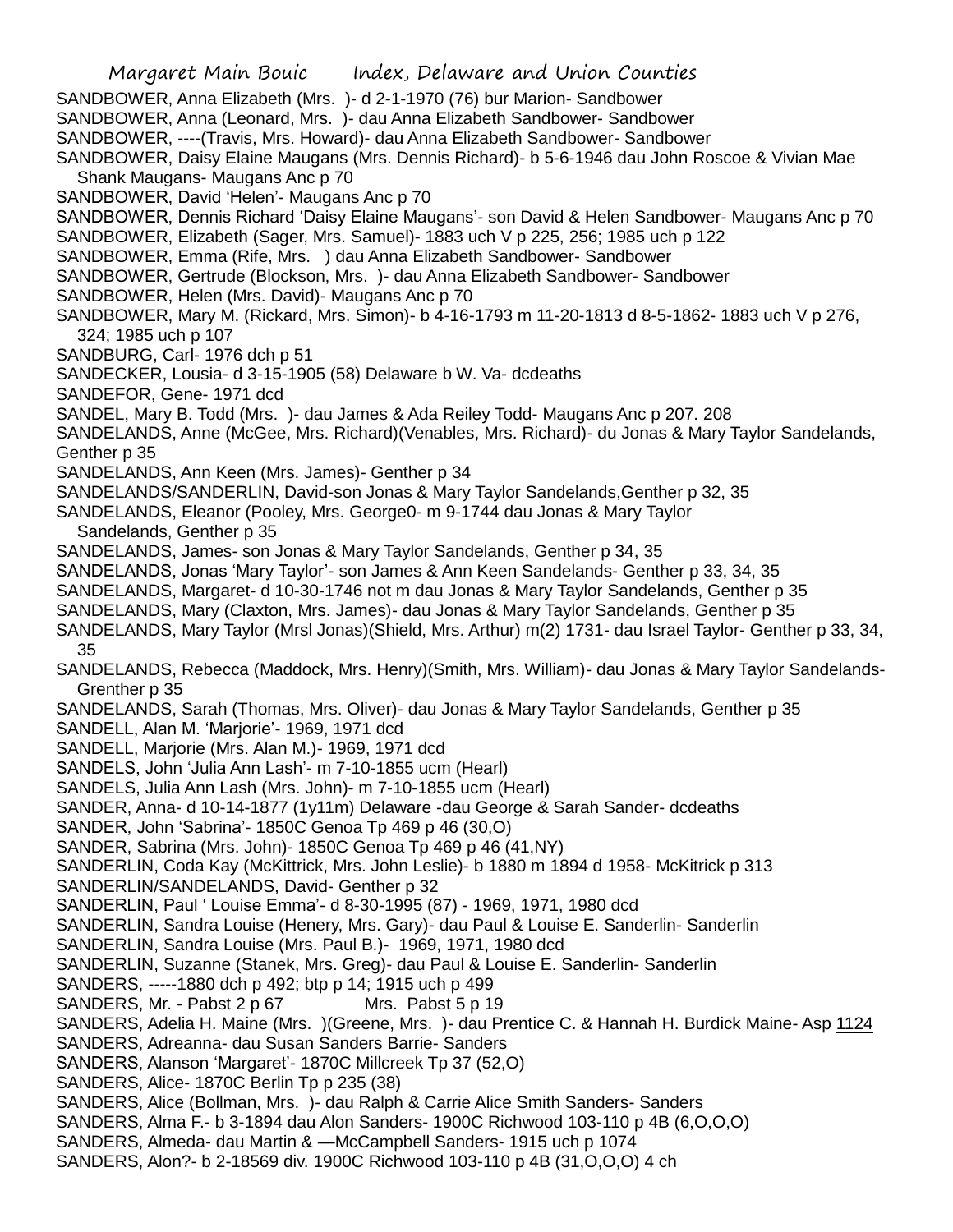- Margaret Main Bouic Index, Delaware and Union Counties
- SANDERS, Alvira Cheney (Mrs. William D.)- m 9-27-1885 ucm (Hearl)
- SANDERS, Amor 'Elizabeth'- 1850C Trenton Tp 847 p 71 (47,NY); hadc p 54
- SANDERS, Andrew 'Dorothy Pauline Rabold'- b 7-25-1901 m 4-24-1920- Weiser p 717
- SANDERS, Anna- 1870C Troy Tp p 527 (53)
- SANDERS, Anna P. dau Alon Sanders- b 8-1887; 1900 Richwood 103-110 p 4B (12,O,O,O)
- SANDERS, Aron- Pabst 3 p 32; 6 p 12
- SANDERS, Artemissa Stacey (Mrs. John M.)- b 8-1848 m 10-10-1872 dau Ira & Ellinor R. Stacey- 1883 uch V p 648; Sanders; 1880C Jackson Tp 1 p 226B (31,O,Irel,O); 1900C Richwood 242-255 p 9B (51,O,Vt,O) m 27y, 3 ch
- SANDERS, Ashley- dau Susan Sanders Barrie- Sanders
- SANDERS, Barbara Ann- b 3-12-1936 dau James R. & Julia A. Freshwater Sanders- Freshwater p 100
- SANDERS, Benjamin- son Martin & McCampbell Sanders- 1915 uch p 1074
- SANDERS, Bernice (Weaver, Mrs. Robert Hyusser)- Maugans Anc p 60
- SANDERS, Bertha Collins (Mrs. Robert)- Sanders
- SANDERS, Bertha Mae- d 1932- dau Ralph & Carrie Alice Smith Sanders- Sanders
- SANDERS, Betsy- 1870C Berlin Tp p 235 (64\*)
- SANDERS, Betsy (Mrs. Henry)- 1850C Scioto Tp 2402 p 145 (50,Va)
- SANDERS, Betsy- dau Josephus & Frances Thompson Sanders- Maugans Anc p 192
- SANDERS, Betty (Ransome, Mrs. )- dau Harold & Carrie B. Osborne Sanders- Sanders; obit Carrie, mlib (brown)
- SANDERS, Beulah Banks (Mrs. Ray)- Sanders
- SANDERS, Beulah M. Blankenship- d 9-24-1973 (63) bur Ky- Sanders
- SANDERS, Bonnie Leeper (Graham, Mrs. )(Mrs. Samuel R.)- Sanders
- SANDERS, Caroline M.- dau Henry Sanders- 1850C Scioto Tp 22402 p 145 (7,O)
- SANDERS, Carrie Alice Smith (Mrs. Ralph R.)- b 4-15-1907 WVa d 11-10-1999 (92) bur Wva- dau Isaac & Alice Wright Sanders- Sanders; 1959 ucd
- SANDERS, Carrie B. Osborne (Mrs. Harold)- b 12-24-1903 m 12-26-1922 d 2-20-1977 Price Cem, djlm p 45 dau Edson & Blanche Cramer Osborne- obit, mlib (brown)l 1961, 1964, 1969, 1971 dcd
- SANDERS, Catharine (Wells, Mrs. William C.)- m 4-22-1862 dcm
- SANDERS, Celia Ann Said (Mrs. Josiah M.)- m 1-19-1842 ucm 769
- SANDERS, Celinda- dau Henry Sanders- 1850C Scioto Tp 2390-2402 p 145 (19 ,O)
- SANDERS, Charles- 1915 uch p 2249; 1883 uch V p 43
- SANDERS, Charles 'Florence Fuller- Genther p 114
- SANDERS, Christopher- son Clifford L. & Phyllis Sanders- 1961 (1 1/2), 1964 dcd
- SANDERS, J. Clair- b 6-1890 son Alon Sanders- 1900C Richwood 103-110 p 4B (9,O,O,O)
- SANDERS, Clarence M.- son John M. & Artemissa Stacey Sanders- 1883 uch V p 648; 1880C Jackson Tp 1 p 226B (6,O,?,O); dg 7-18-1911 Cry Ab p 49
- SANDERS, Clifford L. 'Phyllis'- 1961, 1964 dcd
- SANDERS, C. M.- 1915 uch p 500
- SANDERS, Colleen (Speicher, Mrs. David)- dau Samuel R. & Bonnie Leeper Sanders- Sanders
- SANDERS, Cyrus W. 'Hannah M. McBride'- m 8-18-1870 ucm 4759; 1908 dch p 404
- SANDERS, Daniel R.- son Robert P. & Marjorie R. Dickason Sanders- Sanders
- SANDERS, Daniel- 1883 uch V p 679
- SANDERS, Danny Willard Carl- son Russell & rances Marschall Sanders- Poe p 18
- SANDERS, Delmer- son Martin & —McCampbell Sanders- 1915 uch p 1074
- SANDERS, Rev. Donald E. 'Vessie Frazier''Miriam'- b 4-6-1932, Ky d 1-29-1997 (64) son Ray & Beulah M. Blankenship/Banks Sanders- Sanders
- SANDERS, Dora (Parrish, Mrs. George)- m 2-16-1887 ucm (Hearl)
- SANDERS, Dora E.- dau L. M. & Sarah E. Sanders- 1880C Jackson Tp 5 p 226A (9,O,O,O)
- SANDERS, Dora- dau Martin & —McCampbell Sanders- 1915 uch p 1074
- SANDERS, Dorothy Pauline Rabold (Mrs. Andrew)- b 1-18-1904 m 4-24-1029 dau Howard Wilson & Pauline Eleanor Wannamaker Rabold- Weiser p 716
- SANDERS, Edian, Mrs. funeral Saturday- dg 10-7-1913 Cry Ab p 63
- SANDERS, Edward H./N- son Amor & Elizabeth Sanders- 1850C Trenton Tp 847 p 71 (20,NY)
- SANDERS, Edwin- 1870C Trenton Tp p 515 (40\*)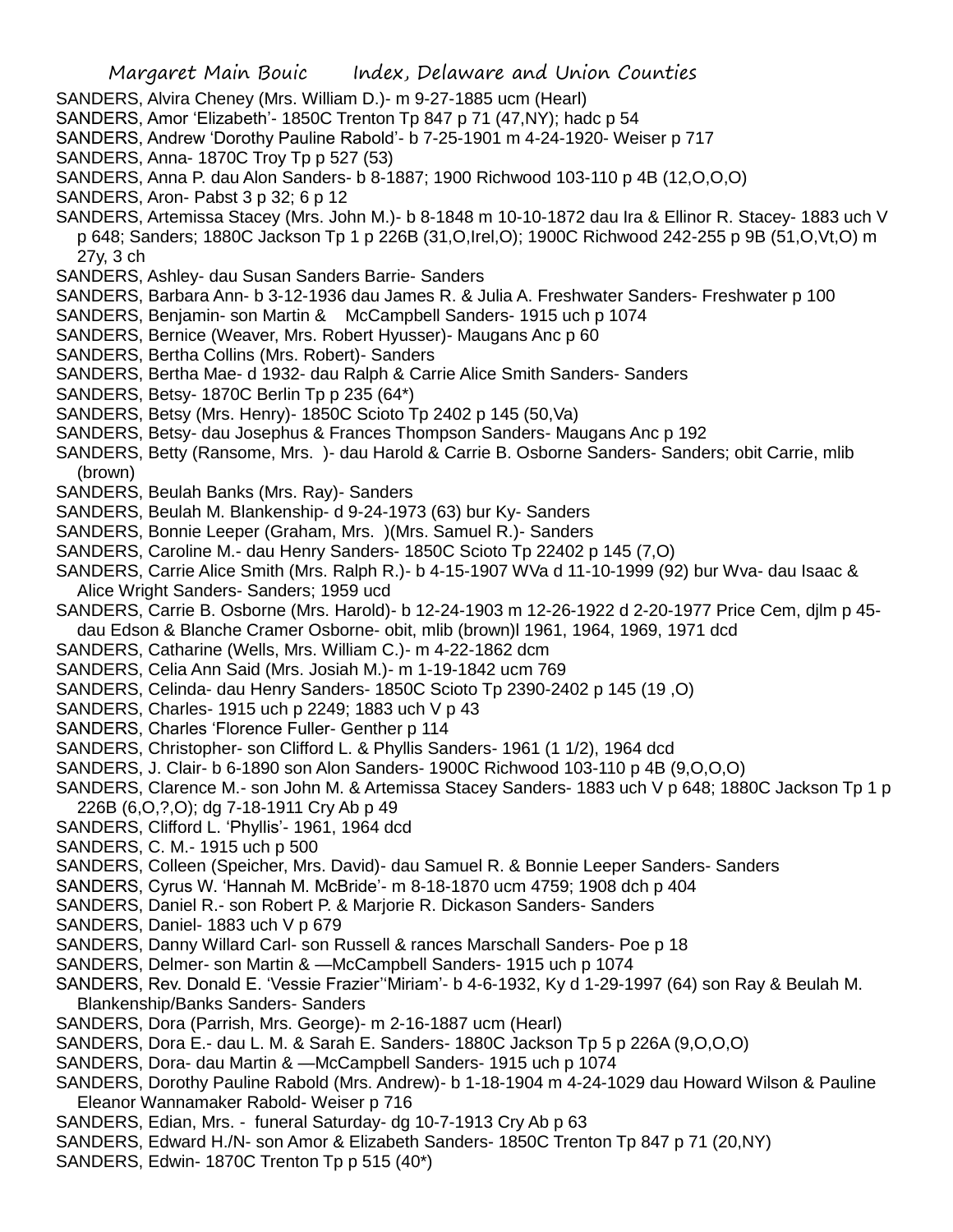- SANDERS, Edwin P.- son Amor & Elizabeth Sanders- 1850C Trenton Tp 847 p 71 (20,NY)
- SANDERS, Edwin P- 1870C Berlin Tp p 235 (39\*)
- SANDERS, Eleanor Blue (Mrs. John M.)- lic 9-27-1859 ucm 2929 d 4-10-1870 dau Michael & Elenore Blue-1883 uch V p 648; unec XIX p 34
- SANDERS, Eliza- 1850C Union Tp 1385-1403 p 207 (12,O)
- SANDERS, Eliza (Mrs. Joseph Albert)- b 8-1869 1900C Jackson Tp 107-109 p 5A (30,Pa,Irel,Irel) m 1y, no ch; 1910C Jackson Tp 108 p 5A (40,Pa, Irel,Irel) m 10y, 5 ch 3 living
- SANDERS, Eliza Jane Coy (Mrs. Samuel R.)- m 5-3-1866 ucm 3951
- SANDERS, Eliza (Parkison, Mrs. John)-m 5-31-1859 ucm 2890; mt 6-8-1859; unec XIX p 17
- SANDERS, Eliza- dau William Riddle- mt 11-29-1905 p 7c3, Abs p 29
- SANDERS, Elizabeth- d 7-18-1884 (78y4m4d) b Cuyahoga Co,- dcdeaths
- SANDERS, Elizabeth (Mrs. Amor)- 1850C Trenton Tp 847 p 71 (44,NY)
- SANDERS, Elizabeth Ann (Ripley, Mrs. Michael E.)- dau Sam Sanders & Mrs. Wm. Grahan- Sanders
- SANDERS, Elizabeth- dau Susan Sanders Barrie- Sander
- SANDERS, Elva (Shull, Mrs. David I.)- Sanders
- SANDERS, Emery- 1870C Kingston Tp p 386 (12)
- SANDERS, Emily Irene- b 1-24-1982 dau Thomas R. & Janet Harris Sanders- Sanders
- SANDERS, Emma E. (Watson, Mrs. Fordyce D.)- b ca 1853 d 2-20-1899 dau James & Nancy Sanders- ped
- Helen L. White Prill 13 p 46; unec XXI p 46
- SANDERS, Emmet C. son James H. & Ina Zuspan Sanders- Sanders; 1910C Richwood 80-81 p 3A (4/12,O,O,WVa)
- SANDERS, E. P. 1880 dch p 463; Pabst 6
- SANDERS, Ephraim 'Keziah Dodd'- McKitrick p 189
- SANDERS, Erastus 'Nancy Coolidge'- m 10-19-1837 ucm 452; uccp p 22 estate, JB 2 p 282
- SANDERS, Esta Parish (Mrs. Samuel R.)- b 3-6-1884 m 1902 d 1-12-1964 Price Cem, djlm p 65- dau A. D. & Elizabeth Spring Parish- Sanders; 1985 uch p 122, 181; 1962 ucd
- SANDERS, Feedus Aldrich 'Melissa Ann Freshwater'- m 12-1-18680 Freshwater p 56
- SANDERS, Fercil- son John M. & Artemissa Stacey Sanders- 1880C Jackson Tp 1 p 226B (4,O,?,O)
- SANDERS, Florence Fuller (Mrs. Charles0- b 12-12-1869 dau Andrew J. & Irene Ford Fuller- Genther p 114
- SANDERS, Florence L. Rogers (Mrs. Arthur E.)- b 8-30-1920 d 9-13-1981 obit, mlib, Marion Star
- SANDERS, Florence (Rhodes, Mrs. )- dau Robert & Bertha Collins Sanders- Sanders
- SANDERS, Florence (Wright, Mrs. )- dau Adelia H. Maine- Asp 1956
- SANDERS, F. M.'Sara E.'- b 1846 d 1905 Father Price Cem, djlm p 47l 1915 uch p 267
- SANDERS, Frances Fickieson (Mrs. William H.)- dau Julia Fickieson- Sanders
- SANDERS, Frances Marschall (Mrs. Willard Russell)- Poe p 18
- SANDERS, Frances Thompson (Mrs. Josephus)- b 2-1844 dau John & Matilda Cornell Thompson- Maugans Anc p 192
- SANDERS, Francis M. b 7-1846 son Samuel & Margaret Sanders- 1850C Jackson Tp 43 p 7 (3,O); 1860C Jackson 1097-1062 p 139 (13,O); 1870C Jackson Tp 82-81 p 12 (23,O); 1900C Jackson Tp 25 p 2B (53,O,Ky,Ky), wid; father of Henry Sanders
- SANDERS, Frank- son Adelia H. Maine Sanders- Asp 1957
- SANDERS, Frank 'Gertrude Whitling/Whitting'- b 11-7-1867 Brownstown, Ind. d 11-31-1951 Oakdale II p 108 (H-RM-9); Sanders
- SANDERS, Frank- son Josephus & Frances Thompson Sanders- Maugans Anc p 192
- SANDERS, George Byron- b 1-22-1877 son Feedus Aldrich & Melissa Ann Freshwater Sanders- Freshwater p 56
- SANDERS, Gertrude Whitling/Whitting (Mrs. Frank)- b 1877 d 1942 Oakdale II p 108 (H-RM-9); Sanders
- SANDERS, Gina- dau Clifford & Phyllis Sanders- 1964(3) dcd
- SANDERS, Glenn- b 1896 d 1920 Price Cem, djlm p 46, Vet FCL
- SANDERS, Glenna (Marvin, Mrs. Kenneth)- 1985 uch p 95
- SANDERS, Godfrey A.- (female) 1880C Jackson Tp 1 p 226B (33,O,Md,O)
- SANDERS, G. R.- stone buried Price Cem, djlm p 32
- SANDERS, Grace Gilmore (Mrs. Reynold)- b 2-16-1916 d 3-13-1994 (78) York Cem- dau Leonard & Lucille Brown Gilmore- Sanders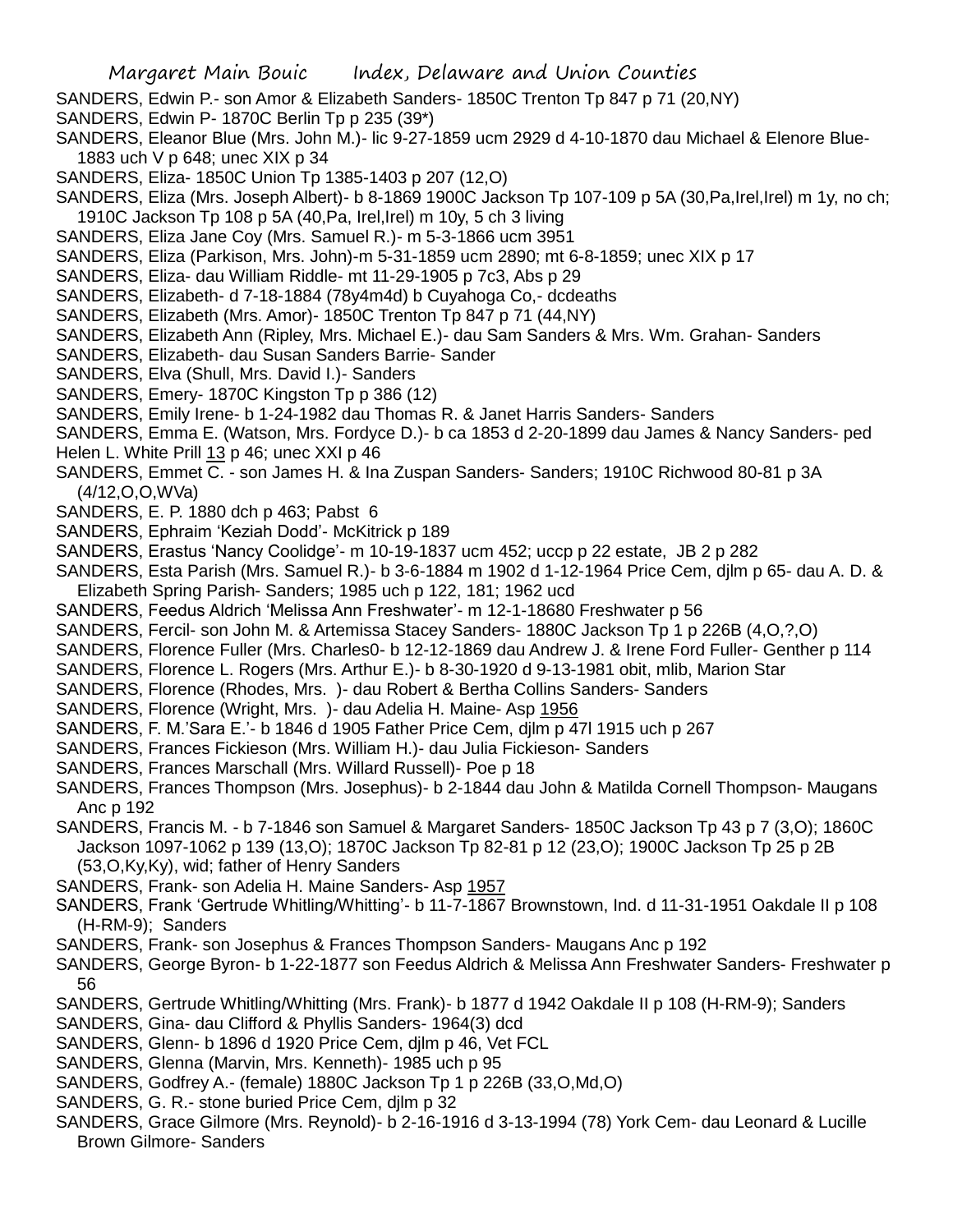- SANDERS, Grace L. (Moore, Mrs. Earnest A.)- b 9-2-1901 m 12-10-1917 dau Marvin/Marion A. & Martha Keith Sanders- Sanders; 1985 uch p 98
- SANDERS, Gwynn V. 'Helen Kittle''Maxine Cross' b 3-22-1906 m(1) 6-18-1975m(2) 10-4-1976 d 8-9-1989 (83) Price Cem, djlm p 65- son Samuel R. & Esta Parish Sanders- Sanders; 1985 uch p 104, 122, 173; Marysville p 57; 1949, 1959 ucd
- SANDERS, Hannah M. McBride (Mrs. Cyrus W.)- m 8-18-1870 ucm (Hearl)
- SANDERS, Harold S. 'Carrie B.'- b 1903 m 12-26-1922 d 1967 son Percy Howard & Myrtle L. Baker Sandersobit Carrie, mlib (brown); Sanders; 1961, 1964 dcd; 1910C Richwood 59-60 p 2B (7,O,O O)
- SANDERS, Helen Kittle (Mrs. Gwynn V.)- b 3-23-1908 m 6-18-1930 d 1-2-1975 Price Cem, djlm p 65- dau Hull & Ora Duffee Kittle- 1985 uch p 122; Sanders; 1949, 1959, 1962 ucd
- SANDERS, Helen- dau Morris & Clara Kerr Sanders- 1985 uch p 122
- SANDERS, Henry- 1835 men p 54 #15 p 100 Scioto Tp
- SANDERS, Henry 'Betsy'- 1830C Millcreek Tp 363 p 290 (30-40); 1850C Scioto Tp 2390-2402 p 145 (62,Va)
- SANDERS, Henry 'Mary E.'- b 8-1872 son Francis M. Sanders- 1900C Jackson Tp 25 p 2B (27,O,O,O) m 5y
- SANDERS, Herschel- son Beulah Sanders- Sanders
- SANDERS, Judge H. G.- Freshwater p 67
- SANDERS, Ida- 1870C Berlin Tp p 235 (12)
- SANDERS, Ina Zuspan (Mrs. James. H.)- d 5-1968 sister I G. & C. V. Zuspan- Sanders; 1910C Rucgiid 80-81 p 3A (24,WVa,WVa.WVa) m 4y, 3 ch
- SANDERS, Rev. James- 1985 uch p 171, Pharisburg Ch.
- SANDERS, James- d 9-13/18-1854 Price Cem, djlm p 46; mt 9-20-1854 Abst p 16
- SANDERS, James- 1850C Jackson Tp 42 p 7 (46,Ky)
- SANDERS, James- 1910C Jerome Tp 317-323 p 14A (43,O,O,O) Hired man
- SANDERS, James- son Henry Sanders- 1850C Scioto Tp 2390-2402 p 145 (17,O)
- SANDERS, James H.'Ina;- b 3-1884 son John M. & Artimissa Stacey Sanders- Sanders; dg 7-18-1911 Cry Ab p 49; 1900C Richwood 242-255 p 9B (16,O,O,O); 1910C Richwood 80-81 p 3A (26,O,O,O) m 4y
- SANDERS, James H. 'Martha Rodgers'- m 3-23-1854; mt 3-29-1854 abst p 15
- SANDERS, James 'Nancy'- b ca 1822 ped Helen L. White Prill #749 26; unec XXI p 46
- SANDERS, James R.- son Beulah M. Sanders- Sanders
- SANDERS, James R. 'Julia A. Freshwater'- m 6-15-1935- Freshwater p 100
- SANDERS, James W. F.- son Joseph Albert & Eliza Sanders- 1910C Jackson Tp 108 p 5A (2,O,O,Pa)
- SANDERS, Jane (Bailey, Mrs. )- dau Reynold & Grace Gilmore Sanders- Sanders
- SANDERS, Janet (Chaney, Mrs. Tracey C.)- dau Don & Vessie Frazier Sanders- Sanders
- SANDERS, Janet Harris (Mrs. Thomas)- dau William R. Harris- Sanders
- SANDERS, Jean- b 1967 ch Wayne L. & Joana Sanders- 1969 dcd
- SANDERS, Jeffrey- son Clifford & Phyllis Sanders- 1961(4), 1964 dcd
- SANDERS, J. H. 'Martha Roberts'- m 3-223-1854 Olen Gaz 4-7-1854, Reed Ab p 139
- SANDERS, J.M(artin?)- djlm p 99; 1915 uch p 949
- SANDERS, Joan (Mrs. Wayne L.)- 1964, 1969 dcd
- SANDERS, Johanathan- d 3-5-1889 (43) Delaware b Pa- dcdeaths
- SANDERS, John 'Julia Ann Lash'- m 6-11-1855 ucm 2295
- SANDERS, John M. 'Artimissa Stacy'- b 8-1837 d Thursday, Price Cem, dg 7-18-1911, Cry Ab p 49; Sanders; 1880C Jackson Tp 1 p 226B (43,O,Ky,NY); 1900C Richwood 242-255 p 9B (62,O,Ky,KY); 1910C Richwood 59-60 p 2B 73,O,ky,KY)
- SANDERS, John M. 'Eleanor Blue'- lic 9-27-1859 ucm 2929- son Samuel Sanders-1850C Jackson Tp 43 p 7 (13,O); 1860C Jackson Tp 1048-1063 p 139 (23,O); 1870C Jackson Tp 82-81 p 12 (32,O);adm of Samuel R. Sanders, mt 10-27-1875, mt 3 p 17; unec XIX p 34
- SANDERS, John R.- d 7-25-1845 (24-6-24) Smith Cem, djlm p 100
- SANDERS, John R. 'Nancy F. Abraham'- m 8-20-1844 ucm 975
- SANDERS, John 'Ramona''Vilma'- Sanders
- SANDERS, John Russell 'Sarah Blanche Martin'- Poe p 18
- SANDERS, Joseph Albert 'Eliza R. '- b 2-18-1874 d 3-9-1963 Price Cem, djlm p 45, 47;; 1900C Jackson Tp 107-109 p 5A (26,O,O,O) m 1y; 1910C Jackson Tp 108 p 5A (35,O,O,O) m 10y
- SANDERS, —b 1900 d 1902 infant dau of J. A. & E. Price Cem, djlm p 47
- SANDERS, Joseph A.- son Joseph Albert & Eliza Sanders- 1910C Jackson Tp 108 p 5A (6,O,O,Pa)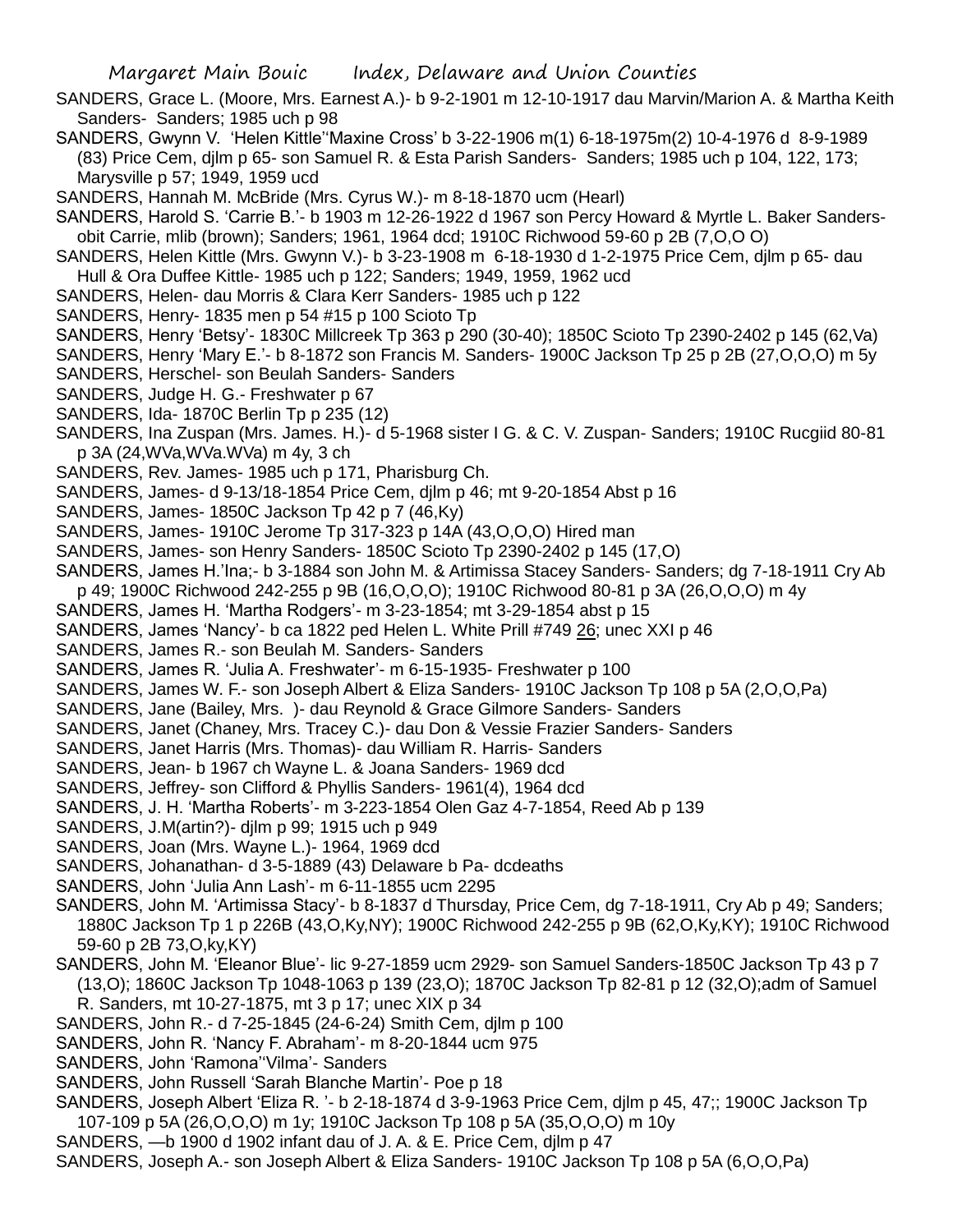SANDERS, Joseph A.- son L. M. & Sarah E. Sanders- 1880C Jackson Tp 5 p 226A (6,O,O,O)

- SANDERS, Joseph- d at Insane Asylum- Flint Cem- dg 11-24-1899 Cry Ab p 226
- SANDERS, Joseph M. 'Margaret Lee'- m 4-15-1852 ucm 1796; unec XV p 7
- SANDERS, Joseph 'Olive Dix'- m 9-29-1849 dcm; 1850C Dover Tp 757-773 p 115 (24,Ky)
- SANDERS, Josephus 'Frances Thompson'- Maugans Anc p 192
- SANDERS, Josiah M. 'Celia Ann Said'- m 1-19-1842 ucm 769 ; 1850C Scioto Tp 2390-2402 p 145 (32,KY)
- SANDERS, Josiah 'Margaret Lee'- m 4-15-1852 ucm 1796
- SANDERS, Joy Ann- dau Willard Russell & Frances Marschall Sanders- Poe p 18

SANDERS, Julia A. Freshwater (Mrs. James R.)- b 3-8-1912 m 6-15-1935 dau William Wallace,Jr. & Julia Lacour Freshwater - Freshwater p 100

- SANDERS, Julia Ann Lash (Mrs.John)- m 6-11-1855 ucm 2295
- SANDERS, Julia Jane- b 7 -8-1944 dau James R. & Julia A. Freshwater Sanders- Freshwater p 100
- SANDERS, Karen Kay (Irish, Mrs. )- dau William E. & Patricia A. Wright Sanders- Sanders; Carr 1143122511; Rittenhouse 7
- SANDERS, Karna Lea (O'Conner, Mrs. )- dau William E. & Patricia A. Wright Sanders- Sanders; Carr 1143122512; Rittenhouse 7
- SANDERS, Kate (Mrs. Robert)- Sanders
- SANDERS, Kathleen (McKitrick, Mrs. James Roy)- b 10-4-1921 m 2-28-1944- McKitrick p 329
- SANDERS, Kathleen- b 1965 dau Wayne L. & Jean Sanders- 1969 dcd
- SANDERS, Keith Allen- son William E. & Patricia A. Wright Sanders- Sanders; Carr 1143122513; Rittenhouse 7
- SANDERS, Keziah Dodd (Mrs. Ephraim)- dau Stephen & Deborah Brown Dodd- McKitrick p 189
- SANDERS, Kirk- son William E. & Patricia A. Wright Sanders- Sanders
- SANDERS, Larry- son Arthur E. & Florence L. Rogers Sanders- obit Florence L., mlib
- SANDERS, Laura B. Standley (Mrs. William)- b 1860 Clark Co m 5-21-1885 ucm (Hearl) d 6-12-1885 (25) Oakdale 265 I p 80 (D-R2-31); 1915 uch p 1074
- SANDERS, Laura- dau Shirley A. Sanders- 1980 dcd
- SANDERS, Laura- dau Susan Sanders Barrie- Sanders
- SANDERS, Leah Belle (Stewart, Mrs. Garfield)- dau Harold & Carrie Osborne Sanders- Sanders; obit Carrie, mlib (brown)
- SANDERS, Leanna- dau Susan Sanders Barrie- Sanders
- SANDERS, Lenora (Mrs. Ronald E.)- 1962 ucd
- SANDERS, Libby- b 1967 dau Melvin R. Sanders- 1980 dcd
- SANERS, Lillian-dau James H. & Ina Sanders- 910C Richwood 80-81 p 3A(2, Wisc,O,WVa)
- SANDERS, Linda- b 8-8-1937 dau James R. & Julia A. Freshwater Sanders- Freshwater p 100
- SANDERS, Liz (Ripley, Mrs. Mike)- dau Samuel R. & Bonnie Leeper Sanders- Sanders
- SANDERS, Lizzie- 1870C Troy Tp p 527 (9)
- SANDERS, L. M. 'Sarah E.'- 1880C Jackson Tp 5 p 226A (31,Ky,Ky,KY)
- SANDERS, Loisa Turner (Mrs. Samuel R.)- m 11-4-1847 dcm
- SANDERS, Lucy (Grove, Mrs. Thomas)- ped Marna Louis Erwin Strait #381 13; unec XII p 59
- SANDERS, Lurina? J.- b 9-1869 may be dau John & Eleanor Blue Sanders- 1870C Jackson Tp 82-81 p 12 (9/12,O)
- SANDERS, M.- mt 8-15-1860 (67) Logan County; soldier, mt abs p 41
- SANDERS, Mae C.- b 1869 d 1930 Price Cem, djlm p 23
- SANDERS, Manoni May (McNear, Mrs. Frank M.)- b 9-29-1870 m 5-27-1896 dau Feedus Aldrich & Melissa Ann Freshwater Sanders- Freshwater p 56
- SANDERS, Marcia Jo (Holl, Mrs. David Guthrie)- m 12-17-1966 dau Robert Sanders- Sanders
- SANDERS, Marcia (Pomeroy, Mrs. Geoffrey)- dau Robert P. & Marjorie R. Dickason Sanders- Sanders
- SANDERS, Margaret (Mrs. Alanson)- 1870C Millcreek Tp 37 (52,O)
- SANDERS, Margaret A. (Mrs. Phillip S.)- 1979, 1971 ucd
- SANDERS, Margaret Anne- b 7-25-1983 dau Emmett Sanders- Sanders
- SANDERS, Margaret (Bell, Mrs. James)- 1915 uch p 470, 1985 uch p 118
- SANDERS, Margaret O.-b 10-30-1875 dau Feedus Aldrich & Melissa Ann Freshwater Sanders- Freshwater 56
- SANDERS, Margaret D. (Mrs. J. M.)- d 4-29-1853 (30-7-7) Smith Cem, djlm p 99
- SANDERS, Margaret Lee (Mrs. Josiah M.)- m 4-15-1852 ucm 1796; unec XV p 7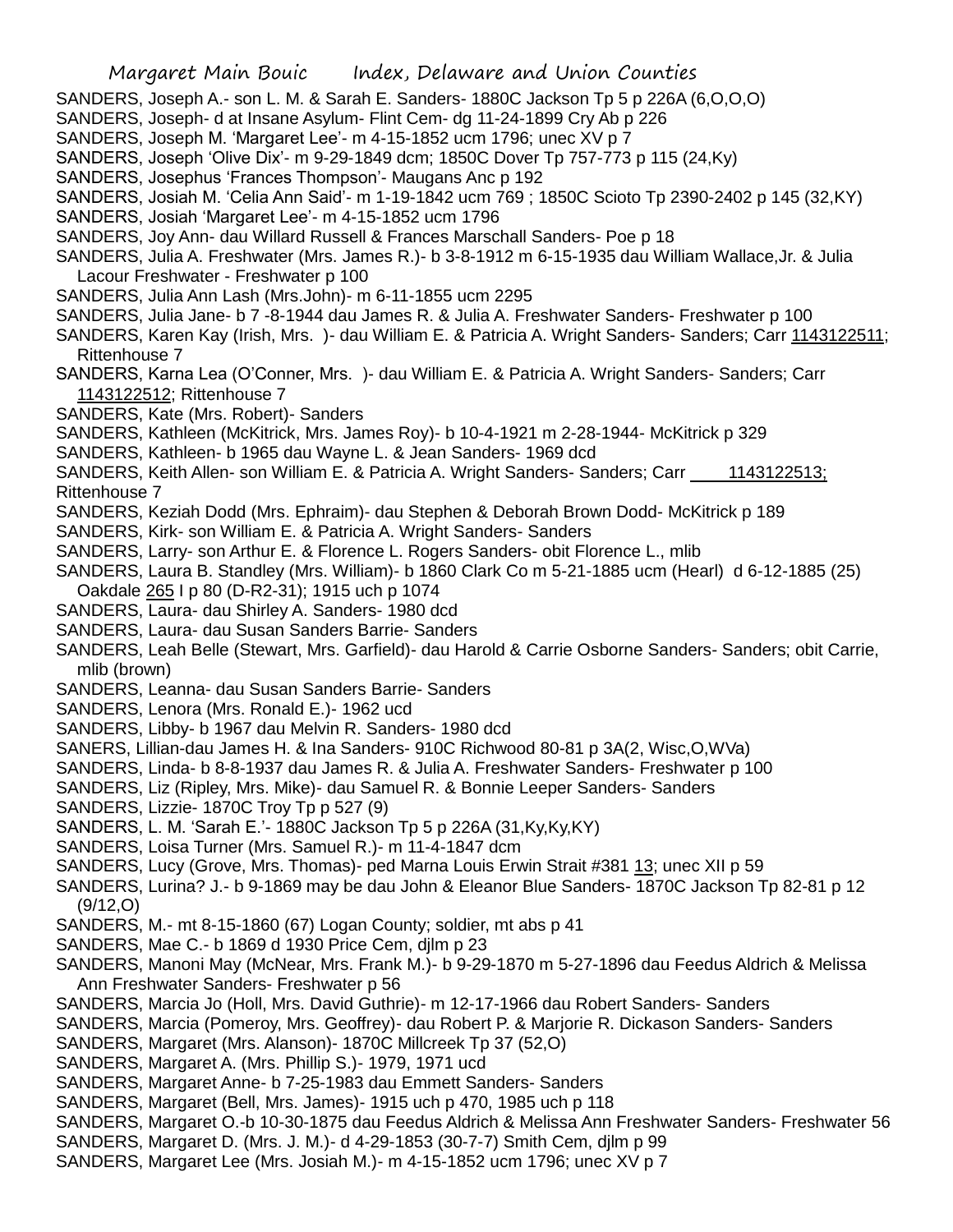SANDERS, Margaret Lee (Mrs. Martin)- m 1853 d 1854- 1915 uch p 1074

SANDERS, Margaret "Peggy" Hopkins (Mrs. Samuel)- 1883 uch V p 648; 1850C Jackson Tp 43 p 7 (28,Ky);

- 1860C Jackson Tp 1047-1062 p 139 (38,O); 1870C Jackson Tp 82-81 (48,Ky)
- SANDERS, Margaret (Stout, Mrs. )- dau Marvin & Martha Keith Sanders- Sanders
- SANDERS, Margarite- dau James H. & Ina Sanders- 1900C Richwood 80-81 p 3A (1 ½, O,O,WVa)
- SANDERS, Margery R.- 1977 ucd Marjorie R.- 1983 ucd
- SANDERS, Marianne- b 1961 dau Wayne L. & Joan Sanders- 1969 dcd
- SANDERS, Marjorie- 1973, 1979, 1971 ucd
- SANDERS, Marjorie (Morgan, Mrs. )(Minnegar, Mrs. Albert)- dau Ralph & Carrie Alice Smith Sanders-**Sanders**
- SANDERS, Marjorie R. Dickason (Mrs. Robert P.)- b 3-17-1909 Ind m 6-18-1930 d 9-21-1994 Price Cem, djlm p 65- dau Milton L. & Gertrude Markwith Dickason- Sanders
- SANDERS, Mark- b 1960 son Wayne L. & Joan Sanders- 1964, 1969 dcd
- SANDERS, Marsha- 1980 dcd
- SANDERS, Martha- dau Henry Sanders- 1850C Scioto Tp 2390-2402 p 145 (22,O)
- SANDERS, Martha (Irwin, Mrs. S. A.)- m 3-6-1856 mt 3-19-1856 abs p 21
- SANDERS, Martha J. Keith (Mrs. Marvin/Marion A.)- b 1872 d 1945 Price Cem, djlm p 46; Sanders; 1985 uch p 98
- SANDERS. Martha Roberts (Mrs. J. H.)- m 3-23-1854 Olen Gaz 4-7-1854 Reed Ab p 139
- SANDERS, Martha Rodgers (Mrs. James H.)- m 3-23-1854 mt 3-29-1854 abst p 15
- SANDERS, Martha Sargent (Kennedy, Mrs. Jezekiah Mead)(Hoff, Mrs. William)- b 1808 d 12-24-1886 (75) mt 12-29-1886 Ab p 30
- SANDERS, Martin 'Margaret Lee''—McCampbell'- m 1853- 1915 uch p 1074
- SANDERS, Marvin/Marion A, 'Martha J. Keith'- b 1870 d 1937 Price Cem, djlm p 46; 1985 uch p 98; Sanders SANDERS, Mary- 1850C Jackson Tp 42 p 7 (49,Va)
- SANDERS, Mary b 7-21-1912 d 12-2-1995 (83) Oakdale Cem- dau Frank & Gertrude Whitling Sanders-Sanders
- SANDERS, Mary Ann (Sutphin, Mrs. )- dau Reynold & Grace Gilmore Sanders- Sanders
- SANDERS, Mary E.- dau Azor & Elizabeth Sanders- 1850C Trenton Tp 847 p 71 (22,NY)
- SANDERS, Mary E. Harriman (Thompson, Mrs. W. J.)(Mrs. William)- m 3-27-1900 dau William & Ellen Johnson Harriman- 1915 uch p 105
- SANDERS, Mary E. (Mrs. Henry)- b 11-1869 1900C Jackson Tp 25 p 2B (30,O,O,O) m 5y, 1 ch
- SANDERS, Mary E. (Mrs. H. Presley)- b 1869 d 1955 Price Cem, djlm p 44
- SANDERS, Mary E.- d 8-22-1841 (1-7-11) Price Cem, djlm p 29 dau S. R. & A. R.
- SANDERS, Mary Elizabeth (Wheaton, Mrs. Charles)- m 2-3-1848 dcm
- SANDERS, Mary E. (Roseberry, Mrs. Levi)- m 11-22-1861 ucm 3254; unec XX p 32
- SANDERS, Mary E. (Mrs. William)- b 7-1858- 1900C Leesburg Tp 197-179 p 8A (41,O.O,O) 2 ch
- SANDERS, Mary Jane- dau Henry Sanders- 1850C Scioto Tp 2390-2402 p 145 (19,O)
- SANDERS, Mary K.- dau Samuel Sanders- 1850C Jackson Tp 43 p 7 (6,O); 1860C Jackson Tp 1047-1062 p 139 (16,O)
- SANDERS, Mary- dau Martin & —McCampbell Sanders- 1915 uch p 1074
- SANDERS, Mary (Montgomery, Mrs. Rex)- m 7-30-1947- Maugans Anc p 27
- SANDERS, Mary (Mrs. Streeter)- 1880C Marysville 273-295 p 18 (36,O,NC,NC)
- SANDERS, Mary- dau Wayne L. & Joan Sanders- 1964 (2 1/2) dcd
- SANDERS, Matilda (Mrs. J.M.)- d 9-5-1849 (24y25d) Fairview Cem, Powell p 245
- SANDERS, Maxine Cross (Stricker, Mrs. Dr. Harold Eugene)(Mrs. Gwynn)- b 8-25-1914 m(1) 7-1-1933 (2) 10- 4-1976 d 3-11-1995 (80) Oakdale dau Jerry Daniel & Catherine Edith Dyck Cross- Sanders, 1985 uch p 122; 1977 ucd
- SANDERS, May Mosher (Mrs. William)- dau George & Emily J. Lampson Mosher- 1915 uch p 855
- SANDERS, Melissa Ann Freshwater (Mrs. Feedus Aldrich)- b 3-7-1847 m 12-1-1868 d 1928 dau George W. & Margaret Anne May Freshwater - Freshwater p 56
- SANDERS, Melvin R.- son Robert & Bertha Collins Sanders- Sanders; 1980 dcd
- SANDERS, Michael J. 'Denise'- 1977 ucd
- SANDERS, Michael M. 'Rhoda Tallman'- m 7-2-1878 ucm 6284
- SANDERS, Michael 'Yvonne'- son Don & Vessie Frazier Sanders- Sanders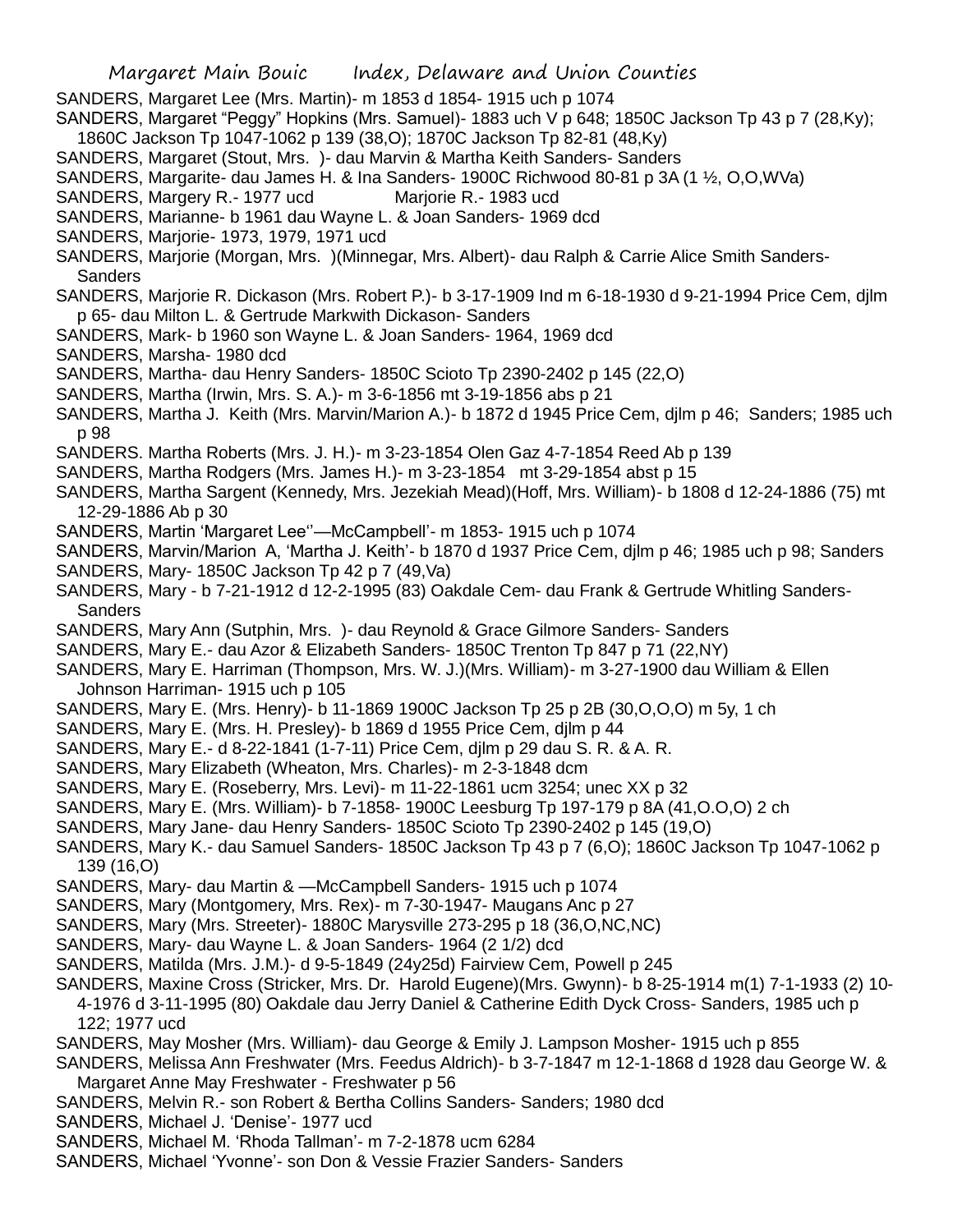- SANDERS, Minerva Adams (Mrs. William)- 1870C York Tp 168-165 p 22 (37,O)
- SANDERS, Miriam (Mrs. Donald E.)- Sanders
- SANDERS, Morris 'Clara Kerr'- 1985 uch p 122
- SANDERS, Myrtle L. Baker (Mrs. Percy Howard)- b 9-1877/6 m 1898 d 1936 Price Cem, djlm p 45- dau Samuel & Mary J. Baker- Sanders; 1900C Claibourne Tp 95-101 p 4B (23,O,O,O) m 1y, 1 ch; 1910C Richwood 59-60 p 2B (33,O,O,O) m 12y, 3 ch, 2 living
- SANDERS, Nancy- 1850C Jackson Tp 42 p 7 (85,Va)
- SANDERS, Nancy A. (Hopkins, Mrs. Harrison G.)- m 10-13-1868 ucm 4447
- SANDERS, Nancy (Armstrong, Mrs. Joel)- unec XIII p 32
- SANDERS, Nancy Coolidge (Mrs. Erastus)- m 10-19-1837 ucm 452; uccp p 22, wid, JB2 p 282, uccp p 34 JB3 p 471, uccp p 51 Record B 5 p 392; heir of John Coolidge
- SANDERS, Nancy F. Abraham (Mrs. John R.)- m 8-20-1844 ucm 975
- SANDERS, Nancy (Mrs. James)- b ca 1832 ped Helen L. White Prill #749 27; unec XXI p 46
- SANDERS, Nancy (McAbraham, Mrs. William)- m 4-2-1845 dcm
- SANDERS, Nancy Reed (Mrs. Samuel)- m 1785 d 9-4-1851 (84y27d) Price Cem djlm p 47; 1915 uch p 469; 1883 uch V p 491
- SANDERS, Nancy- dau Samuel Reed & Peggy/Margaret Hopkins Sanders- 1860C Jackson Tp 1047-1062 p 139 (10,O); 1870C Jackson Tp 82-81 p 12 (19,O)
- SANDERS, Naoma- b 3-1899 dau Henry & Mary E. Sanders- 1900C Jackson Tp 25 p 2B (1,O,O,O)
- SANDERS, Naomi Blanche (Wilcox, Mrs. Harold D.)- dau John R. & Sarah Blanche Martin Sanders- Poe p 18
- SANDERS, Nathan '----Greene'- Asp (1229)
- SANDERS, Nellie J.- b 1865 d 1894 Cheshire Cem,
- SANDERS, Nettie J. 1870C Berlin Tp p 235 (2)
- SANDERS, Norma Jean (Morrow, Mrs. )- dau Reynold & Grace Gilmore Sanders- Sanders
- SANDERS, Olive Dix (Mrs. Joseph)- m 9-29-1849 dcm; 1850C Dover Tp 757-773 p 115 ---
- SANDERS, Parmelia (Cheney, Mrs. John W.)- m 3-7-1855 ucm 2251
- SANDERS, Patricia A. Wright (Mrs. William E.)- b 3-15-1931 d 10-18-1994 bur Linton, Ind.- dau Charles & Wilma Liggett Wright- Sanders; Carr 11412251; Rittenhouse 6,7
- SANDERS, Patricia (Young, Mrs. George)- dau Robert P. & Marjorie R. Dickason Sanders- Sanders
- SANDERS, Paul- son Robert & Bertha Collins Sanders- Sanders
- SANDERS, Percilla Spearman (Mrs. )- dau Richard & Grace Snow Spearman- dumch p 78
- SANDERS, Percival M.- son John M. & Artemissa Stacey Sanders- 1883 uch V p 648
- SANDERS, Percy Howard 'Myrtle L. Baker'- b 6–17-1875 m 1898 d 9-30-1962 Price Cem, djlm p 45- son John M. & Artimissa Stacey Sanders- Sanders; dg 7-18-1911 Cry Ab p 49;
- 1900C Claibourne Tp 95-101 p 4B (24,O,O,O); 1910C Richwood 59-60 p 2B (34,O,O,O) m 12y; real estate agent
- SANDERS, Phebe- b 1802 d 1854 ped Richard E. White 23; unec I p 25
- SANDERS, Phillip S. 'Margaret A.'- 1979, 1981 ucd
- SANDERS, Phillip- b 1979 son Phillips S. & Margaret A. Sanders- 1979, 1981 ucd
- SANDERS, Phoebe (Price, Mrs. John)-b 11-15-1809 m 4-20-1824 d 8-25-1854-1883 uch V p 491
- SANDERS, Phyllis E. (Mrs. Clifford L.)- 1961, 1964 dcd
- SANDERS, P (Mrs. R. S or S. R.)- djlm p 29
- SANDERS, H. Presley 'Mary E.'- b 1871 d 1943 Price Cem, djlm p 44
- SANDERS, Presley M.- d 1-16-1865 (2-8-22) son S. R. & P. -Price Cem, djlm p 29
- SANDERS, Presly- d 2-8-1870 son E. J. & S. R. -Price Cem, djlm p 25
- SANDERS, Presley R.- son L. M. & Sarah E. Sanders- 1880C Jackson Tp 5 p 226A (7,O,O,O)
- SANDERS, Rachelle (Mrs. Wallace R.)- 1980 dcd
- SANDERS, Ralph R. 'Carrie Alice Smith'- b 3-30-1901 d 7-7-1966 bur Wva- son Robert & Bertha Collins Sanders- Sanders; 1959 ucd
- SANDERS, Ralph A.,Jr.- d 1998 son Ralph & Carrie Alice Smith Sanders- Sanders
- SANDERS, Ramona (Mrs. John)(Irey, Mrs. Paul)- Sanders
- SANDERS, Ray 'Beulah Banks'- Sanders
- SANDERS, Raymond- d 1932- son Ralph & Carrie Alice Smith Sanders- Sanders
- SANDERS, Reed- 1840C Jackson Tp 220 (20-30)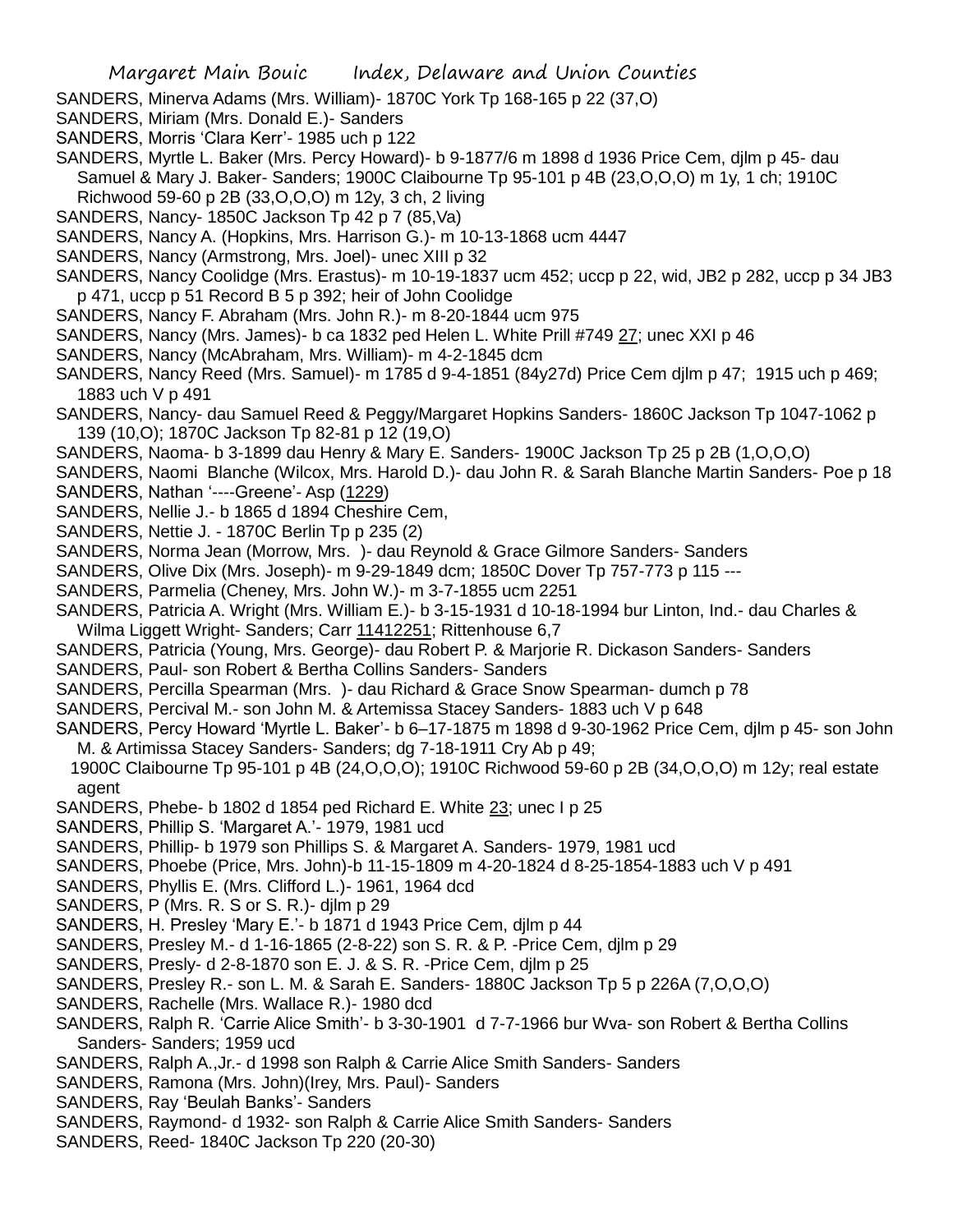- SANDERS, R (Cunningham, Mrs. C. Edward)- b 4-27-1903 d 1979 Hopewell Cem- dau Marvin & Martha Keith Sanders- Sanders
- SANDERS, Reynold 'Grace Gilmore'- m 2-13-1987- Sanders
- SANDERS, Rhoda Tallman (Mrs. Michael M.)- m 7-2-1878 ucm 6284
- SANDERS, Rick- b 1964 son Melvin R. Sanders- 1980 dcd
- SANDERS, Robin- dau Ronald E. & Lenora Sanders- 1962 ucd
- SANDERS, Robert- Powers Pat p 47
- SANDERS, Robert F.- d 10-24-1862 (1-9-140 son J. M. & E.- Price Cem, djlm p 23
- SANDERS, Robert 'Bertha Collins''Kate"- Sanders
- SANDERS, Robert- son Percy Howard & Myrtle L. Baker Sanders- Sanders; 1910C Richwood 59-60 p 2B (6/12mO,O,O)
- SANDERS, Robert P. 'Marjorie R. Dickason'- b 10-12-1909 m 6-18-1930 d 11-17-1972 Price Cem, djlm p 65- Sanders
- SANDERS, Robert Russell- b1-29-1977 son Thomas & Janet Harris Sanders- Sanders
- SANDERS, Robert- son Shirley A. Sanders- 1980 dcd
- SANDERS, Robert- son Thomas & Janet Harris Sanders- Sanders
- SANDERS, Ronald E. 'Lenora'- 1962 ucd
- SANDERS, Ronald E.- d 1969 son Ralph & Carrie Alice Smith Sanders- Sanders
- SANDERS, Rua E. (Mrs. Samuel R.)- 1910C Jackson Tp 150 p 6B (26,O,O,O) m 8y 1 ch
- SANDERS, Ruth- dau Henry Sanders- 1850C Scioto Tp 2390-2402 p 145 (19,O)
- SANDERS, Sally Anne (Moore, Mrs. Gene William)- m 10-18-1986 dau John & Ramona Sanders- Sanders
- SANDERS, Sally (Parrott, Mrs. William)- dau Gwynn V. & Helen Kittle Sanders- Sanders; 1949 ucd
- SANDERS, Samantha- dau Henry Sanders- 1850C Scioto Tp 2390-2402 o 145 (13,O)
- SANDERS, Samuel-1820C Millcreek Tp 251 p 207a (45+); 1830C Millcreek Tp 393 p 291 (60-70); unec XVIII p 65
- SANDERS, Samuel- 1840C Jackson Tp 209 (50-60)
- SANDERS, Samuel- 1870C Troy Tp p 527 (55\*)
- SANDERS, Samuel- b 2-1881- 1900C Jackson Tp 117-119 p 6A (19,O,O,O) farm laborer
- SANDERS, Samuel H. 'Loisa Turner'- m 11-4-1847 dcm
- SANDERS, Samuel H.- mt 9-30-1843 Ab p 6
- SANDERS, Samuel 'Nancy Reed'- b 1766 m 1785 d 3-5-1846 (79-8-27) Price Cem, djlm p 47; 1883 uch V p 491, 492; 1915 uch p 469; unec X p 52
- SANDERS, Samuel R.- ex for James Sanders mt 9-20-1854 abst p 16
- SANDERS, Samuel R.- d 1-20-1870 (59-7-18) Price Cem, djlm p 29; 1850C Jackson Tp 43 p 7 (40,KY); mt 10- 27-1875, mt 3 p 17
- SANDERS, Samuel R. 'Esta Parish'- b 1881 m 1902 d 1949/8 Price Cem, djlm p 65; Sanders; 1985 uch p 122
- SANDERS, Samuel R. 'Rua E.'- 1910C Jackson Tp 150 p 6B (29,O,O,O) m 8y
- SANDERS, Samuel R. 'Bonnie Leeper''Sandra'- b 6-30-1935 d 10-5-2001 (66) son Gwynn V. & Helen Kittle Sanders-Sanders; 1985 uch p 122; 1949, 1959, 1962 ucd
- SANDERS, Samuel R. 'Eliza Jane Gay'- m 5-3-1866 ucm 3951
- SANDERS, Samuel Reed 'Peggy Hopkins'- 1883 uch V p 648; 1860C Jackson Tp 1047-1062 p 139 (48,Ky)
- SANDERS, Samuel R.- son Samuel Sanders- 1850C Jackson Tp 43 p 7 (8,O); 1860C
- Jackson Tp 1047-1062 p 139 (19,O); 1870C Jackson Tp 82-81 p 12 (25,O)
- SANDERS, Sandra- dau Sam & Bonnie Sanders- 1962(2) ucd
- SANDERS, Sandy (Bushong, Mrs. Rick)- dau Sam & Bonnie Leeper Sanders- Sanders
- SANDERS, Sarah Blanche Martin (Mrs. John Russell)- dau James & Harriet Poe Martin- Poe p 18
- SANDERS, Sara E. (Mrs. F. J.)- b 1850 d 1897 Price Cem, djlm p 47
- SANDERS, Sarah E. (Mrs. L. M.)- 1880C Jackson Tp 5 p 226A (28,O,O,O)
- SANDERS, Sarah E.- dau Samuel & Margaret Hopkins Sanders- 1870C Jackson Tp 82-81 p 12 (19,O)
- SANDERS, Sarah"Bonnie" Leeper (Mrs. Samuel R.)- Sanders; 1985 uch p 122
- SANDERS, Sarah (Diamond, Mrs. Rick)- dau Samuel R. & Bonnie Leeper Sanders- Sanders
- SANDERS, Sela- prob dau John & Eleanor Blue Sanders- 1870C Jackson Tp 82-81 p 12 (4,O)
- SANDERS, Shirley A.- 1980 dcd
- SANDERS, S. R. (Mrs. E. J.)- djlm p 25
- SANDERS, S. R. or S. D.- djlm p 29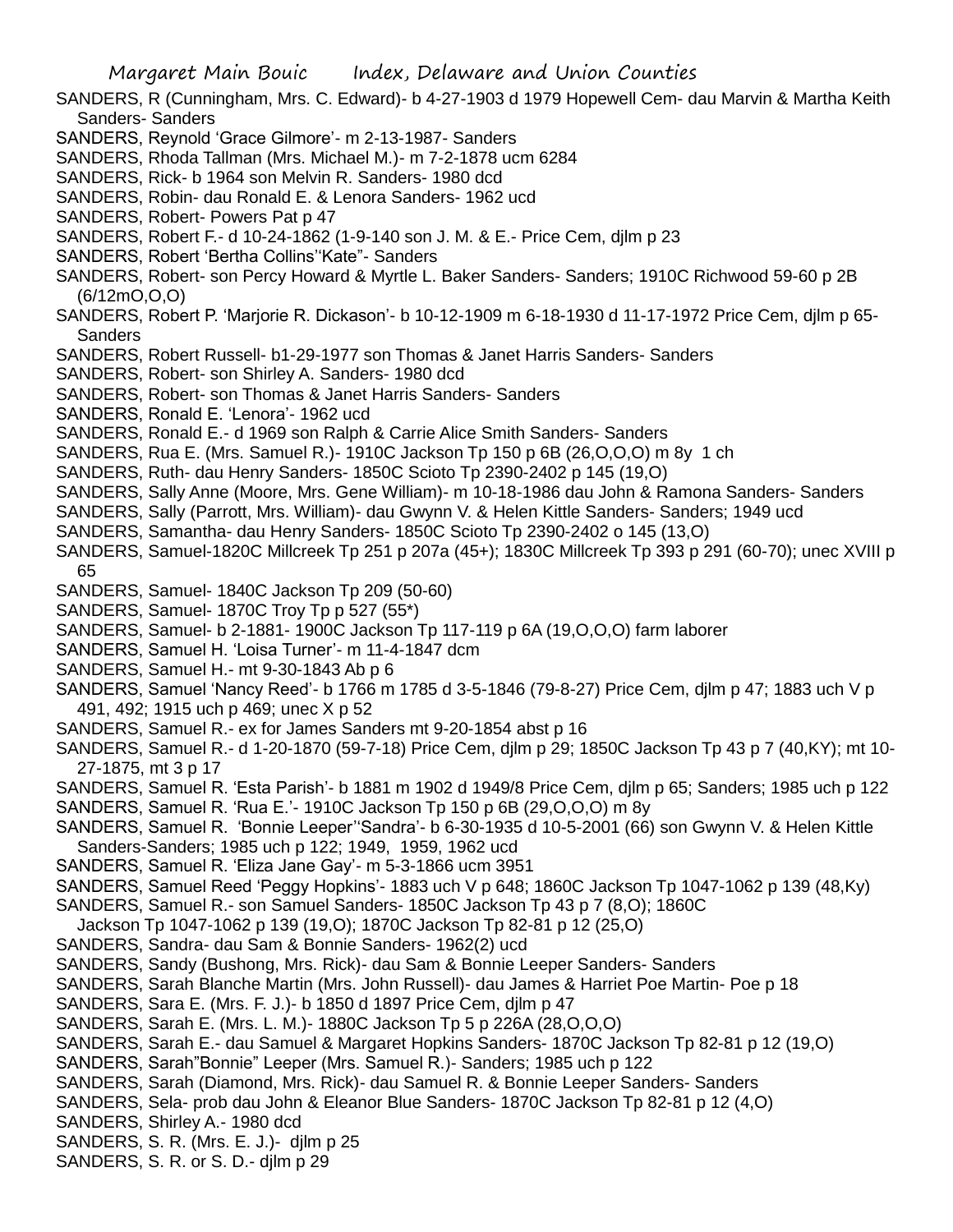- SANDERS, S. R.,Jr 'Eliza J.'- djlm p 24
- SANDERS, Streeter 'Mary'- 1915 uch p 313; 1883 uch IV p 532; 1870C Pparis Tp 142-143 p 20 (38,Tn); 1880C Marysville 273-295 p 18 (47,Tenn,Tenn,Tenn)
- SANDERS, Streeter- son Streeter & Mary Sanders- 1880C Marysville 273-295 p 18 (10,O,Tenn,O)
- SANDERS, Susan A.- d 9-28-1863 (1y10d) dau John M. & Ellen Sanders- Price Cem, djlm p 23
- SANDERS, Susan (Barrie, Mrs. Ralph)- dau Donna Sanders- Sanders
- SANDERS, Susan Marie b 11-27-1992 d 10-19-1999 (6) dau Ralph & Susan Sanders Barrie- Sanders
- SANDERS, Terry Reed b 5-22-1961 d 3-1-1987 (25) Broadway Cem- son Samuel R. & Bonnie Leeper Sanders- Sanders; 1962 (8m), 1983 ucd
- SANDERS, Thomas 'Janet Harris'- Sanders
- SANDERS, Thomas- b 1964 son Wayne L. & Joan Sanders- 1964, 1969 dcd
- SANDERS, Tony- on Clifford L. & Phyllis Sanders- 1961(5), 1964 dcd
- SANDERS, Vessie Frazier (Mrs. Don)- d 5-21-1986 (53) Oak Grove Cem- Sanders
- SANDERS, Virgil C. b 11-2-1896 d 6-23-1900 Claibourne Cem p 40- son Alon Sanders- 1900C Richwood 103-110 p 4B (3,O,O,O)
- SANDERS, Virgil G.- son Samuel R. & Rua E. Sanders- 1910C Jackson Tp 150 p 6B (4,O,O,O)
- SANDERS, Wallace R. 'Rachelle'- 1980 dcd
- SANDERS, Walter E.- son Joseph Albert & Eliza Sanders- 1910C Jackson Tp 108 p 5A (4,O,O,Pa)
- SANDERS, Warren 'Westana'- murdered wife and her mother- ddg 8-23-1912 Cry Ab p 151
- SANDERS, Wayne L. 'Joan- Sunbury p 53, 103; 1964, 1969 dcd
- SANDERS, Westana (Mrs. Warren)- murdered by Warren- dau Mrs. George Griffith- dg 8-20-1912, dg 8-23- 1912, Cry Ab p 148, 151
- SANDERS, William- d 6-14-1924 (76) Oakdale Cem 3653 (D115)
- SANDERS, William- 1860C Dover Tp 329 (7,O); 1870C Leesburg Tp 142-148 p 17 (17,O)
- SANDERS, William- son Alanson & Margaret Sanders- 1870C Millcreek Tp p 37 (15,O)
- SANDERS, William D.- prob. Son John & Eleanor Blue Sanders- 1883 uch V p 648; 1860C Jackson Tp 1048- 1063 p 139 (3,O); 1870C Jackson Tp 82-81 p 12 (6,O)
- SANDERS, William D. 'Alvira Cheney'- m 9-27-1885 ucm (Hearl)
- SANDERS, William E. 'Patricia A. Wright'- Sanders
- SANDERS, William H. 'Frances Fickiesen;- b 6-27-1901 m 4-9-1928 d 7-16-1964 bur Union Cem- son Frank Sanders- Sanders
- SANDERS, William D.- son John M. & Artemissa Stacey Sanders- 1880C Jackson Tp 1 p 226B (15,O,O,O)' dg 7-18-1911 Cry Ab p 49
- SANDERS, William 'Laura B, Stan(d)ley''Mary E. Harriman'- b 1854/3 m 5-21-1885 (Hearl)(2) 1900 d 6-14- 1924 Oakdale I p 80 (D-R2-31)- son Martin & Margaret Lee Sanders- 1915 uch p 1074
- SANDERS, William E.'- b 4-1854 1900C Leesburg Tp 177-179 p 8A (46,O,Ky, Va) just married
- SANDERS, William 'May Masher'- 1915 uch p 855
- SANDERS, William 'Patricia Wright'- Carr (114312251); Rittenhouse 6,7
- SANDERS, William Russell 'Frances Marschall'- son John R. & Sarah Blanche Martin Sanders- Poe p 18
- SANDERS, William- son Streeter & Mary A. Sanders- 1870C Paris Tp 142-143 p 20 (6,O)
- SANDERS, —(Mrs. William)- m 5-23-1885 d 6-11-1888 (26) mt 6-23-1885, Ab p 26
- SANDERS, C. Willie- 1870C Berlin Tp p 235 (9)
- SANDERS, Yvonne (Mrs. Michael)- Sanders
- SANDERSON, -----1883 uch V p 125; 1915 uch p 513
- SANDERSON, Mr. & Mrs.- attended funeral of Mrs. M. A. Drake- dg 2-18-1902 Cry Ab p
- SANDERSON, Abner 'Mary Child Hagar'- m 10-18-1783- Genther p 168
- SANDERSON, Adrian Edgar- b 2-28-1889 d 2-6-1901 (11-11-8), Broadway Cem, lptw p 70 son Charles W. & Nora D. Sanderson; mt 2-20-1902 Abs p 2; 1900C Taylor Tp 210-215 p 10A (11,O,Iowa,O)
- SANDERSON, Alexander- son James & Sarah Newman Sanderson- 1915 uch p 722
- SANDERSON, Almira J. (Witter, Mrs. A. A.)- m 1867- 1883 uch V p 217
- SANDERSON, Ambrose- son James & Sarah Newman Sanderson- 1915 uch p 722
- SANDERSON, Ann- Sanderson
- SANDERSON, Anna- friend of Anna Harper Yeend- dg 4-1-1898 Cry Ab p 150
- SANDERSON, Anna- dau George H. & Mary E. Watson Sanderson- dg 12-6-1907 Cry Ab p 86
- SANDERSON- cousin of Fred R. Watson who d 4-1900- dg 5-11-1900 Cry Ab p 19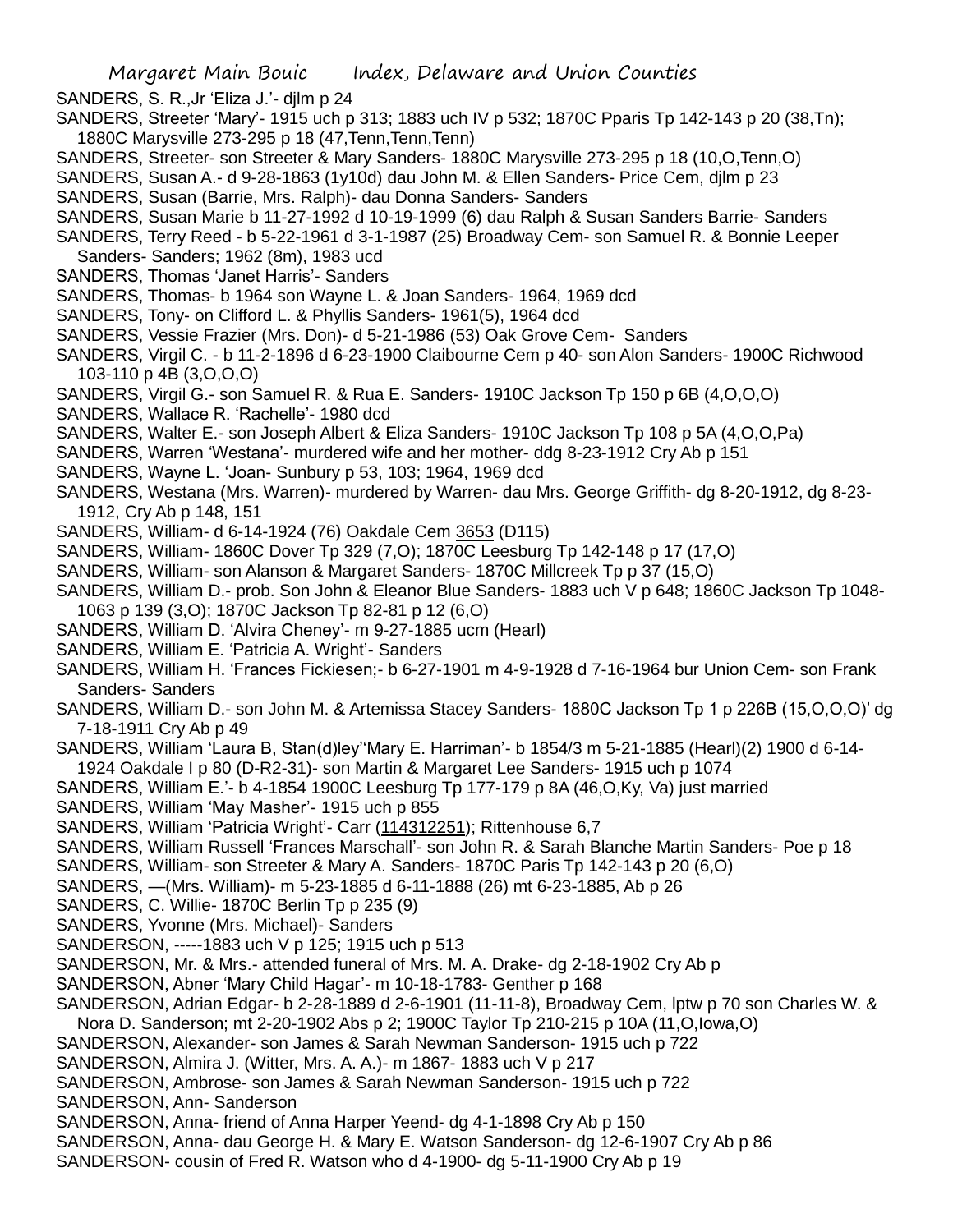- SANDERSON, Barbara B. (Willis, Mrs. Henry)- b 7-5-1815 m 5-25-1837 1883 uch V p 693; 1915 uch p 715 SANDERSON, Barbara- dau James & Sarah Newman Sanderson- 1915 uch p 722
- SANDERSON, Burr 'Eliza Adams'- 1915 uch p 1007
- SANDERSON, Carey- dau George M. & Ellen Brooks Sanderson- 1880C York Tp 148 (7,O,O,O)
- SANDERSON, Charles- pallbearer for Mrs. Emmanuel Cryder- dg 7-29-1910 Cry Ab p 141
- SANDERSON, Charles- father of Etta- dg 8-15-1913 Cry Ab p 52
- SANDERSON, Charles- son Major William Sanderson,Sr.- dg 8-2-1902 Cry Ab p 136
- SANDERSON, Charles Wesley, 1<sup>st</sup> son William & Minerva Adams Sanderson- 1915 uch p 722; 1880C Taylor Tp 105-106 p 10 (18,Iowa,O,O)
- SANDERSON, Charles W. 'Nora Dye'- b 3-12-1864 m 12-27-1887 ucm d 5-21-1946 Broadway Cem, lptw p 70 obit, mlib; 1915 uch p 513, 713, 714, 715, 722; mt 2-20-1901, Abs p 2; 1900C Taylor Tp 210-215 p 10A (35,Iowa,O,O) m 13y, barber; 1910C Taylor Tp 60-62 (46,Iowa,O,O)
- SANDERSON, --- infant of Charles W. & Nora Sanderson, no dates, Broadway Cem, lptw p 70
- SANDERSON, Chloe Ethel Thompson (Mrs. Daniel)- b 4-114-1882 m 1921 d 9-20-1953 Broadway Cenm, lptw p 83- dau Lafayette & Katherine Smith Thompson, obit, mlib
- SANDERSON, Clarence- son Charles W. & Nora Dye Sanderson- obit Charles W., mlib; 1910C Taylor Tp 60- 62 (3,O,Iowa,O)
- SANDERSON, Colleen (Mrs. Steve)- 1980 dcd
- SANDERSON, Cora M. (Middleton, Mrs. Marion)- dau George & Ellen H. Brooks Sanderson- 1915 uch p 1008
- SANDERSON, Crystal (Wynne, Mrs. )- b 3-1895 dau Charles W. & Nora Dye Sanderson- obit Charles W.,
- mlib; 1900C Taylor Tp 210-215 p 10A (5,O,Iowa,O); 1910C Taylor Tp 60-62 (15,O,Iowa,O)
- SANDERSON, Cyrus- son Edward & Florence Sanderson- 1910C Taylor Tp 235-2240 p 10A (4,O,O,O)
- SANDERSON, Daniel- 1915 uch p 264
- SANDERSON, Daniel 'Chloe Ethel Thomposn'- m 1921, d 1934, obit Chloe, mlib
- SANDERSON, Daniel J. 'Hannah E. Shelton"Mary Elnora Snyder"Norah"- b 1860 m 8-6-1882 ucm 7208 d 1934 Broadway Cem, lptw p 85 son William & Minerva Adams Sanderson- 1915 uch p 713, 721, 722; dumch p 359;1880C Taylor Tp 105-106 p 10 (20, Iowa,O,O); 1900C Taylor Tp 213-218 p 10A (40,Iowa,O,O) m 3y
- SANDERSON, David 'Octavia Van Dorn'- m 4-10-1862 dcm
- SANDERSON, Debra (Latimore, Mrs. )(Jones, Mrs. )- dau Richard L. & Patricia Armentrout Sanderson-**Sanderson**
- SANDERSON, Doris M. (Vance, Mrs. Harold P.)- b 2-14-1893 m 1919 d 9-30-1987 (94) Broadway Cem- dau Charles W. & Nora Dye Sanderson- Sanderson; obit Charles W., mlib; 1900C Taylor Tp 210-215 p 10A (7,O,Iowa,O); 1910C Taylor Tp 60-62 (17,O,Iowa,O)
- SANDERSON, Dorothy Maxine (Hopkins, Mrs. Noble)- dau Walter,Sr. & Flora Riley Sanderson- Sanderson; obit Floran, mlib (brown)
- SANDERSON, Edgar- Oak Grove Cem, Powell p 440
- SANDERSON, Edna- dau Edward & Florence Sanderson- 1910C Taylor Tp 235-240 p 10A (6,O,O,O)
- SANDERSON, Edna (Hamilton, Mrs. Franjk E.)- b 1-1886- dau John & Ida Hisey Sanderson- Hamilton (1521); Graham (14521); obit Gail Vern, mlib (brown); 1900C Liberty Tp Un Co 76-77 p 4A (14,O,Iowa,O)
- SANDERSON, Edward 'Florence;- b 2-1881 son J. & Nancy J. Sanderson- 1900C Paris Tp 200-206 p 11A (19,O,Iowa,O)l 1910C Taylor Tp 235-240 p 0A (29,O,Iowa,O) m 7y
- SANDERSON, Eliza Adams (Ms. Burr)- 1915 uch p 1007
- SANDERSON, Ellen H. Brooks (Mrs. George M.) b 1852/4 m 3-9-1873 Raymond Cem, lptm p 27; Sanderson; 1915 uch p 1008; 1880C York Tp 148 (26,O,O,O); 1900C Liberty Tp 163-167 p 73 (46,O,NY,O) m 29y, 2 ch;1910C Lib Tp 301 p 12B (54,O,NY,O) m 35y, 3 ch, 2 living
- SANDERSON, Elmira (Cooper, Mrs. George)(Strain, Mrs. Luther)- dau William & Minerva Adams Sanderson-1915 uch p 713, 721
- SANDERSON, Emily A. (Mrs. Richard L.)- 1973 ucd
- SANDERSON, Emma- d 3-3-1891 (26-8-12 or 26-3-6) Delaware dau G. M. & Mary Schryer- dcdeaths
- SANDERSON- Emma A.(Browning, Mrs. William)(Wright, Mrs. Lewis)- m(1) 6-19-1886 ucm (Hearl)- dau William N. & Minerva Adams Sanderson- 1915 uch p 713, 721; 1870C York Tp 168-165 p 22 (3,O); 1880C Taylor Tp 105-106 p 10 (12,O,O,O)
- SANDERSON, Emmada V. Krautter (Mrs. Gail Vern) -b1-13-1911 m 6-3-1931 d 4-6-2001 (90) Broadway Cem p 71- dau John D. & Etta M. Cleveland Krautter- Sanderson; obit Gail Vern, mlib (brown)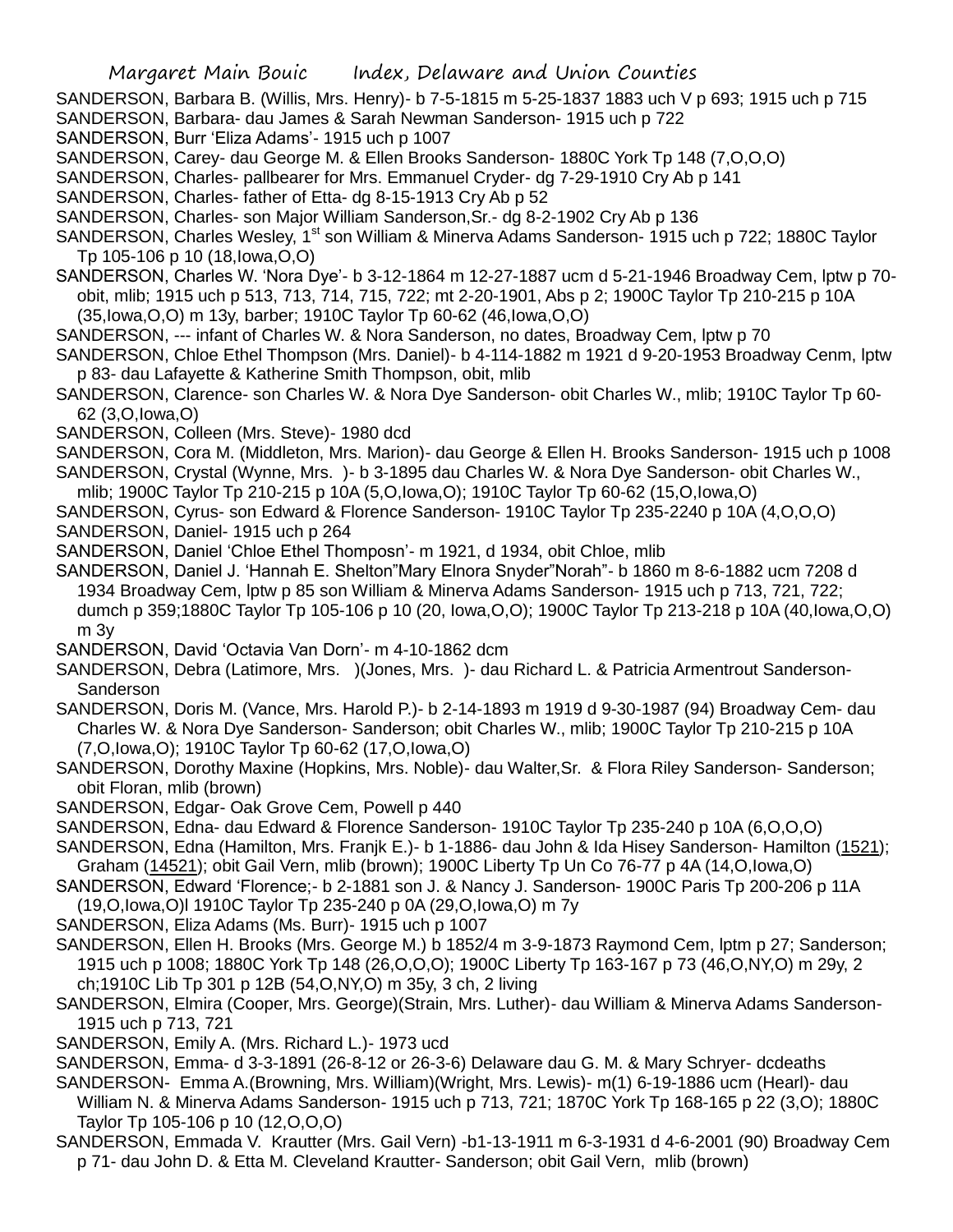- SANDERSON, Ethel P.- b 1890 d 1909 Broadway Cem, lptw p 70- dau Charles W. & Nora Dye Sanderson-1900C Taylor 210-215 p 10A (9,O,Iowa,O)
- SANDERSON, Etta (Borders, Mrs. Joseph B.)- died auto accident- dau Charles Sanderson- dg 8-15-1913 Cry Ab p 52

SANDERSON, Eva- 1981 ucd

SANDERSON, Ferd- Oak Grove Cem, Powell p 440

SANDERSON, F. J. 'Leona'- infant son d 8–5-1910 Broadway Cem, lptw p 77

- SANDERSON, Flora Riley (Mrs. Walter)- b 5-13-1903 d 7-8-1974 Broadway Cem, lptw p 72- dau Sherman & Margaret Riley- obit, mlib (brown); Sanderson
- SANDERSON, Flora Riley (Mrs. Walter,Sr.- b 1-1881; 1900C Liberty Tp 163-167 p 7B (19,O,Ger,Ger) m 3 months; 1959, 1962, 1967, 1971 ucd
- SANDERSON, Flora Ruhlen (Mrs. Roy C.)- b 1883 m 7-21-1897 ucm (Hearl) d 1919 Oakdale I p 7 (E-R8-3)- Sanderson; b 1-1881- 1900C Liberty Tp 163-167 p 7B (19,O,Ger,Ger) m 3y, no ch; 1910C Lib Tp 301 p 12B (28,O,Ger,Ger); m 13y, 1 ch
- SANDERSON, Florence (Mrs. Edward)- 1910C Taylor Tp 235-240 p 10A (25,O,O,O) m 7 y, 5 ch

SANDERSON, Floy Rulling (Mrs. Ray H.)- 1915 uch p 1008; Sanderson

SANDERSON, Foster- son James & Sarah Newman Sanderson- 1915 uch p 722

SANDERSON, Frances (Mrs. William)- Sanderson

- SANDERSON, Fred J.'Leona' b 2-1884 son John & Ida Hisey Sanderson- Sanderson; obit Gail Vern, mlib (brown); 1900C Liberty Tp Un Cp 76-77 p 4A (16,O,Iowa,O); 1910C Taylor Tp 45-47 (26,O,Iowa,O) m 3y
- SANDERSON, Fred- d Alliance, Saturday (42) Oak Grove Cem, dg 5-28-1912, Cry Ab p 128 SANDERSON, Gail/Gale Vern. 'Emmada V. Krautter'- b 1902 m 6-3-1931 d 2-11-1972 Broadway Cem, lptw p
- 71- son John & Ida Hisey Sanderson- Sanderson; obit, mlib (brown); 1910C Liberty Tp Un C 262 p 11A (8,O,O,O)
- SANDERSON, --- (Mrs. George)- sister-in-law of Mrs. George B. Wilson- dg 5-29-1906 Cry Ab p 100
- SANDERSON, George H.- brother of Mrs. H. E. Wright- dg 1-23-1906 Cry Ab p 75
- SANDERSON, George H. 'Mary E. Watson'- b 8-20-1821 NH m 4-23-1862 d 11-28-1907, dg 12-6-1907 Cry Ab p 86, 87
- SANDERSON, George H. 'Ruby B. Bowers''- b 10-3-1905 m 12-29-1926 d 3-1-1986 cremated- son Roy C. & Flora Ruhlen Sanderson- Sanderson; mt 12-21-1976; 1964 dcd; 1910C Liberty Tp Un Co 301 p 12B (4,O,O,O)
- SANDERSON, George M. 'Ellen H. Brooks'- b 3-21-1850 m 3-9-1873 d 1922 Raymond Cem- lptw p 27- son Burr & Eliza Adams Sanderson- 1915 uch p 1007; 1900C Liberty Tp Un Co 163-167 (50,O,O,O) ; 1910C Liberty Tp 301 p 12B (59,O,O,O) m 35y
- SANDERSON, George M. 'Orissa M. Brooks'- m 3-9-1871 u cm 4890, also (Hearl)
- SANDERSON, —(Mrs. G. H.)- dau of Mrs. Elizabeth Watson, brother George B. Watson of Los Angeles- dg 7- 24-1903 Cry Ab p 192
- SANDERSON, Hannah E. Shelton (Mrs. Daniel J.)- m 8-6-1882 ucm 7208 d 3-21-1897 (34-1-2) Broadway Cem lptw p 74; 1985 uch p 3359; 1915 uch p 722, 723; mt 3-24-1897 p1c1, Abs p 18
- SANDERSON, Harold Leon- b 1927 d 1944 Broadway Cem, lptw p 72- son Walter, Sr. & Flora Riley Sanderson- Sanderson
- SANDERSON, Hayes- son Charles W. & Nora Dye Sanderson- obit Charles W., mlib; 1910C Taylor Tp 60-62 (5,O,Iowa,O)
- SANDERSON, Helen (Craig, Mrs. )- dau Charles W. & Nora Dye Sanderson- obit Charles W., mlib; 1910C Taylor Tp 60-62 (9,O,Iowa,O)
- SANDERSON, Henry- son James & Sarah Newman Sanderson- 1915 uch p 722
- SANDERSON, Rev. Herbert W.- son George H. & Mary E. Watson Sanderson- dg 12-6-1907 Cry Ab p 86
- SANDERSON, --- (Mrs. Herbert)- dau Mr. Schreyer- d Tuesday- dg 3-7-1891 Cry Ab p 48
- SANDERSON, Hobart- son Charles W. & Nora Dye Sanderson- obit Charles W., mlib; 1910C Taylor Tp 60-62 (12,O,Iowa,O)
- SANDERSON, Ida C. Hisey/Kelsey (Mrs. John H.)-b 8-1863 m 6-1-1882 ucm 7176 d 1932 Broadway Cem, lptw p 71; obit Gail Vern, mlib (brown); 1900C Liberty Tp 76-77 p 4A (36,O,O,O) m 18y, 4 ch; 1910C Lib Tp 262 p 11A (46,O,O,O) m 28y, 5 ch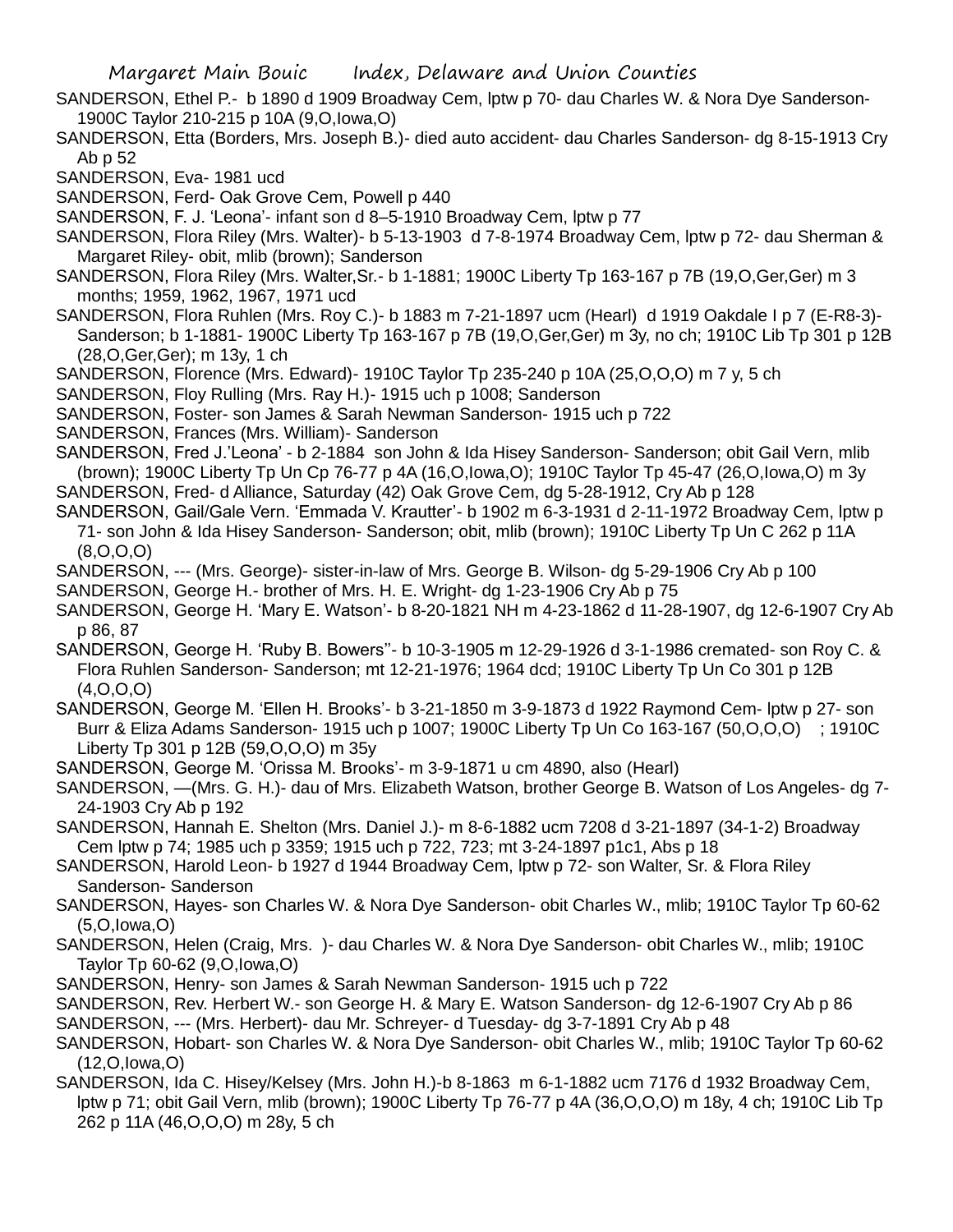- SANDERSON, Inez (Smallwood, Mrs. John G.)- b 9-24-1891 d 1980 Oakdale II p 79 (H-R13-20)- dau John H. & Ida Hisey'Kiesey Sanderson- Sanderson obit Gail Vern, mlib (brown); 1900C Liberty Tp Un Co 76-77 p 4A
- (8,O,Iowa,O); 1910C Lib Tp 262 p 11A (19,O,O,O)
- SANDERSON, Irene- adopted dau Daniel J. & Mary Elnora Snyder Sanderson- 1915 uch p 723
- SANDERSON, Isaac- son John H. & Ida C. Sanderson- 1910C Liberty Tp Un Co p 262 p 11A (18,O,O,O)
- SANDERSON, James- father-in-law of Almina Witter- 1880C Union Tp 14 p 3 (65, Irel, Scot, Scot)
- SANDERSON, James- son Edward & Florence Sanderson- 1910C Taylor Tp 235-240 p 10A (2,O,O,O)
- SANDERSON, James F. 'Nancy J.'- b 9-1854 Oakdale I p 138 (P-R11-10); 1900C Paris Tp 200-206 p 11A (45,Iowa,O,O) m 20y
- SANDERSON, James F.- son William N. & Minerva Adams Sanderson- 1915 uch p 713-721; 1870C York Tp 168-165 p 22 (16,Iowa)
- SANDERSON, James 'Sarah Newman:- 1915 uch p 714, 722
- SANDERSON, John,Sr.- funeral Saturday- dg 4-18-1899 Cry Ab p 197
- SANDERSON, Martha Jane (Mrs. Walter)- 1949, 1959, 1962, 1967, 1971, 1973, 1975, 1977, 1979, 1981, 1983 ucd
- SANDERSON, JoAnn (Harrington, Mrs. Don)- b 2—17-1931 d 2-4-2000 (68) Oakdale Cem- dau Walter I.,Sr. & Flora Riley Sanderson- Sanderson; obit Flora, mlib (brown)
- SANDERSON, John- 1880 dch p 263; dumch p 121
- SANDERSON, John- d Friday Mt. Vernon, O. (62) dg 6-9-1914 Cry Ab p 128 b Cardington
- SANDERSON, John- d 4-13-1899 (73–8-3) Delaware Tp, b Pa- son William Sanderson- dcdeaths
- SANDERSON, John (7-1925) Liberty Tp, uninf p 18, 19
- SANDERSON, John H.'Ida Hisey'- b7- 1856 m 6-1-1882 ucm 7176 d 1938 Broadway Cem, lptw 71- son William N. & Minerva Adams Sanderson- obit Gail Vern, mlib (brown); 1915 uch p 713, 721; 1900C Liberty
- Tp Un Co 76-77 p 4A (43,Iowa, O,O) m 18y; 1910C Lib Tp 262 p 11A (55,O,O,O) m 28y
- SANDERSON, Deacon John 'Lydia Hagar'- m 11-6-1764- Genther p 167
- SANDERSON, ---- 1870C York Tp 168-165 p 22 (13,Iowa) (75-1839) uninf p 20 b Pa
- SANDERSON, Joseph- son James & Sarah Newman Sanderson- 1915 uch p 722
- SANDERDON, Juanita- dau Fred J. & Leona Sanderson- 1910C Taylor Tp 45-47 (?/12,O,O,O)
- SANDERSON, Leah Jaccaud (Mrs. Rex)- m 1926, dg 8-16-1980
- SANDERSON, Leona (Mrs. Fred. J.)- lptw p 77; 1910C Taylor Tp 45-47 (21,O,O,O) m 3y, 2 ch
- SANDERSON, Lloyd- son Edward & Florence Sanderson- 1910C Taylor Tp 235-240 p 10A (3,O,O,O)
- SANDERSON, Lulu- dau Edward & Florence Sanderson- 1910C Taylor tp 235-240 p 10A (2/12,O,O,O)
- SANDERSON, lydia hagar- b 11–6-1746 m 11-6-1764 dau Joseph & Grace Bigelow Hagar- Genther p 167
- SANDERSON, Manerva Adams (Mrs. William N)- m 1-3-1848- mt 1-11-1888 p 7 c6, Ab p 42- 1880C Taylor Tp 105-106 p 10 (47,O,Va,Va)
- SANDERSON, Marlene/ Marilyn L. (Beckley, Mrs. George)- dau Walter,Sr. & Flora Riley Sanderson-Sanderson; obit Flora, mlib (brown)
- SANDERSON, Martha A.- b 1909 d 1911 dau Charles W. & Nora Dye Sanderson- Broadway Cem, lptw p 70; 1910C Taylor Tp 60-62 (10/12,O,Iowa,O)
- SANDERSON, Mary A. (Mrs. Streeter)- 1870C Paris Tp 142-1143 p 20 (24,O)
- SANDERSON, Mary Child (Hagar, Mrs. William)(Mrs. Abner)- m(1) 10-6-1763 (2) 10-18-1783- Genther p 166, 168
- SANDERSON, Mary Elnora Snyder. (Mrs. Daniel J.)- b 11-1864 d 1919 Broadway Cem, lptw p 83; 1900C Taylor Tp 213-218 p 10A (35,O,O,O) m 3y no ch
- SANDERSON, Mary Elnora Snyder (Minnick, Mrs. George)- dau James & Catherine Flora Snyder- 1915 uch p 723
- SANDERSON, Mary (Montgomery, Mrs. Rex)- Maugans Anc p p 78
- SANDERSON, Michael J.- son Richard L. & Patricia Armentrout Sanderson- Sanderson
- SANDERSON, Mickey- dau Mr. & Mrs. Wallace Stevens- Sanderson
- SANDERSON, Melinda "Mindy" (Brown, Mrs. )- dau Richard L. & Patricia Armentrout Sanderson- Sanderson; 1979, 1981, 1983 ucd
- SANDERSON, Minerva Adams (Mrs. William)- b 9-1832 dau Charles &—Cline Adams- 1915 uch p 714; obt Charles W., mlib; 1900C Taylor Tp 213-218 p 10A (67,O,O,O) wid, 7 ch, 5 living
- SANDERSON, Nancy J. (Mrs. James F.)- b1- 1861 Fairfield Co d 11-12-1916 (55y10m) Oakdale I p 138 (F-R11-10); 1900C Paris Tp 200-206 p 11A (40,O,Eng,O) m 20y, 1 ch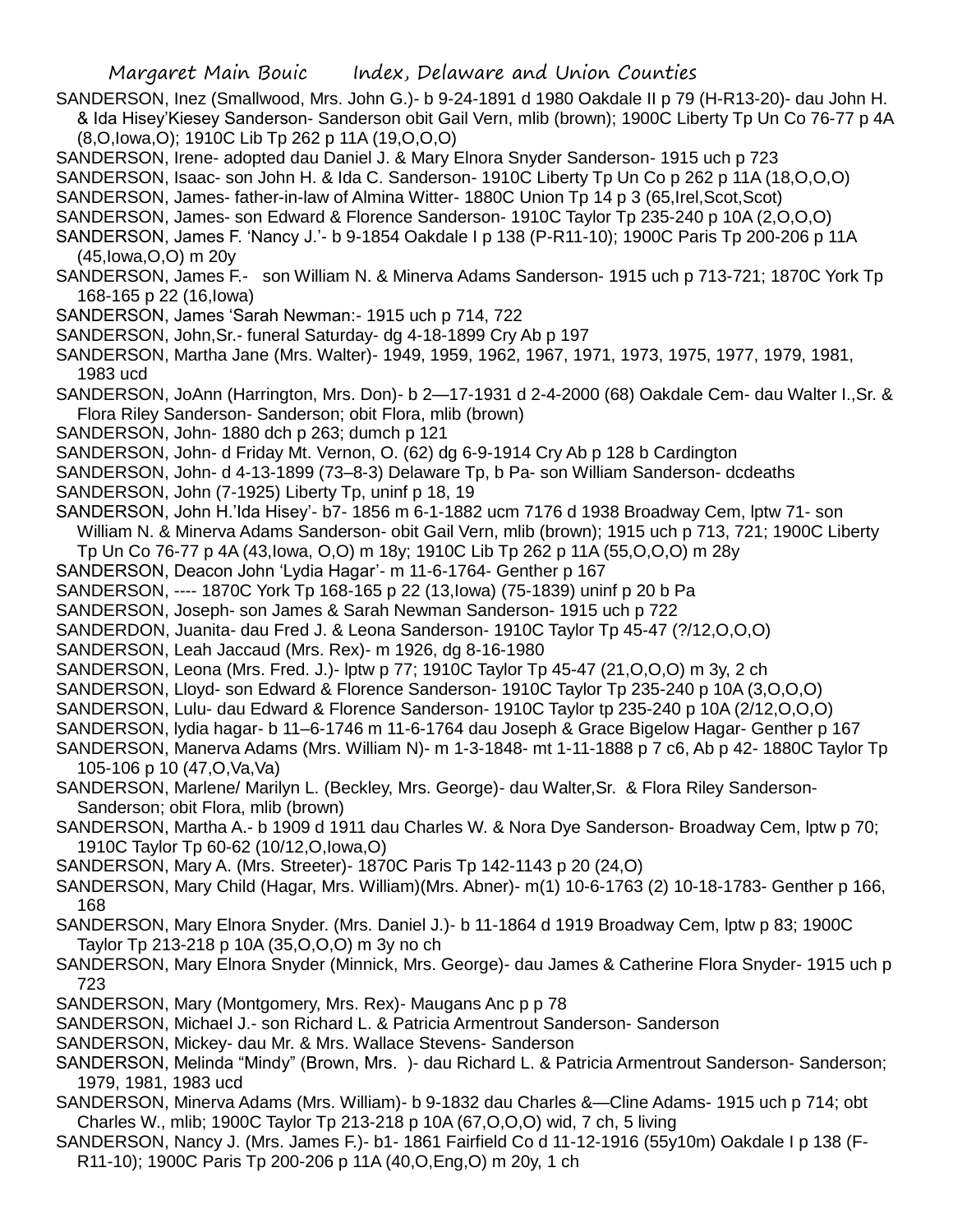SANDERSON, Nicklous- son Eva Sanderson- 1981 ucd

- SANDERSON, Nora Dye (Mrs. Charles W.)- b 12- 1866 m 12-27-1887d 1952 Broadway Cem, lptw p 70- dau Samuel & Martha Davis Dye- 1915 uch p 714; obit Charles W., mlib; mt 2-20-1901, Abs p 2 1900C Taylor Tp
- 210-215 p 10A (O,Iowa,O); 1910C Taylor Tp 60-62 (42,O,O,O) m 24y, 10 ch, 8 living
- SANDERSON, Octavia Van Dorn (Mrs. David)- m 4-10-1862 dcm
- SANDERSON, Patricia Armentrout (Mrs. Richard L.)- b 5-19-1932 d 12-23-1985 (53) dau Alvy Guy & Florence Armentrout- Sanderson; Armentrout; 1973, 1979, 1981, 1983 ucd
- SANDERSON, Patricia Orissa M. Brooks (Mrs. George M.)- m 3-9-1871 ucm 489
- SANDERSON, Paul- b 1903 d 1951 Broadway Cem, lptw p 72- son Charles W. & Nora Dye Sanderson; 1910C Taylor Tp 60-62 (6,O,Iowa,O)
- SANDERSON, Priscilla (Shoemaker, Mrs. )- dau William & Frances Sanderson- Sanderson
- SANDERSON, Rae Eleda (Weiser, Mrs. Russell Shively)- b 8-4-1909 m 6-26-1931- Weiser p 263
- SANDERSON, Ray- son George M. & Ellen Brooks Sanderson- 1880C York Tp 148 p 14 (4,O)
- SANDERSON, Richard L. 'Emily A.'- 1973 ucd
- SANDERSON, Richard L. 'Patricia Armentrout'- b 6-14-1929 d 6-8-1989 (59) son Walter & Flora Riley Sanderson- Sanderson; obit Flora, mlib (brown)
- SANDERSON, Richard 'Rose'- 1977 ucd
- SANDERSON, Robert- 1959 ucd
- SANDERSON, Robert- son Walter,Sr. & Flora Riley Sanderson- Sanderson; obit Flora, mlib (brown); 1962 ucd
- SANDERSON, Robert W. b 10-1897 son Charles W. & Nora Dye Sanderson- 1900C Taylor Tp 210-215 p 10A (2,O,Iowa,O)
- SANDERSON, Rose Parmenter (McGinnis, Mrs. ) (Mrs. )- b 7-22-1931 d 7-19-1997 (65) Fl. cremated,
- Milford Cem- dau Simeon & Glenna Relogle Parmenter- Sanderson
- SANDERSON, Rose (Mrs. Richard)- 1977 ucd
- SANDERSON, Roy C. 'Flora Ruhlen'- b 4-24-1876 m 7-21-1897 ucm (Hearl) Raymond Cem- son George M. & Ella Brooks Sanderson- Sanderson; 1880C York Tp 148 (4,O,O,O);1900C Liberty Tp 163-167 p 7B (24,O,O,O) m 3y; 1910C Lib Tp 301 p 12B (35,O,O,O) m 13y
- SANDERSON, Roy (87-1954)- b Pa- uninf p 31
- SANDERSON, Roy R. 'Floy Rulling'- son George & Ellen H. Brooks Sanderson- 1915 uch p 1008
- SANDERSON, Ruby G. Bowers (Mrs. George H.)- b 3-20-1907 m 12-29-1926 d 7-8-1998 (91) Raymond Cemdau J. W. & Inez Keller Bowers- Sanderson; mt 12-21-1976 ; 1964 dcd
- SANDERSON, Samuel- son James & Sarah Newman Sanderson- 1915 uch p 722
- SANDERSON, Sandra-dau Walter Jr. & Martha Jane Sanderson- 1949, 1959(12), 1962 ucd
- SANDERSON, Sarah Newman (Mrs. James)- dumch p 722
- SANDERSON, Shirley Ann (Koons, Mrs. Rodney Dale)- b 1951 m 5–27-1989 dau Walter J. & Martha Jane Sanderson- Sanderson; 1959, 1962, 1967, 1971 ucd
- SANDERSON, Steve- 1977 ucd
- SANDERSON, Steve- son Ann Sanderson- Sanderson- engaged to Eleanor Villafuerte Abalos
- SANDERSON, Steve 'Colleen'- 1980 dcd
- SANDERSON, Steven Neil 'Eva Mayberry'- b 1956 m 8-6-1977 son Walter J. & Martha Jane Sanderson-Sanderson; 1962, 1967, 1971, 1973, 1975 ucd
- SANDERSON, Walter Sr.'Flora Riley'- b 7-26-1898/7 m 7-23-1922 Broadway Cem- lptw p 72-son John H. & Ida C. Hisey Sanderson- obit Gail Vern, mlib (brown); Sanderson; 1900C Liberty Tp Un Co 76-77 p 4A (2,O,Iowa,O); 1959, 1962, 1967, 1971, 1973, 1975, 1977, 1979, 1981, 1983 ucd
- SANDERSON, Walter,Jr.'Martha Jane'- son Walter & Flora Riley Sanderson- Sanderson; obit Flora, mlib (brown); 1949, 1959, 1962, 1967, 1971, 1973, 1975, 1977, 1979, 1981 1983 ucd
- SANDERSON, Washington- son James & Sarah Newman Sanderson- 1915 uch p 722
- SANDERSON, Maj. William,Sr.- S, Mulberry Sr.- dg 5-2-1902 Cry Ab p 136
- SANDERSON, William-attended funeral of Dell Lee at Delphos-mt 3-23-1904 p 5c2;Abs p 8
- SANDERSON, William 'Frances'- d 6-2-1978 (78) Sanderson
- SANDERSON, William 'Minerva Adams'- b 4-14-1827 m1-3-1848 d 1-6-1888 (60-8-22)- son James & Sarah Newman Sanderson- obit Charles W., mlib; 1915 uch p 714; MT 1-11-1888 p 7 c6, Ab p 42; 1870C York Tp 168-165 p 22 (43,O)
- SANDERSON, W. M.- Co B. 1st Iowa Cav. Military marker- Broadway Cem, lptw p 75 SANDERSON, William N.- 1883 uch IV p 534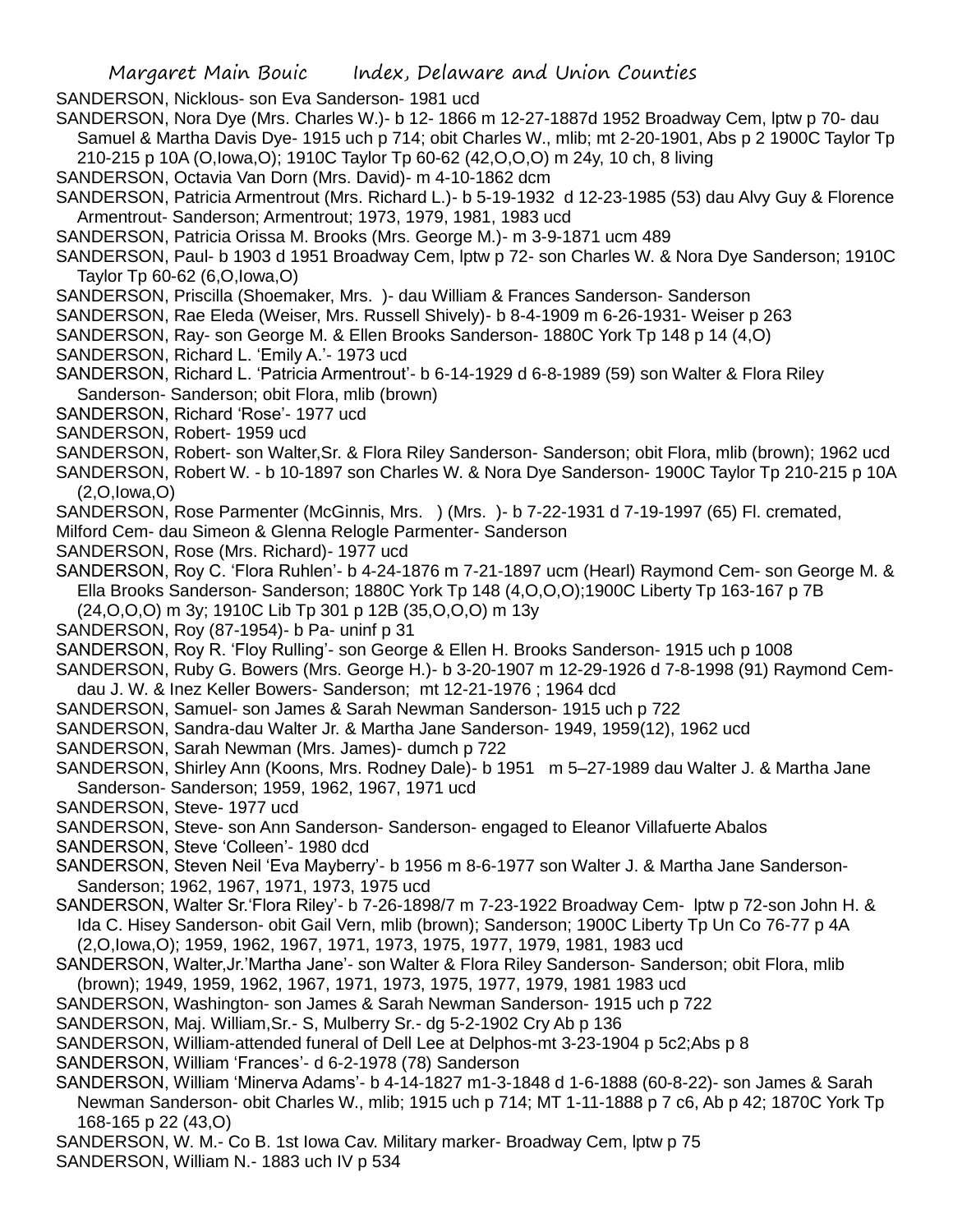Margaret Main Bouic Index, Delaware and Union Counties SANDERSON, Winifred- dau Fred & Leona Sanderson- 1910C Taylor Tp 45-47 (2,O,O,O) SANDES, Alansan 'Margaret'- 1870C Millcreek Tp 37 p 5 (52,O) SANDES, Margaret (Mrs. Alansan)- 1870C Millcreek Tp 37 p 5 (52,O) SANDES, William- son Alansan & Margaret Sandes- 1870C Millcreek Tp 37 p 5 (15,O) SANDFORD, Stephen- Nash p 392 SANDLEBACH, Gloria (Freshwater, Mrs. Russell)- m 2-23-1937- Freshwater p 166A SANDMANN, George A.- Sandmann SANDMANN, George Albert, IV- son George A. Sandmann- engaged to Mary Louise Davidson SANDNER, Donal- 1964 dcd, cs SANDROCK, David E.- son Dr. William & Dr. Rachel Shipps Sandrock- Sandrock SANDROCK, Dr. Rachel Shipps (Mrs. Dr. William)- d 7-18-1985 (68) Cal. -dau Herman M. Shipps- Sandrock SANDROCK, Dr. William 'Dr. Rachel Shipps'- Sandrock SANDRUS, Marie (Kendall, Mrs. )- dau Mary K. Sandrus- Sandrus SANDRUS, Mary K. - b 9-6-1922 Logan Co d 3-7-1988 (65) bur West Liberty- Sandrus SANDRUS, Paul L.- son Mary K. Sandrus- Sandrus SANDRUS, Terry- son Mary K. Sandrus- Sandrus SANDS, Alice J.- 1964 dcd SANDS, —(Mrs. )- sister Grant Mains- dg 4-10-1906 Cry Ab p 92 SANDS, Alice Hillyer (Mrs. Millin)- Sands SANDS, Almeron/Alvernon, d Saturday, Soldier 174<sup>th</sup> O.V.I., mt 9-29-1897 p1c4, Abs p 26-1883 uch IV p 519, 535 SANDS, Almeson- 1870C Scioto Tp p 478 (30\*) SANDS, Andrew Franklin- b 7-7-1989 son Raymnd & -- Woerlein Sands- Sands SANDS, Annia- 1870C Scioto Tp p 478 (28) SANDS, Arvilla J. (McEldery/McEldary, Mrs. James S.)- m 11-10-1868 ucm 4463 SANDS, Brian 'Dondra Garee'- b 1978 m 12-5-1981 son Neil Sands- Sands 1973,. 1975, 1979 ucd, lived with Russell E. & Kathleen I. Coonfare SANDS, Charles 'Mollie Laird'- 1915 uch p 674 SANDS, Charles- pallbearer for Mr. Jesse Zimerman- dg 7-4-1911 Cry Ab p 45 SANDS, Christopher Tyler- b 5-17-1991 son Tina Sands- Sands SANDS, Clemming Hiser (Mrs. William H.'- m 3-24-1853 dcm SANDS, Daniel Braynard 'Keziah Wason'- m 9-4-1845 ucm (Hearl) SANDS, Danielle Rae- b 10-6-1996- dau Mark & Deborah Sands- Sands SANDS, Deborah (Mrs. Mark)- Sands SANDS, Dondra Garee (Mrs. Brian)- m 7-7-1989- dau James L. & Sandra Garee- Sands SANDS, Eddie- 1870C Scioto Tp p 478 (4) SANDS, Eliza J. (Griffith, Mrs. Tillman R.)- m 4-23-1867 ucm 4177 SANDS, Frank 'Judy'- Sands SANDS, John Bradley- b 1894 d 1926 Claibourne Cem p 25 R22 SANDS, John H.- 1961 dcd SANDS, Judy (Mrs. Frank)- Sands SANDS, Keziah Meachem (Mrs.Daniel B.)- m 9-1845 unec XXI p 41 SANDS, Keziah Wason (Mrs. Daniel Braynard) m 9-4-1845 ucm (Hearl)- Watkins Cem, djlm p 108 no dates SANDS, Keziah Meachem (Mrs.Daniel B.)- m 9-1845; unec XXI p 41 SANDS, Leanna (Artz, Mrs. Benjamin Murray)- Maugans Anc p 6 SANDS, Levin L. 'Sarah Ann Donner'- m 11-19-1839 dcm SANDS, Marc J.- son Robert J. & Tye Sands- Sands- engaged to Angela H. Sturm SANDS, Margaret- d 1-18-1893 (74) Brown Tp - dcdeaths SANDS, Mark 'Deborah'- Sands SANDS, Mary J. dau Mrs. L. McIntire- sister of Henry William, Marian, Jerome, Frael- dg 1900-1904 Cry Ab p 230

SANDS, Mary (Mrs. William W.)- b 1-22-1850 m 11-11-1874 d 8-27-1908 (58-7-5) interment Mill Creek Cem 8- 28-1908, dg 8-28-1908 Cry Ab p 153, dg 9-4-1908 Cry Ab p 154

SANDS, Matthew Robert- b 9-13-1992- son Mark & Deborah Sands- Sands

SANDS, Millin 'Alice Hillyer'- Sands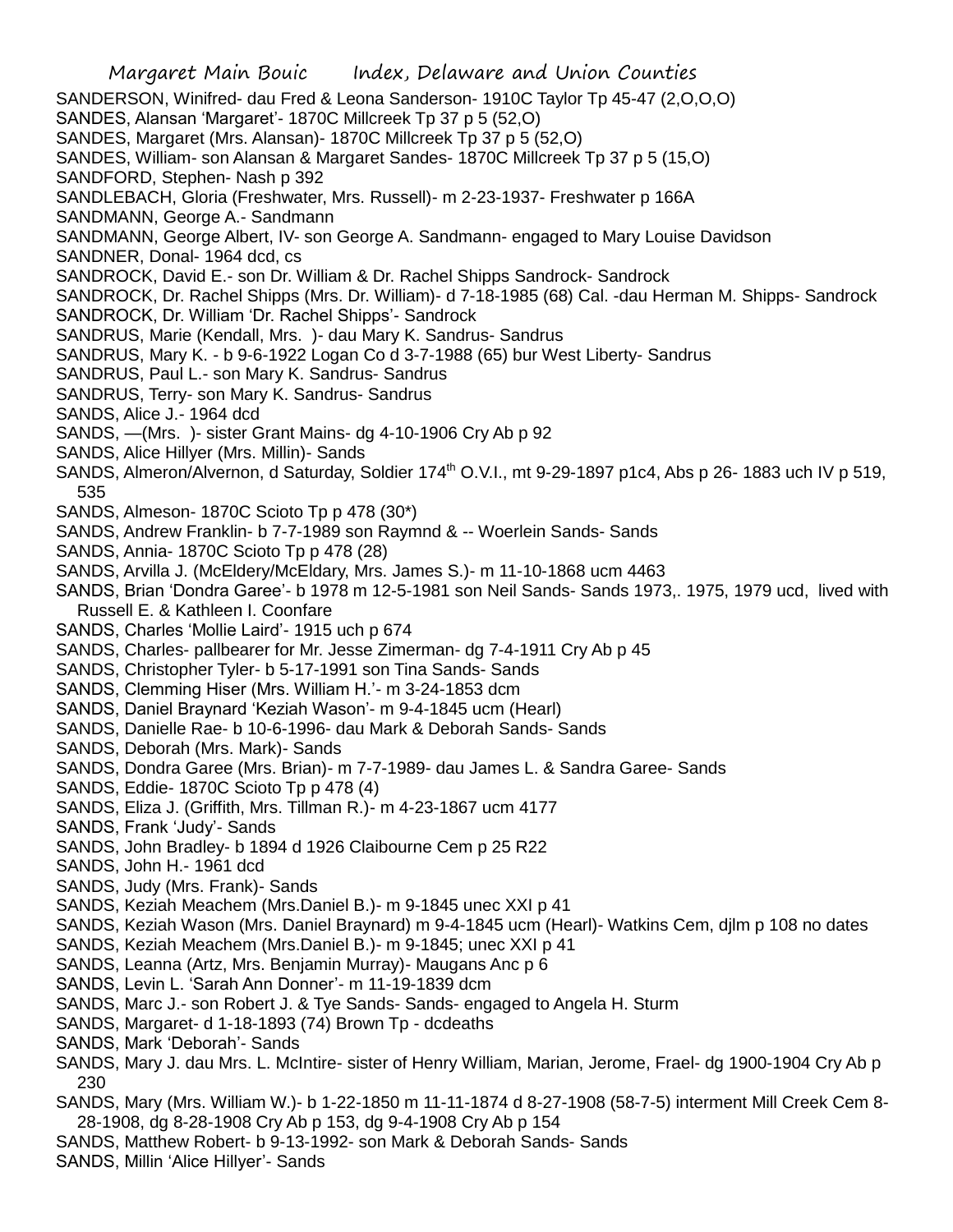- SANDS, Mollie Laird (Mrs. Charles)- dau Moses & Phoebe Hanawalt Laird- 1915 uch p 674
- SANDS, Neil- Sands
- SANDS, Olive M. (Hines, Mrs. W. H.)- b 8-28-1899 m 12-17-1942 d 8-1-1989 (89) York Cem- dau Millin & Alice Hillyer Sands- Sands
- SANDS, Phebe- aunt of Louisa C. Shaw- dcw Bk 2 p 437
- SANDS, Rachel Ann (Kopp, Mrs. Lysander J. E.)- m 9-10-1857 ucm 2597; unec XII p 15; XVIII p 33
- SANDS, Ray- heir of Louisa C. Shaw- dcw Bk 2 p 437
- SANDS, Raymond ' Woerlin'- son Frank & Judy Sands- Sands
- SANDS, Samuel- Pabst 8 p 99
- SANDS, Sarah Ann Donner (Mrs. Levin L.)- m 11-19-1839 dcm
- SANDS, Sarah E.- d 3-7-1889 (12y28d) Bellepoint- dau William Sands- dcdeaths
- SANDS, Thomas- Leesburg Tp 12-14-1844 The Argus- unec XI p 16
- SANDS, Tina (Mrs. )- dau Carol Worrell- Sands
- SANDS, Elder B.- performed marriage, unec XV p 39
- SANDS, William H. 'Clemming Hiser'- m 3-24-1853 dcm
- SANDS, William 'Mary'- dg 9-4-1908 Cry Ab p 154
- SANDS, W. W.- 1908 dch p 449
- SANDUSKY, Ann M.- 1967 ucd
- SANDUSKY, Anna (Temple, Mrs. ) dau Clarence A. & Donna Sandusky- Sandusky; 1959 (12), 1962 ucd
- SANDUSKY, Alacia/Alicia Vazquez Aldana (Mrs. Clarence A.)-m 12-31-1964- Sandusky; 1967, 1971, 1973, 1975, 1977, 1979. 1981, 1983 ucd
- SANDUSKY, Becky (Dunnan, Mrs. )- dau Clarence A. & Donna Sandusky- Sandusky; 1959 ucd (10)
- SANDUSKY, Betty Jolliff (Mrs. John H.)- b 6-29-1927 m 1947 d 12-12-1979/80 Byhalia Cem, lptw p 133; obit, mlib (brown); 1959, 1962, 1967, 1971, 1973, 1975, 1977 ucd
- SANDUSKY, Brenda (Haude, Mrs. )- b 1953 dau John H. & Betty Jolliff Sandusky- obit Betty, mlib (brown); 1959, 1962, 1967, 1971 ucd
- SANDUSKY, Carle L.- 1971 ucd
- SANDUSKY, Carlen (Mrs. Bob G.)- 1979, 1981, 1983 ucd
- SANDUSKY, Carol (Waddle, Mrs. )- b 1951 dau Clarence A. & Alacia Vazquez Aldana Sandusky- Sandusky; 1959, 1962, 1967 ucd
- SANDUSKY, Cena Yarrington (Mrs. John)- b 9-5-1875 d 11-28-1965 Byhalia Cem, lptw p 109- dau Hiram & Adeline Phelps Yarrington- Sandusky; 1959, 1962 ucd
- SANDUSKY, Clarence A.'Donna' 'Alacia Vazquez Aldana'- m 12-31-1964 d 12-10-1991 Byhalia Cem- son John & Cena Yarrington Sandusky- Sandusky; 1959, 1962, 1967, 1971, 1973, 1975, 1977, 1979, 1981, 1983 ucd
- SANDUSKY, Clarence A. 'Donna'- 1959, 1962 ucd
- SANDUSKY, Donna (Mrs. Clarence A.)- 1959, 1962 ucd
- SANDUSKY, Gladys D.- b 6-1893 dau John & Lenora Sandusky- 1900C York Tp 272 p 12A (6,O,O,O)
- SANDUSKY, Janet (Bishop, Mrs. )- b 1966- dau Clarence A. & Alacia Vazquez Aldana Sandusky- Sandusky'
- 1967, 1971, 1973, 1975, 1977, 1979, 1981, 1983 ucd
- SANDUSKY, Jerome H. 'Joyce E.'- 1980 dcd
- SANDUSKY, John 'Cena Yarrington'- b 1861 d 1927 Byhalia Cem, lptw p 109; Sandusky
- SANDUSKY, John D. 'Sonia''Joyce'- b 1955 son John H. & Betty Jolliff Sandusky- obit Betty, mlib (brown); 1959, 19962, 1967, 1971, 1973, 1975, 1977, 1979, 1981, 1983 ucd
- SANDUSKY, John H. 'Betty Jolliff- 1959, 1962, 1967, 1971, 1973, 1975, 1977, 1979, 1981, 1983 ucd
- SANDUSKY, John H. 'A. Laverne'- b 1918 Byhalia Cem, lptw p 135
- SANDUSKY, John- son John & Cena Yarrington Sandusky- Sandusky
- SANDUSKY, John 'Lenora'- b 9-1861- 1900C York Tp 272 p 12A (38,O,-,-) m 17y
- SANDUSKY, Joshua- b 1974 son John D. & Sonia Sandusky- 1975, 1977, 1979, 1981, 1983 ucd
- SANDUSKY, Joyce (Mrs. John D)- 1981, 1983 ucd
- SANDUSKY, Joyce E. (Mrs. Jerome H.)- 1980 dcd
- SANDUSKY, Juan- son Clarence A. & Alacia Vazquez Aldana Sandusky- Sandusky
- SANDUSKY, Kacie- b 1976 ch John D.& Sonia Sandusky- 1977, 1979, 1981,1983 ucd
- SANDUSKY, A. Laverne- b 1021 d 1946 Byhalia Cem, lptw p 133
- SANDUSKY, Lenora (Mrs. John)- b 11-1847-d 10-31-1909 SR York Cem, Sec B. p 70; 1900C York Tp 272 p 12A (52,O,O,O) m 17y 2 ch, 1 living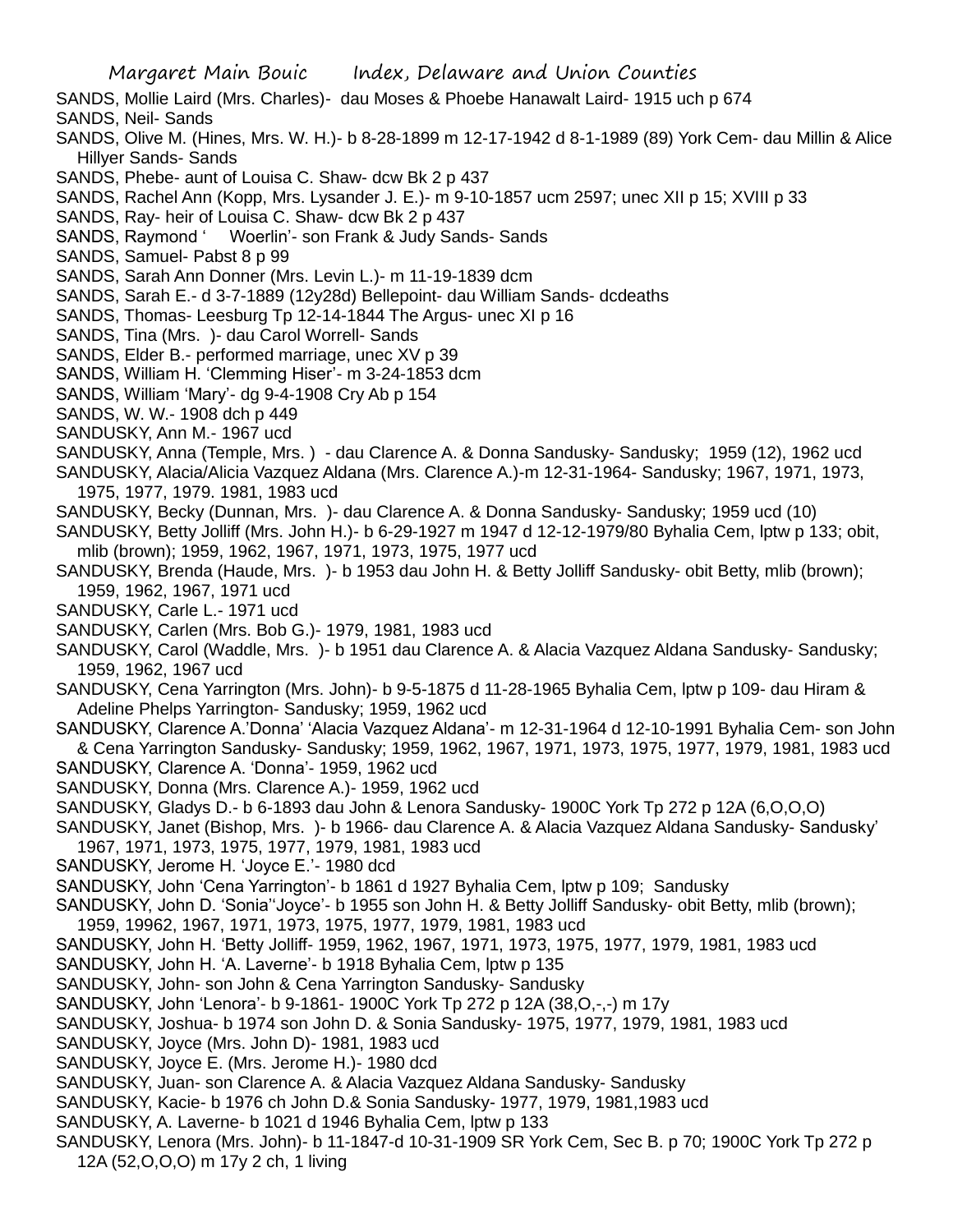- Margaret Main Bouic Index, Delaware and Union Counties SANDUSKY, Mac- b 1980 ch John D. & Joyce Sandusky- 1983 ucd SANDUSKY, Mary (Mrs. Samuel)- dg 1-9-1906 Cry Ab p 72 SANDUSKY, Nathan- b 1979 son Bob G. & Carlene Sandusky- 1981, 1983 ucd SANDUSKY, Olive Radabaugh (Mrs. )- dau Thomas Radabaugh- Weiser p 541 SANDUSKY, Rebecca N.- dau Clarence A. & Donna Sandusky- 1962 (12), 1967, 1971 ucd SANDUSKY, Rebecca (Wilcox, Mrs. Tracy)- b 12-25-1822 m 4-19-1844 d 12-17-1905 (82-11-22) dg 1-9-1906 Cry Ab p 72 SANDUSKY, Robert "Bob" G. 'Carlen'- son John & Betty Jolliff Sandusky- obit Betty, mlib (brown); 1959, 1962, 1967, 1971, 1973, 1975, 1977, 1979, 1981, 1983 ucd SANDUSKY, Samuel- Church of Christ, Liberty Tp, member- unec XX p 40 SANDUSKY, Samuel 'Mary'- dg 1-9-1906 Cry Ab p 72 SANDUSKY, Sonia (Mrs. John D.)- 1973, 1974, 1977, 1979 ucd SANDUSKY, Susan (Rouse, Mrs. )- dau Clarence A. & Donna Sandusky- Sandusky; 1959 (15), 1962 ucd SANDY, Denver M. 'Elizabeth'- b 9-7-1915 d 4-25-1986 Claibourne Cem p 86; 1949 ucd SANDY, Elizabeth (Mrs. Denver M.)- 1949 ucd SANDY, Geneva- dau Denver & Elizabeth Sandy- 1949 ucd SANDY, infant 1943- Claibourne Cem p 86 dau SANDY, infant 1944 Claibourne Cem p 86 SANDY, James- son Denver & Elizabeth Sandy- 1949 ucd SANDY, Melvin- son Denver & Elizabeth Sandy- 1949 ucd SANDY, Nina Elizabeth (Mrs. )- dau Justus Segal & Elizabeth Wilma Evilsizor Matteson- 1985 uch p 96 SANELS, Juliann- 1870C Dover Tp 59-60 p 7 (52,Wash, D. C.) SANESE, Ralph,Sr.,.- Columbus Dispatch, 6-15-1986; 1981, 1983 ucd SANESE, Timothy J.- 1980 dcd SANEY, Elizabeth- d 5-1-1861 (81y) Price Cem, djlm p 32 SANFILLIPO, Anthony- b 4-14-1995 twin son of Richard & Diana Sanfillipo- Sanfillipo SANFILLIPO, Diana (Mrs. Richard)- Sanfillipo SANFILLIPO, Dominic- b 4-14-1995 twin son of Richard & Diana Sanfillipo- Sanfillipo SANFILLIPO, Richard 'Diana'- Sanfillipo SANFORD, —Pabst 3 p 32 6 p 11 SANFORD, Rev.- 1880 dch p 393 SANFORD, Abbey (Mrs. Thomas)- Pabst 5 p 8,9,11; 1850C Berkshire Tp 55 p 6 (29,NJ) SANFORD, Alicia- dau Richard L. & Linda K. Ellis Sanford- Sanford SANFORD, Allison Ann- b 7-21-1998 son Mark & Nancy Sanford- Sanford SANFORD, Amasa 'Elizabeth Heckathorn'- m 9-18-1842 dcm SANFORD, Ann (Mossman, Mrs. Robert)- dcq Louise Bennett Pinney 11 SANFORD, Ann (Reed, Mrs. James)- Newhouse p 67 SANFORD, Bertha (Nickleson, Mrs. Charles W.)- Sanford SANFORD, Betty (Mrs. Hugh)(Lease, Mrs. )- Sanford SANFORD, Brenda (Mrs. James)- Sanford SANFORD, Brett- b 1964 son Richard L. & Linda K. Ellis Sanford- Sanford; 1979, 1981, 1983 ucd SANFORD, Carl H./K. 'Hadnet'- 1961, 1964, 1969, 1971, 1980 dcd SANFORD, Caroline Brown (Mrs. William H.)- m 2-8-1849 Madison Co Ma., unec XI p 9 SANFORD, Caroline Strachan Edgar (Mrs. Henry)- b 3-21-1880 m 2-26-1907 dau Newbold Leroy & Agnes Strachan Edgar- Weiser p 211 SANFORD, Charles 'Pearl'- 1971 dcd SANFORD, Dawn- b 1975 dau Donald J. & Linda S. Sanford- 1980 dcd SANFORD, Donald J. 'Linda S.'- 1980 dcd SANFORD, Edna M. Sidner (Mrs. Paul)- b 10-31-1905 d 5-21-1988 (82) Plumwood Cem- dau John & Lizzie Tenny Sidner- Sanford SANFORD, Elizabeth Heckathorn (Mrs. Amasa)- m 9-18-1842 dcm SANFORD, Elizabeth- dau Richard L. & Linda K. Ellis Sanford- Sanford SANFORD, Gayle (Mrs. Michael)- Sanford
- SANFORD, Gilbert A. 'Rosey'- 1961, 1964, 1969 dcd
- SANFORD, Hadnet (Mrs. Carl H.)- 1961, 1964, 1969, 1971 dcd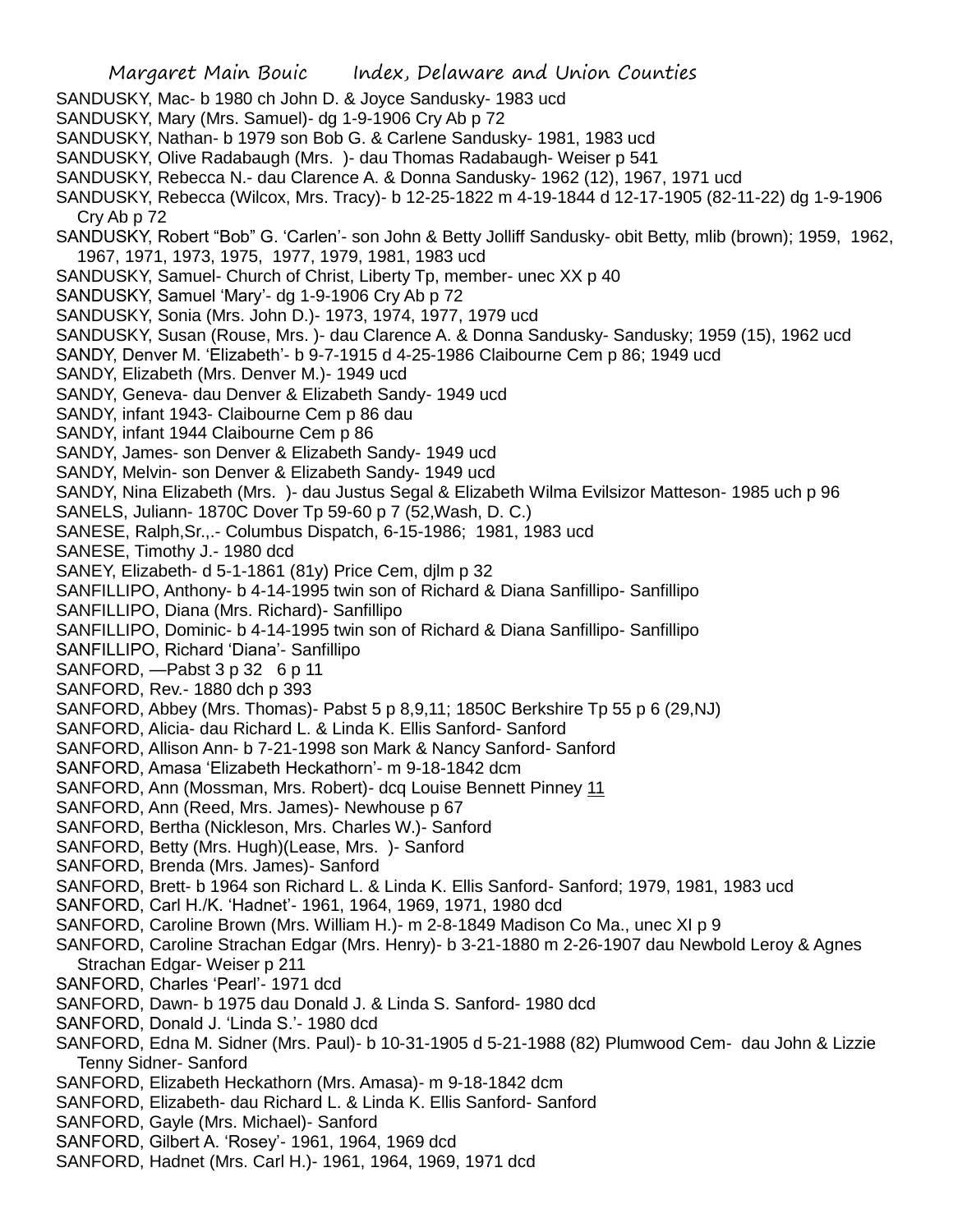- SANFORD, Henrietta- dau Thomas & Abby Sanford- Pabst 5 p 9
- SANFORD, Henry 'Caroline Strachan Edgar'- m 2-26-1907- Weiser p 211
- SANFORD, Hope (Bettilyon, Mrs. Bernard Luther)- b 2-18-1912 m 12-28-1938- Weiser p 415
- SANFORD, -----(Ruefendall, Mrs. Emmet)- Weiser p 545
- SANFORD, Hugh 'Betty'- Sanford
- SANFORD, Hugh E. 'Joyce'- 1971, 1975, 1977, 1979, 1981, 1983 ucd
- SANFORD, Hugh E. "Sandy"'Virginia Simpson-Michael
- SANFORD, Isaac 'Sarah J. Keys'- Powell p 308
- SANFORD, Jack C.- 1961, 1964 dcd
- SANFORD, James 'Brenda'- son Hugh Sanford- Sanford
- SANFORD, Jennie May- d 5-13-1894 (2-6-14) Harlem Tp dau Frank Sanford- dcdeaths
- SANFORD, Joan- 1961 dcd
- SANFORD, Joyce (Mrs. Hugh E.) 1971, 1977, 1979, 1981, 1983 ucd
- SANFORD, Judy (Seaton, Mrs. )- dau Hugh Sanford- Sanford
- SANFORD, Kathy- b 1976 dau Donald J. & Linda S. Sanford- 1980 dcd
- SANFORD, Linda S. (Mrs. Donald J.)- 1980 dcd
- SANFORD, Linda K. Ellis (Mrs. Richard L.)- m 1-29-1977- Sanford; 1979, 1981, 1983 ucd
- SANFORD, Louie (Vermillion, Mrs. )- dau Hugh Sanford- Sanford
- SANFORD, Lucretia (Beecher, Mrs. Zina)- b 10-27-1790 d 2-26-1880- 1883 uch V p 78
- SANFORD, Margaret (Hutchinson, Mrs. Thomas H.)- Hutchisson p 72
- SANFORD, Mark 'Nancy'- Sanford
- SANFORD, Mary E. (Dunbar, Mrs. Joseph)- b 1-19-1849 m 1865 dau Isaac & Sarah J. Keys Sanford- Powell p 308
- SANFORD, Michael 'Gayle'- son Hugh Sanford- Sanford
- SANFORD, Nancy (Mrs. Mark)- Sanford
- SANFORD, Paul 'Edna M. Sidner'- d 1968- Sanford
- SANFORD, Paula- b 1961 dau H. E. & Joyce Sanford- 1977 ucd
- SANFORD, Pearl S.I. (Mrs. Charles)- 1971, 1980 dcd
- SANFORD, Peter- son Thomas & Abby Sanford- 1850C Berkshire Tp 55 p 6 (7,NJ)
- SANFORD, Richard L.'Linda K. Ellis'- b 2-2-1947 m 1-29-1977 d 7-3-1986 (39) son Hugh & Betty Sanford-Sanford; 1979, 1981, 1983 ucd
- SANFORD, Robert A.- son Thomas & Abby Sanford- 1850C Berkshire T 55 p 6 (3,NJ)
- SANFORD, Robert 'Shirley'- son Hugh Sanford- Sanford
- SANFORD, Rosey (Mrs. Gilbert A.)- 1961, 1964 dcd
- SANFORD, Sandy (Castle, Mrs. )- dau Hugh Sanford- Sanford
- SANFORD, Sarah J. Keys (Mrs. Isaac)- Powell p 308
- SANFORD, Sarah- dau Thomas & Abby Sanford- Pabst 5 p 8, 11; 1850C Berkshire Tp 55 p 6 (9,NJ)
- SANFORD, Shirley (Mrs. Robert)- Sanford
- SANFORD, Thomas 'Abby'- 1850C Berkshire Tp 55 p 6 (33,NJ)
- SANFORD, Wendy Lynn (Stone, Mrs. Matthew Scott)- b 1970 m 6-21-1997- dau Richard L. & Linda K. Ellis Sanford- Sanford; 1979, 1981, 1983 ucd
- SANFORD, William H. 'Caroline Brown'- m 2-8-1849 Madison Co Marriage , unec XI p 9
- SANFORD, Winifred (Disbennett, Mrs. Everett,Sr.)- Sanford
- SANFORD, Virginia "Ginney" Simpson-Michael (Mrs. Hugh E.)- m 222-1999
- SANFORTH, Mrs. Hazel- btp p 2
- SANFORTH, William- pallbearer for Mrs. Mary E. Watterfield- dg 2-21-1913 Cry Ab p 18
- SANFT, Elizabeth Green (Mrs. Isaac I.)- m 5-30-1841 ucm (Hearl)
- SANFT, Isaac I. 'Elizabeth Green'- m 5-30-1841 ucm (Hearl); unclaimed letter, 4-19-1842, unec XI p 68, XII p 9
- SANFT, Mary M. (Stranahan, Mrs. William)- m 12-24-1846 ucm (Hearl)
- SANFT, Rhoda (Hopkins, Mrs. Isaac H.)- m 12-19-1839 ucm 602
- SANGBORN, Edward 'Id'- b 2-1856; 1900C Milford 175-186 p 7B (44,O,NH,NH) 12y
- SANGBORN, Id (Mrs. Edward)- b 7-1864 1900C Milford 175-186 p 7B (35,O,O,O) m 12y, 2 ch, o living
- SANGER, Arthur E. 'Margaret J.'- 1971 dcd
- SANGER, Emma (Mombert, Mrs. Adolf Wilhelm)- b 8-8-1879 d 8-5-1908 -Weiser p 218
- SANGER, Lucy (Bigelow, Mrs. Russel,Sr.)- d 1824- Powell p 28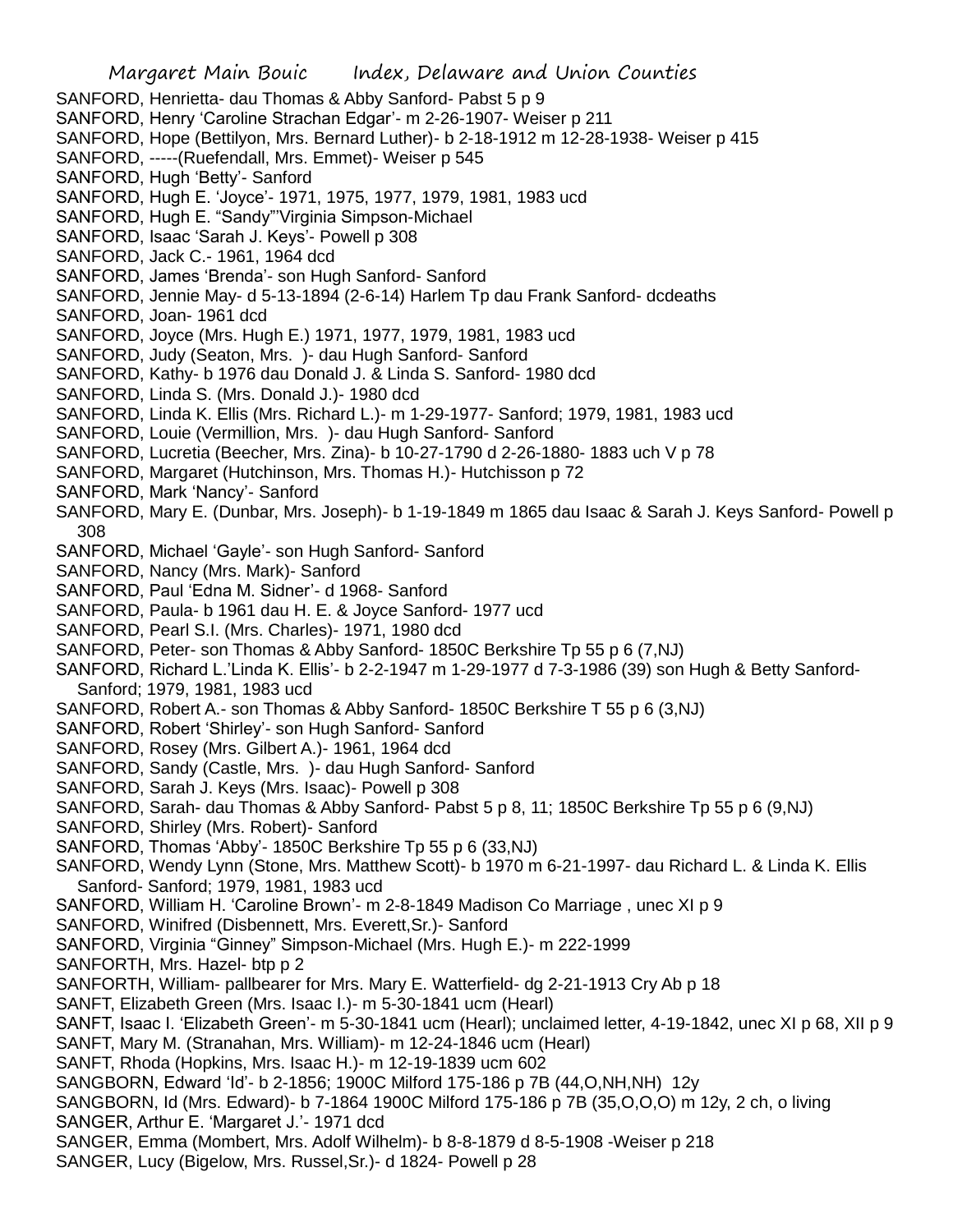SANGER, Margaret J. (Mrs. Arthur E.)- 1971 dcd

- SANGER, Susan (Rodeffer, Mrs. Isaac)- Pabst p 61
- SANGER, Ulysses, G.- 1908 dch p 414
- SANIER, G. O.- unclaimed letter, 10701842, unec XI p 42
- SANIF, Delphine- dau J. C. & Elizabeth Sanif- 1860C Liberty Tp Un Co 1170-1180 p 158 (6,O)
- SANIF, Elizabeth (Mrs. J. C.)- 1860C Liberty Tp Un Co 1170-1180 p 158 (42,Vt)
- SANIF, Irene- dau J. C. & Elizabeth Sanif- 1860C Liberty Tp Un Co 1170-1180 p 158 (18,O)
- SANIF, Isaac- son J. C. & Elizabeth Sanif- 1860C Liberty Tp Un Co 1170-1180 p 158 (1,O)
- SANIF, J. C. 'Elizabeth'- 1860C Liberty Tp Un Co 1170-1180 p 158 (42,O)
- SANIF, Marile- dau J. C. & Elizabeth Sanif- 1860C Liberty Tp Un Co 1170-1180 p 158 (12,O)
- SANIF, Sarepta- dau J. C. & Elizabeth Sanif- 1860C Liberty Tp Un Co 1170-1180 p 158 (14,O) SANIFT----1915 uch p 513
- SANKEY, Agnes McKitrick (Mrs. James)- b 1814 d 1890 bur Cambridge- dau Alexander & Martha Blakeney McKitrick - McKitrick p 66, 458
- SANKEY, Alex B. 'Ann Brashear'- b 1835 d 1906 son James & Agnes McKitrick Sankey- McKitrick p 66 SANKEY, Ann Brashear (Mrs. Alex B.)- McKitrick p 66
- SANKEY, Catharine Deppen (Mrs. Samuel)- b 5-21-1828 m 2-6/5-1860 dcm d 6-4-1892 dau Michael & Sarah Weiser Deppen - Weiser p 76
- SANKEY, C. J. McLean (Mrs. Rev. James P.)- McKitrick p 66
- SANKEY, Elizabeth Cameron -dau Roger & Jean Sankey- Sankey- engaged to Raymond Reilly II
- SANKEY, Emery T. 'L. A. Mason'- son James & Agnes McKitrick Sankey- McKitrick p 66
- SANKEY, Gail Marie Ward (Mrs. Leslie M.)- b 12-29-1948 m 11-9-1970 d 9-18-1988 (39) bur Corland,O.- dau Donal Leroy & Virginia Wanda Kania Ward- Sankey
- SANKEY, Heather- dau Leslie M. & Gail Marie Ward Sankey- Sankey
- SANKEY, Ira D.- McKitrick p 66, 458
- SANKEY, James 'Agnes McKitrick'- son James Sankey- McKitrick p 66
- SANKEY, Rev. James A. 'Jessie R. Wright'- b 1866 d 1911 son Alex B. & Ann Brashear Sankey-McKitrick p 66
- SANKEY, Rev. James P. 'C. J. McLean'- b 1839 d 1907 son James & Agnes McKitrick Sankey- McKitrick p 66
- SANKEY, James- b 6-30-1867 son Samuel & Catharine Deppen Sankey- Weiser p 77
- SANKEY, James- son Thomas Sankehy- McKitrick p 66
- SANKEY, Jean (Mrs. Roger) Sankey
- SANKEY, Jessie R. Wright (Mrs. Rev. James A.)- McKitrick p 66
- SANKEY, Rev, J. H. 'Sarah McKay'- son Rev. James P. & C.J.McLean Sankey- McKitrick 66
- SANKEY, John E.- son James & Agnes McKitrick Sankey- McKitrick p 66
- SANKEY, John E. 'Mary Nelson'- b 1843 son Alex B. & Ann Brashear Sankey- McKitrick p 66
- SANKEY, John- b 12-16-1861 d 10-26-1927 son Samuel & Catharine Deppen Sankey- Weiser p 76
- SANKEY, L. A. Mason (Ms. Emery T.)- McKitrick p 66
- SANKEY, Leslie M. 'Gail Marie Ward'- m 11-9-1970- Sankey
- SANKEY, Mary A.- dau John E. &\* Mary Nelson Sankey- McKitrick p 66
- SANKEY, Mary Nelson (Mrs. John E.)- McKitrick p 66
- SANKEY, Mary (Place, Mrs. Samuel)- b 11-1-1863 dau Samuel & Catharine Deppen Sankey- Weiser p 76
- SANKEY, Nancy (Hazlett, Mrs. Mason Walter)- m 7-4-1875 dg 4-10-1908 Cry Ab p 125
- SANKEY, Nicole- dau Leslie M. & Gail Marie Ward Sankey- Sankey
- SANKEY, Reba A.- dau John E. & Mary Nelson Sankey- McKitrick p 66
- SANKEY, Roger 'Jean'- Sankey
- SANKEY, Samuel 'Catharine Deppen'- b 1831 m 2-5/6-1860 dcm d 1-13-1871- Weiser p 76
- SANKEY, Sara (Curley, Mrs. Charles B.)- b 9-20-1865 dau Samuel & Catharine Deppen Sankey- Weiser p 76
- SANKEY, Sarah McKay (Mrs. Rev. J. H.)- McKitrick p 66
- SANKEY, Susannah (McWilliams, Mrs. John)- m 8-8-1856 dcm Del Gaz 8-15-1856, Reed Ab p 166
- SANKS, Carrie Winifred (Naiden, Mrs. Henry Richard)- b 5-13-1863 m 10-24-1884 d 6-28-1928 dau Dr. James Owen & Sarah Madelin Weiser Sanks- Weiser p 840
- SANKS, Dr. James Owen 'Sarah Madelin Weiser'- b 11-17-1825 m 6-7-1860 d 1-1891- Weiser p 840
- SANKS, Sarah Madelin Weiser (Mrs. Dr. James Owen)- b 9–18-1838 m 6-7-1860 d 12-13-1904 dau Reuben Benjamin & Sarah Bossart Weiser- Weiser p 840
- SANLEY, Isaac- 1900C Paris Tp 73-76 p 7A (64,O)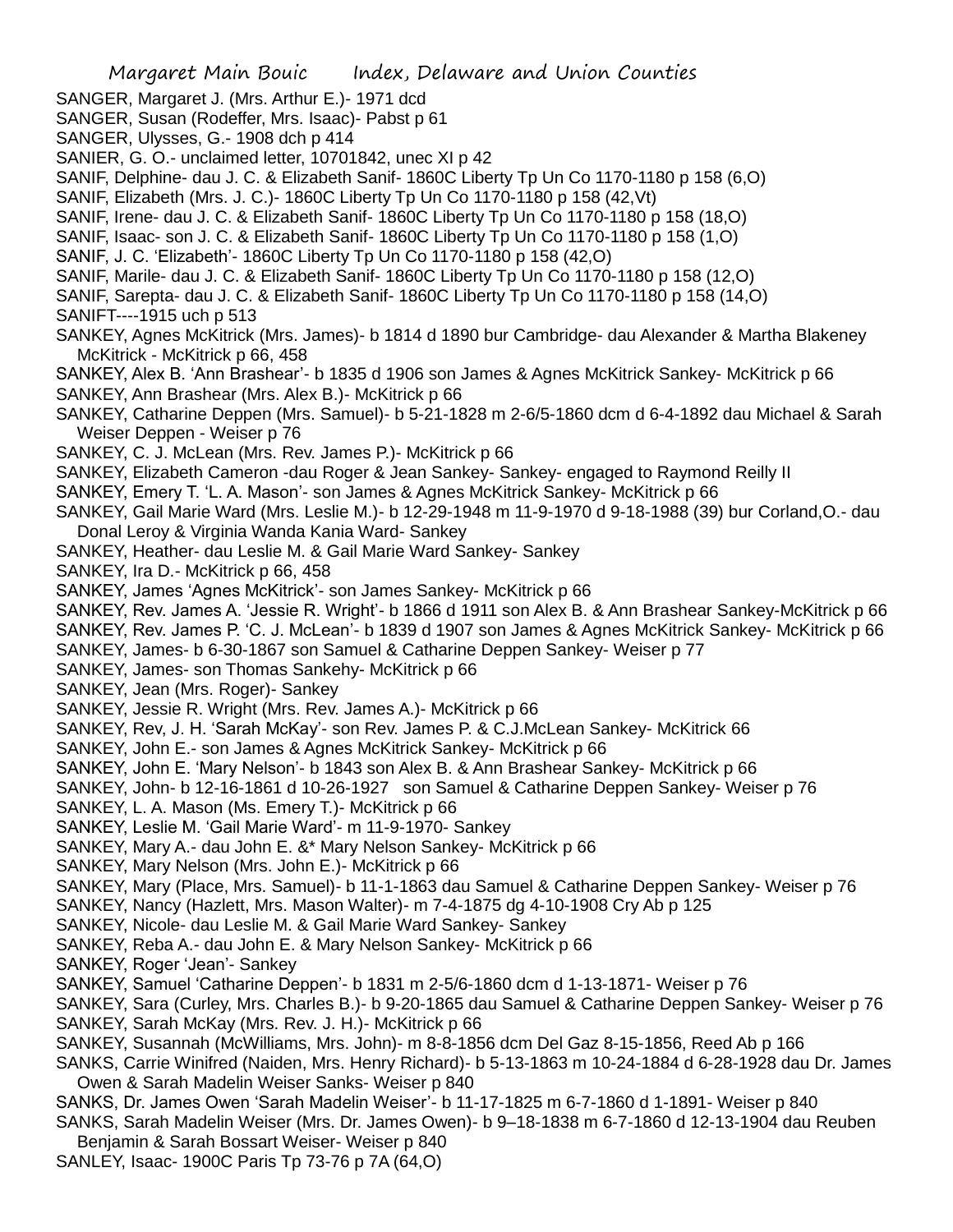SANNER, Kenneth 'Sharon'- 1964 dcd

SANNER, Sharon (Mrs. Kenneth)- 1964 dcd

SANNIN, Belva (Sloan, Mrs. )- sister Robert Sannin, Opal Donagher- Sannin

SANNIN, Feba (Oberle, Mrs. )- sister Opal, Robert Sannin- Sannin

SANNIN, Opal (Donagher, Mrs. Donald)- d 2-21-1980 (49) sister Robert Sannin- Sannin

SANNIN, Robert- brother Opal- Sannin

SANNIN, Sue (Dodson, Mrs. )- sister Opal, Robert- Sannin

SANOFT, Walter- d 3-30-1928 (69y) Oakdale 4016 (F66)

SANOV, Alice Schoeller (Mrs. Sheldon)- m 9-1961- Sanov

SANOV, Sheldon 'Alice Schoeller'- m 9-1961- Snov

SANSEL, Mathias 'Susan Fulk'- m 2-18-1864 ucm 3538; unec XXI p 29

SANSEL, Susan Fulk (Mrs. Mathias)- m 2-18-1864 ucm 3538; unec XXI p 29

SANSOM/N, Elizabeth Owens (Mrs. Leo M.)- b 9-26-1924 d 1-4-1996 (71) bur Salyersville,Ky-dau Proctor & Farah Salyers Owens-Sansom; 961, 1964, 1969, 1980 dcd

SANSOM, Leo M. 'Elizabeth Owens'- Sansom; 1961, 1969, 1980 dcd

SANSOM, Bill- b 1951son Leo & Elizabeth Owens Sansom- Sansom; ;1961, 1964, 1969 dcd

SANSON/M, Patricia Ann (Carr, Mrs. John A.)- b 5-13-1967- dau Leo M. & Elizabeth Owens Sanson/m- 1961 (13),1964 dcd

SANSON, Rev. W. S.- 1883 uch V p 496

SANTAGNI, Alice Anderson (Mrs. Ernest)- d 5-21-1965 (66) Arlington Nat'l Cem- Santagni

SANTAGNI, Ernest 'Alice Anderson'- Sangagni

SANTAGNI, Paul- son Ernest & Alice Anderson Santagni- Santagni

SANTAMOUR, Edgar Willis,Jr. 'Marilyn Louise Holcomb'- m 11-7-1959- McKitrick p 360

SANTAMOUR, Marcia Louise- b 2-1965 dau Edgar Willis,Jr. & Marilyn Louise Holcomb Santamour- McKitrick p 360

SANTAMOUR, Marilyn Louise Holcomb (Mrs. Edgar WillisJr.)- b 7-1-1938 m 11-7-1959 dau Glenn Homer & Alma Maude McKitrick Holcomb- McKitrick p 360

SANTEE, Alta L. (Mrs. Curtis C.)- d 11-10-1966 (75) Oak Grove Cem- sister Charles Shoemaker- dg 11-12- 1909 Cry Ab p 71; Santee; sister Mrs. Mary E. Davis- dg 12-16-1913 Cry Ab p 77, 79

SANTEE, Curtis C. 'Alta L.'- Santee

SANTEE, Donald Wayne- d 8-24-1984 (19mo) bur Louisiana, drowned, son Veldren Santee Kimbrough-Santee

SANTEE, Dortha (Brown, Mrs. )- sister Henry M. Santee- Sanmtee

SANTEE, Ernest- half-bro Henry M. Santee- Santee

SANTEE, Gladys (Shull, Mrs. )- b 10-19-1908 dcb- dau Curtis C. & Alta Luella Shoemaker Santee- Santee

SANTEE, Harry- son Curtis C. & Alta L. Santee- Santee

SANTEE, Henry- d 4-8-1968 (77) Oak Grove Cem- Santee

SANTEE, Rosalie Mae- dau Harry M. Santee- Santee- engaged to Murry Ganson

SANTEE, Verdren (Kimbrough, Mrs. )- dau Harry Santee- Santee

SANTELLE, Mrs. J. B.- dau Romeo Gillis- Powers p 192

SANTEN, Rev.- 1915 uch p 239

SANTER, Mary- d 2-7-1885 (1y9m) Delaware - dcdeaths

SANTHO, Barbara (Mrs. George M.)- 1961, 1964, 1969, 1971 dcd

SANTHO, Gabor- b 1960 ch George N. & Barbara Santho- 1964, 1969, 1971 dcd

SANTHO, George- son George M. & Barbara Santho- 1961, 1969 dcd

SANTHO, George M. 'Barbara''Joan'- 1961,, 1964, 1969, 1971, 1980 dcd

SANTHO, Helen- b 1954 dau George M. & Barbara Santho- 1961, 1964, 1969, 1971 dcd

SANTHO, Joanne (Mrs. George H.)- 1980 dcd

SANTHO, Mary- b 1958 dau George M. & Barbara Santho- 1961, 1964, 1969, 1971 dcd

SANTHO, Randor- b 1956 ch George M. & Barbara Satho- 1961, 1964, 1969, 1971, 1980 dcd

SANTILLAN, Christoopher- son Sergio & Marilyn Bendler Santillan- Santillan

SANTILLAN, Enis (Mrs. Jose)- Santillan

SANTILLAN, Jonathan Rae- stillborn 8-18-1999 son Sergio & Marilyn Bendler Santillan- Ashley Union Cem-Santillan

SANTILLAN, Jose 'Enis'- Santillan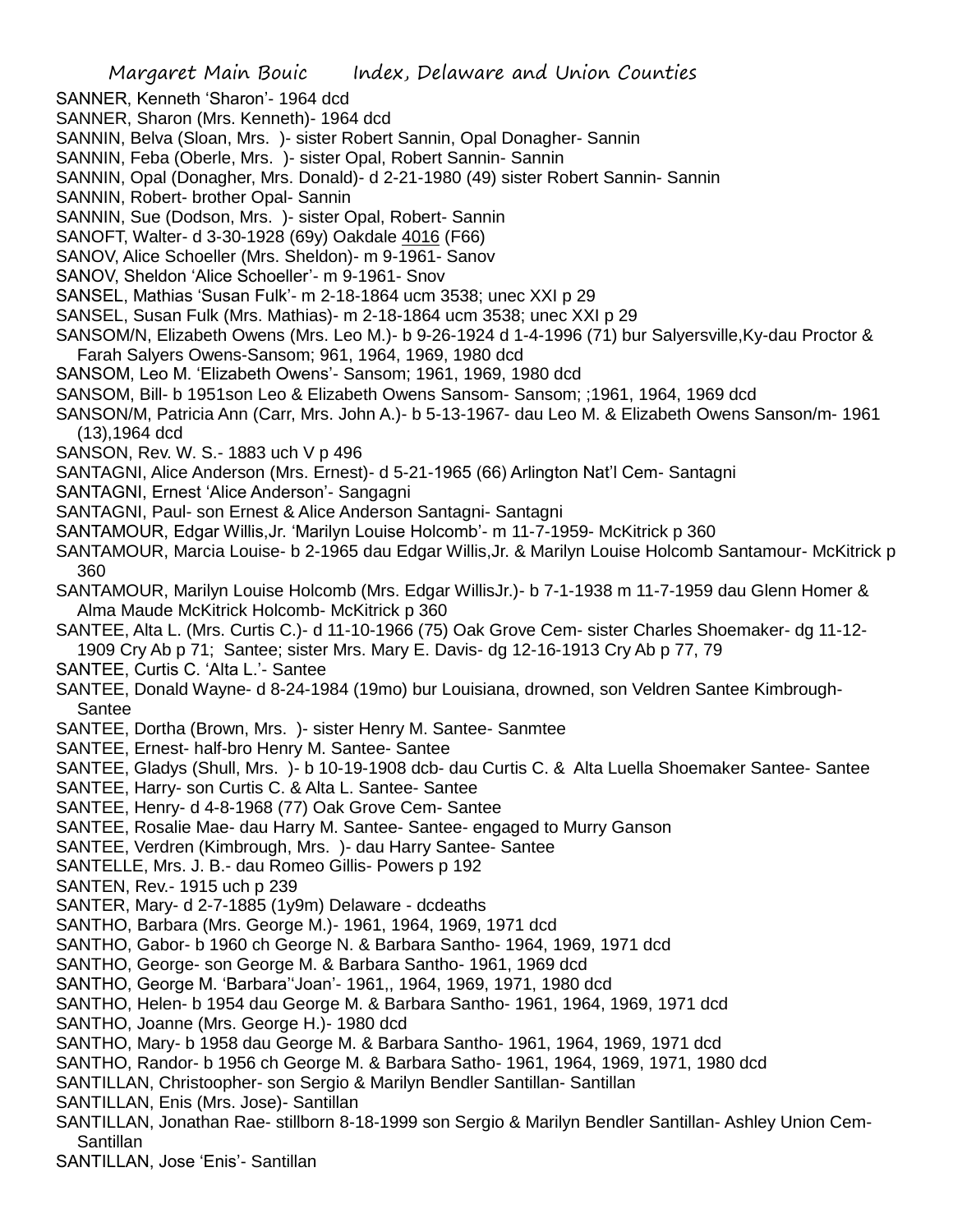SANTILLAN, Marilyn Bendler (Mrs. Sergio)- dau Rae & Ruby Bendler- Santillan

SANTILLAN, Sergio 'Marilyn Bendler'- son Jose & Enis Santillan- Santillan

SANTILLE, Jeff- b 1961 son Roger O. & Myrna Santille- 1971, 1980 dcd

SANTILLE, Myrna (Mrs. Roger O.)- 1971, 1980 dcd

SANTILLE, Richard- b 1965- son Roger O. & Myrna Santille- 1971, 1980 dcd

SANTILLE, Roger O. 'Myrna'- 1971, 1980 dcd

SANTILLE, Steve- b 1962- son Roger O. & Myrna Santille- 1971, 1980 dcd

SANTIN, --d (7m17d) United Calvary Ch Richwood Cem,Claibourne Cem p 13son L. & E. H.

SANTIN, E. H. (Mrs. L) - Claibourne Cem p 113

SANTIN, L. 'E. H.'- Claibourne Cem p 113

SANTO, Carol (Poppy, Ms. Carl)- dau John & Glena Faye Shaw Santo- obit Glena Faye, mlib

SANTO, Cathryn W. (Mrs. Reinhard E.)- 1961, 1964, 1969, 1971, 1980 dcd

SANTO, Debra K.- b 1957 dau Reinhard E. & Cathryn W. Santo- 1961, 1964, 1969 dcd

SANTO, Diane (Hearl, Mrs. Dan)- dau John & Glena Faye Shaw Santo- obit Glena Faye, mlib

SANTO, Glena Faye Shaw (Mrs. John)- d 40-18-1995 (75<sup>th</sup> birthday) dau George & Grace Crystal Ganti Shawobit, mlib

SANTO, John 'Glena Faye Shaw-- obit Glena Faye, mlib

SANTO John L. 'Karen'- son John & Glena Faye Shaw Santo- obit Glena Faye, mlib

SANTO, Karen (Mrs. John L.)- obit Glena Faye, mlib

SANTO, Kenneth- son Reinhard E. & Cathryn W. Santo- 1961(12), 1964, 1969 dcd

SANTO, Mark- son Reinhard E. & Cathryn W. Santo- 1961 (4), 1964, 1969, 1971 dcd

SANTO, Nancy (Stover, Mrs. Ken)- dau John & Glena Faye Shaw Santo- obit Glena Faye- mlib

SANTO, Randy- son Reinhard E. & Cathryn W. Santo- 1961(14), 1964 dcd

SANTO, Reinhard E. 'Cathryn W.- 1961, 1964, 1969, 1971, 1980 dcd

SANTON, Jesse- 1840C Union Tp 559 (40-50)

SANTOS, Amy Jo (12-1994) dau Rick & Mary Jane Santos- Santos

SANTOS, Diane- dau Manuel Richard & Evelyn Margret Morris Santos- Santos

SANTOS, Ernest 'Maria Pemintell'- Santos

SANTOS, Evelyn Margret Morris (Mrs. Manuel Richard)- Santos

SANTOS, Jeffrey-(15-1994) son Rick & Mary Jane Santos- Santos

SANTOS, John 'Joy'- son Manuel Richard & Evelyn Margret Morris Santos- Santos

SANTOS, Joy (Mrs. John)- Santos

SANTOS, Lou Ann (Stureman, Mrs. Mark)- dau Manuel Richard & Evelyn Margret Morris Santos- Santos

SANTOS, Manuel Richard 'Evelyn Margret Morris'- b 6-12-1921 Calif. M 2-3-1946 d 8-22-2000 Utah- son Ernest & Maria Pemintell Santos- Santos

SANTOS, Maria Pemintell (Mrs. Ernest)- Santos

SANTOS, Mary Jane (Mrs. Richard)- Santos

SANTOS, Richard 'Mary Jane'- son Manuel Richard & Evelyn Margret Morris Santos- Santos

SANTOS, Scott- (17-1994) Eagle scout- Santos son Rick & Mary Jane Santos- Santos

SANTOS, Suzanne (Dickey, Mrs. Gerald)- dau Manuel Richard & Evelyn Margret Morris Santos- Santos

SANTOS, Vivian (Cross, Mrs. )- dau Manuel Richard & Evelyn Margret Morris Santos- Santos

SANTSCHI, Allen E. 'Justine M.'- Santschi; 1980 dcd

SANTSCHI, Justine M. (Mrs. Allen E.)- Santschi; 1980 dcd

SANTSCHI, Lynette- b 10-13-1979 dau Allen E. & Justine M. Santschi- Santschi; 1980 dcd

SANTSCHI, ---- b 6-28-1982 dau Allen E. & Justine M. Santschi- Santschi

SANTUOMO, David- b 1966 lived with William & Patricia Dittoe- 1980 dcd

SANTUOMO, Patrice b 1968 lived with William & Patricia Dittoe- 1980 dcd

SAPE, Lottie (Kent, Mrs. John F.)- Genther p 110

SAPES, Dorcas/Daycas- 1860C Marysville 1491-1483 p 196 (65,Vt)

SAPORITO, Cathy (Mrs. Sam,Jr.)- 1980 dcd

SAPORITO, Sam,Jr. 'Cathye'- 1980 dcd

SAPP, Amanda E. (Freshwater, Mrs. William Z.)- b 1856 m 9-13-1900- Freshwater p 47, 50

SAPP, Augusta- b 1829 d 1901 Galena Cem- Powell p 16

SAPP, Earl- 1980 dcd

SAPP, Frank- 1905-1906, Cry Ab p 40, can't find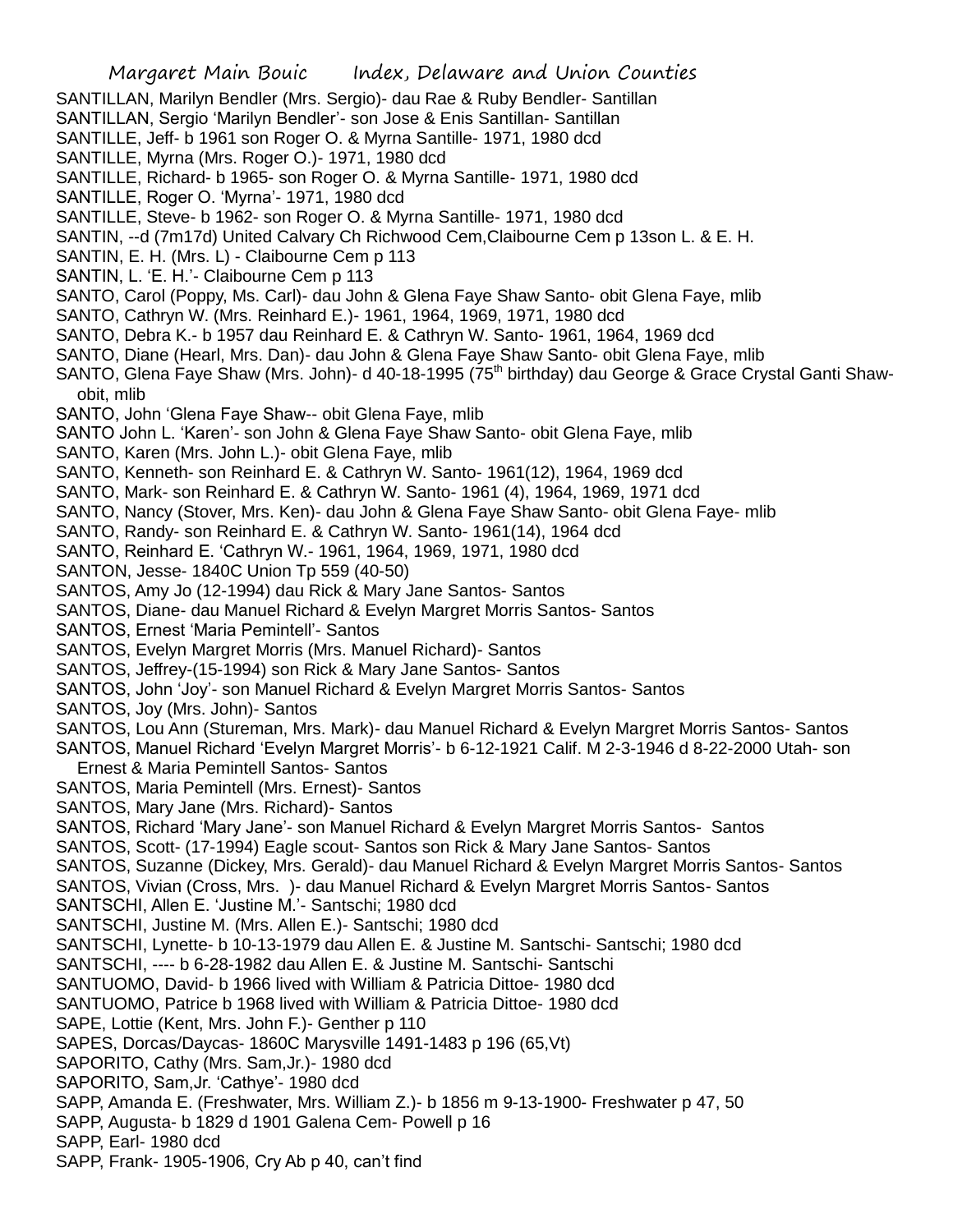SAPP, Helen Wright (Mrs. )- dau Mildred Snuder Wright- Maugans Anc p 193

SAPP, I. C.- hadc p 111 (1900 Orange Tp)

SAPP, John 'Nellie Lute'- Huntley 9

SAPP, Kate (Bagley, Mrs. Sam Fenton)- m 3-4-1897 ucm (Hearl); 1908 dch p 607

SAPP, Lou Ann- adopted 9-14-1936 by Archie Alexander & Vera p. Berrier McKitrick - McKitrick p 312

SAPP, Michael- son Helen Wright Sapp- Maugans Anc p 193

SAPP, Nellie Lute (Mrs. John)- dau Harry & Abbie Davis Lute- Huntley 9,10; opc 395

SAPP, Ruth- dau Helen Wright Sapp- Maugans Anc p 193

SAPP, Sarah Harper (Mrs. William R.)- m 8-26-1851 dcm; Olen Gaz, Reed Ab p 110

SAPP, William R. 'Sarah Harper'- m 8-26-1851 dcm; Olen. Gaz. Reed Ab p 110

SAPPINGTON, Fred C. 'Princess l. Dutton'- obit Princess, mlib

SAPPINGTON, John F.- son Fred C. & Princess I. Dutton Sappington- obit Princess, mlib

SAPPINGTON, Princess L. Dutton (Mrs. Fred C.)- b 6-12-1902 m 11-22-1922 d 6-5-1981 (78) obit, mlib;

Marion Star; sister to Kermit Dutton

SARAGE, James H.- 1880C Washington Tp 82-86 p 9 (17,O,Irel,Irel)

SARAH, Blue (Forbes, Ms. Absalom E.)- m 12–27-1840 ucm (Hearl)

SARAKON, Barbara S. Fannin (Hollingshead, Mrs. Donald Ray)( Mrs. William)- b 9-1-1943 Ky d 1-4-2000 (56) Oakdale Cem- dau Jason B. & Exie B. Hart Fannin- Sarakon

SARAKON, Joni Lawen (Bishop, Mrs. George)- 1985 uch p 11

SARAN, Charles 'Clarisa'- 1880C York Tp 64 (30,O,O,O)

SARAN, Charlie- son Charles & Clarisa Saran- 1880C York Tp 64 (1/12,O)

SARAN, Clarisa (Mrs. Charles)- 1880C York Tp 64 (22,O,O,O)

SARAN, James 'Lito?'- 1880C York Tp 121 (64,NJ,NJ,NJ)

SARAN, Lito? (Mrs. James)- 1880C York Tp 121 (54,O,O,O)

SARAN, Samuel- 1880C York Tp 121 (20 O,Va,Va) servant

SARCH, Phoebe (Todd, Mrs. James)- Maugans Anc p 206

SARDLEY, Joshua B.- 1860C Dover Tp 313 (4,O)

SARDLEY, Julia A.- 1860C Dover Tp 313 (20,O)

SARES, Daniel John Lold- son Ezra & Martha Sares- Pabst 2 p 32

SARES, Ezra 'Martha'- Pabst 2 p 32

SARES, Loretta Jane- dau Ezra & Martha Sares- Pabst 2 p 32

SARES, Martha (Mrs. Ezra)- Pabst 2 p 32

SARGANT, Richard- McKitrick p 58

SARGEANT, C.- uccp p 14

SARGEANT, Charles- unvmec p 16, 20, 33 Mrs. Charles- unvmec p 29, 33

SARGEANT. Rev. D. H,.- 1883 uch V p 465; unec XIV p 51

SARGEANT, Kate N. Newhouse (Mrs. U. S.)- b 6-2-1874 dau James Harvey & Isabelle Bryson Newhouse-Newhouse p 50, N131(10)4; 1880 dch p 732

SARGEANT, Sarah (Topliff, Mrs. horation)- ped Richard White 29; unec I p 26

SARGEANT, U. S. 'Kate N. Newhouse'- Newhouse p 50 (1141(10)4)

SARGEAT, Dr. Thomas F.- min. M. E. Ch d 12-29-1833, Ohio State Gaz 1-13-1834 Reed Ab p 23

SARGENT, Alvin 'Ann Lee Smith'- Sargent

SARGENT, Amy- dau Brenda Johnson- Sargent- engaged to Jody Henault

SARGENT, Amy- b 1972 dau Rickey A. & Sandra Sargent- 1977 ucd

SARGENT, Ann (Conrad, Mrs. Robert L.)- b 12-24-1933 m 1954 d 2-16-1977 (43) Oakdale II p 130 (M-RD-11) dau William & Aurelia Woolum Sargent- Sargent

SARGENT, Ann Lee Smith (Mrs. Alvin)- Sargent

SARGENT, Arlie- son Everett & Minnie Stamper Sargent- Sargent

SARGENT, Aurelia Woolum (Mrs. William)- Sargent

SARGENT, Beulah (Sparks, Mrs. )- sister Sherman N. Sargent- Sargent

SARGENT, Brandy- b 1978 son Rickey & Sandra Sargent- 1979 ucd

SARGENT, Brittany (Scheibe, Mrs. Eric)- m Utah, mt 5-19-1997- Sargent

SARGENT, Charles 'Valley Magill'- d 1-10-1923 son David Sargent- obit, mlib

SARGENT, Clarence- son Alvin & Ann Lee Smith Sargent- Sargent

SARGENT, Clayton- son Everett & Minnie Stamper Sargent- Sargent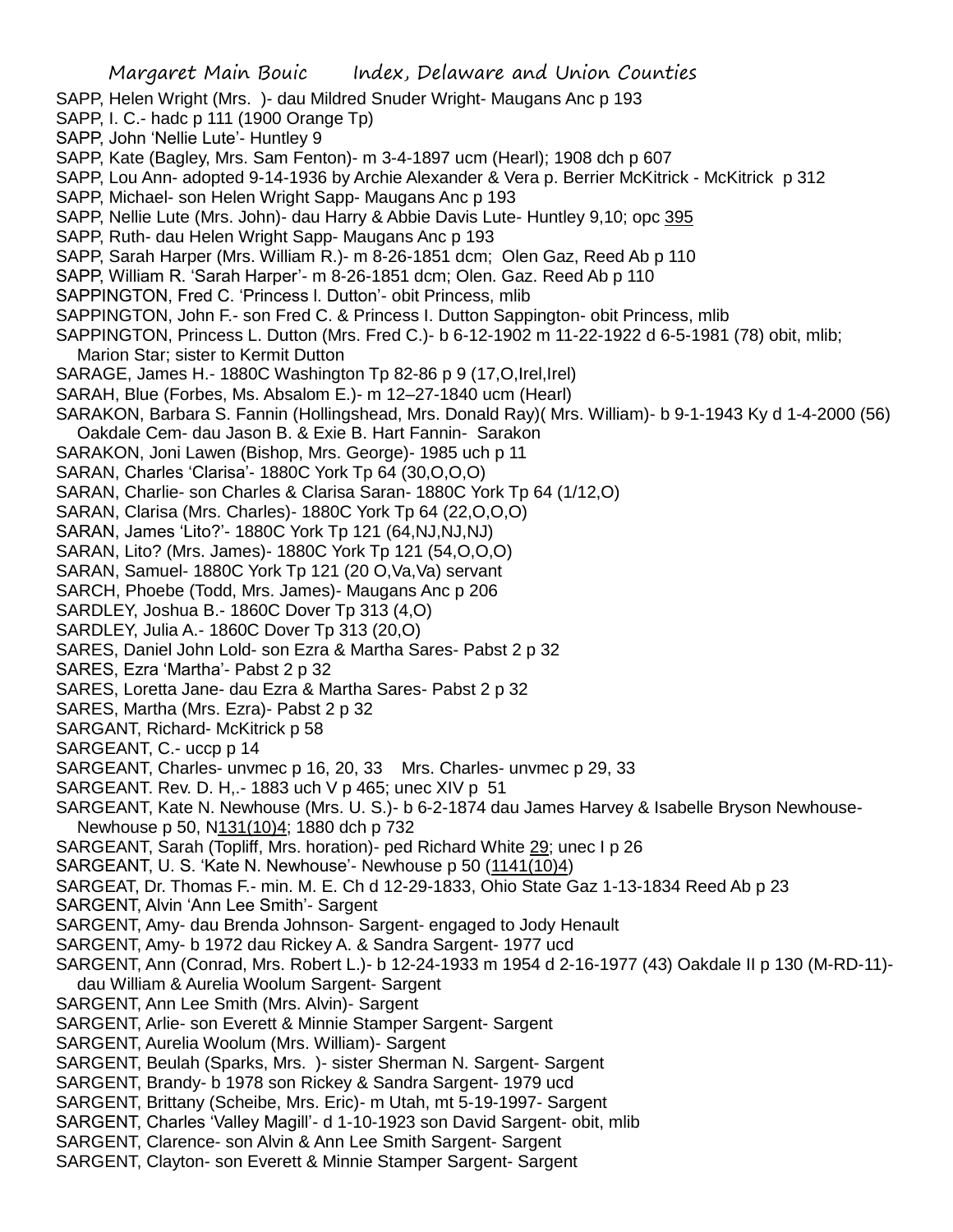- SARGENT, David- (87-1923)- obit Charles, mlib
- SARGENT, Darlene (Mrs. Lorice)- 1971 ucd
- SARGENT, Debra (Vance, Mrs. James)- dau Freelin T. & Lona Tomblin Sargent- Sargent
- SARGENT, Delila (Morris, Mrs. Donald)- dau Freelin T. & Lona Tomblin Sargent- Sargent
- SARGENT, Diane- dau Sherman N. & Wilma Sargent- Sargent
- SARGENT, Donna (Abshire, mrs. James)- dau Freelin T. & Lona Tomblin Sargent- Sargent
- SARGENT, Drexall L. 'Linda'- 1971 ucd
- SARGENT, Edward 'Renetta Ayures'- 1908 dch p 718
- SARGENT, Electa (Hopkins, Mrs. Mark)- Fisher p 6
- SARGENT, Elizabeth D. b 1963 dau Sherman N & Wilma Sargent- Sargent; 1967, 1971, 1980 dcd- engaged to Timothy W. Huddleston
- SARGENT, Eloise- sister Sherman N. Sargent- Sargent
- SARGENT, E. M. (Mrs. )- dau Albert Ayers- dg 12-10-1912, Cry Ab p 175
- SARGENT, Euphemia (McGraw, Mrs. David)- m 2-11-1874 ucm 5436
- SARGENT, Ernest- brother Sherman N. Sargent- Sargent
- SARGENT, Essie Fay (Vrooman, Mrs. )- sister Sherman N. Sargent- Sargent
- SARGENT, Everett 'Minnie Stamper'- Sargent
- SARGENT, Franklin-b 1970- son Sherman N. & Wilma Sargent- Sargent; 1971 ucd
- SARGENT, Freelin T. 'Lona Tomblin' b 11-6-1930 d 6-2-1904 (63) bur Chapmanville- son Alvin & Ann Lee Smith Sargent- Sargent
- SARGENT, Hallie (Carter, Mrs. Orville)- b 1-23-1910 d 9-18-1979 (69) Kirkwood Cem, London- dau Everett & Minnie Stamper Sargent- Sargent
- SARGENT, Harry- d 1875, infant Liberty Tp, mt 3 p 29, mt 7-26-1876
- SARGENT, Hollus- son Alvin & Ann Lee Smith Sargent- Sargent
- SARGENT, Hugh 'Margaret Gifford'- McKitrick p 137
- SARGENT, Isaac 'Lucina Carpenter'- m, 9-3-1846 dcm
- SARGENT, James "Hurl"- son Alvin & Ann Lee Smith Sargent- Sargent
- SARGENT, Jerry 'Nancy'- son Freelin & Lona Tomblin Sargent- Sargent
- SARGENT, John O.- Powers Pat p 67
- SARGENT, Judy (Schafer, Mrs. ) dau William & Aurelia Woolum Sargent- Sargent
- SARGENT, Juhl- b 1972 ch Richey & Sandra Sargent- 1977, 1979 ucd
- SARGENT, Kathryn (Sheerin, Mrs. )- dau Everett & Minnie Stamper Sargent- Sargent
- SARGENT, Kathy (Mrs. Thomas)- Sargent
- SARGENT, Linda (Mrs. Drexall L.)- 1971 ucd
- SARGENT, Mrs. l. L.- Pabst 6 p 21
- SARGENT, Lloyd- brother Sherman N.Sargent- Sargent
- SARGENT, Lona Tomblin (Mrs. Freelin T.)- Sargent
- SARGENT, Loran 'Nora'- son Freelin T. & Lona Tomblin Sargent- Sargent
- SARGENT, Lorice 'Darlene'- 1971 ucd
- SARGENT, Lusina/Lucina (Carpenter (Mrs. Isaac)- m, 9-3-1846 dcm; Pabst 6 p 20
- SARGENT, Lydia (Fadley, Mrs. )- dau David Sargent- obit Charles, mlib
- SARGENT, Margaret Gifford (Mrs. Hugh)- b c 1532; McKitrick p 137
- SARGENT, Mariah (Mrs. )(Jones, Mrs. Thomas)- mt 10-21-1885 p4c4; Ab p 17
- SARGENT, Mary (Sanders, Mrs. )- dau David Sargent- obit Charles, mlib
- SARGENT, Matilda (Mrs. William)- b 6-10-1890 Sargent; 1880C York Tp (25,O,O,O)
- SARGENT, Minnie Stamper (Mrs. Everett)- Sargent
- SARGENT, Myrl- brother Sherman N. Sargent- Sargent
- SARGENT, Myrtle (Baker, Mrs. )- dau Everett & Minnie Stamper Sargent- Sargent
- SARGENT, Nancy (Mrs. Jerry)- Sargent
- SARGENT, Nora (Mrs. Loran)- Sargent
- SARGENT, Rachel (McCaslin, Mrs. David)- b 1801 d 1880 ped Marna Louis Erwin Strait 29; unec XII p 59
- SARGENT, Patrick 'Shelia'- son Freelin & Lona Tomblin Sargent- Sargent
- SARGENT, Renetta Ayres (Mrs. Edward)- dau Albert & Martha Casler Ayres- 1908 dch p 718
- SARGENT, Ricky 'Sandra'- 1977, 1979, 1981, 1983 ucd
- SARGENT, Romey- son Alvin & Ann Lee Smith Sargent- Sargent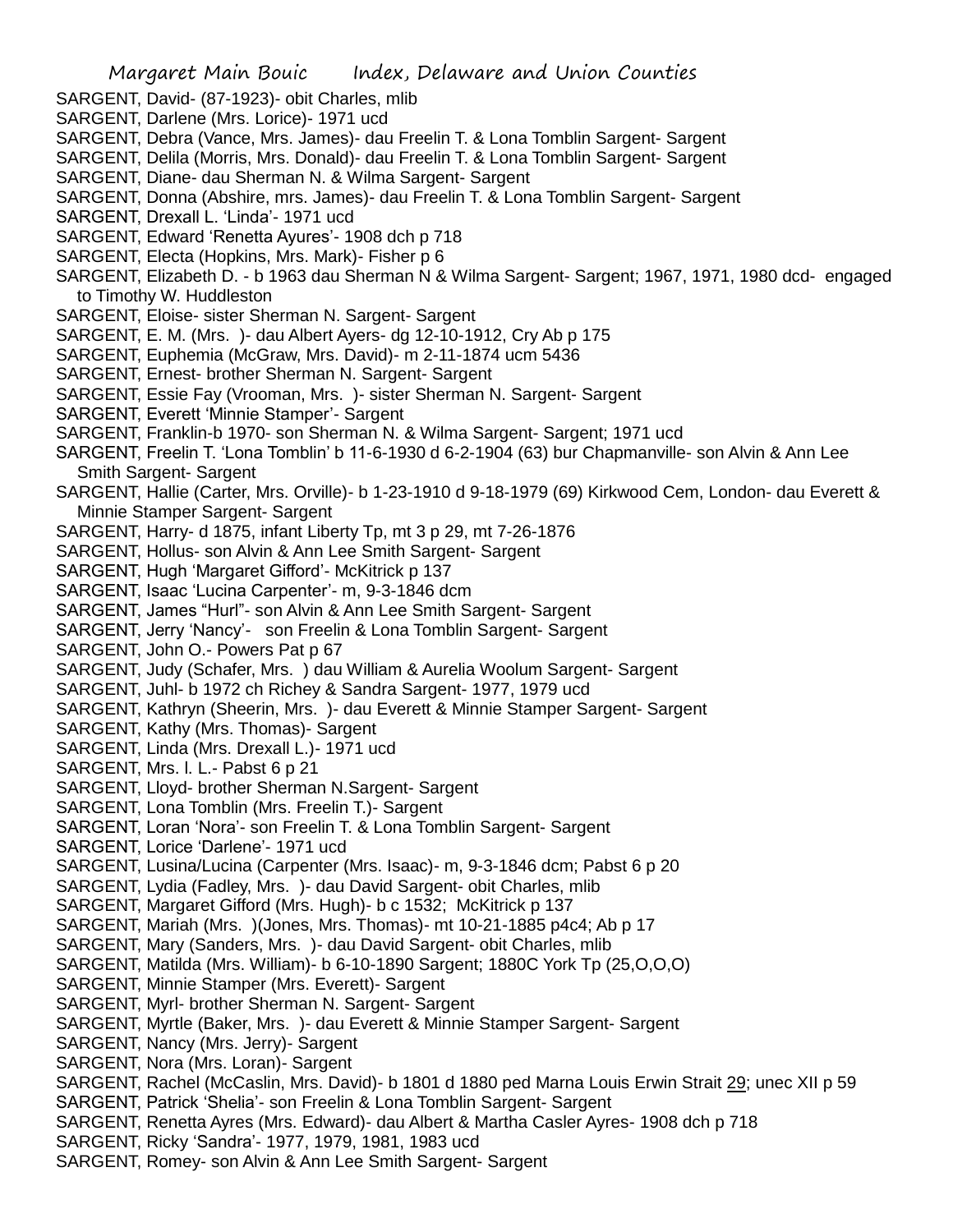- SARGENT, Sandra (Mrs. Rickey) 1977, 1979 ucd
- SARGENT, Scott- b 1973 son Rickey & Sandra Sargent- 1977 ucd
- SARGENT, Shallyn- b 1976 ch Rickey & Sandra Sargent- 1977, 1979 ucd
- SARGENT, Shelia (Mrs. Patrick)- Sargent
- SARGENT, Sherman L.- b 1961 son Sherman N. & Wilma J. Sargent- Sargent; 1967, 1971 ucd; 1980 dcd
- SARGENT, Sherman N. 'Wilma J.'-b Va d 12-4-1986 (53) Oak Grove Cem- Sargent; 1967, 1971 ucd 1980 dcd
- SARGENT, Stephanie- b 1969 dau Drexall L. & Linda Sargent- 1971 ucd
- SARGENT, Sylvester- son Everett & Minnie Stamper Sargent- Sargent
- SARGENT, Tennis- son Alvin & Ann Lee Smith Sargent- Sargent
- SARGENT, Rev. Thomas- Pabst 8 p 59
- SARGENT, Dr. Thomas F.- d 12-29-1822 Cincinnati- dcga p 62, Ohio State Gazette
- SARGENT, Thomas 'Kathy'- son Freelin & Lona Tombline Sargent- Sargent
- SARGENT, Una (Perry, Mrs. )- dau Everett & Minnie Stamper Sargent- Sargent
- SARGENT, Valley Magill (Mrs. Charles)- b 4-7-1863 m 2-13-1898, dau Corneliue & Mary Magillobit, mlib; obit Charles, mlib
- SARGENT, William 'Aurelia Woolum'- Sargent
- SARGENT, William 'Matilda'- 1880C York Tp (26,O,O,O)
- SARGENT, William- b 1970 son Sherman N,Sr. & Wilma J. Sargent- 1980 dcd
- SARGENT, Wilma J. (Mrs. Sherman N.)- Sargent; 1967, 1971 ucd; 1980 dcd
- SARGRAVES, Curtis 'Patsy Young'- Sargraves
- SARGRAVES, Dana Christian- dau Curtis & Patsy Young Sargraves- Sargraves- engaged to Jon Ashley Landers
- SARGRAVES, Patsy Young (Mrs. Curtis)- Sargraves
- SARHER?, Margie- d 1-6-1874 (76y) Liberty Tp, b NY- dcdeaths
- SARIN, Dr. Tony- 1976 dch p 297; 1980 dcd
- SARING, Mary (Miller, Mrs. Jacob)- m 9-20-1836 dcm
- SAARK, Agnes (Runyons, Mrs. )- sister Henry Sark- Sark
- SARK, Alfred- brother Henry Sark- Sark
- SARK, Amy Michelle- b 10-1-1975 dau David & Paulette Marie Freese Sark- McKitrick p 296
- SARK, Bessie L. Myers (Mrs. Henry)- d 6-19-1973 (66) Green Mound Cem- Sark; 1961, 1964, 1969, 1971 dcd
- SARK, Clyde- brother Henry Sark- Sark
- SARK, Dana- b 1962 sonLowell & Ethel Sark- 1969, 1971 dcd
- SARK, David 'Paulette Marie Freese'- m 6-12-1975- McKitrick p 296
- SARK, Delbert- brother Henry Sark- Sark
- SARK, Edna Benedict (Mrs. Henry)- m 1924 d 1955- dau Harry & Lottie E. White Benedict- Sark; White (106)
- SARK, Ethel (Mrs. Lowell)- 1961, 1964, 1969, 1971 dcd
- SARK, Henry 'Edna Benedict''Bessie Myers'- d 5-11-1982 Montana, cremated Sark; White 106; 1961, 1964, 1969, 1971 dcd
- SARK, Henry Lowell 'Ethel''Kathryn Keys- son Henry Sark- Sark; 1961, 1969, 1971 dcd
- SARK, Kathryn Keys (Mrs. Lowell)- d 4-8-1960 (20) Greenmound Cem
- SARK, Leon- b 1963 son Lowell & Ethel Sark- 1961, 1969, 1971 dcd
- SARK, Lisa- dau Lowell & Ethel Sark- 1961 (4m), 1964, 1969, 1971 dcd
- SARK, Lowell- b 1955 grandson Henry & Bessie L. Sark; 1961, 1964, 1969, 1971 dcd
- SARK, Mary (Kelley, Mrs. )- sister Henry Sark- Sark
- SARK, Mary R.- d 4-2-1953 mother of Mrs. Jess McAllister- obit, mlib
- SARK, Paulette Marie Freese (Mrs. David)\_-b 1-11-1955 m 6-12-1975 dau Joseph Donald & Freda Ione McKitrick Freese- McKitrick p 296
- SARK, Roxanna- b 1958 dau Lowell & Ethel Sark- 1961, 1964, 1969, 1971 dcd
- SARK, Sandra- dau Lowell Sark- 1961(4), 1964, 1969, 1971 dcd
- SARKISIAN, George 'Lillian Winifred Middleton'- Pabst 1 p 15
- SARKISIAN, Lillian Winifred (Mrs. George)- Pabst 1 p 15
- SARKISIAN, Winifred Scott- btp p 2, 15
- SARLES, Amos- 1880 dch p 202; 1908 dch p 81
- SARLES, William- 1850C Brown Tp 2958 p 162 (9,O)
- SARSFIELD, Dominick 'Francis Nash'- Nash p 2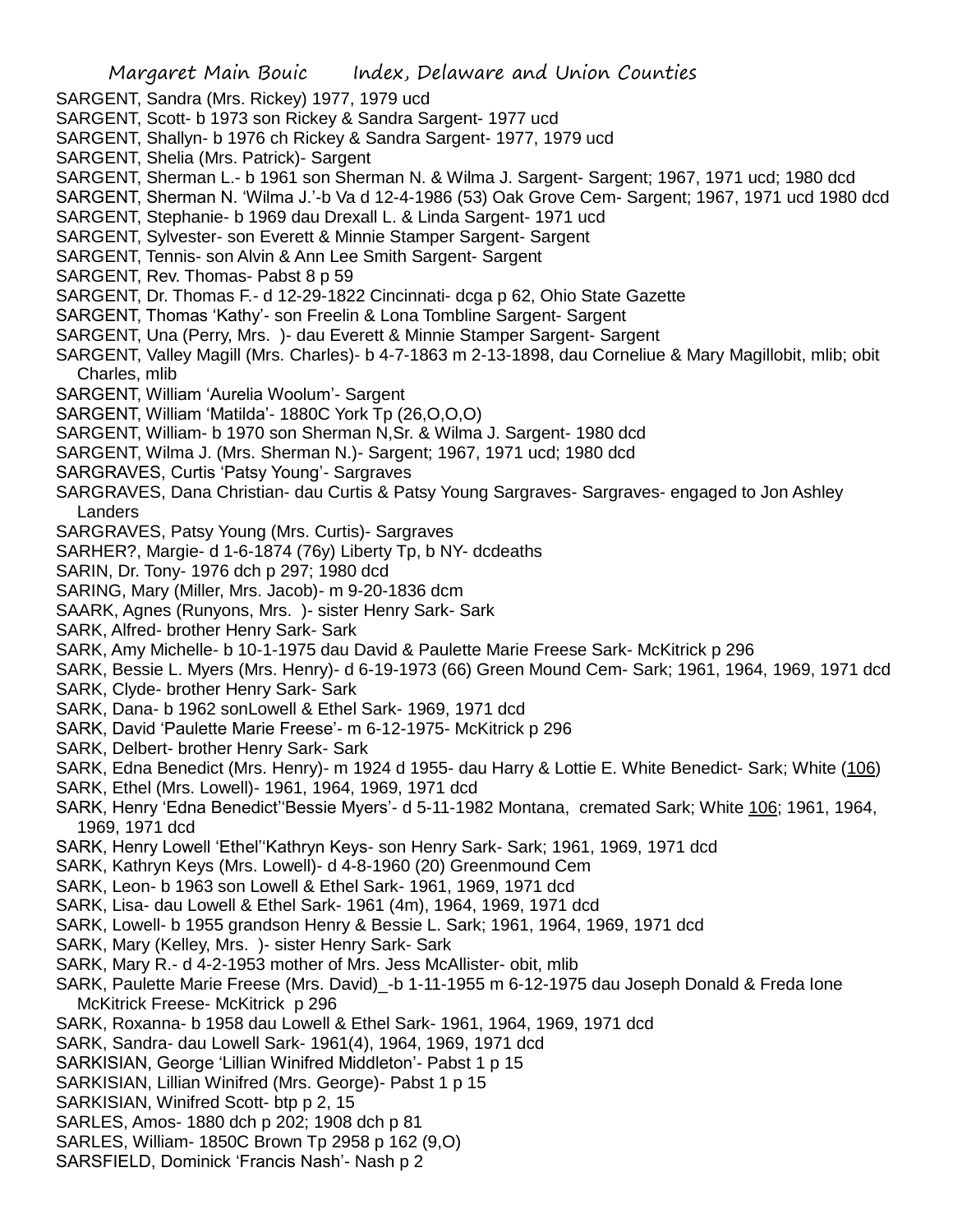- SARSFIELD, Francis Nash (Mrs. Dominick)- dau Carrol & Elizabeth Pearse Nash- Nash p 2
- SARTCHET, Alva- son Thomas & Emily Sartchet- 1870C Liberty Tp Un Co 71 p 9 (8,O)
- SARTCHET, Charles- son Thomas & Emily Sartchet- 1870C Liberty Tp Un Co 71 p 9 (6,O)
- SARTCHET, Emily (Mrs. Thomas)- 1870C Liberty Tp Un Co 71 p 9 (29,O)
- SARTCHET, Opel- dau Thomas & Emily Sartchet- 1870C Liberty Tp Un Co 71 p 9 (1,O)
- SARTCHET, Presley- son Thomas & Emily Sartchet- 1870C Liberty Tp Un Co 71 p 9 (10,O)
- SARTCHET, Thomas 'Emily'- 1870C Liberty Tp Un Co 71 p 9 (38,O)
- SARTER, Harry- d 3-5-1875 92y6m) Delaware City- dcdeaths
- SARTIN, A. J. 'Margaret L. Ruark'- Sartin; Boone
- SARTIN, Alice A. (Winterrowd, Mrs. )- dau A. J. & Margaret L. Ruark Sartin- Sartin
- SARTIN, Charles R. son A. J. & Margaret L. Ruark Sartin- Sartin
- SARTIN, Cubie P. (Clawson, Mrs. )- dau A. J. & Margaret L. Ruark Sartin- Sartin
- SARTIN, Delores I. (Gibson, Mrs. )- dau A. J. & Margaret L. Ruark Sartin- Sartin
- SARTIN, Henry Horsley- son A. J. & Margaret L. Ruark Sartin- Sartin
- SARTIN, James W.- son A. J. & Margaret L. Ruark Sartin- Sartin
- SARTIN, Lauda (Ogle, Mrs. )- dau Tilda Sartin- Sartin
- SARTIN, Lloyd- son Tilda Sartin- Sartin
- SARTIN, Margaret L. Ruark (Mrs. A. J.)(Boone, Mrs. Virgil)- b 7-8-1920 d 9-10-1979 Oakdale dau Robert & Vina Moore Ruark- Sartin; Boone
- SARTIN, Margaret (Simpkins, Mrs. )- dau Tilda Sartin- Sartin
- SARTIN, Margie (Miller, Mrs. )- dau Tilda Sartin- Sartin
- SARTIN, Mary R. (Burroughs, Mrs. Howard W. )- m 7-11-1964 dau A. J. & Margaret L. Ruark Sartin- Sartin
- SARTIN, Myrtle (Fields, Mrs. )- dau Tilda Sartin- Sartin
- SARTIN- Robert- son Tilda Sartin- Sartin
- SARTIN, Tilda (Stanley, Mrs. )(Mrs )- d 6-27-1984 (87) bur Ky- Sartin
- SARTIN, Rev. Wallace- son Tilda Sartin- Sartin
- SARTON, Betsy (McKittrick, Mrs. John)- McKitrick p 476
- SARTWELL, Mr.- pallbearer for David B. Shattuck- dg 3-29-1910 Cry Ab p 111; for Mrs. Nancy Anna Difany- dg 5-30-1913 Cry Ab p 41
- SARTWELL, Addie C. (Mrs. Robert)- d 3-31-1962 bur Mississippi- Sartwell
- SARTWELL, Allan- 1964, 1969, 1980 dcd
- SARTWELL, Betty J. Dunlap (Mrs. Donald E.)- m 10-14-1951- Sartwell
- SARTWELL, Billie C. Addison(Mrs. Capt. Robert E.)- d 12-21-1987 (69) Miss.- sister Homer Addison- Sartwell
- SARTWELL, Carole Colleen Kirby (Mrs. Thomas Edward)- m 3-11-1973 dau Stanley Kirby- Sartwell
- SARTWELL, Cindy Lou (Clements, Mrs. Charles F.)(Eden, Mrs. Dale)- m 11-26-1977 m 7-1-1983- dau Donald Sartwell- Sartwell
- SARTWELL, Connie Sue- dau Donald E. Sartwell- Sartwell
- SARTWELL. Donald E. 'Betty J. Dunlap- m 10-14-1951- Sartwell
- SARTWELL, Edna J. (Mrs. Ivan R.)- 1964, 1969, 1971, 1980 dcd
- SARTWELL, Ethel (Mrs. Rev. Ralph)- Sartwell
- SARTWELL, Rev. Floyd- son William & Glenna M. Sartwell- Sartwell
- SARTWELL, George Allen d 4-13-1987 (66) Radnor Cem- Sartwell; 1959 ucd; 1961 dcd
- SARTWELL, Glenna M. (Mrs. William)- d 1-19-1974 (87) Cheshire Cem- Sartwell; 1964, 1969, 1971 dcd
- SARTWELL, Ivan R."Ike" 'Edna J.'- b 1-7-1917 d 2-4-1996 (79) Fairview Mem. Pk- son William & Glenna M.
- Waterfield Sartwell- Sartwell; 1961, 1964, 1969m 1971, 1980 dcd
- SARTWELL, Joanna Rachel- b 12-13-1979 dau Thomas E. Sartwell- Sartwell
- SARTWELL, Joyce (Mrs. Thomas E.)- Sartwell
- SARTWELL, Mary Alice (Osborn, Mrs. )-dau Isabelle Cole Osborn- dg 1-24-1905 Cry Ab p 3
- SARTWELL, Monnie M. Owens (Mrs. William S. )- b 4-5-1913 d 4-28-1991 (78) Radnor Cem- dau Oliver & Rosa Ayers Owens- Sartwell; Ayres 3; 1961 dcd
- SARTWELL, Paul- son William & Glenna M. Waterfield Sartwell- Sartwell
- SARTWELL, Rev. Ralph 'Ethel'- d 12-22-1989 son William & Glenna M. Waterfield Sartwell- Sartwell
- SARTWELL, Robert 'Addie C.'- Sartwell
- SARTWELL, ----(Mrs. Thomas A.- sister Thomas Wood- Pabst 1 p 28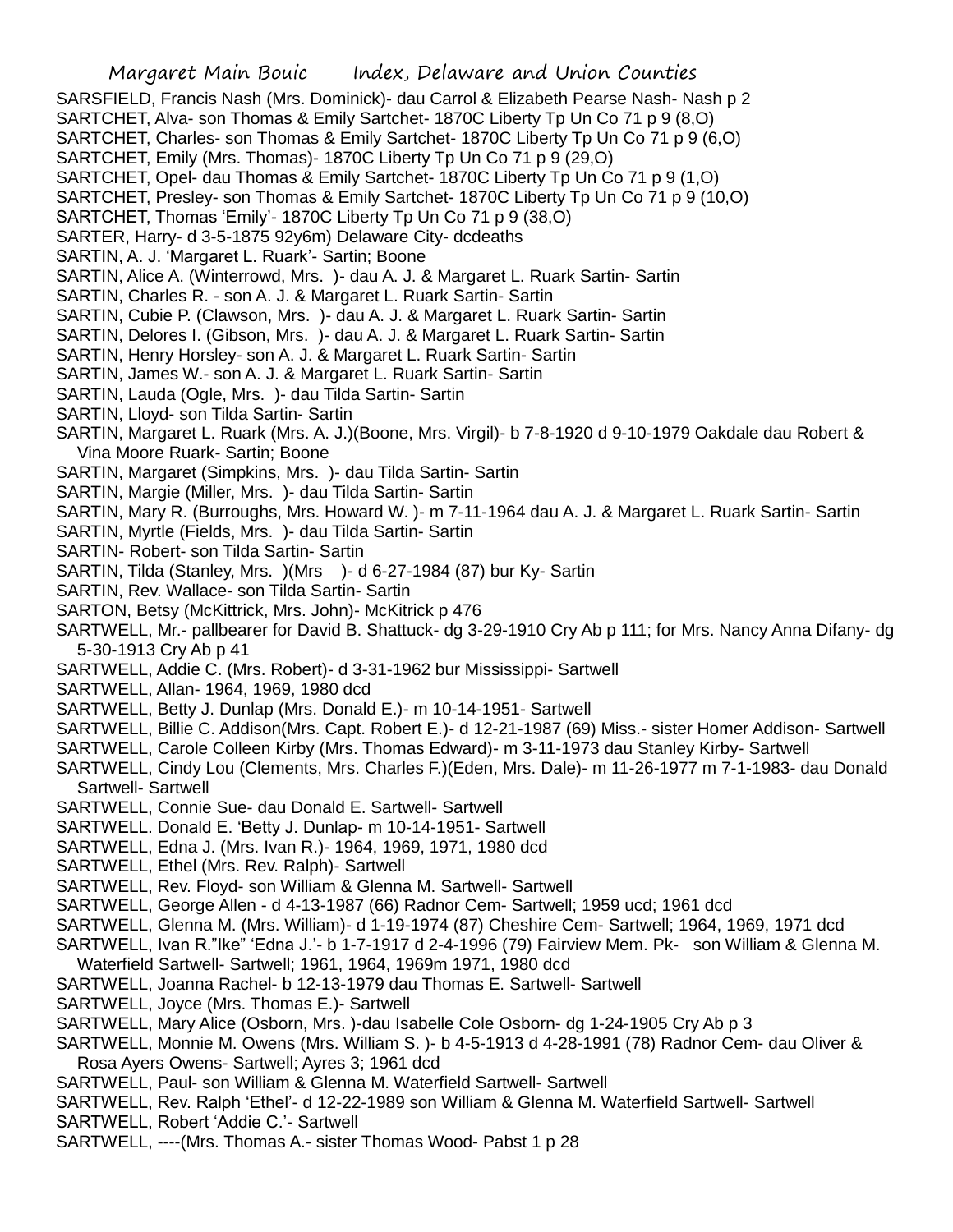- SARTWELL, Thomas Edward 'Carole Colleen Kirby' 'Joyce'- m 3-11-1973 son Donald E. & Betty J. Dunlap Sartwell- Sartwell
- SARTWELL, Warren Glenn- d 3-21-1985 Cheshire Cem- son William & Glenna M. Sartwell- Sartwell; 1964, 1969, 1971 dcd
- SARTWELL--- infant dau William d Wednesday, Cheshire Cem, dg 8-20-1915 Cry Ab p 71
- SARTWELL, William 'Glenna M.'- Sartwell
- SARTWELL, William S. 'Monnie M. Owens'- b 5-19-1912 d 1964-Radnor Cem- son Mrs. Gail Dowell-Sartwell; 1961 dcd
- SARULA?, Ellen D- d 10-31-1873 (27-3-10) Berlin- dcdeaths
- SARVER, —family of Arlene Perkins- #156; unec XI p 14
- SARVER, Alice (Mitchell, Mrs. Calvin)- dau Jacob Henry & Mary Opphile Sarver- Sarver
- SARVER, Bertha (Mrs. )- Sarver
- SARVER, Beverly (Johnson, Mrs. Charles)- dau Charles R, & Edith Feasel Sarver- Sarver; 1962 (9) ucd
- SARVER, Carol (Mrs. Donald)- Sarver
- SARVER, Carolyn (Corbin, Mrs. Robert )- dau Charles & Edith Feasel Sarver- Sarver; 1962 ucd (13)
- SARVER, Charles- b 1858 Un Co d 11-13-1936 Oakdale I p 16, charity
- SARVER, Charles 'Elizabeth'- b 5-1859-1900C Paris Tp 117-120 p 7B (41,O,Ger,O)- m 18y; 1910C Paris Tp 189-194 p 7A 950,O,Ger,O) m 28y
- SARVER, Charles R.'Edith Feasel'- m 9-9-1944 son Jacob Henry & Mary Opphile Sarver- Sarver; obit Mary, mlib (brown); 1962 ucd
- SARVER, Christine Lynn- dau Jack E. & Cynthia Sarver- Sarver
- SARVER, Cindy (Rausch, Mrs. Herman C. Jr.)- b 1957 m 2-10-1986- dau William H. & Donna E. Sarver-Sarver; 1967, 1971, 1973, 1975
- SARVER, Clark- son Jack E. & Cynthia Sarver- Sarver
- SARVER, Clyde- d 10-5-1892 (6y4m) Oakdale 753 p 16, charity
- SARVER, Craig- son Jack e. & Cynthia Sarver- Sarver
- SARVER, Crystal Dell Disbennett (Mrs. Frank M.)- b 1-24-1914 m 9-8-1931 d 6-24-1991 (77) E. Liberty Cemdau Thomas Disbennett- Sarver; 1949, 1959, 1962, 1967, 1971, 1973, 1975, 1977, 1981, 1983 ucd
- SARVER, Cynthia (Mrs. Jack E.)- Sarver
- SARVER, Dana- son Harry & Laura Gregg Sarver- Sarver; obit Laura, mlib (brown); obit James, Pearl,Sr.. Robert II- mlib (brown)
- SARVER, Daniel Jacob- b 7-23-1977 son Jacob III & Sue Simmons Sarver- Sarver; 1979, 1981, 1983 ucd
- SARVER, Derrell- son Robert & Mary Katherine Sarver- 1949 ucd
- SARVER, Dolly C.- b 7-1890 dau Charles & Elizabeth Sarver- 1900c Paris Tp 117-120 p 7B (9,O,O,O)
- SARVER, Donald L. 'Carol'- b 7-11-1950 d 11-10-1972 Raymond Cem, lptw p 44- son Jacob H.,Jr. & Frances Johnson Sarver- Sarver; 1967 ucd
- SARVER, Donna E. (Mrs. William H.)- 1967, 1971, 1973, 1975, 1977, 1979, 1981, 1983 ucd
- SARVER, Donna (Hamilton, Mrs. Billy, Sr)- dau Jacob H.,Jr & Frances Johnson Sarver- Sarver
- SARVER, Donna Marie- b 1-11-1973 dau Donald & Carol Sarver- Sarver
- SARVER, Driscol- son Robert & Mary Katherine Sarver- 1949 ucd
- SARVER, Edith M. Feasel (Mrs. Charles)- m 9-9-1944 Sarver; 1962 ucd
- SARVER, Elaine (Thompson, Mrs. )- dau Jacob H.,Jr. & Frances Johnson Sarver- Sarver
- SARVER, Elizabeth- b 1859 Madison Co d 10-29-1934 Oakdale I p 16, charity
- SARVER, Elizabeth (Mrs. Charles)- b 10-1850 1900C Paris Tp 117-120 p 7B (49,O,O,O) m
- 18y, 6 ch, 3 living; 1910C Paris tp 189-194 p 7A (52,O,O,O) m 28y 6 ch, 3 living
- SARVER, Elizabeth E.- b 3-19-1906 d 3-21-1957 Oakdale I p 4 (B-R1-6)- dau Jaocb Henry Sr. & Mary Opphile Sarver- Sarver; 1910C Liberty Tp Un Co 278 p 11B (3,O,O,O)
- SARVER, Elnora- dau Mrs. Eliza Mandigan- mt 8-8-1900 p 7c1, Abs p 14
- SARVER. Elnora Waldron (Mrs. James Monroe)- b 5-14-1860 d 4-24-1920- ped Barry Richardson #742 29; unec XXI p 55
- SARVER, Evelyn Irene Johnson (Mrs. James Pearl, Sr.)- b 1917 m 1935 Broadway Cem, lptw p 83- Sarver; obit James Pearl,Sr.- 1967, 1971, 1973, 1975, 1977, 1979, 1981, 1983 ucd
- SARVER, Florence (Appleman, Mrs. Lowell)- dau Jacob Henry & Mary Opphile Sarver- Sarver; obit Mary, mlib (brown)
- SARVER, Frances Elizabeth- infant dau of Jacob H.Jr & Frances Johnson Sarver- Sarver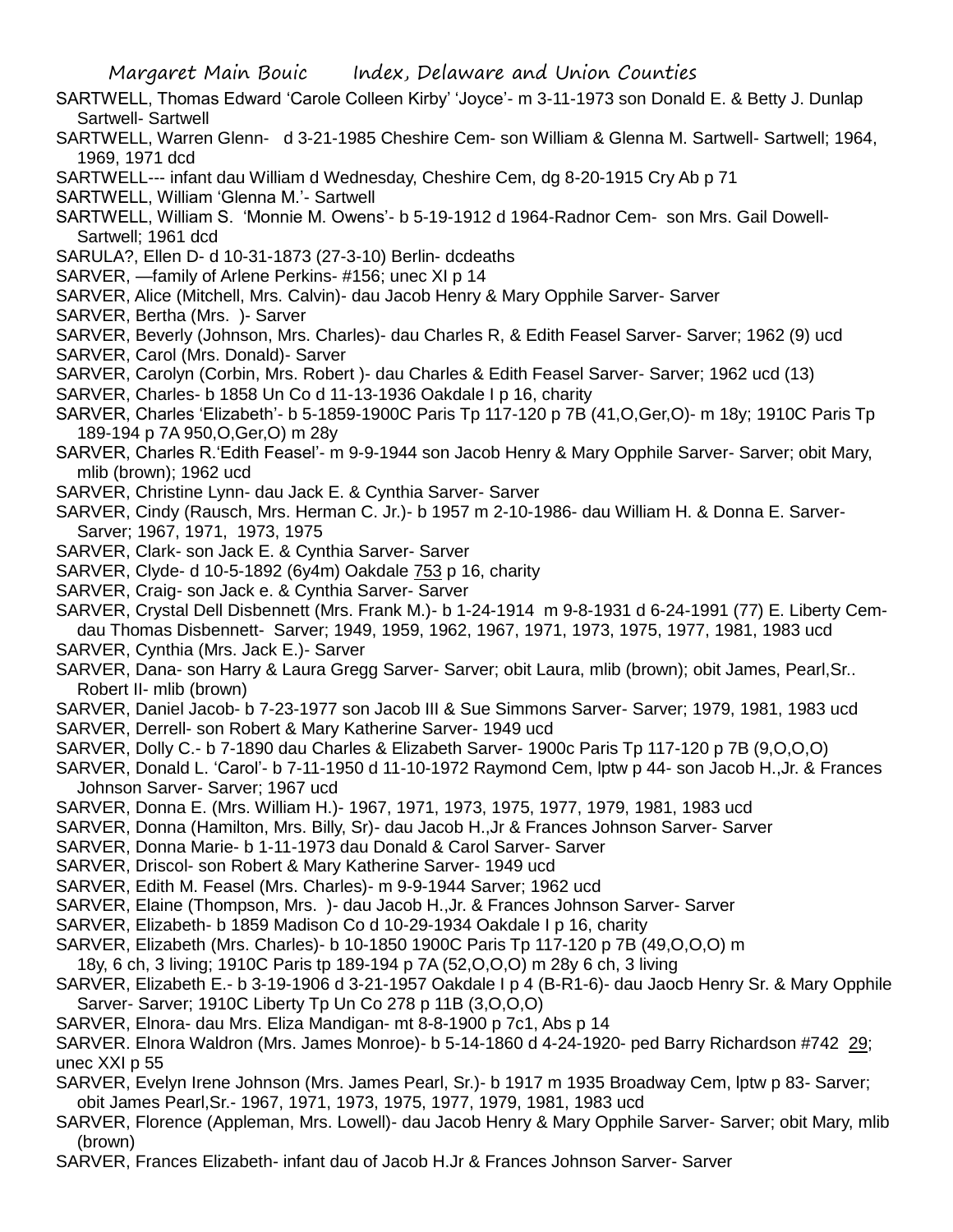- SARVER, Frances E.Johnson (Mrs. Jacob H.,Jr)- b 1913 m 3-4-1929 Raymond Cem, lptw p 43; Sarver; 1967, 1971, 1973, 1975, 1977, 1979, 1981, 1983 ucd
- SARVER, Frank E.- d 10-24-1890 (7m) Oakdale 616
- SARVER, Franklin Monroe 'Crystal Disbennett'- b 9-8-1909 m 9-8-1931 son Jacob Henry & Mary Opphile Sarver- Sarver; obit Mary, mlib (brown); 1949, 1959, 1962, 1967, 1971, 1973, 1975, 1977, 1979, 1981, 1983 ucd; 1910C Liberty Tp Un Co 278 p 11B (7/12,O,O,O)
- SARVER, Harry- b 1884 d 9-4-1927 (40) Oakdale 3954 charity, II p 4 (B-R1-9) WWII
- SARVER, Harry- b 8-1886 son Charles & Elizabeth Sarver- 1900C Paris Tp 117-120 p 7B (13,O,O,O)
- SARVER, Harry H.- d 3-22-1918 (5m) Oakdale I p 16, charity
- SARVER, Harry B. 'Laura Mae Gregg'- b 10-2-1884 d 10-16-1962 son Monroe & Nora Walters Sarver- obit, Laura, mlib (brown);Sarver; 1900C Marysville 1<sup>st</sup> ward 162 p 7A (14, O, O, NJ)
- SARVER, Helen L. (Clark, Mrs. Orlen "Bob")- b 8-4-1904 m 8-5-1922 d 6-8-1995 (90)Oakdale Cem II p 123 (K-R7-29)- dau Jacob H. & Mary Opphile Sarver- Sarver; obit Mary, mlib (brown); 1910C Liberty Tp 278 p 11B (5,O,O,O)
- SARVER, Henry C.- d 3-29-1912 (1m) Oakdale 2448 I p 16, charity
- SARVER, Ida Mae (Bumgartner, Mrs. Donald G.)- b 8-14-1917 m 11-6-1955 d 7-23-1999 (81) Thompson Cem, Radnor- dau Harry & Laura Cregg Sarver- Sarver
- SARVER, Jack E. 'Cynthia'- d 6-20-1979 son Martha Sarver- Sarver
- SARVER, Jacob Henry Sr. 'Mary Opphile'- b 11-30-1879 Clark Co m 12-19-1900 d 1/6-7-1953 Oakdale II p 4 (B-R1-5)- son James Monroe & Elnora "Nora" Waldron Sarver;; obit Mary, mlib (brown); Sarver; ped Barry L. Richardson #742 14, unec XXI p 55;1900C Marysville, 1<sup>st</sup> ward 162 p 7A (21, O, Ger, O); 1910C Liberty Tp Un Co 278 p 11B (30,O,O,O) m 10y
- SARVER, d 11-11-1930 Oakdale 4301 (E346) infant son of Jacob Sarver,Jr.
- SARVER, Jacob H.Jr. 'Frances E. Johnson'- b 10-19-1907 m 3-4-1929 d 12-9-1986 (79) Raymond Cem, lptw p 44- son Jacob Henry & Mary Opphile Sarver- Sarver; obit, Mary, mlib (brown); 1967, 1971, 1973, 1975, 1977, 1979, 1981, 1983 ucd
- SARVER, Jacob H. III- son Jacob H.Jr & Frances Johnson Sarver- Sarver; 1973, 1975,1977, 1979, 1981, 1983 ucd
- SARVER, Jacob 'Sarah A. Lister'- m 1844 d 8-29-1877 mt 2-17-1892 p8c5, Ab p 21
- SARVER, James Jr. son James Pearl,Sr. & Evelyn Irene Johnson Sarver- obit James Pearl,Sr., mlib (brown) SARVER, James 'Kaeleen'- son James Pearl & Evelyn I. Johnson Sarver- Sarver
- SARVER, James Monroe "Elnora Waldron'- b 5-1855/6 Ross Co d 1-25-1893 (38y3m) Oakdale 775 I p 16, charity; mt 2-1-1893 p5c1; mt 2-22-1893 p8c3 Ab p 21; ped Barry Richardson #742 28, unec XXI p 55
- SARVER, James Pearl 'Evelyn Irene Johnson- b 5-17-1915 m 1935 son Harry & Laura Mae Gregg Sarver-Sarver; obit, mlib (brown). obit Robert H. mlib (brown); 1967, 1971, 1973, 1975, 1977, 1979 ucd
- SARVER, James Pearl,Sr.- b 1915 d 1977 son James Pearl & Evelyn Irene Johnson Sarver- Sarver
- SARVER, Jeanette Irene (Gould, Mrs. Richard "Tiny")- b 11-27-1940 m 2-12-1965 d 2-6-1994 (53) Braodway
- Cem- dau James Pearl.Sr & Evelyn I. Johnson Sarver- Sarver; obit James Pearl,Sr., mlib (brown) SARVER, Jeffrey- b 1966 son William H. & Donna Sarver- Sarver; 1967, 1971, 1973 1975 1977, 1979, 1981, 1983 ucd
- SARVER, Jennie (Call, Mrs. William)- dau Harry & Laura Gregg Sarver- Sarver; obit Laura, James Pearl,Sr., Robert H. mlib (brown)
- SARVER, Jennie Carr (Mrs. Dr. P. M.)- d 11-20-1960 (81) bur Delaware Mausoleum
- SARVER, Jerry- brother Jack E. Sarver- Sarver
- SARVER, John F. b 5-24-1925 d 5-31-1999 (74) Oakdale Cem- son Jacob Henry & Mary Opphile Sarver-Sarver; obit Mary, mlib (brown)
- SARVER, John 'Micki'- son Harry & Laura Cregg Sarver- Sarver; obit Laura, James Pearl,Sr., Robert H., mlib (brown)
- SARVER, John W.- b Madison Co d 9-27-1891 (7y)Oakdale 674 I p 16, Children's Home, charity
- SARVER, Kaeleen (Mrs. James)- Sarver
- SARVER, Kenneth- b 1964 son William H. & Donna Sarver- Sarver; 1967, 1971, 1973, 1975, 1977, 1981, 1983 ucd
- SARVER, Laura Mae (Fogle, Mrs. )- dau James Pearl & Evelyn Irene Johnson Sarver- Sarver; obit James Pearl,Sr., mlib (brown)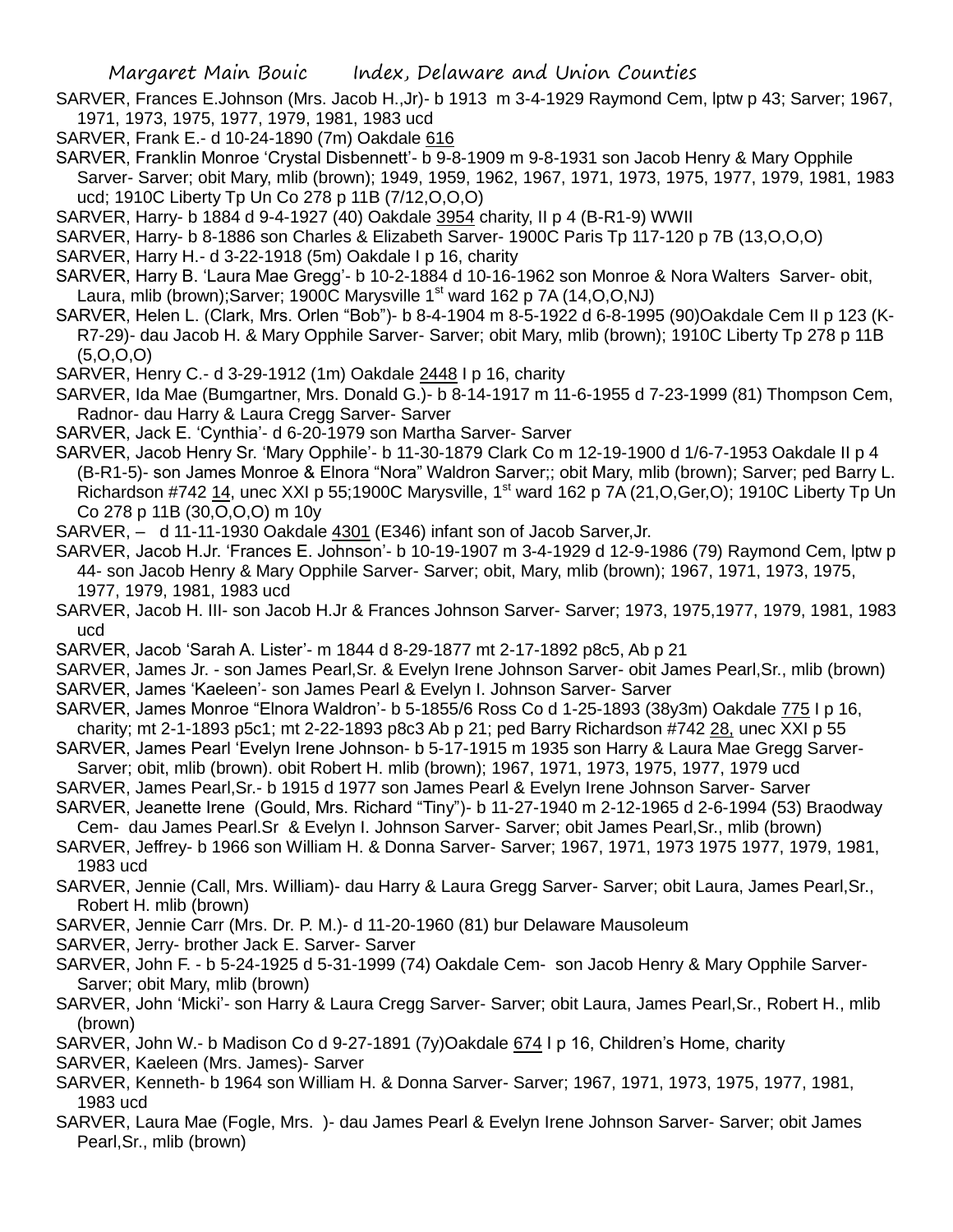- SARVER, Laura Mae Gregg (Mrs. Harry)- b 1-20-1892 m 1909 d 10-28-1978/7 Oakdale II p 4 (B-R1-9)-dau Calvin & Laura Baystall Gregg Sarver; obit, mlib (brown); obit James Pearl,Sr., Robert H, mlib (brown)
- SARVER, Laura N. (Fogle, Mrs. Philip H.) b 5-3-1936 m 5-1-1954 d 1-13-1996 (59) dau James Pearl & Evelyn I. Johnson Sarver- Sarver
- SARVER, Leila (Jolliff, Mrs. Gerald)- dau Franklin Monroe & Crystal Dell Disbennett Sarver- Sarver; 1949 ucd
- SARVER, Leona (Stanford, Mrs. Wilbur)- dau Jacob Henry & Mary Opphile Sarver- Sarver; obit Mary, mlib (brown)
- SARVER, Lillian, Miss (28-1922) uninf p 18,19
- SARVER, Lillian- b 4-1891 dau Monroe & Nora Walters Sarver- 1900C Marysville 1<sup>st</sup> ward 162 p 7A (,O,O,NJ)
- SARVER, Linda Lou (Raile, Mrs. John)- m 5-29-1965 dau Frank & Crystal Disbennett Sarver- Sarver; 1949, 1959(16), 1962 ucd
- SARVER, Lois (Stevenson, Mrs. )- dau Charles & Edith Feasel Sarver- Sarver; 1963 (15), ucd
- SARVER, Lorna J. (Owen, Mrs. John D.)- m 6-3-1969- dau Jacob H.,Jr. & Frances Johnson Sarver- Sarver
- SARVER, Mae (Bumgartner, Mrs. Don G.)- m 11-6-1955- dau harry & Laura Gregg Sarver-Sarver; obit James Pearl,Sr., Laura, Robert H. mlib (brown)
- SARVER, Marilyn (Wigton, Mrs. Earl)- dau Dr. P. M. & Jennie Carr Sarver- Sarver
- SARVER, Mark- b 1970 son William H. & Donna Sarver- Sarver; 1971, 1973, 1975, 1977, 1979, 1981, 1983 ucd
- SARVER, Martha J. (Donaough, Mrs. Rev. Raymond)- b 8-24-1917 m 10-29-1967 d 3-12-1999 (81) dau Jacob Henry & Mary Opphile Sarver- Sarver; obit, Mary, mlib (brown)
- SARVER, Mary Jane (Freeman, Mrs. George)- dau Harry & Laura Cregg Sarver- Sarver; obit Laura, James Pearl,Sr, Robert H., mlib (brown)
- SARVER, Mary Katherine (Mrs. Robert H.)- obit, mlib (brown); 1949 ucd;
- SARVER, Mary Kathryn- infant dau Jacob H. Jr. & Frances Johnson Sarver- Sarver
- SARVER, Mary (Rister, Mrs. John)- dau Jacob H. Jr. & Frances Johnson Sarver- Sarver
- SARVER, Mary L. (Lockwood, Mrs. Forrest M.) ( Welch, Mrs. Jim) (Martin, Mrs. Phillip)- b 9-20-1915 m(1) 8- 12-1958 (2) 4-17-1981 d 6-28-1996 (80) East Liberty Cem- dau Jacob Henry & Mary Opphile Sarver-Sarver; obit Mary, mlib (brown)
- SARVER, Mary Opphile (Mrs. Jacob Henry)- b 3-11-1882 m 12-19-1900 d 12-8-1969 (87) Oakdale II p 4 (B-R1-5)- dau Michael & Margaret Fensel Opphile- Sarver; obit, mlib (brown); 1910C Liberty Tp 278 p 11B (29,O,O,O) m 10y, 6 ch, 5 living; ped Barry Richardson #742 15 p 55 (d
- ; unec XXI p 55 12-8-1967)
- SARVER, Mildred Marie (Wood, Mrs. Frank Leslie)- b 9-4-1902 m 12-4-1922 d 7-13-1980 Oakdale II p 135 (M-R2-12)- dau Jacob Henry,Sr.. & Mary Opphile Sarver- Sarver; obit Mary, mlib (brown); ped Barry Richardson #742 7m ybec XXU p 55; 1910C Liberty Tp Un Co p 11B (7,O,O,O)
- SARVER, Monroe 'Nora Walters'- Sarver
- SARVER, Pamela (Jennings, Mrs. )- b 1959 dau William H. & Donna Sarver- Sarver; 1967, 1971, 1973, 1975, 1977 ucd
- SARVER, Patricia Ann Mathias (Mrs. William Keith)- m 4-26-1980 dau Donald Mathias- Sarver
- SARVER, James Pearl 'Evelyn I. Johnson'- d 8-15-1977- Sarver
- SARVER, Pearl- son Harry B. & Laura Gregg Sarver- Sarver
- SARVER, Pearl- b 10-1883 son Monroe & Nora Walters Sarver- 1900C 1<sup>st</sup> ward 162 p 7A ((16,O,O,NJ)
- SARVER, Dr. P. M. 'Jennie'- d 1-11-1961 (77) Powers Pat p 109
- SARVER, Richard- d 9-22-1927 91m) Oakdale 3964 I p 15 E, charity
- SARVER, Richard P.- b Madison Co, d 6-10-1910 (26y8m) Oakdale 2294 I p 16, charity
- SARVER, Robert H. 'Mary'- d 7-12-1975 (55) Ashley Cem- son Harry & Laura Gregg Sarver- Sarver; obit, mlib (brown); 1949 ucd
- SARVER, Robert H.- son Robert H. & Mary Sarver- Sarver; obit Robert Hl, mlib (brown)
- SARVER, Ronda Sue- b 1966 dau Jacob H. III & Sue Simmons Sarver- Sarver; 1973, 1975, 1977, 1979, 1981, 1983 ucd- engaged to Mark A. Harrand
- SARVER, Rosemary (Asbury, Mrs. Roy L.)- m 11-3-1956- dau Franklin Monroe & Crystal Dell Disbennett Sarver- Sarver
- SARVER, Sally Reichelderfer (Mrs. John M.)- dau Charles & Edith Feasel Sarver- Sarver
- SARVER, Sandra- b 1962 dau William H. & Donna Sarver- Sarver; 1967, 1971, 1973, 1975, 1977, 1981, 1983 ucd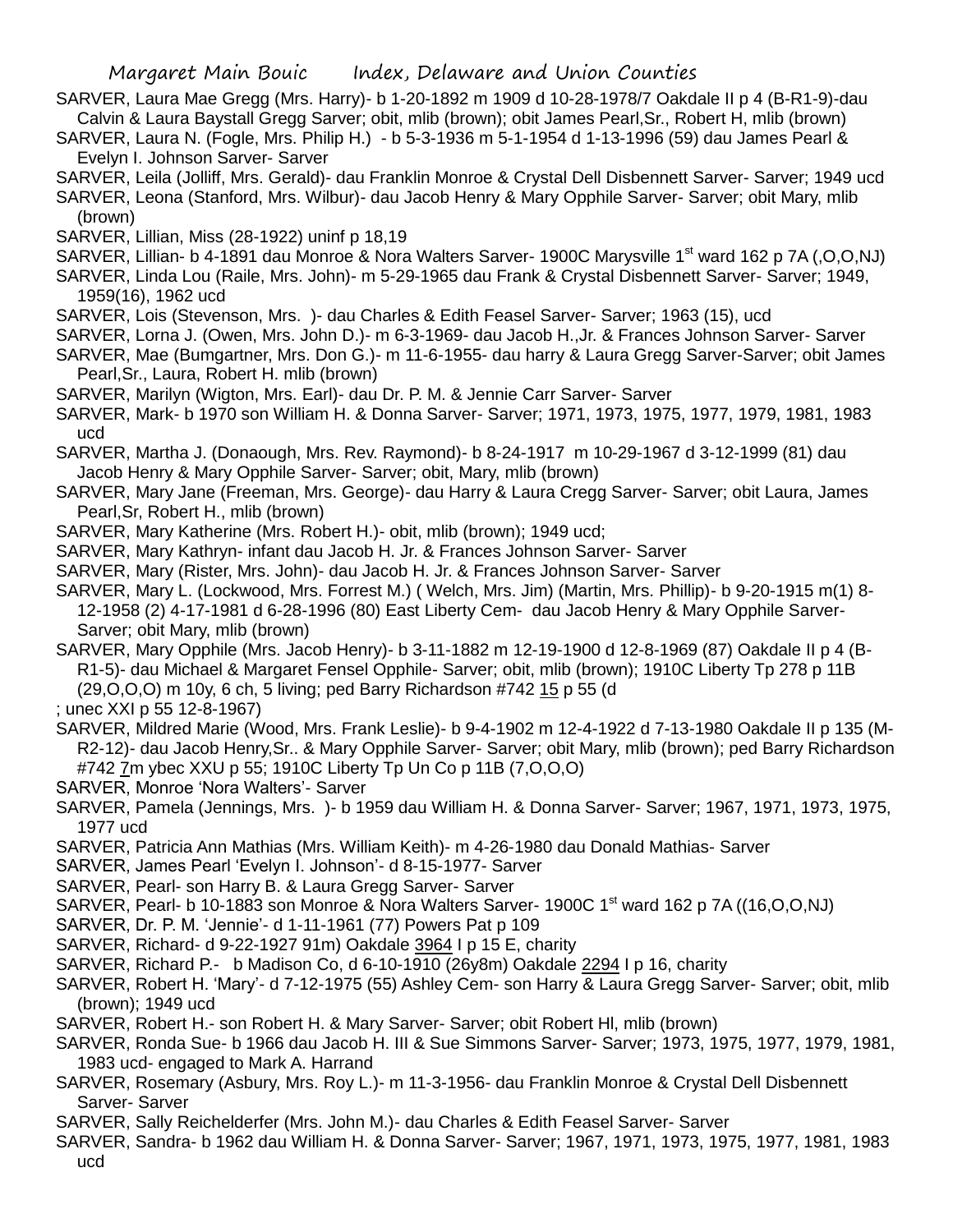SARVER, Sarah A. Lister (Mrs. Jacob)- b 3-1-1819 Ross Co m 1844 d 2-4-1892 (72y11m3d) Oakdale 709 I p 16 charity- dau William & Sarah Lister- mt 2-17-1892 p 8c5; Ab p 21 SARVER, Sue A. Simmons (Mrs. Jaco III)- 1973, 1975, 1977, 1979, 1981, 1983 ucd SARVER, Thomas Franklin- b 1913 d 11-26-1917 Oakdale I p 12 (E-R16) SARVER, Valeta (Goon, Mrs. Dean)- dau Charles & Edith Feasel Sarver- Sarver SARVER, Virgil 'Zulu Hallerman'- Sarver SARVER, Virginia Lou (Swinning, Mrs. Larry)- dau James Pearl. Sr. & Evelyn Irene Johnson Sarver- Sarver; obit James Pearl,Sr., mlib (brown) SARVER, William- b 1882 Madison Co, d 4-23-1917 Oakdale I p 16, charity SARVER, William- b 7-1882 son Charles & Elizabeth Sarver- 1900C Paris Tp 117-120 p 7B (17,O,O,O); 1910C Paris-Marysville 127-130 p 5B (27,O,US,US), boarder SARVER, William- son Jacob H.,Jr. & Frances Johnson Sarver- Sarver; 1979 ucd SARVER, William H.'Donna' - Sarver; 1967, 1971, 1973, 1975, 1977, 1979, 1981, 1983 ucd SARVER, William Keith 'Patricia Ann Mathias'- b 1959 m 4-26-1980 son William H. & Donna E. Sarver- 1979 ucd SARVER, Winifred- dau Jacob H. & Mary Opphile Sarver- Sarver; obit Mary, mlib (brown); 1962, 1967, 1971, 1973, 1975, 1977, 1979, 1981,1983 ucd SARVER, Winifred (Shreve, Mrs. Richard)- dau Jacob H.Jr. & Frances Johnson Sarver- Sarver; SARVER, Zulu Halterman (Mrs. Virgil)- b 9-3-1900 d 7-27-1964 dau Clyde & Verda Clark Halterman- Sarver SARVICEE, Jacob C.- b 10-1857 - 1900C Marysville  $1<sup>st</sup>$  ward 166 p 7A (42, O, O, O) boarder SARVIS, Guy W.- d 6-18-1958 (79) cousin Mrs. Ralph Reed, obit, mlib SASH, Charles- 1883 uch IV p 532 SASSEN, Jeremy- b 1978 ch Steven M. & Nancy C. Sassen- 1983 ucd SASSEN, Nancy C. (Mrs. Steven M.)- 1983 ucd SASSEN, Steven M. 'Nancy C.'- 1983 ucd SATCHELL, Ann- interment 12-27-1962 Unionville Cem DJ p 48, lot p 49 SATCHELL, Wilbur- interment 1-18-1977 Unionville Cem, DJ lot p 49 SATCHWELL- see Shatswell SATCHWELL, Judith (Mrs. \_ )- Powers Pat p 258 SATEJ, Anthony 'Carol Marsh'- m 8-29-1981 son Anthony Satej- Satej SATEJ, Carol Marsh (Mrs. Anthony)- m 8-29-1981 dau William C. Marsh- Satej SATENS, Amanda- 1870C Radnor Tp p 471 (40) SATENS, Flora A.- 1870C Radnor Tp p 471 (5) SATENS, Frank- 1870C Radnor Tp p 471 (15) SATENS, Julia- 1870C Radnor Tp p 471 (14)] SATENS, Laura- 1870C Radnor Tp p 471 (8) SATENS, Male - 1870C Radnor Tp p 471 (6m\_) SATENS, Martha- 1870C Radnor Tp p 471 (11) SATENS, Miles S.- 1870C Radnor Tp p 471 (49\*) SATENS, Olive- 1870C Radnor Tp p 471 (3) SATENS, Otis- 1870C Radnor Tp p 471 (7) SATER, Carolyn (Wolfe, Mrs. )- dau Paul M. & Madge Williams Sater- Sater SATER, Dorothy- lived with Oscar & Clara Wright- 1949 ucd SATER, Erma (Smith, Mrs. )- dau Paul M. & Madge Williams Sater- Sater SATER, Harold- son Jacob T. & Lydia Graham Sater- Sater SATER, Herman Carl 'RuthCatherine Caskey'- m 6-6-1924 d 4-13-1971 Seattle- unec VI p 47, 49 SATER, Jacob T. 'Lydia Graham'- Sater; 1949 ucd SATER, Kenneth H.'Mabel' son Jacob T. & Lydia Graham Sater- Sater; 1949, 1959 ucd SATER, Lydia Graham (Mrs. Jacob T.)- Sater SATER, Mabel (Mrs. Kenneth)- 1949, 1959 ucd SATER, Madge Williams (Mrs. Paul M.)- m 1956 d 12-22-1993 Ky- 1959, 1962, 1967, 1977, 1979, 1981, 1983 ucd

- SATER, Mary (Smith, Mrs. )- dau Paul M. & Madge Williams Sater- Sater
- SATER. Paul M. 'Madge Williams'- b 4-5-1914 Logan m 1956 d 9-10-1991 (77) son Jacob T. & Lydia Graham Sater- Sater; 1959, 1962, 1967, 1977, 1979, 1981, 1983 ucd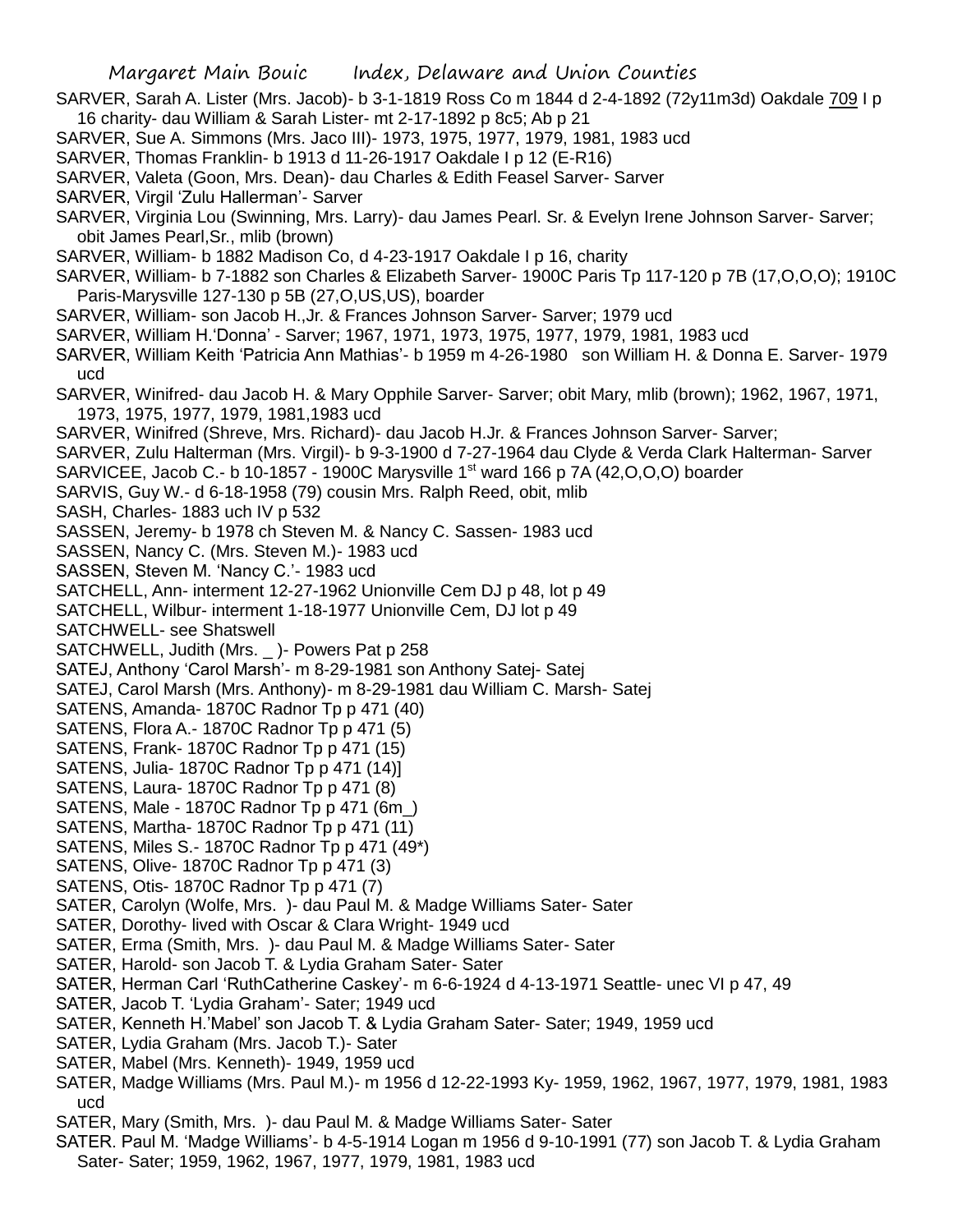- SATER, Paul Robert- son Paul M. & Madge Williams Sater- Sater
- SATER, Ruth Catherine Caskey (Mrs. Herman Carl)- m 6-6-1924, unec VI p 45, 46, 47, 49
- SATER, Shirley (Holcomb, Mrs. )- dau Paul M. & Madge Williams Sater- Sater
- SATERFIELD, Elizabeth Layman (Mrs. William)- m 1-21-1848 ucm 1290
- SATERFIELD, William 'Elizabeth Layman'- m1-21-1848 ucm 1290
- SATERLEE, Mrs. d in last 2 years, West Berlin- dg 10-21-1892 Cry Ab p 106
- SATERLEE, Amos- unec XII p 58, unclaimed letter
- SATERLEE, Angeline (Tanner, Mrs. David A.)- m 8-17-1846 dcm
- SATERLEE, Ann (Mrs. )- d 1878 (71-6-10) New Millcreek Cem, Powell p 254; 1850C Scioto Tp 2344 p 142 (32,Irel)
- SATERLEE, Catharine Mather (Mrs. Charles E.)- m 8-10-1852 ucm 1839; unec XV p 19
- SATERLEE, Charles E. 'Catharine Mather'- m 8-10-1852 ucm 1839; unec XV p 19
- SATERLEE, Eliza Adams (Mrs. Richard)- 1880 dch p 719; 1850C Berlin Tp 1929 p 119 (44,NY) Powell p 53
- SATERLEE, Jane (Sain, Mrs. Daniel S.)- m 7-26-1846 dcm
- SATERLEE, Mary E. (Stevens, Mrs. William H.)- dau Richard & Eliza Adams Saterlee- 1908 dch p 719; 1850C Berlin Tp 1929 p 111 (7,O)
- SATERLEE, Nancy Caroline (Kent, Mrs. William)- m 7-14/15-1855 ucm 230
- SATERLEE, Richard 'Eliza Adams'- d 10-19-1869 (68-8-9) Cheshire Cem, Powell p 53- 1880 dch p 719; 1850C Berlin Tp 1929 p 119 (49,NY); dcdeaths
- SATERLEE, Sarah (Wickham, Mrs. Joseph)- 1908 dch p 649
- SATERLY, Almira- 1860C Dover Tp 203 (21,O)
- SATERLY, Eliza- Pabst 1 p 59
- SATERLY, George- d 3-17-1861 (22-10-2) Cheshire Cem, Powell pp 53; Pabst 1 p 59; 1850C Berlin Tp 1929 p 119 (11,O)
- SATLEY, John 'Sebela Stailey'- m 10-10-1864 dcm
- SATLEY, Sebela Stailey (Mrs. John)- m 10-10-1864 dcm
- SATRUM, Brandon Thomas- b 3-26-2001 son Eric & Carrie Shafer Satrum- Satrum
- SATRUM, Eric 'Carrie Shafer'- Satrum
- SATRUM, Carrie Shafer (Mrs. Eric)- satrum
- SARRERY, Margaret- b 3-1832- 1900C Marysville  $1<sup>st</sup>$  ward 231-234 p 9B (68, Irel, Irel, Irel) to US 1855 SATTERFIELD, Amelia Crooks (Mrs. Elvin O.)- Satterfield
- SATTERFIELD, Amy (Young, Mrs. Bob)- dau Elvin O. & Amelia Crooks Satterfield- Satterfield
- SATTERFIELD, Ambralei Skye- b 6-11-1991 dau Carl E. Jr. & Sabrina Satterfield- Satterfield
- SATTERFIELD, Anthony- son Robert & Virginia F. Satterfield- Satterfield
- SATTERFIELD, Barbara (Nuckles, Mrs. )- dau Rev. Edgar K. & Mary C. Satterfield- Satterfield
- SATTERFIELD, Bessie- dau Elvin O. & Amelia Crooks Satterfield- Satterfield
- SATTERFIELD, Betty/Bettie (Jackson, Mrs. Charles )- dau Elvin O. & Amelia Crooks Satterfield- Satterfield
- SATTERFIELD, Carl E. Jr. 'Sabrina M.'- son Carl Satterfield- Satterfield
- SATTERFIELD, Carol (Stockdale, Mrs. )- dau Dwight E. & Mildred E. Searles Satterfield- Satterfield
- SATTERFIELD, Cheryl (Brenner, Mrs. Dan)- dau Robert Easton & Thelma Covrett Satterfield- Satterfield
- SATTERFIELD, Chester- son Cora Satterfield- Satterfield
- SATTERFIELD, Cora (Mrs. )- Satterfield
- SATTERFIELD, Deborah Penny (Channell, Mrs. )- b 1-22-1959 d 12-27-1992 (33) Forest Grove Cem- dau Robert & Virignia F. Satterfield- Satterfield
- SATTERFIELD, Dennis 'Linda'- 1980 dcd
- SATTERFIELD, Dennis- b 1972 son Dennis & Linda Satterfield- 1980 dcd
- SATTERFIELD, Donald- son Elvin O. & Amelia Crooks Satterfield- Satterfield
- SATTERFIELD, Dorothy (Torgenson, Mrs. )- dau Elvin O. & Amelia Crooks Satterfield- Satterfield
- SATTERFIELD, Dwight E. 'Mildred E. Searles'- d 9-19-1989 (76) Sunbury Mem. Pk- Satterfield
- SATTERFIELD, Rev, Edgar K. 'Mary C.'- d 7-8-1970 (59) son Elvin O. & Amelia Crooks Satterfield- Satterfield; Sunbury p 96; 1964, 1969 dcd
- SATTERFIELD, Eileen (Pilkington, Mrs. )- dau Elvin O. & Amelia Crooks Satterfield- Satterfield
- SATTERFIELD, Elvin O 'Amelia Crooks'- Satterfield
- SATTERFIELD, Faye (Shepard, Mrs. )- dau Elvin O. & Amelia Crooks Satterfield- Satterfield SATTERFIELD, Herb 'Linda'- Satterfield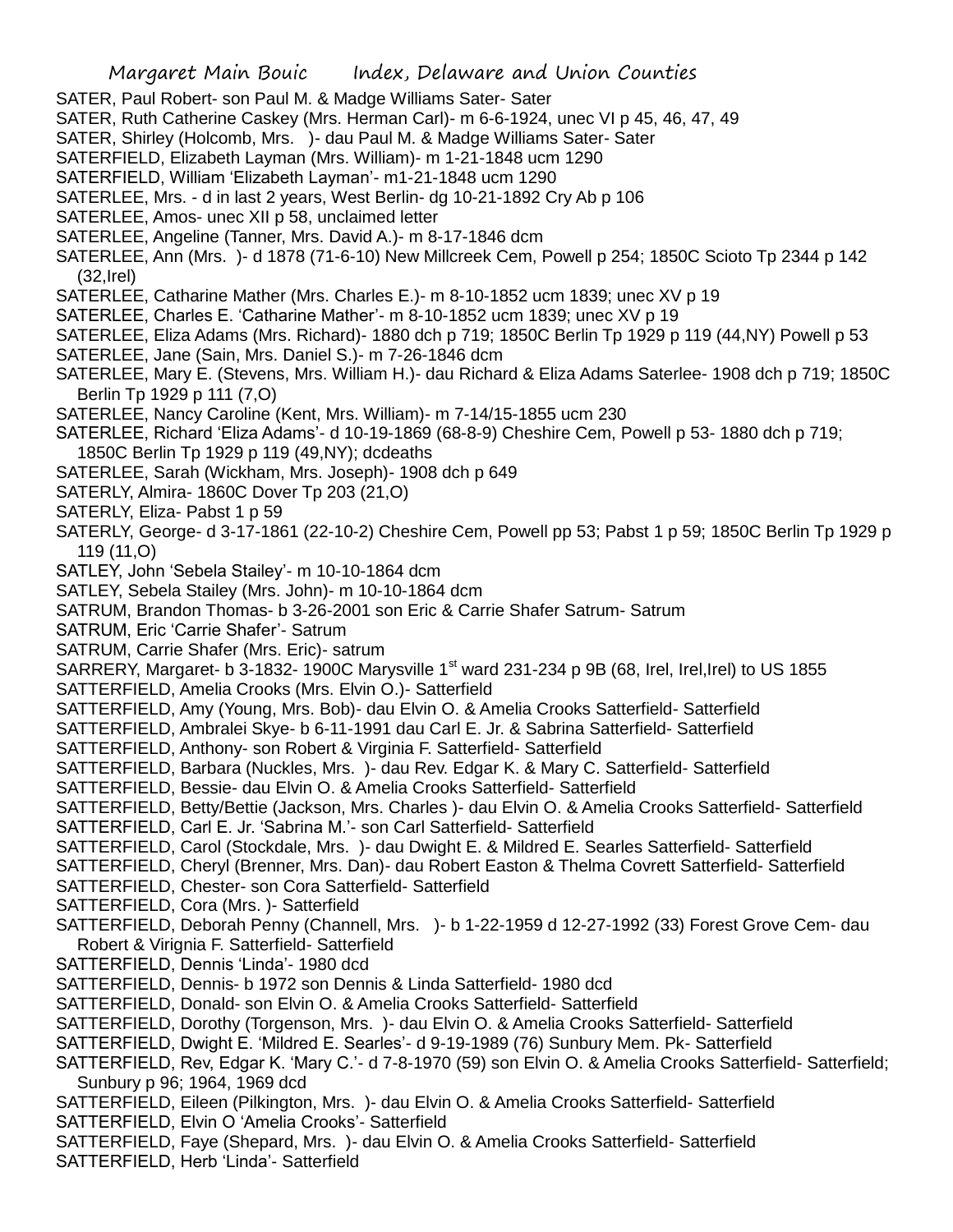- SATTERFIELD, Jodi- b 1974 dau Dennis & Linda Satterfield- 1980 dcd
- SATTERFIELD, John- son Robert & Virginia F. Satterfield- Satterfield
- SATTERFIELD, Joyce (Phillips, Mrs. Bill)- dau Dwight E. & Thelma Covrett Satterfield- Satterfield
- SATTERFIELD, Kris- dau Herb & Linda Satterfield- Satterfield- engaged to Mike Hackett
- SATTERFIELD, Kyle- b 1978 son Dennis & Linda Satterfield- 1980 dcd
- SATTERFIELD, Larry S.- son Dwight E. & Mildred E. Searles Satterfield- Satterfield
- SATTERFIELD, Linda (Mrs. Dennis)- 1980 dcd
- SATTERFIELD, Linda (Mrs. Herb) Satterfield
- SATTERFIELD, Lisa- dau Robert & Virginia Satterfield- Satterfield
- SATTERFIELD, Lora (Cahill, Mrs. William)- dau Dwight E. & Mildred E. Searles Satterfield- Satterfield
- SATTERFIELD, Marianne (Ball, Mrs. Homer)- dau Elvin O. & Amelia Crooks Satterfield- Satterfield
- SATTERFIELD, Mary C. (Mrs. Rev. Edgar)- Satterfield; 1969 dcd
- SATTERFIELD, Michele- b 1967 dau Dennis & Linda Satterfield- 1980 dcd
- SATTERFIELD, Mildred E. Searles (Mrs. Dwight E.)- d 8-13-1980 (70) Sunbury Mem. Pk- sister Bernard Searles- Satterfield
- SATTERFIELD, Mina (Rogers, Mrs. )- dau Cora Satterfield- Satterfield
- SATTERFIELD, Nancy (Lambert, Mrs. Lane)- dau Dwight E. & Mildred E. Searls Satterfield- Satterfield
- SATTERFIELD, Patty (Stout, Mrs. )- dau Rev. Edgar & Mary C. Satterfield- Satterfield
- SATTERFIELD, Paul O."Chip"- d 5-22-1962 (61) bur Florida- son Cora Satterfield- Satterfield
- SATTERFIELD, Richard Lee Sr.'Mary E. Pruitt'- b 10-25-1926 d 9-26-1991 (64) son Elvin O. & Amelia Crooks Satterfield- Satterfield
- SATTERFIELD, Richard L,. Jr.- son Richard Lee, Sr. & Mary E. Pruitt Satterfield- Satterfield
- SATTERFIELD, Rita (Lucas, Mrs. )- dau Richard Lee,Sr. & Mary E. Pruitt Satterfield-
- **Satterfield**
- SATTERFIELD, Robert Easton 'Thelma Covrett'- b 3-8-1934 d 4-24-2001 (67) bur Centerburg- son Elvin O. & Amelia Crooks Satterfield- Satterfield
- SATTERFIELD, Robert,Jr.- son Robert Easton & Amelia Crooks Satterfield- Satterfield
- SATTERFIELD, Robert 'Virginia F.'- d 1966- Satterfield
- SATTERFIELD, Sabrina M. (Mrs. Carl E.,Jr.)- Satterfield
- SATTERFIELD, Thelma Covrett (Mrs. Robert Easton)- dau Frances Covrett- Satterfield
- SATTERFIELD, Virginia F. (Mrs. Robert)- d 1982- Satterfield
- SATTERFIELD, William, unclaimed letter 1843- unec XII p 63
- SATTERLEE----family of Carl F. Ingwalson,Jr. #289; unec X p 37
- SATTERLEE, Ann Nobel/Noble (Mrs. Hollam E.)- m 11-28-1840 dcm
- SATTERLEE, Eliza (Mrs. Richard)- b 11-24-1805 NY m 7-23-1823 d 6-29-1892 (86-7-5) dg 7-8-1892 Cry Ab p 96, 97; dg 10-21-1892 Cry Ab p 106
- SATTERLEE, Elizabeth Bethards (Mrs. Samuel)- m 9-19-1841 dcm
- SATTERLEE, Hollam E. 'Ann Nobel/Noble'- m 11-28-1840 dcm
- SATTERLEE, Richard 'Eliza'- m 7-23-1823- dg 7-8-1892 Cry Ab p 96
- SATTERLEE, Samuel 'Elizabeth Bethards'- m 9-19-1841 dcm
- SATTERLEE, Sarah (Wickham, Mrs. Joseph)- d befo 1724- dcc Pamela Wickham Docherty 257
- SATTERLEY, Amos- 1840C Scioto Tp (60-70)
- SATTERLEY, Carrie M.- b 12-21-1873 dau William & Susan Satterley- Scioto Tp births
- SATTERLEY, H. E.- 1840C Scioto Tp (30-40)
- SATTERLEY, Susan (Mrs. William)- Scioto Tp births
- SATTERLEY, William 'Susan'- Scioto Tp births
- SATTERLY, Charles- d 8-7-1876 (28-8-22) Cheshire Cem, Powell p 53- son Richard & Eliza Satterly- 1850C Berlin Tp 1929 p 119 (3,O)
- SATTERLY, Clarissa (Waters, Mrs. William)- m 12-11-1845 dcm
- SATTERLY, Doc- d 12-20-1887- Rebecca Main McMaster diary
- SATTERLY, Eliza- 1870C Berlin Tp p 226 (64\*)
- SATTERLY, Elizabeth (Mrs. Samuel)- 1850C Scioto Tp 2362 p 143 (31,O)
- SATTERLY, Emma- dau Samuel & Elizabeth Satterly- 1850C Scioto Tp 2362 p 143 (3,O)
- SATTERLY, James- d 9-22-1874 (43-2-6) Cheshire Cem, Powell p p 53; 1850C Berkshire Tp 189 p 20 (19,NY)
- SATTERLY, Lydia- d 11-1-1848 (20-3-23) Cheshire Cem, Powell p 53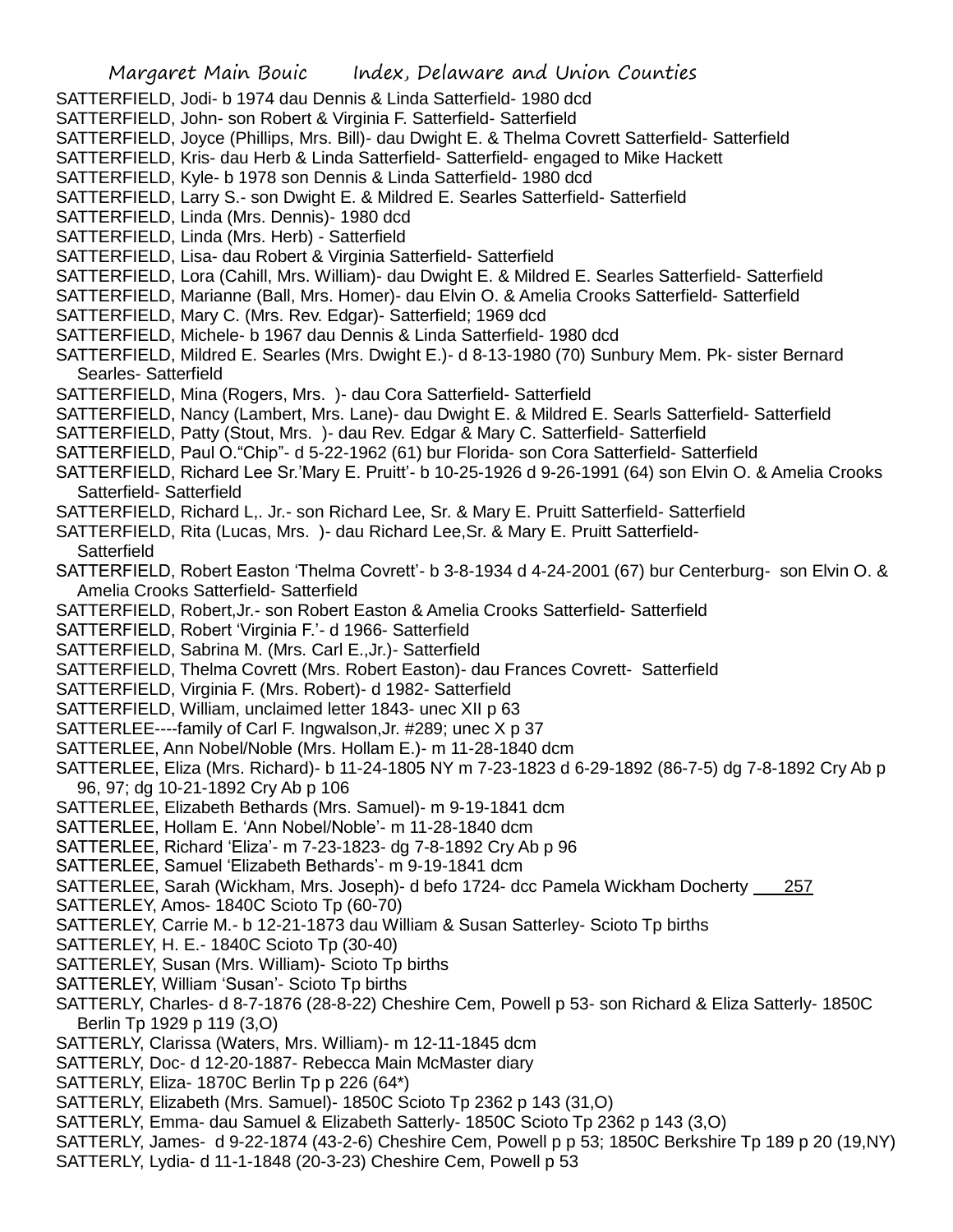Margaret Main Bouic Index, Delaware and Union Counties SATTERLY, Martha A.-dau Samuel & Elizabeth Satterly- 1850C Scioto Tp 2362 p 143 (4,O) SATTERLY, Nancy- dau Samuel & Elizabeth Satterly- 1850C Scioto Tp 2362 p 143 (8,O) SATTERLY, Newton-son Samuel & Elizabeth Satterly-1850C Scioto Tp 2362 p 143 (6/12,O) SATTERLY, Phebe- d 2-29-1827 (6m) dau Richard & Eliza Adams Satterly- Powell p 53 SATTERLY, Samuel 'Elizabeth'- 1850C Scioto Tp 2362 p 143 (31,O) SATTERLY, Sanford B.- son Ann Satterly- 1850C Scioto Tp 2344 p 142 (14,O) SATTERWHITE, Janet Byrd (Lee, Mrs. Robert Edwin)- b 3-30-1934 m 8-8-1953 Weiser p 524 SATTESON, Audrey June Winkleman (Mrs. Richard)- b 3-16-1942 m 11-30-1956 dau Richard Herbert & June Lehman Winkleman- Weiser p 763 SATTESON, Cindy Jo- b 7-23-1957 dau Richard & Audrey June Winkleman- Weiser p 763 SATTESON, Richard 'Audrey June Winkleman'- m 11-30-1956- Weiser p 763 SATTESON, Vicky Ann- b 11-18-1958 dau Richard & Audrey June Winkleman Satteson- Weiser p 763 SATTLER, Hannah Joy- b 5-20-1998 dau Summer Sattler- Sattler SATTLER, Summer- Sattler SATTS, Eliza A. Burgoon (Mrs. Samuel H.)- m 4-1-1889 ucm (Hearl) SATTS, Minnie A. Betts (Mrs. Oliver S.)- m 5-11-1889 ucm (Hearl) SATTS, Oliver J. 'Stella Fish'- m 8-17-1893 ucm (Hearl) SATTS. Oliver S. 'Minnie A. Betts'- m 5-11-1889 ucm (Hearl) SATTS, Samuel H. 'Eliza A. Burgoon'- m 4-1-1889 ucm (Hearl) SATTS, Stella Fish (Mrs. Oliver J.) m 8-17-1893 ucm (Hearl) SATURLY, Amos 'Lucretia Dawson'- m 5-1-1847 ucm 1211 SATURLY, Lucretia Dawson (Mrs. Amos)- m 5-1-1847 ucm 1211 SAUBLE, Arthur C.- Powell p 441 SAUBLE, Joseph- dg 1-31-1908 Cry Ab p 104; Powers p 250 SAUBLE, —(Reichert, Mrs. T. F.)- d yesterday, Chicago- dau Joseph Sauble- dg 1-31-1908 Cry Ab p 104 SAUBLE, Peter- Pabst 2 p 87 SAUCERMAN, Barnet 'Jane Cluggage'- m 1-2/4-1853 ucm 1906 SAUCERMAN, Jane Cluggage (Mrs. Barnet)- m 1-2/4-1853 ucm 1906 SAUCERMAN, Samuel- Leesburg Tp unec XII p 67 SAUCIER, ----Hutchisson p 67 SAUCY, Aline M.- b 1853 d 1952 Raymond Cem, lptw 39 SAUCY, Esther- mt 12-5-1905 p7c4. Abs p 29 SAUCY, Henry- not m d Sunday- son Esther Saucy- mt 12-5-1905 p 7c4; Abs p 29 SAUDER, Carlton 'Joan'- 1985 uch p 129 SAUDER, Carlton- son Rev. Jerry Sauder- Sauder SAUDER, Flora Bell- resident Children's Home- unec XXI p 49 SAUDER, Jerrold "Jerry" Ivan 'Kathryn Louise Sivey'- m 6-8-1975 son Carlton & Joan Sauder- 1985 uch p 129 SAUDER, Joan (Mrs. Carlton)- 1985 uch p 129 SAUDER, Joshua- son Jerry & Kathryn Sivey Sauder- 1985 uch p 129 SAUDER, Kathryn Louise Sivey (Mrs. Jerrold Ivan)- m 6-8-1975 dau Charles Marion & Pauline Frances Hall Sivey- 1985 uch p 129 SAUDER, Maria- dau Jerry & Kathryn Sivey Sauder- 1985 uch p 129 SAUDERS, Laura- dau Mrs. Emeline Converse- dg 11-30-1915 Cry Ab p 94 SAUER, Betty (12-1967) dau Robert G. & Lois Kneisley- Sauer SAUER, Carol (14-1967) dau Robert G. & Lois Kneisley - Sauer SAUER, Caroline (Hager, Mrs. Jacob)- m 12-23-1858 dcm SAUER, Charles- b 1850 d 3-29-1904 (54-3-7) Oak Grove Cem. Powell p 442; b Zanesville, O. dcdeaths; dg 5- 3-1904 Cry Ab p 243 SAUER, Charles- son Charles Sauer- dg 5-3-1904 Cry Ab p 243 SAUER, —(Lukenbill, Mrs. Van) dau Charles Sauer- dg 5-3-1904 Cry Ab p 243 SAUER, Dr. Charles August 'Marguerite Virginia Suttles'- m 8-17-1920 d 9-14-1972 (81) cremated- Sauer; 1964, 1969, 1971 dcd SAUER, Charles- son Dr. Charles A. & Marguerite Virginia Suttles Sauer- Sauer SAUER, Charles 'Jessie Merchant Dill'- 1908 dch p 551

SAUER, Christine, Miss- d Tuesday (72) dg 4-7-1916, Cry Ab p 46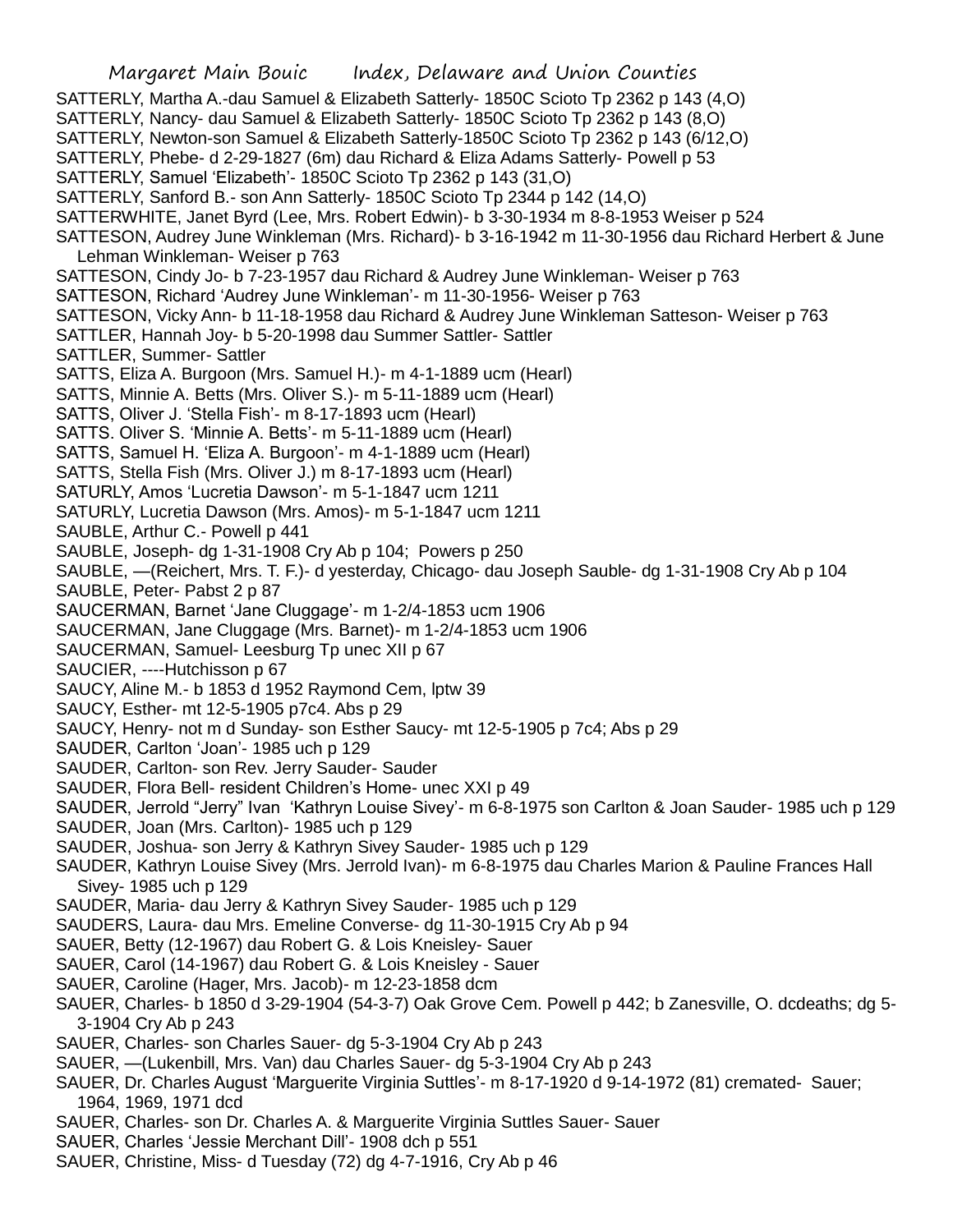- SAUER, Mrs. C.- sister-in-law of Christine Sauer- dg 4-7-1916, Cry Ab p 46
- SAUER, Clara (Riley, Mrs. )- sister Dr. Charles August Sauer- Sauer
- SAUER, David A.- son Dr. Charles August & Marguerite Virginia Suttles Sauer- Sauer
- SAUER, Emma (Downing, Mrs. )- sister Dr. Charles August Sauer- Sauer
- SAUER, Jean (8-1967)- dau Robert G. & Lois Kneisley Sauer- Sauer
- SAUER, Jessie Dill (Mrs. Charles)- dau John Beckwith & Jennie Merchant Dill- 1908 dch p 551
- SAUER, Joseph- 1908 dch p 404
- SAUER, Joseph- brother Christine Sauer- dg 4-7-1916, Cry Ab p 46
- SAUER, Lawrence- son Dr. Charles A. & Marguerite Virginia Suttles Sauer- Sauer
- SAUER, Leah (3-1967) dau Robert G. & Lois Kneisley Sauer- Sauer
- SAUER, Lois Kneisley (Mrs. Robert G.)- Sauer
- SAUER, Marguerite Virginia Suttles (Mrs. Dr. Charles A.)- m 8 –17-1920 d 2–7-1981 (84) Ashley Union Cemmissionary to Korea- Sauer; 1964, 1969, 1971 dcd
- SAUER, Nell- sister sister Dr. Charles August Sauer- Sauer
- SAUER, Robert G. 'Lois Kneisley'- son Dr. Charles August & Marguerite Virginia Suttles Sauer- Sauer
- SAUER, Roger Allen- b 2-29-1964 son David A. Sauer- Sauer
- SAUER, Thelma (Felkner, Mrs. George Joseph)- b 2-26-1930 m 1953- Hutchisson p 24
- SAUER, Willie- b 3-23-1892 (20) Oak Grove Cem- son Charles & Caroline Sauer- Powell p 442; dcdeaths; b **Zanesville**
- SAUER, Winolee (Bird, Mrs. James Milton)- b 7-17-1923 m 7-17-1944- Weiser p 164
- SAUERS, August 'Ida Everly'- b 6–17-1908- Sauers
- SAUERS, Floyd- d 4-25-1964 (55) York Cem- son August & Ida Everly Sauers- Sauers
- SAUERS, Ida Everly (Mrs. August)- Sauers
- SAUERS, Judy- dau Floyd Sauers- Sauers
- SAUERS, -- (Molloway, Mrs. Harold)- dau Floyd Sauers- Sauers
- SAUERS, Mrs. P.- dau John Ferris- dg 11-26-1915 Cry Ab p 95
- SAUERS, —(Rutledge, Mrs. Kenneth)- dau Floyd Sauers- Sauers
- SAUFLY, G.- 1969 dcd
- SAUL, Aaron 'Almeda Herrington'- m 4-18-1857 dg 1900-1904 Cry Ab p 253
- SAUL, Abner- 1870C Concord Tp p 264 (26\*)
- SAUL, Almeda Herrington (Mrs. Aaron)- m 4-18-1857 dg 1900-1904 Cry Ab p 253
- SAUL, Amelia- 1870C Concord Tp p 264 (20)
- SAUL, Charlene (Mrs. Clifford)- Saul
- SAUL, Clifford 'Charlene'- Saul
- SAUL, Eliza (McKittrick, Mrs. Dr. John)- b 1772 d 8-1-1853- McKitrick p 363
- SAUL, Frank- 1870C Concord Tp p 264 (2)
- SAUL, Heather Ann Bellisari (Mrs. Kevin)- m 5-11-1991 dau Gary & Janice Bellisari- Sayl
- SAUL, Kevin' Heather Ann Bellisari'- m 5-11-1991 son Clifford & Charlene Saul- Saul
- SAUL, Linfrson- 1870C Concord Tp p 264 (25\*)
- SAUL, Male- 1870C Concord Tp p 264 (7m)
- SAUL, Olive- 1870C Concord Tp p 264 (26)
- SAUL, Sarah- 1870C Concord Tp p 264 (24)
- SAULE, Mary (Price, Mrs. Simpson H.)- m 4-5-1864 ucm 3577; unec XXI p 52
- SAULKMAN, Mrs. Henry)- d Friday- dg 8-22-1907 Cry Ab p 66
- SAULKNER, Lewis 'Vera'- 1980 dcd
- SAULKNER, Matthew- b 1979 son Lewis & Vera Saulkner- 1980 dcd
- SAULKNER, Vera (Mrs. Lewis)- 1980 dcd
- SAULL, Frederick J. Jr.- son Frederick J.,Sr. & Geraldine Saull- Saull
- SAULL, Frederick J.,Sr. 'Geraldine'- Saull
- SAULL, Geraldine (Mrs. Frederick J.,Sr.)- Saull
- SAUYLNIER, Jeanette L.- research request- Hharrison- unec XX p 38
- SAULSBERRY, Belle A.- 1870C Delaware Town p 290 (23)
- SAULSBERRY, Emily 1870C Delaware Town p 290 (53\*)
- SAULSBERRY, George- d 3-12-1974 (500 name changed from Salisbury- Saulsberry
- SAULSBERRY, James A.- 1870C Delaware Town p 290 (24)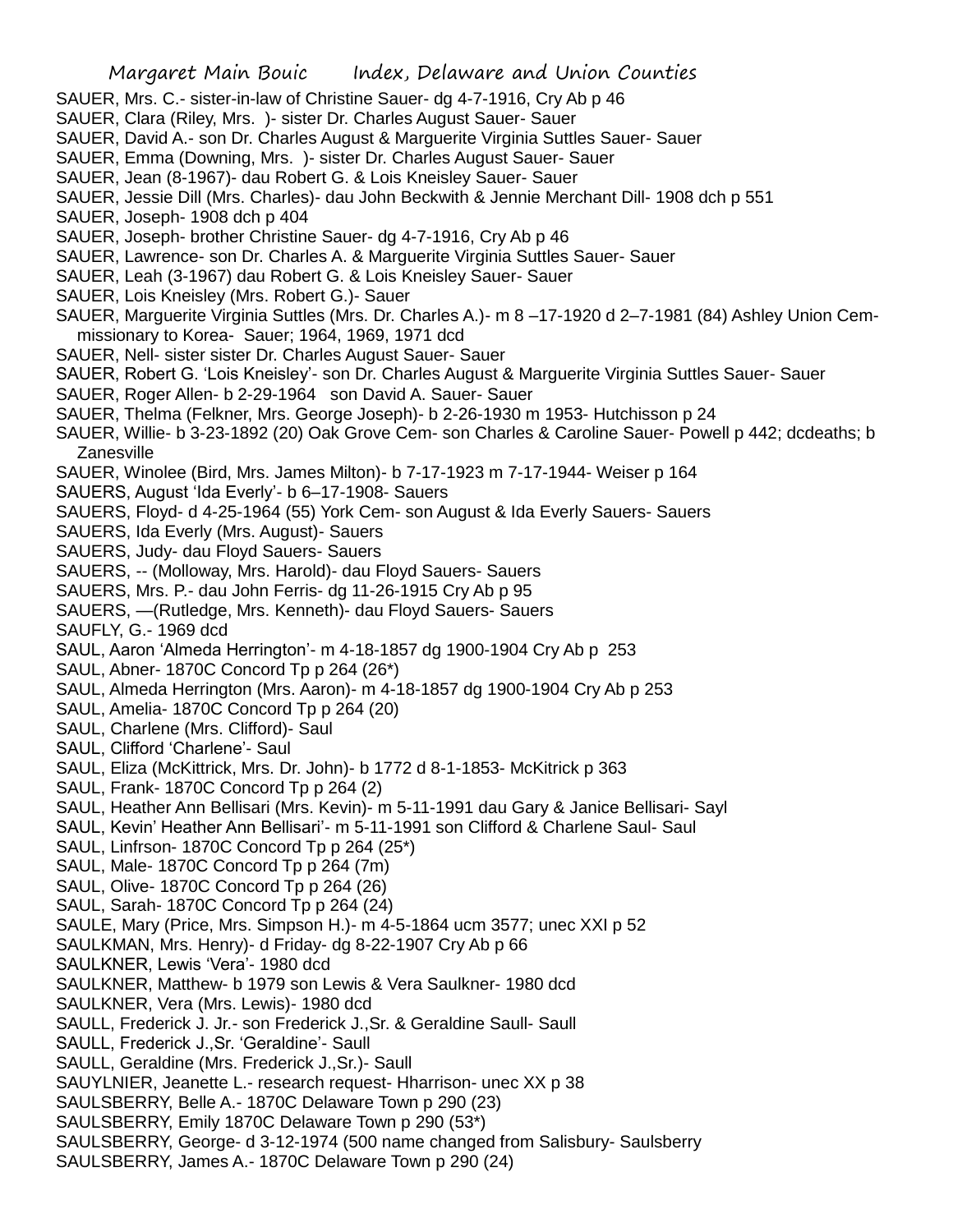SAULSBERRY, Jane (Wynegar, Mrs. Leroy)- m 1-29-1873 ucm 5215

SAULSBURY—1880 dch p 479

SAULSBURY, Mrs.- 1976 dch p 14

SAULSBURY, Ad. Edward 'Clara Trout'- son James & Harriet Amanda Phillips Saulsbury- Phillips p 108, 111 SAULSBURY, Ann E.- b Va d 5-4-1891 (56) Concord Tp dau Thomas Estep- dcdeaths

SAULSBURY, Ann (McNamara, Mrs. )- sister Charles Edward Saulsbury- Saulsbury

- SAULSBURY, Anne/a P. Anderson (Mrs. Charles)- b 9-21-1923 m 11-10-1945 d 7-2-1993 (69) Oak Grove Cem- dau Orville & Harriet Saunders Anderson; Saulsbury; Phillips p 111
- SAULSBURY, Arthur Russell 'Thelma Smith'- b 1913 son Perry Leroy & Anna McIntire Saulsbury p 111
- SAULSBURY, Arthur R.- d 12-8-1966 (53) son Roy & Ommie E. Saulsbury- Saulsbury

SAULSBURY, Brian Kirk 'Julia Ellen Steiner'- m 6-25-1994 son Charles Edward & Anna Anderson Saulsbury-**Saulsbury** 

- SAULSBURY, Charles Edward 'Anna Anderson'- b 5-11-1921 m 11-10-1945 d 1-21-1988 Saulsbury; Phillips p 111
- SAULSBURY, Clara Lou- b 1933 dau Ad. Edward & Clara Trout Saulsbury- Phillips p 111
- SAULSBURY, Clara Trout (Mrs. Ad. Edward)- Phillips p 111
- SAULSBURY, Constance Kay- b 1945 dau John Raymond & Juliabelle Nixon Saulsbury- Phillips p 110

SAULSBURY, Della Mae (Peters, Mrs. Albert)- b 1887 m 1910 dau James & Harriet Amanda Phillips Saulsbury- Phillips p 110

- SAULSBURY, Diane (Burns, Mrs. )(Egan, Mrs. )- dau Charles Edward & Anna P. Anderson Saulsbury-**Saulsbury**
- SAULSBURY, Doris Judd (Mrs. James Floyd)- Phillips p 111
- SAULSBURY, Dorothy Myers (Mrs. Homer Longwell)- 1915 uch p 109
- SAULSBURY, Edith Myers (Mrs. Harold Edward)- d 7-17-1983 -Saulsbury; Phillips p 111; 1971 dcd
- SAULSBURY, Elaine Sue (Zallsberg, Mrs. Louis Marc)- m 9-4-1976 dau Charles Edward & Anna P. Anderson Saulsbury- Saulsbury
- SAULSBURY, Emma Peters (Mrs. John Francis)- Phillips p 109
- SAULSBURY, George- b 1914 son John Francis & Emma Peters Saulsbury- Phillips p 109
- SAULSBURY, Gerald- 1961 dcd
- SAULSBURY, Gerald Eugene- b 1926 son Ad. Edward & Clara Trout Saulsbury- Phillips p 111
- SAULSBURY, Harold Edward 'Edith Myers'- b 1916 d 12-8-1986 Fairview Mem. Pk- son Perry Leroy & Oma McIntire Saulsbury- Saulsbury; Phillips p 111; 1971, 1980 dcd
- SAULSBURY, Harriet Amanda Phillips (Mrs. James)- dau Theophilus & Sabra Maloney Waggoner Phillips-Phillips p 108
- SAULSBURY, Hester Mae (Santee, Mrs. )(Mrs )(Greifenstein, Mrs. Dean)- b 1919 dau Perry Leroy & Oma McIntire Saulsbury- Phillips p 111; Saulsbury
- SAULSBURY, Homer Longwell 'Dorothy Myers'- b 1912 son John Francis & Emma Peters Saulsbury- Phillips p 108
- SAULSBURY, Ida Hester (Abrams, Mfrs. Arthur J.)- dau James & Harriet Amanda Phillips Saulsbury- Phillips p 108
- SAULSBURY, James Floyd 'Doris Judd'- b 1892 son James & Harriet Amanda Phillips Saulsbury- Phillips p 108. 111
- SAULSBURY, James 'Harriet Amanda Phillips Phillips p 108
- SAULSBURY, James M. 'Mary'- 1969, 1971, 1980 dcd
- SAULSBURY, James Matthew 'Mary Scheiblich'- sonAd. Edward & Clara Trout Saulsbury- Phillips p 111
- SAULSBURY, James Michael- b 19948 son James Mathew & Mary Scheiblich Saulsbury- Phillips p 111
- SAULSBURY, John Francis 'Emma petgers'- b 1881 m 1910 son James & Harriet Amanda Phillips -Phillips p 108, 109
- SAULSBURY, John Raymond 'Juliabelle Nixon'- b 1918 m 1940 son John Francis & Emma Peters Saulsbury-Phillips p 109
- SAULSBURY, Judith Diana- b 1943 dau John Raymond & Juliabelle Nixon Saulsbury- Phillips p 110 SAULSBURY, Juliabelle Nixon (Mrs. John Raymond)- Phillips p 109
- SAULSBURY, Julia Ellen Steiner (Mrs. Brian K.)- m 6-25-1994 dau John & Carol Steiner- Saulsbury SAULSBURY, Kirk- son Charles Edward & Anna P. Anderson Saulsbury- Saulsbury
- SAULSBURY, Lawrence Eugene- b 1928 son John Francis & Emma Peters Saulsbury- Phillips p 110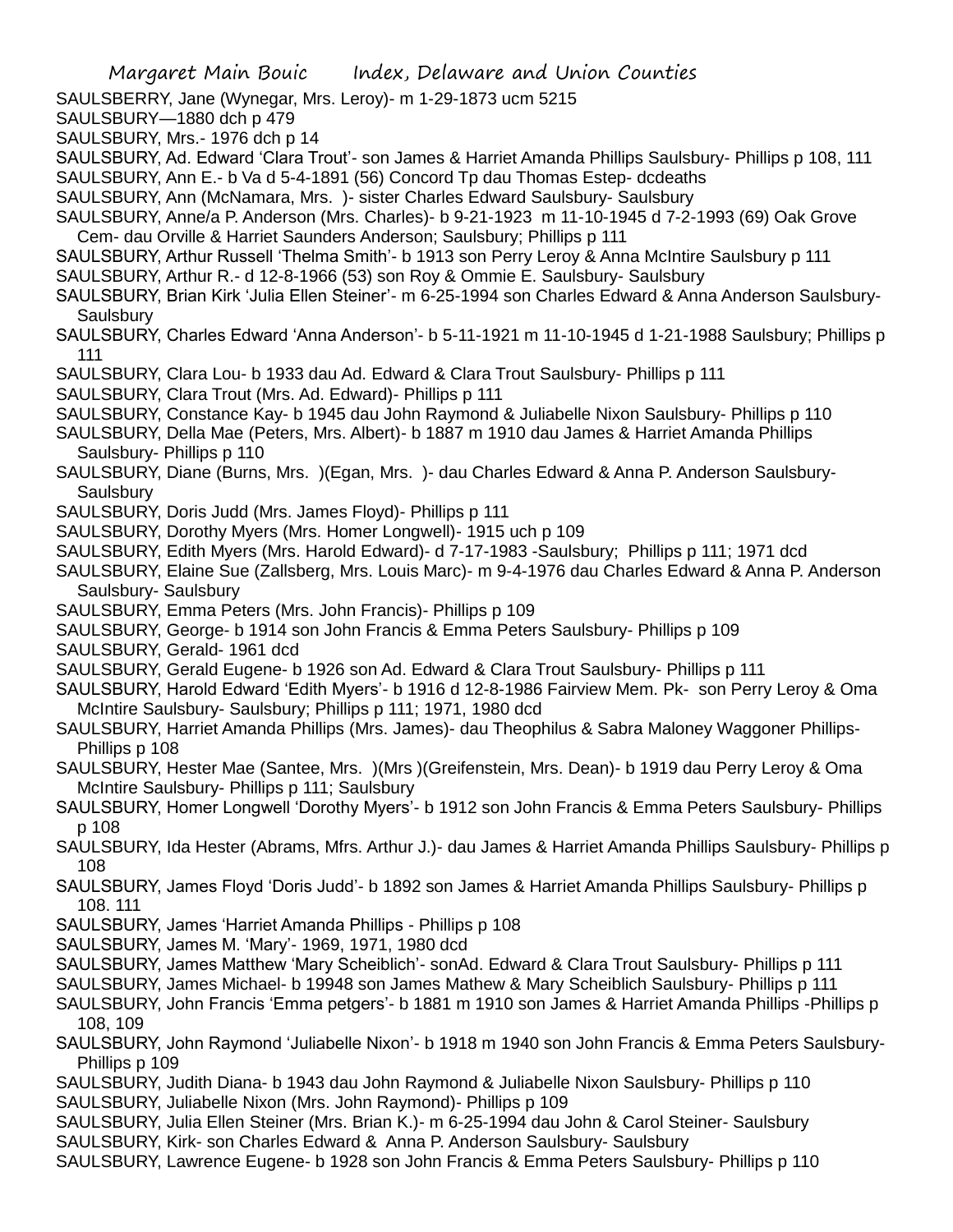Margaret Main Bouic Index, Delaware and Union Counties SAULSBURY, Margaret Ann (Mealey, Mrs. Z. T.)- m 6-19-1870, dg 3–27-1906 Cry Ab p 89 SAULSBURY, Marilyn (Hesson, Mrs. )- sister Charles Edward Saulsbury- Saulsbury SAULSBURY, Marilyn Lavonne- b 1938 dau Ad. Edward & Clara Trout Saulsbury- Phillips p 111 SAULSBURY, Marjorie- b 1945 dau Homer Longwell & Dorothy Myers Saulsbury- Phillips p 109 SAULSBURY, Mary Ellen (Crouch, Mrs. Peter)- b 1887 m 1910 dau James & Harriet Amanda Phillips Saulsbury - Phillips p 110 SAULSBURY, Mary (Mrs. James M.)- 1969, 1971, 1980 dcd SAULSBURY, Mary Scheiblich (Mrs. James Mathew)- m 1942- Phillips p 111 SAULSBURY, Nancy Carol- b 1947 d 10–27-1981 (34)\_Fairview Mem. Pk- dau Harold Edward & Edith Myers Saulsbury- Phillips p 111 SAULSBURY, Nancy- dau Harold E. Saulsbury- Saulsbury SAULSBURY, Nora- b 1916 dau John Francis & Emma Peters Saulsbury- Phillips p 109 SAULSBURY, Oma McIntire (Mrs. Perry Leroy)- m 1910 d-8-1978 (85) Oak Grove Cem- Phillips p 110 SAULSBURY, Patrick Edward- b 1946 son James Mathew & Mary Scheiblich Saulsbury- Phillips p 111 SAULSBURY, Paul- brother Charles Edward Saulsbury- Saulsbury SAULSBURY, Paul Francis- b 1930 son Ad. Edward & Clara Trout Saulsbury- Phillips p 111; 1980 dcd SAULSBURY, Perry Leroy 'Oma McIntire'- b 1890 m 1910 d 1941 son James & Harriet Amanda Phillips Saulsbury- Phillips p 110 SAULSBURY, Roger Wayne- b 1935 son John Francis & Emma Peters Saulsbury- Phillips p 110 SAULSBURY, Ruth Ann (McNamara, Mrs. Robert)- b 1928dau Ad. Edward & Clara Trout Saulsbury- Phillips p 111 SAULSBURY, Samuel Waggoner- b 1-1-1879 d 4-23-1939- Phillips p SAULSBURY, S. H,.- Powers p 252 SAULSBURY, Steven Daniel- b 1945 son Homer Longwell & Dorothy Myers Saulsbury- Phillips p 109 SAULSBURY, Susan Elizabeth (Welch, Mrs. James T.)(Farfan, Mrs. Noe)- b 1943 m 9-7-1962 dau Harold Edward & Edith Myers Saulsbury- Saulsbury; Phillips p 111 SAULSBURY, Sylvia (Beck, Mrs. Harvey)- b 1920 m 1945 dau John Francis & Emma Peters Saulsbury-Phillips p 110 SAULSBURY, Thelma Smith (Mrs. Arthur Russell)- Phillips p 111 SAULTER, A.- Nash p 358, grocer SAULTER, Elizabeth- b Germany d 2-29-1888 (72-9-0) Delaware - dcdeaths SAUM, Abel- 1971 dcd SAUM, Ethel (Moloney, Mrs. Edmond)- b 1894 dau John & Rose McCaskey Saum- 1985 uch p 34 SAUM, John 'Rose McCaskey'- 1985 uch p 34 SAUM, Mary Ann (Smith, Mrs. George Washington)- b 9-16-1833 m 6-7-1853 d 2-3-1917 ped Gale Eugene Smith #320 9; unec XVIII p 57 SAUM, Rose McCaskey (Mrs. John)- 1985 uch p 34 SAUM, Levi- 1840C Scioto Tp (20-30) SAUNDER, Ayer- d 10-7-1865 (62y1d) Cheshire Cem Azor- Powell pp 56, 60b SAUNDER, Edwin H.- d 3-2-1865 (33y11m) Cheshire Cem, Edward H. Powell p 56 SAUNDER, Elizabeth (Mrs. Ayer)- d 8-8-1884 (46y4d) Cheshire Cem, Powell pp 56, 60b SAUNDER, Hilda - drowned (3y) Thursday- dau John Saunder- dg 7-28-1912 Cry Ab p 145 SAUNDER, John- dg 7-28-1912 Cry Ab p 145 SAUNDERS, Mr.- btp p 4,6 SAUNDERS, Mrs. A.- CCC p 31 (1875 Berlin Tp) SAUNDERS, Ada R..- dau John & Florence Saunders- Pabst 2 p 34 SAUNDERS, Agnes Fay (Mrs. )- d 5-17-1977 (58) Trenton Tp Cem- Saunders; 1961, 1964, 1969, 1971 dcd SAUNDERS, Alan- b 1974 son Terry E. & Diane Saunders- 1983 ucd SAUNDERS, Alberta (Jordon, Mrs. )- sister Alva Ray Saunders- Saunders SAUNDERS, Alice Utley (Mrs. Edwin P.)- b 1-1-1831 m 10-9-1856 d 10-1-1913 dg 10-10-1913 Cry Ab p 64, dg 3-26-1915 Cry Ab p 32 SAUNDERS, Alva- son Dale Donald & Orma Faye Saunders- Saunders SAUNDERS, Alva B./D.- son Alva Ray & Lucile Saunders- Saunders; 1971 dcd SAUNDERS, Alva Ray 'Lucile'- d 6–17-1976 (68) Sunbury Mem. Cem- Saunders; 1964, 1969, 1971 dcd SAUNDERS, Ann (Dowis, Mrs. )- dau Gladys McNickle Saunders- Saunders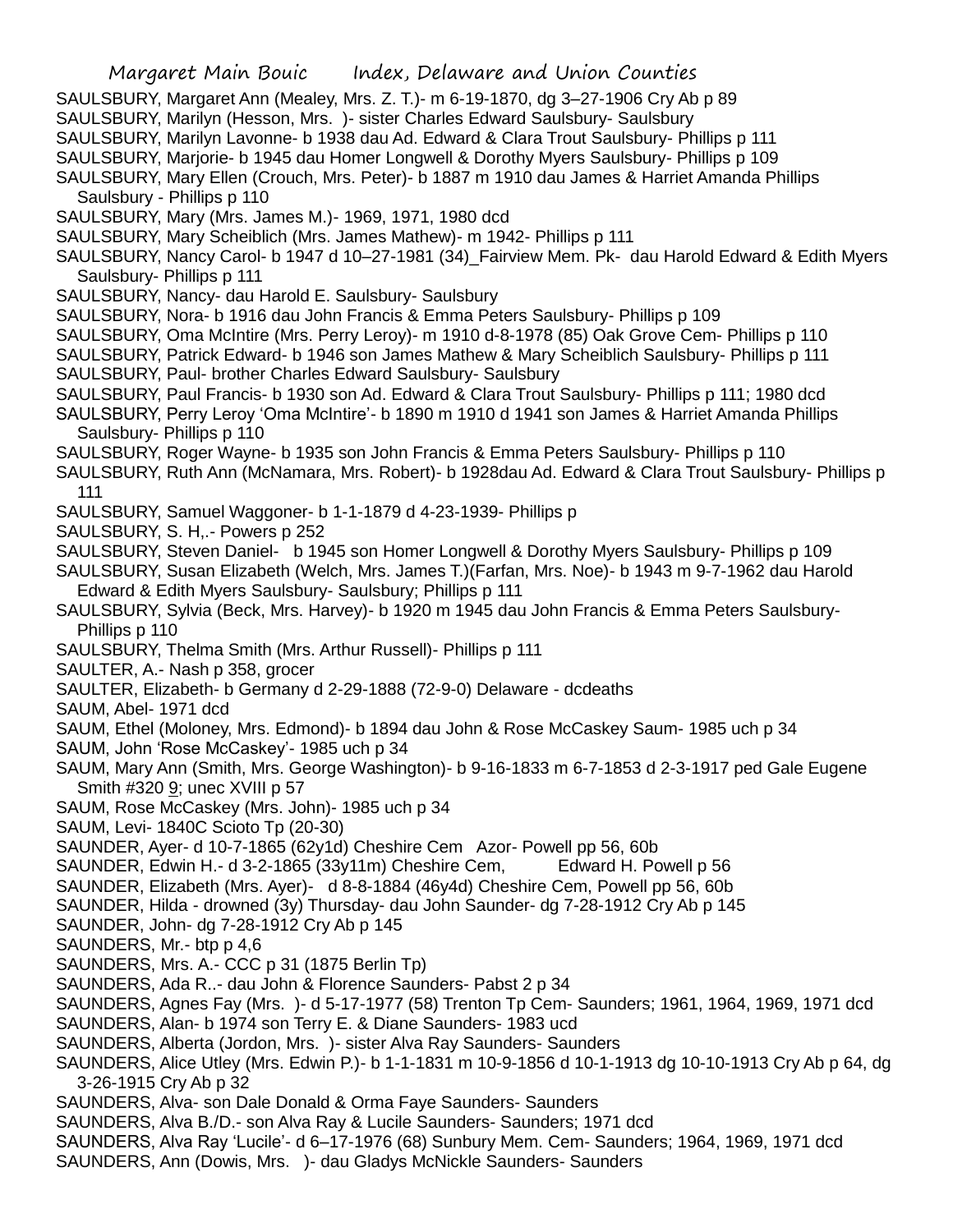- SAUNDERS, Anne E- 1870C Harlem Tp p 375 (18)
- SAUNDERS, Anna Shafer (Mrs. Sam)- Saunders
- SAUNDERS, Anne- dau Howard,Jr. & Mary Boise Saunders- Schultz p 4
- SAUNDERS, Annette "Nettie" Josephine. b 2-4-1894 d Saturday (26) dg 12-21-1894 Cry Ab p 187
- SAUNDERS, Arthur A. 'Lorraine D.'- 1964, 1969, 1971, 1980 dcd
- SAUNDERS, Arthur- son Alva B. & Minnie Pearl Saunders- Saunders
- SAUNDERS, Ava L. (Hampton, Mrs. Jason)- b 1968 dau Robert & Shirley Jo Knight Saunders- Saunders; 1971, 1980 dcd
- SAUNDERS, Azor 'Elizabeth'- will dcw Bk 4 p 214(24)
- SAUNDERS, Barbara (Ball, Mrs. )- dau Alva Ray & Lucile Saunders- Saunders
- SAUNDERS, Barbara Jean- dau Robert & Gwendolin Hall Saunders- Schultz p 4
- SAUNDERS, Barbara J. (Mrs. Michael D.)- 1975, 1977, 1979, 1981, 1983 ucd
- SAUNDERS, Belva Macel Carney (Mrs. Roy Robert)- Saunders
- SAUNDERS, Ben- son K. F. & Melinda Leslie Saunders- Saunders
- SAUNDERS, Benjamin Sheffield 'Dorothy Bagley'- b ca 1794 m 7-30-1816 d 2-8-1859 son Joshua & Mary Taylor Saunders- Bagley p 7, 14; 1820C Union Tp ;1830C Union Tp 23 (45)
- SAUNDERS, Bernice G. (Metzger, Mrs. )- dau Alva B. & Minnie Pearl Saunders- Saunders
- SAUNDERS, Betsey L. Bagley (Mrs. Lyman)- b 1-14-1781 m c 1806- dau Orlando & Dorcas Taylor Bagley-Bagley p 7; 1820C Union Tp 100 (26-45)
- SAUNDERS, Beth (Edwards, Mrs. Gordon)- dau Otis & Florence L. Saunders- Saunders
- SAUNDERS, Betty (Giddis, Mrs. Rolland)- m 10-22-1942 Mt. Gilead- dau Otis & Florence L. Saunders-**Saunders**
- SAUNDERS, Betty Jean Freshwater (Mrs. Dan)- div. B 3-12-1928 dau William Lloyd & Bessie Jones Freshwater - Freshwater p 226
- SAUNDERS, Billy- b 1959 son Robert C. & Shirley J. Saunders- 1964, 1969, 1971, 1980 dcd
- SAUNDERS, Bonnie Starr- dau Howard,Jr. & Mary Boise Saunders- Schultz p 4
- SAUNDERS, Brandy- b 1972 son Daniel C. & Phyllis Y. Saunders- 1979 ucd
- SAUNDERS, Bruce Edward- d 8-1-1959 (6) son Carroll Saunders- Saunders
- SAUNDERS, Bruce- son Raymond G. & Jane H. Saunders- 1964(15) dcd
- SAUNDERS, Carl 'Geraldine;- son Roy Robert & Belva Macel Carney Saunders- Saunders
- SAUNDERS, Carol (Mrs. Ted)- Saunders
- SAUNDERS, Carol (Weaver, Mrs. )- dau Alva Ray & Lucile Saunders- Saunders
- SAUNDERS, Carole (Hughes, Mrs. Robert)- dau Dale Donald & Orma Faye Saunders- Saunders
- SAUNDERS, Caroline/Carolyn (Lemar, Mrs. Jacob)- m 5-6-1830 ucm 202; 1964(14) dcd
- SAUNDERS, Caroline (Seamon, Mrs. Jacob)- m 5-6-1830 ucm (Hearl)
- SAUNDERS, Carroll E. 'Viretta M.'- 1961 dcd
- SAUNDERS, Carroll- son Pauline Saunders- Saunders
- SAUNDERS, Carroll- son Edward & Jessie Pauline Saunders- Saunders
- SAUNDERS, Catharine (Kessler, Mrs. Samuel)- 1880 morch p 837
- SAUNDERS, Cecil- brother Alva Ray Saunders- Saunders
- SAUNDERS, Cecil R. 'Margaret'- Saunders 1961, 1964 dcd
- SAUNDERS, Cecil Ray- son Cecil R. & Margaret Saunders- Saunders- 1961(4), 1964 dcd
- SAUNDERS, Chad D- b 1974 son Robert & Shirley Jo Knight Saunders- Saunders; 1980 dcd
- SAUNDERS, Charles- brother Alva Ray Saunders- Saunders
- SAUNDERS, Charles A.- son Paul & Sadie Jane Miller Saunders- Saunders
- SAUNDERS, Charles J.- 1870c Harlem Tp 375 (14)
- SAUNDERS, Charles R. 'Juanita'- 1964,1969, 1971 dcd
- SAUNDERS, Charlotte (Armstrong, Mrs. Martin)- 1915 uch p 639
- SAUNDERS, Cheryl (Humphries, Mrs. Richard L.)- m 3-21-1970- Saunders
- SAUNDERS, Christine (Varney, Mrs. )- sister Alva Ray Saunders- Saunders
- SAUNDERS, Christopher V. d 2-10-1985 (85) Forest Grove Cem- Saunders; US Army
- SAUNDERS, Clarence- son Josiah & Maatilda Dodds Saunders- Dodds 4
- SAUNDERS, Clarice P. (Mrs. H. Ray)- b 7-20-1902 Gallia Co d 10-20-1988 bur Mercerville- Saunders
- SAUNDERS, Cyrus- son Josiah & Matilda Dods Saunders- Dodds 4; 1850C SciotoTp 2379-2391 (3,O)
- SAUNDERS, Daisy Waddell (Mrs. Howard)- dau Daniel & Etta Strine Waddell- Schultz p 4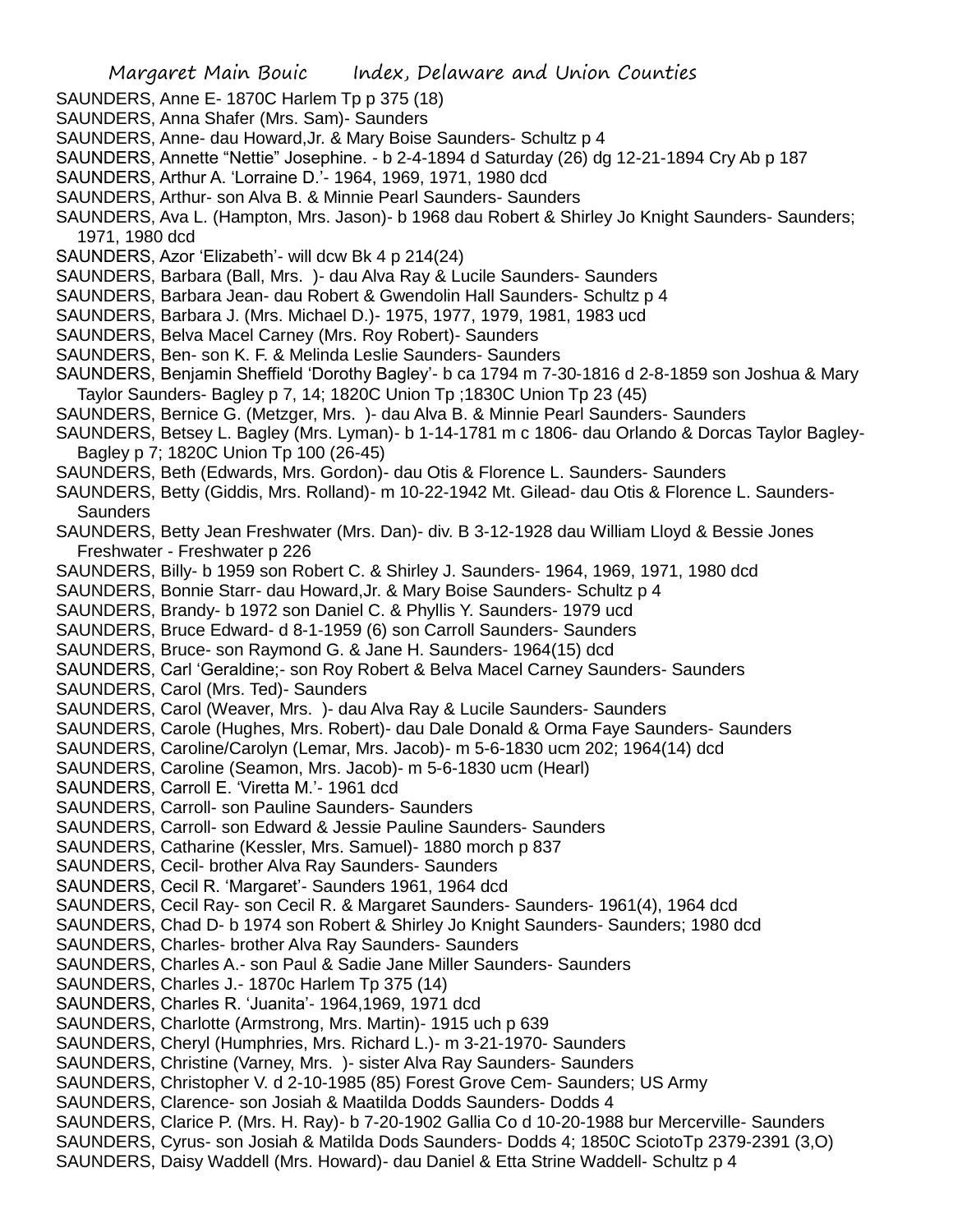- SAUNDERS, Dale Donald 'Orma Faye'- b 1920 d 4-19-1980 (60) Price Cem, djlm p 71 son Gladys Powell Robinson- PFC US Army, WWII
- SAUNDERS, Dan 'Betty Jean Freshwater'- Freshwater p 226
- SAUNDERS, Daniel C. 'Phyllis I.'- 1979, 1981 ucd
- SAUNDERS, David- 1979 ucd
- SAUNDERS, David Allen- d 12-28-1963 son Cecil R. & Margaret Saunders- Saunders
- SAUNDERS, David L.- 1981, 1973 ucd
- SAUNDERS, David Lee 'Kimber Lee Stultz'- m 10-1-1988 son Ernest. E. & Julia M. Cross Saunders-Saunders; obit Kevin Lee, mlib
- SAUNDERS, Dean- son Alva R. & Lucille E. Saunders- 1964(12) dcd
- SAUNDERS, Dean- son Raymond G. & Jane H. Saunders- 1964(4), 1971 dcd
- SAUNDERS, Deannie (Jett, Mrs. Richard)- dau Roy Robert & Belva Macel Carney Saunders- Saunders
- SAUNDERS, Debbie- dau Carroll E. & Viretta M. Saunders- 1961 (10m) dcd
- SAUNDERS, Debra- dau William O,. & Jeanette L. Saunders- 1961(1) dcd
- SAUNDERS, Delores (Vanderpool, Mrs. )- dau Paul & Sadie Jane Miller Saunders- Saunders
- SAUNDERS, Denise- b 1976 ch Terry E. & Diane Saunders- 1983 ucd
- SAUNDERS, Dessie (Hyatt, Mrs. )- sister Noah Smith Saunders- Saunders
- SAUNDERS, Diane- dau Carroll E. & Viretta M. Saunders- 1961(11)dcd
- SAUNDERS, Diane (Salangdron, Mrs. Stanley)- dau Dale Donald & Orma Faye Saunders- Saunders
- SAUNDERS, Diane (Mrs. Terry)- 1983 ucd
- SAUNDERS, Donna (Downs, Mrs. Alvin M.)- m 6-26-1964 dau Edward & Jessie Pauline Saunders- Saunders
- SAUNDERS, Donna- dau William O. & Janette L. Saunders- 1961(2) dcd
- SAUNDERS, Doris (Stewart, Mrs. )- sister Noah Smith Saunders- Saunders
- SAUNDERS, Dorothy Bagley (Mrs. Benjamin Sheffield)- b 7-14-1797 m 7-30-1816 d 4-19-1885 dau Orlando & Dorcas Taylor Bagley- Bagley p 7
- SAUNDERS, Dorothy (Justice, Mrs. )- dau Agnes Fay Saunders- Saunders
- SAUNDERS, Dorothy (Vaught, Mrs. William L.)- dau Howard & Daisy Waddell Saunders- Schultz p 4
- SAUNDERS, Dotsy (Stidham, Mrs. Bill)- dau Roy Robert & Belva Macel Carney Saunders-
- **Saunders**
- SAUNDERS, Edward- 1908 dch p 404 Edward- 1908 dch p 404
- SAUNDERS, Edward- dcw Bk 4 p 214(24)
- SAUNDERS, Edward H. 'Leonora E. Carpenter'- m 4-16-1857 dcm
- SAUNDERS, Edward 'Jessie Pauline'- d 1958 Saunders
- SAUNDERS, Edwin- Pabst 2 p 53
- SAUNDERS, Edwin P 'Phebe Allice Utley'- b 4-21-1834 Steuben C0, NY m 10-9-1856 dcm d 3-17-1915 (83- 10-26) -Civil War- son Azor & Elizabeth Saunders- 1908 dch p 404; CCC p 31; dcw Bk4 p 214 (24); hadc p 92; 1875, 1900 Berlin Tp; dg 3-26-1915 Cry Ab p 32; dg 10-10-1913 Cry Ab p 64
- SAUNDERS, Eliza (11-1948) uccp p 39, JB4 p 184
- SAUNDERS, Elizabeth (Mrs. Azor)- dcw Tk 4 p 214(24)
- SAUNDERS, Elizabeth (Clarke, Mrs. Thomas)- m 1710 dau James & Elizabeth Babcock Saunders- Asp p 44
- SAUNDERS, Elizabeth (Mrs. James)- Asp p 44
- SAUNDERS, Ellen D.- d 10-31-1873 (27) Cheshire Cem
- SAUNDERS, Elma M. (Mrs. Isaac M.)- 1961 dcd
- SAUNDERS, Elva B. 'M. Pearl'- 1964 dcd
- SAUNDERS, Emeline (Bagley, Mrs. James)- Bagley p 10
- SAUNDERS, Emily jane (Porter, Mrs. Asa)- b 11-16-1822 d 8-20-1890 ped Marilyn Farwell Thuygeson 27; unec XX p 10
- SAUNDERS, Emily (Torman, Mrs. Buck)- dau Roy Robert & Belva Macel Carney Saunders- Saunders
- SAUNDERS, Ernest "Gene" 'Julia M. Cross'- b 4-24-1925 m 9-26-1946 d 4-18-1994 (68) Claibourne Cemson Heber & Ernestine Hally/Turner Saunders- Saunders; 1979, 1981, 1983 ucd
- SAUNDERS, Ernestine/Hally Turner (Mrs. Heber)- Saunders
- SAUNDERS, Esta Albertie (Snyder, Mrs. ) b 8-21-1894 dau George & Louie May Stull Saunders- dcb
- SAUNDERS, Eugene- brother Alva Ray Saunders- Saunders
- SAUNDERS, Florence Jeanette (Luchsinger, Mrs. Joseph)- dau Frank & Iola Elvira King Saunders- Pabst 6 p 90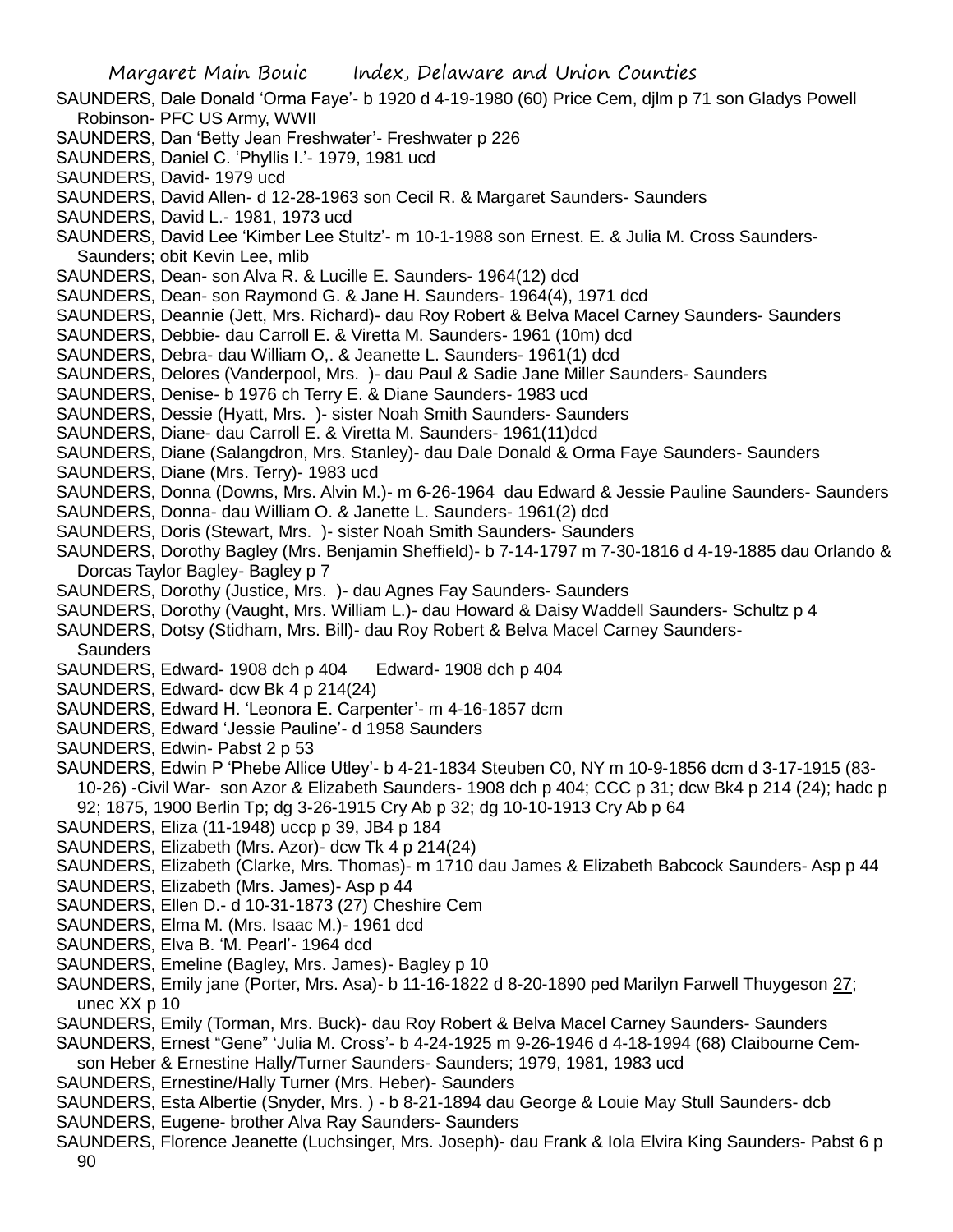Margaret Main Bouic Index, Delaware and Union Counties SAUNDERS, Florence (Mrs. John)- Pabst 2 p 30, 34 SAUNDERS, Florence L. (Mrs. Otis)- b 5-5-1966 bur Sunbury- 1961, 1964 dcd SAUNDERS,Florence Rogers (Mrs. Arthur E.)- b 8-30-1920 d 9-13-1981 (61) St. Mary's Cem SAUNDERS, Frances (Woods, Mrs. )- dau Agnes Fay Saunders- Saunders SAUNDERS, Francis S.- 1870C Harlem Tp p 375 (13) SAUNDERS, Frank 'Lela Elvira King'- Pabst 6 p 90 SAUNDERS, Garret A.- 1961 dcd SAUNDERS, Gary- son Raymond G. & Jane H. Saunders- 1964 (16) dcd SAUNDERS, Gene 'Gloria'- 1964, 1969 dcd SAUNDERS, George 'Louie May Stull'- b Devinshire, Engl (29-1894) dcb (Esta Alberta) SAUNDERS, George W.- 1870C Harlem Tp p 375 (7) SAUNDERS, Geraldine (Mrs. Carl)- Saunders SAUNDERS, Geraldine (Land, Mrs. )- sister Alva Ray Saunders- Saunders

- SAUNDERS, Geraldine (Roberts, Mrs. )- dau Edward & Jessie Pauline Saunders- Saunders
- SAUNDERS, Gilbert- brother Dale Donald Saunders- Saunders
- SAUNDERS, Gladys McNickle (Mrs. Noah Smith)- d 3-15-1979 (69) Marengo Cem- Saunders
- SAUNDERS, Gladys M. (Valentine, Mrs. Rennick)- b 11-4-1901 Gallipolis d 5-28-1995 (93) bur Galion- dau Sam & Anna Shafer Saunders- Saunders
- SAUNDERS, Glenn E.'Jennifer'- son H. Ray & Clarice P. Saunders- Saunders
- SAUNDERS, Gloria (Mrs. Gene)- 1964, 1969 dcd
- SAUNDERS, Gloria J. (Mrs. Otis E.) 1971 dcd
- SAUNDERS, Gloria Jean (Jolliff, Mrs. James)- dau Dale Donald & Orma Faye Saunders- Saunders
- SAUNDERS, Goldie (Handley, Mrs. Harry)- b 12-30-1916 m 1975 d 7-3-1989 (72) Hopewell Cem- dau Heber & Ernestine Turner Saunders- Saunders
- SAUNDERS, Gwendolin Hall (Mrs. Robert)- Schultz p 4
- SAUNDERS, Harriet F.- 1870C Harlem Tp p 375 (11)
- SAUNDERS, Harriet S.- 1870C Harlem tp p 375 (44)
- SAUNDERS, Hazel L. Standley (Mrs. )- b 2-21-1903 d 5-21-1977 Forest Grove Cem- dau J. H. & Arminta Bidwell Standley- Saunders
- SAUNDERS, Heber 'Ernestine Turner'- Saunders
- SAUNDERS, Helen A. (Hunter, Mrs. )- dau Alva B. & Minnie Pearl Saunders- Saunders
- SAUNDERS, Henry 1840C Scioto Tp (50-60)
- SAUNDERS, Howard 'Daisy Waddell'- Schultz p 4
- SAUNDERS, Howard,Jr. 'Mary Boise'- son Howard & Daisy Waddell Saunders- Schultz p 4
- SAUNDERS, Howard W.- son Noah Smith & Gladys McNickle Saunders- Saunders
- SAUNDERS, Ida M. (Willis, Mrs. )- dau Edwin P. & Alice Utley Saunders- dg 10-10-1913 Cry Ab p 64; dg 3-26- 1915 Cry Ab p 32
- SAUNDERS, Ida (Roe, Mrs. )- sister Alva Ray Saunders- Saunders
- SAUNDERS, Iola Elvira King (Mrs. Frank)(Rienhardt, Mrs. )- dau Jonathan T. & Maria Jeannette Arnold- Pabst 6 p 90
- SAUNDERS, Isaac M. 'Elma M.'- 1961 dcd
- SAUNDERS, Jack E.- 1971 dcd, US service
- SAUNDERS, James- Saunders
- SAUNDERS, James Dean- son Cecil R. & Margaret Saunders- 1961(2), 1964 dcd
- SAUNDERS, James 'Elizabeth Babcock'- Asp p 44
- SAUNDERS, James G.- son Hazel L. Standley- Saunders
- SAUNDERS, James M. 'Martha Rogers'- m 3-23-1854 dcm
- SAUNDERS, James M. 'Mary'- 1969 dcd
- SAUNDERS, Jane (Forrest, Mrs. Bennett)- dau Hazel L. Standley Saunders- Saunders
- SAUNDERS, Jane H. (Mrs. Raymond C/G)- 1964, 1971, 1980 dcd
- SAUNDERS, Janette L. (Mrs. William O.)- 1961 dcd
- SAUNDERS, Janie (Mrs. Timmy R.)- Saunders
- SAUNDERS, Jennifer (Mrs. Glenn)- Saunders
- SAUNDERS, Jerry B.- son Dan & Betty Jean Freshwater Freshwater p 226
- SAUNDERS, Jerry- son K. F. & Melinda Leslie Saunders- Saunders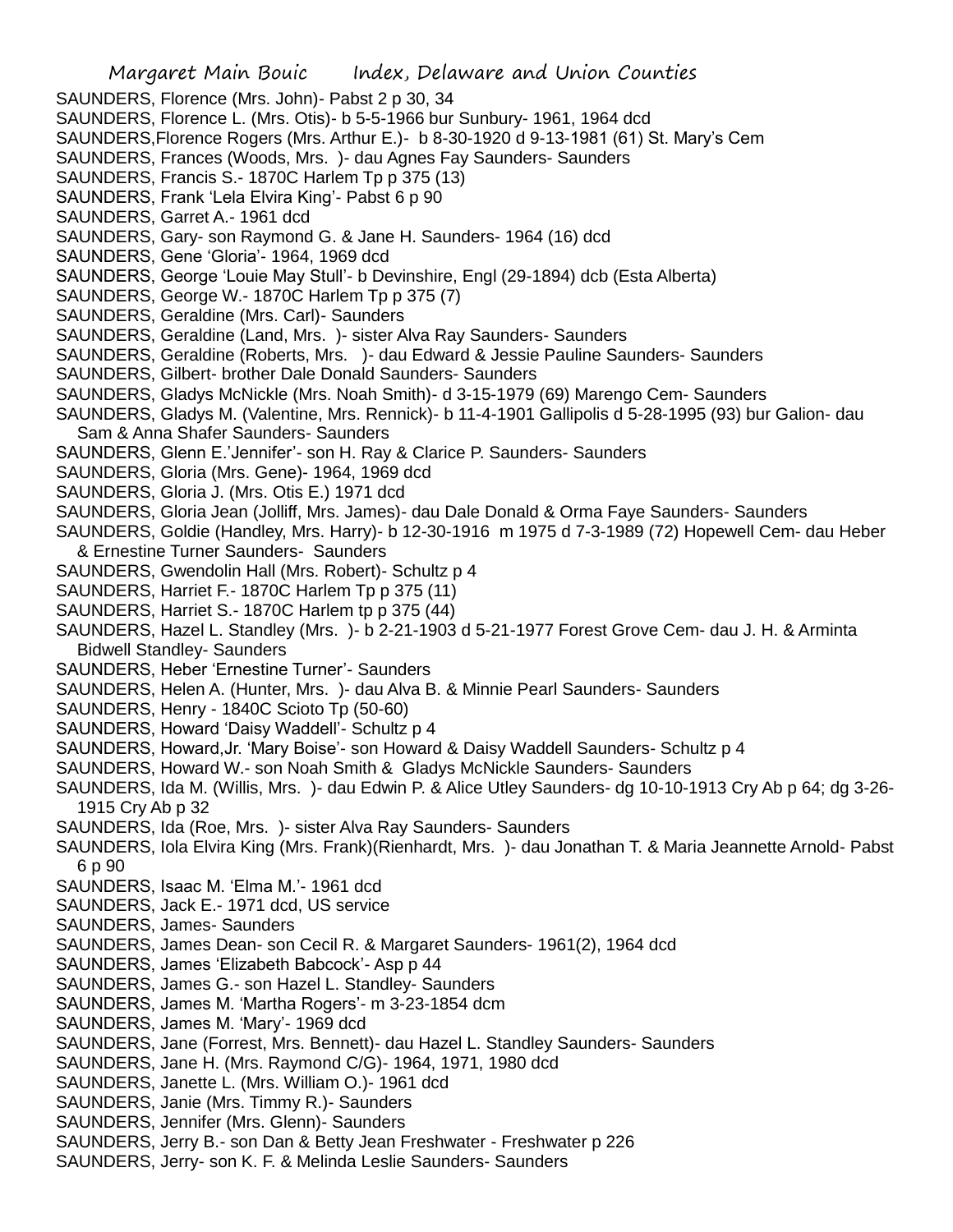- SAUNDERS, Jessie Pauline (Mrs. Edward)- d 4-4-1984 (75) E. Liberty Cem- sister of Pearl Smith- Saunders
- SAUNDERS, Jo Ann (Dowis, Mrs. )- dau Noah Smith & Gladys Mcnickle Saunders- Saunders SAUNDERS, John- 1980 dcd
- SAUNDERS, John- d 8-20-1901 (38-10-10) Kingston Tp, b Eng. Son Edwin & Priscilla Saunders- dcdeaths
- SAUNDERS, John Henry- son Frank & Iola Elvira King Saunders- Pabst 6 p 91
- SAUNDERS, John- brother Noah Smith Saunders- Saunders
- SAUNDERS, Johnnie- d 3-6-1890 (44), dg 3-7-1890 Cry Ab p 10 consumption
- SAUNDERS, Joseph- 1870C Harlem Tp p 375 (43\*)
- SAUNDERS, Joseph R.- d 1-10-1864 (10y16d) Hunt Cem, Powell p 140 son J. J. & H. S. Saunders
- SAUNDERS, Joseph W. 'Sarah Jane Daily'- Saunders
- SAUNDERS, Josephine (Stanley, Mrs. )- dau Alva Ray & Lucile Saunders- Saunders
- SAUNDERS, Joshua 'Mary Taylor'- Bagley p 7
- SAUNDERS, Josiah M. 'Matilda Dodds'- m 5-7-1846 dcm; Dodds 3,4 son Henry & Betsy Saunders- 1850C Scioto Tp 2390-2402 (32,KY)
- SAUNDERS, Rev. J. S.- funeral of Elisha Orndorft's dau- dg 6-3-1898 Cry Ab p 156
- SAUNDERS, Juanita (Mrs. Charles R.)- 1964, 1969, 1971 dcd
- SAUNDERS, Julia M. Cross (Mrs. Ernest)- m 9-26-1946- Saunders; obit Kevin L. mlib; 1979, 1981, 1983 ucd
- SAUNDERS, Karen- b 1962- dau Arthur A & Lorraine D. Saunders- 1964, 1969, 1971 dcd
- SAUNDERS, Karen- b 1967 dau Charles R. & Juanita Saunders- 1971 dcd
- SAUNDERS, Kendall- son H. Ray & Clarice P. Saunders- Saunders
- SAUNDERS, Kenneth- son Dale Donald & Orma Faye Saunders- Saunders
- SAUNDERS, Kevin Lee- stillborn 2–17-1994 Hopewell cem- twin son David Lee & Kimber Lee Stultz Saunders- Saunders; obit, mlib
- SAUNDERS, Kevin- b 1961- lived with William H. & Lorine H. Vincent- 1980 dcd
- SAUNDERS, K. F. 'Melinda Leslie'- Saunders
- SAUNDERS, Kimber Lee Stultz (Mrs. David Lee)- m 10-1-1988 dau Delbert & Gypsy Stultz- Saunders; obit Kevin Lee, mlib
- SAUNDERS, Korey Lee- b 2-17-1994 twin son David Lee & Kimber Lee Stultz Saunders- Saunders' obit, Kevin, mlib
- SAUNDERS, Kymberly Ann (Kauffman, Mrs. Kenneth)- m 9-1984- dau James Saunders- Saunders
- SAUNDERS, Larry- son Arthur E. & Florence L. Rogers Saunders- obit Florence, mlib
- SAUNDERS, Laura (Mrs. Paul E.)- 1980 dcd
- SAUNDERS, Leafie (Williamson, Mrs. )- sister Otis W. Saunders- Saunders
- SAUNDERS, Leland Franklin- d 7-8-1968 (39) bur near Centerburg- son Alva B. & Minnie Pearl Saunders-Saunders ; 1964 dcd
- SAUNDERS, Leona E. (Powers, Mrs. William)- m 10-18-1865 dcm
- SAUNDERS, Leonora E. Carpenter (Mrs. Edward H.)- m 4–16-1857 dcm
- SAUNDERS, Lester Donald- son Dale Donald & Orma Faye Saunders- Saunders
- SAUNDERS, Linda L. (Scheiderer, Mrs. )- dau Ernest & Julia M. Cross Saunders- Saunders
- SAUNDERS, Linda (Shoewalter, Mrs. )- dau Noah Smith & Gladys McNickle Saunders- Saunders
- SAUNDERS, Linder- 1883 uch V p 176
- SAUNDERS, Lois (Hall, Mrs. )- sister Alva Ray Saunders- Saunders
- SAUNDERS, Lorraine D. (Mrs. Arthur A.)- 1964, 1969, 1971, 1980 dcd
- SAUNDERS, Lorraine- dau Robert & Gwendolin Hall Saunders- Schutlz p 4; 1980 dcd
- SAUNDERS, Louie May Stull (Mrs. George)- b Croton O. (24-1894) dcb (Esta Alberta)
- SAUNDERS, Louise (Davis, Mrs. )- dau Agnes Fay Saunders- Saunders
- SAUNDERS, Louise de Lancey Rodman (Fredericks, Mrs. Alfred De Forest)(Mrs. Thomas Willett Stillman)- b 5-17-1861 m(1) 12-9-1886 (2) 2-21-1906- dau Henry Scott & Eliza Lorillard Rodman- Weiser p 210
- SAUNDERS, Lucile E. (Mrs. Alva Ray)- Saunders; 1964, 1971, 1980 dcd
- SAUNDERS, Lucille (Harding, Mrs. )- dau Alva B. & Minnie Pearl Saunders- Saunders
- SAUNDERS, Lydia Weed, oldest ch Benjamin Sheffield & Dorothy Bagley Saunders- Bagley p 7
- SAUNDERS, Lyman 'Betsey L. Bagley'- m ca 1806 son Joshua & Mary Taylor Saunders- Bagley p 7
- SAUNDERS, Lynn (Slaughter, Mrs. John)- dau Edward & Jessie Pauline Saunders- Saunders
- SAUNDERS, C. Mabel (Moore, Mrs. George E.)- d 3-19-1986 (87) sister R. Ray Saunders- Saunders
- SAUNDERS, Margaret (Mrs. Cecil R.)- dau Lillie Adkins- Saunders; 1961, 1964 dcd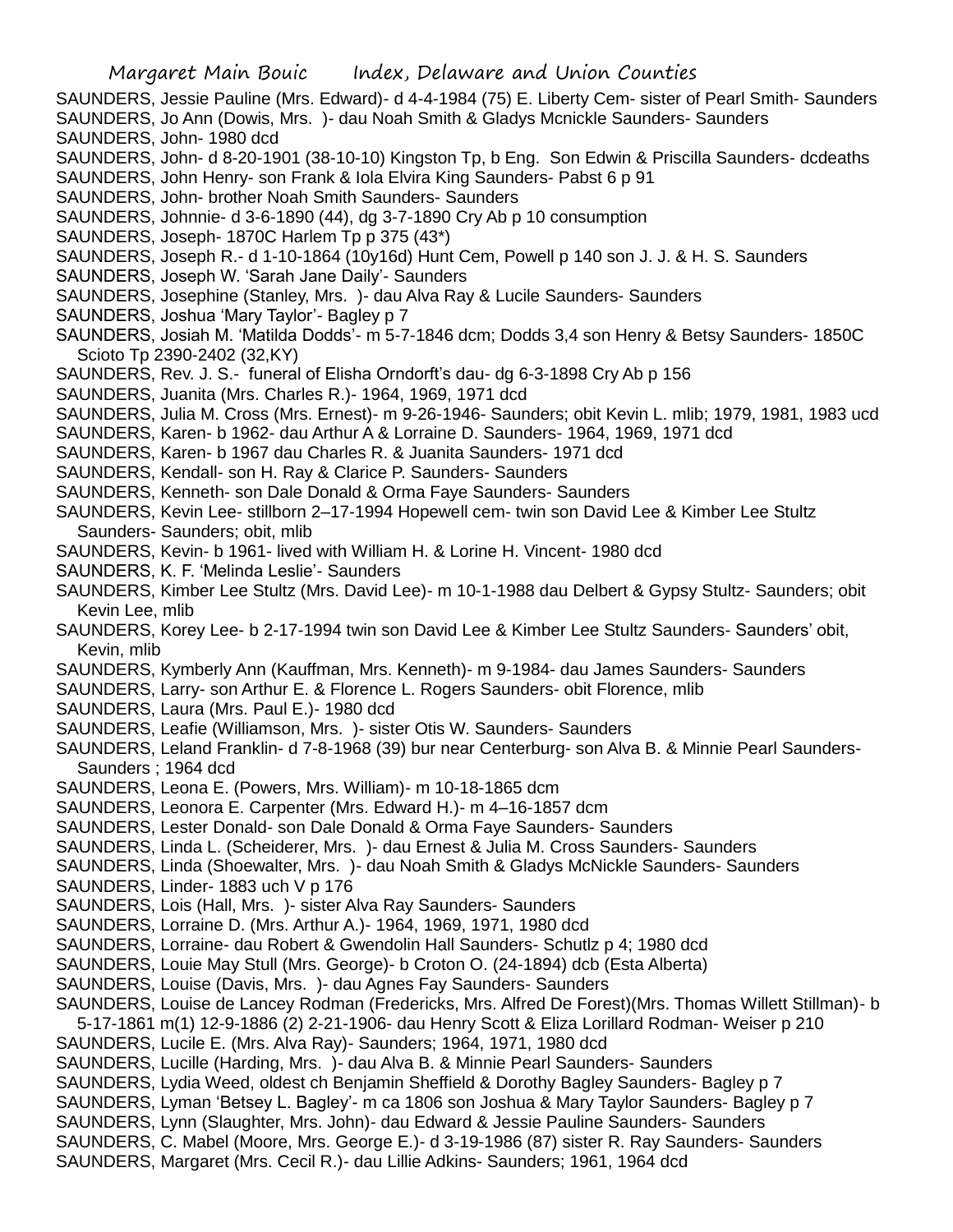SAUNDERS, Maria Geer (Mrs. Thomas)- m 5-13-1822 ucm 27 or 4-29-1822 (Hearl); 1883 uch III p 283; 1830C Union Tp (26-45)

- SAUNDERS, Martha (Kennedy, Mrs. Hezekiah)- m 4-24-1823 ucm 46; 1883 uch III p 283
- SAUNDERS, Martha (Sherman, Mrs. )- dau Noah Smith & Gladys McNickle Saunders- Saunders
- SAUNDERS, Mary (Bagley, Mrs. Stephen)- m ca 1809 dau Joshua & Mary Taylor Saunders- Bagley p 7
- SAUNDERS, Mary Boise (Mrs. Howard,Jr.)- Schultz p 4
- SAUNDERS, Mary E.- d 4-25-1925 (66) Oakdale 3732 (E133)
- SAUNDERS, Mary (Mrs. James M.)- 1969 dcd
- SAUNDERS, Mary S.- 1870C Harlem Tp p 375 (9)
- SAUNDERS, Mary Taylor (Mrs. Joshua)- Bagley p 7
- SAUNDERS, Mary (Mrs. Thomas D.)- 1969 dcd
- SAUNDERS, Mary Thompson (Mrs. Wm. O)(Mrs. )- b 1858 Un C0 d 5-25-1925 Oakdale I p 27 (E-R25-1)
- SAUNDERS, Mary (Wheaton, Mrs. )- dau Azor & Elizabeth Saunders- dcw Bk 4 p 214(24)
- SAUNDERS, Matilda Dodds (Mrs. Josiah)- m 5-7-1846 dcm d 9-5-1849 (24-0-25) dau Joseph & Sarah Lawrence Dodds- Dodds 2,3
- SAUNDERS, Melinda Leslie (Mrs. K. F.)- Saunders
- SAUNDERS, Melissa- b 1965- dau Thomas D. & Mary Saunders- 1969 dcd
- SAUNDERS, Merriann (Canterbury, Mrs. Dennis)- dau Dale Donald & Orma Faye Saunders- Saunders
- SAUNDERS, Michael Alan son Paul & Sandy Saunders- Saunders- engaged to Stacey Jonell Norris
- SAUNDERS, Michael Dale- son Dale Donald & Orma Faye Saunders- Saunders
- SAUNDERS, Michael D. 'Barbara J.'- 1975, 1977, 1979, 1981, 1983 ucd
- SAUNDERS, Michael- b 1972 son Michael & Barbara J. Saunders- 1975, 1977, 1979, 1981, 1983 ucd
- SAUNDERS, Michael Lee- son Cecil R. & Margaret Saunders- Saunders; 1961(1), 1964 dcd
- SAUNDERS, Mildred (Justice, Mrs. )- sister Alva Ray Saunders- Saunders
- SAUNDERS, Mildred (Morton, Mrs. )- dau Agnes Fay Saunders- Saunders
- SAUNDERS, Minnie Pearl (Mrs. Alva R.)- d 6-5-1978 (80) bur Lock Cem, Licking Co- Saunders
- SAUNDERS, Nancy (Abrahams, Mrs. )(Armstrong, Mrs. Joel)- m 8-7-1850 ucm 1557 mt 8-1-1850 abs p 3; unec XIV p 18
- SAUNDERS, Nellie J. (Holmes, Mrs. Rev. Harold )- m 3-2-1948 -dau Paul & Sadie Jane Miller Saunders-**Saunders**
- SAUNDERS, Nellie- dau John & Florence Saunders- Pabst 2 p 34
- SAUNDERS, Nettie- d 12-15-1894 (26-11-20) Berlin Tp dau Edwin P. & Alice Utley Saunders- dcdeaths; dg 10- 10-1913 Cry Ab p 64; dg 3-26-1915 Cry Ab p 32
- SAUNDERS, Noah Smith 'Gladys McNickle'- d 1-17-1970 (66) Marengo Cem- Saunders
- SAUNDERS, Norman- b 1962 son Charles R. & Juanita Saunders- 1964, 1969, 1971 dcd
- SAUNDERS, Orma Faye (Mrs. Dale Donald)- Saunders
- SAUNDERS, Otis Eugene 'Gloria J.'- son Otis W. & Florence L. Saunders- Saunders- 1971 dcd
- SAUNDERS, Otis W. 'Florence L.'- d 7-19-1974 (76) bur Sunbury- 1961, 1964, 1969, 1971 dcd
- SAUNDERS, Pam- b 1957 dau Arthur A. & Lorraine D. Saunders- 1964, 1969, 1971, 1980 dcd
- SAUNDERS, Pat- b 1959 ch Arthur A. & Lorraiine D. Saunders- 1964, 1969, 1971 dcd
- SAUNDERS, Paul- brother Alva Ray Saunders- Saunders
- SAUNDERS, Paul E. 'Laura'- 1980 dcd
- SAUNDERS, Paul 'Sadie Jane Miller'- b 4–7-1904 m 3-2-1923 d 12-16-1991 (87) bur New Haven. O.-son K. F. & Melinda Leslie Saunders- Saunders
- SAUNDERS, Pauline (Mrs. )- Saunders- 1964, 1969, 1971 dcd
- SAUNDERS, M. Pearl (Mrs. Elva B.)- 1964, 1971 dcd
- SAUNDERS, Perry Duward- d 5-6-1864 son Benjamin Sheffield & Dorothy Bagley Saunders- Bagley p 7
- SAUNDERS, Phally (Bagley, Mrs. Jesse)- b 9-19-1789 d 4-11-1845 dau Joshua & Mary Taylor Saunders-Bagley p 7,8
- SAUNDERS, Phebe Allice Utley (Mrs. Edwin P.)- m 10-9-1856 dcm
- SAUNDERS, Phillip- b 1977 son Michael D. & Barbara J. Saunders- 1983 ucd
- SAUNDERS, Phyllis I. (Mrs. Daniel C.)- 1979, 1981 ucd
- SAUNDERS, Polk- son K. F. & Melinda Leslie Saunders- Saunders
- SAUNDERS, H. Ray 'Clarice P.'- b 6-2-1896 d 2-21-1996 (99) bur Mercerville- son Joseph W. & Sarah Jane Daily Saunders- Saunders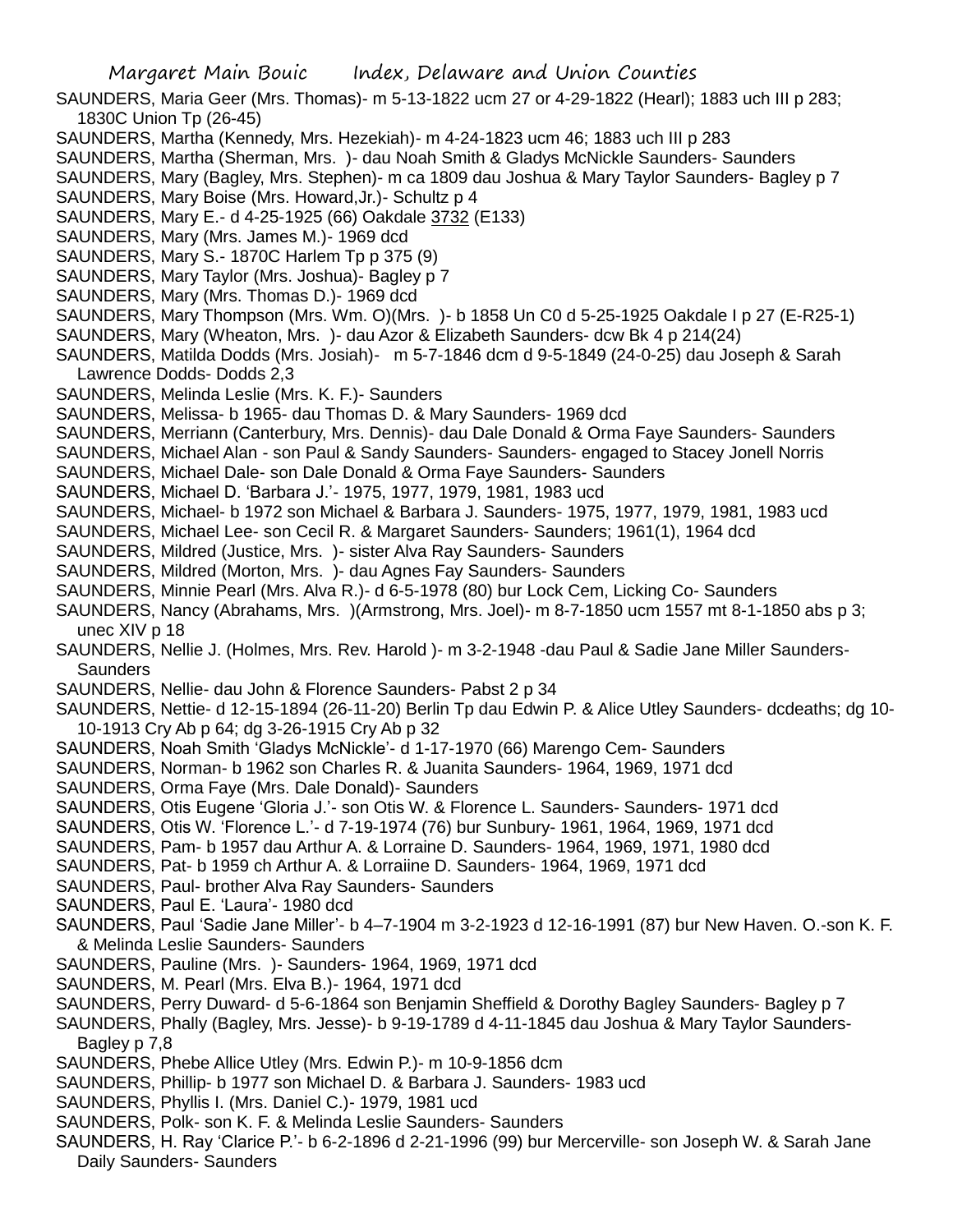SAUNDERS, Ray,Jr.- b 1954 son Raymond G. & Jane H. Saunders- 1964, 1971 dcd

- SAUNDERS, Raymond G. 'Jane H.'- 1964, 1971, 1980 dcd
- SAUNDERS, Richard- 1971 dcd
- SAUNDERS, Robert C,Jr.- son Robert & Shirley Jo Knight Saunders- Saunders
- SAUNDERS, Robert 'Gwendolin Hall'- son Howard & Daisy Waddell Saunders- Schultz p 4
- SAUNDERS, Robert L. 'Sarah M.'- 1980 dcd
- SAUNDERS, Robert- b 1956 son Robert C. & Shirley J. Saunders- 1964, 1969, 1971 dcd
- SAUNDERS, Robert C. 'Shirley Jo Knight'- b 8-11-1937 WVa d 10-21-1999 (62) bur Vinton- son Roy Robert & Belva Macel Carney Saunders- Saunders; 1964, 1969, 1971, 1980 dcd
- SAUNDERS, Robin- b 1963 ch Thomas D. & Mary Saunders- 1969 dcd
- SAUNDERS, Rodney- b 1970 son Michael & Barbara J. Saunders- 1975, 1977, 1979, 1981, 1983 ucd
- SAUNDERS, Rosemary (Reed, Mrs. )- dau Paul & Sadie Jane Miller Saunders- Saunders
- SAUNDERS, Roy Robert 'Belva Macel Carney'- Saunders
- SAUNDERS, Ruth (Pugliese, Mrs. )- dau Edward & Jessie Pauline Saunders- Saunders
- SAUNDERS, Sadie Jane Miller (Mrs. Paul)- b Ky d 6-8-1990 New Haven Tp. Cem- dau William Lee & Margaret Sartan Miller- Saunders
- SAUNDERS, Sam 'Anna Shafer'- Saunders
- SAUNDERS, Samuel Hyde- 915 uch p 433;1883 uch V p 335,416; 1820C Millcreek Tp 251 (45 +)
- SAUNDERS, Sarah E.- 1870C Harlem Tp p 375 (3)
- SAUNDERS, Sarah M. (Mrs. Robert L.)- 1980 dcd
- SAUNDERS, Sarah (Oberdier, Mrs. John)- 1985 uch p 106
- SAUNDERS, Scottie- ch Michael & Barbara J. Saunders- 1979, 1971 ucd
- SAUNDERS, Sharon Lynn d 2-1-1981 Sunbury Mem. Pk- infant dau Karen Saunders- Saunders
- SAUNDERS, Shelba- b 1960 ch Thomas D. & Mary Saunders- 1969 dcd
- SAUNDERS, Sherry- b 1971 ch Daniel C. & Phyllis Y. Saunders- 1979, 1981 ucd
- SAUNDERS, Shirley Jo Knight (Mrs. Robert)- Saunders; 1964, 1969, 1971, 1980 dcd
- SAUNDERS, Sisa- b 1972 ch Daniel C. & Phyllis I. Saunders-1979 ucd
- SAUNDERS, Sonja- b 1961 dau Thomas E. & Mary Saunders- 1969 dcd
- SAUNDERS, Stephan Lee- stillborn 12-19-1991 Hopewell Cem,- son David Lee & Kimber Lee Stultz Saunders- Saunders
- SAUNDERS, Stephanie Lee- stillborn 12-6-1990 Hopewell Cem, dau David Lee & Kimber Lee Stultz Saunders- Saunders
- SAUNDERS, Steven- b 1961 son Arthur A. & Lorraine D. Saunders- 1964, 1969, 1971 dcd
- SAUNDERS, Steve- b 1969 son Daniel C. & Phyllis Y. Saunders- 1979, 1981 ucd
- SAUNDERS, Sylvia Mae- b 1876 d 1921 Price Cem, djlm p 28 Mother
- SAUNDERS, Ted 'Carol'- son H. Ray & Clarice P. Saunders- Saunders
- SAUNDERS, Terrence Eugene- son Ernest E. Saunders- Saunders
- SAUNDERS, Terry E.- son Ernest & Julia M. Cross Saunders- Saunders
- SAUNDERS, Terry E. 'Diane'- 1983 ucd
- SAUNDERS, Theodore- 1870C Delaware Town p 277 (16)
- SAUNDERS, Thomas- 1820C Union Tp
- SAUNDERS, Thomas D. 'Mary'- 1969 dcd
- SAUNDERS, Thomas 'Maria Geer'- m 5-13-1822 ucm 27 or 4-29-1822 (Hearl); 1883 uch III p 283, V p 198; 1830C Union Tp 6 (26-45)
- SAUNDERS, Thomas W.- 1870C Harlem Tp p 375 (19)
- SAUNDERS, Thomas Willett Stillman 'Louise de Lancey Rodman'- b 11-4-1855 m 2-21-1906- Weiser p 210
- SAUNDERS, Timmy R. 'Janie'- b 1958 son Robert C. & Shirley Jo Knight Saunders- Saunders; 1964, 1969, 1971 dcd
- SAUNDERS, Tina- b 1959 ch Thomas D. & Mary Saunders- 1969 dcd
- SAUNDERS, Tommy Joe- b 1951 d 1952 Claibourne Cem p 57
- SAUNDERS, Tony L 'Tracy'- b 1957 son Robert C. & Shirley Jo Knight Saunders- Saunders; 1964, 1969, 1971 dcd
- SAUNDERS, Tracy (Mrs. Tony L.)- Saunders
- SAUNDERS, Viretta M. (Mrs. Carroll E.)- 1961 dcd
- SAUNDERS, William- nephew of Eli & Jane Hilderban- 1880C Leesburg Tp 16 (26,O,Va,Va)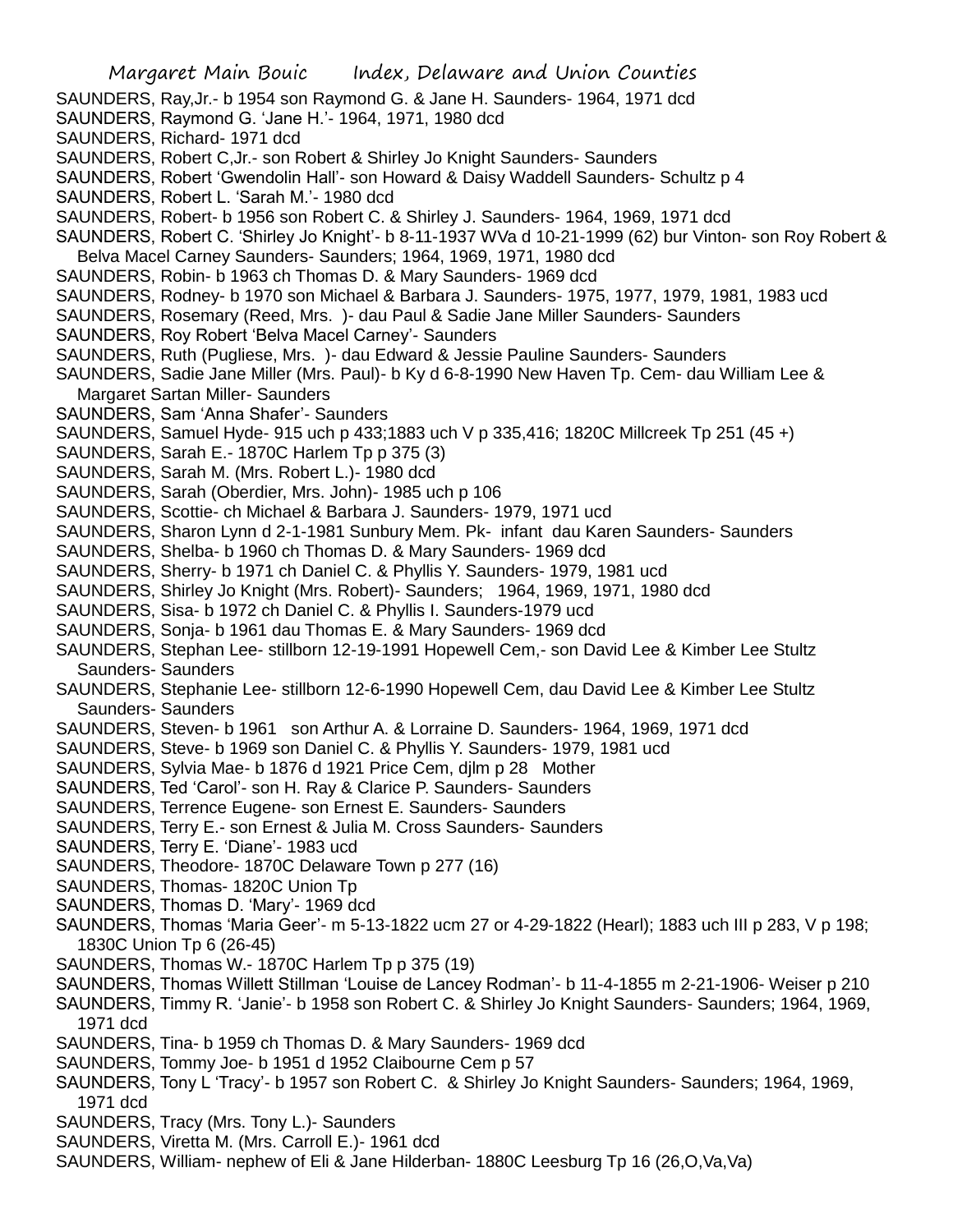SAUNDERS, Billy J. 'Vicki'- son Robert & Shirley Jo Knight Saunders- Saunders SAUNDERS, William O. 'Janette L.'- 1961 dcd SAUNDERS, Willis- son Edwin P. & Alice Utley Saunders- dg 10-10-1913 Cry Ab p 64; dg 3-26-1915 Cry Ab p 32 SAUNDERS, Ylanda May- d 2-4-1981 Sunbury Mem. Pk- infant dau Karen Saunders- Saunders SAUNER, Carolyn (Mrs. James Gary)- Sauner; 1961, 1964, 1969, 1971 dcd SAUNER, James Gary 'Carolyn'- d 2-8-1969 (70)- Sauner; 1961, 1964, 1969 dcd SAUNER, Marjorie (Draudt, Mrs. Marjorie Carolyn)- dau James Gary & Carolyn Sauner- Sauner SAUNER, Col Richard- son James Gary & Carolyn Sauner- Sauner SAUP, Fritz- 1980 dcd SAUR, William- killed at Middletown, brakeman on Big Four Railroad- dg 3-22-1891 Cry Ab p 90 SAURERS, Donald- son V. Idella Coffee- Saurers SAURERS, R. Leslie- son V. Idella Coffee- Sauers SAUSSMAN, Jeanne (Smith, Mrs. Robert Payul)- Weiser p 775 SAUTER, Caroline (Woolridge, Mrs. Wallace Murray)- b 12-26-1926 m 6-17-1948- Weiser p 110 SAUTER, Fred- 1908 dch p 404 SAUTER, Harry- b 1872 d 1875 Oak Grove Cem- Powell p 440 SAUTER, Janet Maxine Pickle (Powelo, Mrs. Ralph Edward)(Mrs. William Gerald)- b 12-15-1931 m(1) 7-11- 1949 (2) 6-14-1952 dau Edgar Joseph & Helen Irene Urschel Pickle- Weiser p 712 SAUTER, John- 1980 dcd SAUTER, Mrs. Rudy- query for Adam Burge- unec XII p 38 SAUTER, William Gerald 'Janet Maxine Pickle'- b 6-2-1930 m 6-14-1952- Weiser p 712 SAUTNER, Bobby- b 1959 son Robert E. & Joan E. Sautner- 1971 dcd SAUTNER, Dawn- b 1960 dau Robert E. & Joane E. Sautner- 1971 dcd SAUTNER, Debbie- b 1954 dau Robert E. & Joan E. Sautner- 1971 dcd SAUTNER, Glenn- b 1960 son Robert E. & Joan E. Sautner- 1971 dcd SAUTNER, Scott- b 1964 son Robert E. & Joan E. Sautner- 1971 dcd SAUTNER, Joan E. (Mrs. Robert E.)- 1971 dcd SAUTNER, Robert E. 'Joan E.'- 1971 dcd SAUTTER, Alfred- son John Sautter- dg 4-28-1905 Cry Ab p 23 SAUTTER, Anna- dau John Sautter- dg 4-28-1905 Cry Ab p 23 SAUTTER, Arthur G. 'Bertha Williams'- d 10-11-1961/2 (80)- Oak Grove Cem- son John Sautter 4-28-1905 Cry Ab p 23; Sautter; pallbearer for Mrs. L. A Williams- dg 4-11-1911 Cry Ab p 27; pallbearer for Mrs. John Foster dg 8-23-1912, Cry Ab p 144; for Lettie Dean (Mrs. J. W.)- dg 9-13-1912 Cry Ab p 156; pallbearer for Mrs. Jacob Lacher- dg 6-26-1914 Cry Ab p 132 SAUTTER, Bertha Williams (Mrs. Arthur G.)- d 8-24-1981 (93) cremated- Sautter SAUTTER, Calie (Bennett, Mrs. )- sister John Sautter- dg 5-2-1905 Cry Ab p 23 SAUTTER, Charles Augustus 'Sarah Sophia Bower'- (27-1880)- dcb (Emma) SAUTTER, C. J.- son John Sautter- dg 5-2-19025 Cry Ab p 23 SAUTTER, Edward- son John Sautter 4-28-1905 Cry Ab p 23 SAUTTER, —(Brown, Mrs. M. J.)\_- dau John Sautter 4-28-1905 Cry Ab p 23 SAUTTER, Elizabeth Metzer (Mrs. John)- m 5-26-1864 dcm -sister Mrs. Jacob Lacher- dg 6-26-1914 Cry Ab p 132 SAUTTER, Emma - b 1-2-1880 dau Charles Augustus & Sarah Sophia Bower Sautter- dcb SAUTTER, Flora- dau John Sautter- dg 4-28-1908 Cry Ab p 23 SAUTTER, Fred- brother John Sautter- dg 5-2-1905 Cry Ab p 23 SAUTTER, Gladys- dau Milo Sautter- Sautter SAUTTER, Gwendolyn (Blanchard, Mrs. Homer)- dau Arthur G. & Bertha Williams Sautter- Sautter SAUTTER, J.- CCC p 90 SAUTTER, John 'Elizabeth Metzger'- b 5–26-1841 m 5-26-1864 dcm d Tuesday -Oak Grove Cem- dg 4-28- 1905, 5-2-1905 Cry Ab p 23 SAUTTER, John- son John Sautter- dg 4-28-1905 Cry Ab p 23 SAUTTER, Lillian H. (Weiser, Mrs. Edwin Hugh)- b 12-18-1889 m 6-3-1912 d 9-27-1971 Marlborough Cem.-

- dau John Sautter; Sautter; Weiser p 14; dg 4-28-1905 Cry Ab p 23
- SAUTTER, Marion (Evans, Mrs. John)- sister Ralph Sautter- Sautter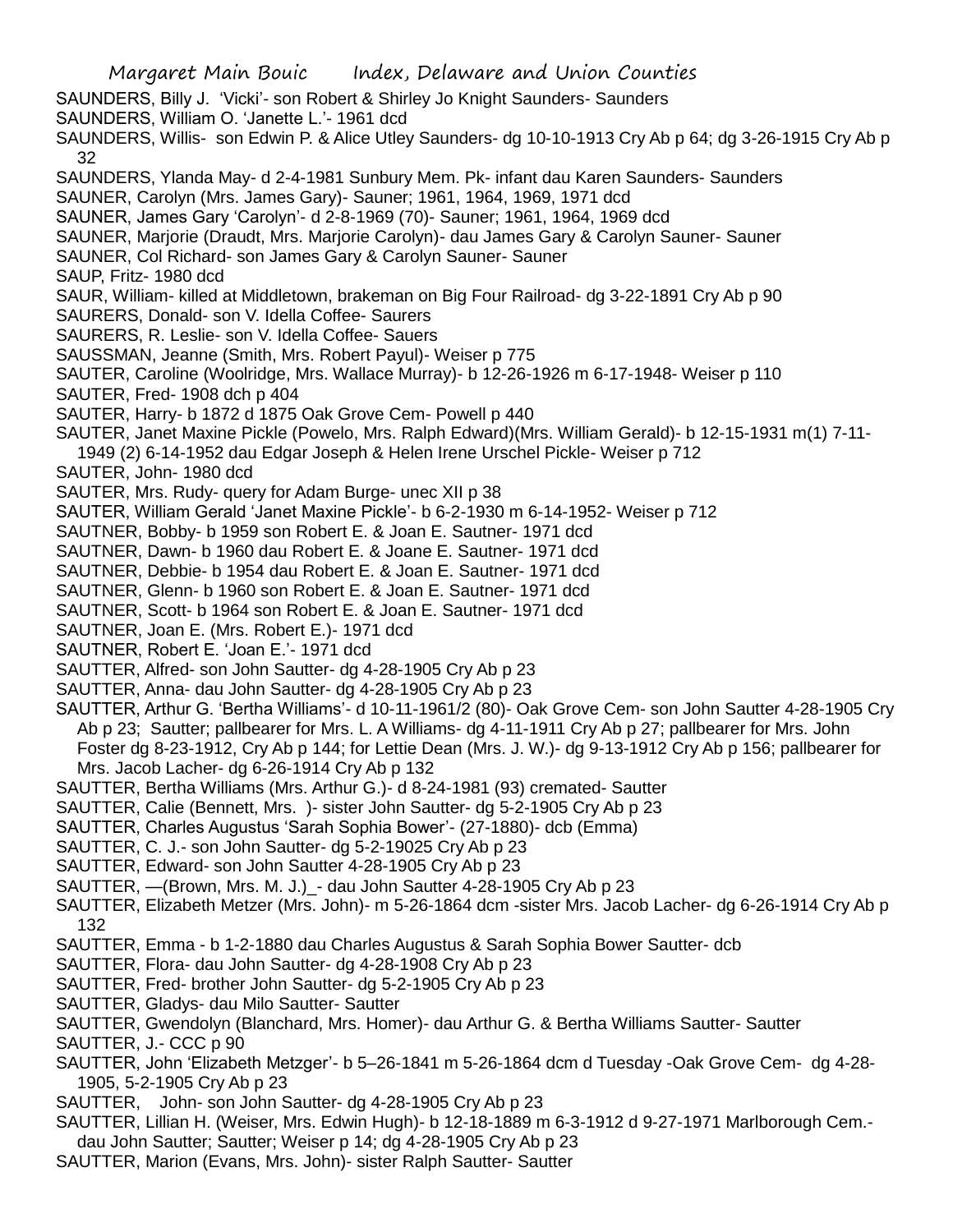SAUTTER, Milo- d 9-25-1962 (79) son John Sautter- Sautter; dg 5-2-1905 Cry Ab p 23

- SAUTTER, --- (Kerr, Mrs. Eugene)- dau Milo Sautter- Sautter
- SAUTTER, Ralph- d 12-24-1971 bur Florida- Sautter
- SAUTTER, Ray- brother Ralph Sautter- Sautter
- SAUTTER, Rose Ada- b 10-23-1891 d 8-9-1907 (15-10-8) Springfield- dg 10-1-907 Cry Ab p 72
- SAUTTER, Rosie- d Friday (17) dau William Sautter- dg 8-13-1907 Cry Ab p 62
- SAUTTER, Sarah Sophia Bower (Mrs. Charles Augustus)- (27-1880) dcb (Emma)
- SAUTTER, Suzanne- 1971, 1973, 1977, 1979, 1981, 1983 ucd
- SAUTTER, William- dg 8-13-1907 Cry Ab p 62
- SAUTTER, William- son John Sautter- dg 5-2-1905 Cry Ab p 23; dg 4-28-1905 Cry Ab p 23
- SAUTTLER, Suzanne- 1981 ucd, Paris Tp
- SAVAGE, Ada (Mrs. )(Hathaway, Mrs. Elnathan)- b 10-18-1838 m 11-26-1861 ucm 3255 mt 11-27-1861 Abst p 3; d 3-31-1900 Wallace, Idaho mt 4-11-1900 p 4c4, Abs p 5; unec XX p 32, 42
- SAVAGE, Ada M.- dau Reuben & Annetta Holycross Savage- 1870C Darby Tp 193-181 p 25 (15,O)
- SAVAGE, Ady- dau Andrew L. & Amanda Harper Savage- 1860C Marysville 1595-1589 p 209 (21,O)
- SAVAGE, Alice D. P. (Beckham, Mrs. Oscar B.)- m 11-11-1880 ucm 6836 d 6-22-1889, killed herself and dau
	- Anna-dau Morgan & Margaret Robinson Savage- 1883 uch V p 377; Turney 4; mt 6-26-1889 p5c3, Abs p 9; 1860C Dover Tp 258 (1,O); 1870C Dover Tp 22 p 3 (11,O); 1880C Dover Tp 164-173 p 361 (20,O)
- SAVAGE, Amanda- dau Andrew L. & Amanda Harper Savage- 1860C Marysville 1585-1589 p 209 (11,O)
- SAVAGE, Amanda Harper (Mrs. Andrew I.)- m 10-25-1837 ucm 457; 1860C Marysville 1595-1589 p 209 (42,O)
- SAVAGE, Andrew I. 'Amanda Harper'- m 10-25-1837 ucm 457; 1860C Marysville1595-1589 p 209 (43,O)
- SAVAGE, Andrew- son Andrew I. & Amanda Harper Savage- 1860C Marysville 1595-1589 p 89 (11,O)
- SAVAGE, Andrew- Phebe Ann divorced- Delaware Patron 2-28-1828; Reed Abst p 88
- SAVAGE, Ann C.- d 7-3-1845 (5) New Millcreek Cem p 7, Powell pp 252- dau Morgan & Margaret Robinson Savage- Turney 4
- SAVAGE, Ann (Mrs. Thomas)- McKitrick p 65
- SAVAGE, Anna (Beard, Mrs. John)- dau Morgan & Margaret Robinson Savage- 1883 uch V p 377
- SAVAGE, Anna Belle Maine (Mrs. Chester Grant)- dau Rufus & Sabra Wells Maine- Asp 1684f
- SAVAGE, Anne C. Bash (Mrs. )- b 7-15-1951 d 10-9-2001 (50) Union Cem, Cols.- dau Earl & Virginia Clark Bash- Savage
- SAVAGE, Annette Holycross (Mrs. Reuben G.)- m 7-3-1853 ucm 1973 dau David & Phebe Fenner Holycross-1850C Darby Tp 1698-1718 p 250 (13,O); 1870C Darby Tp 193- 181 p 25 (33,O)
- SAVAGE, Annette J.- 1967 ucd
- SAVAGE, Austin 'Irena'- 1883 uch V p 543
- SAVAGE, Bertha (Richmond, Mrs. August)- d Wed, mt 10-7-1891 p5c2 Ab p 15
- SAVAGE, Beverley Anne (Boerger, Mrs. George Henry)- b 9-17-1960 m 4-3-1993 dau Christopher Savage-Savage; St. Paul p 105, 115
- SAVAGE, Brian- b 1977 son Denise E. Savage- 1983 ucd
- SAVAGE, Carrie Peters (Mrs. William F.)- Savage
- SAVAGE, Carry- b 1975 ch Denise E. Savage- 1983 ucd
- SAVAGE, Catherine A. (Bevelhymer, Mrs. William)- m 6-17-1852 dcm- dau James & Letia Savage- 1850C Harlem Tp 673 p 60 (17,O)
- SAVAGE, Charles H.- son Andrew L. & Amanda Harper Savage- 1860C Marysville 1595-1689 p 209 (14,O)
- SAVAGE, Chester Grant 'Anna Belle Maine'- Asp (1684f)
- SAVAGE, Christopher- Savage
- SAVAGE, Daphne- d 12-1-1976 (62) cremated; 1961, 1964, 1969, 1971 dcd
- SAVAGE, David A.- son Reuben & Annetta Holycross Savage- 1870C Darby Tp 193-181 p 25 (13,O)
- SAVAGE, Denise E.- 1983 ucd
- SAVAGE, Dianne Jean (Walton, Mrs. Thomas Wade )- m 8-28-1965 dau Dr. William P.Sr. & Erma Cline Savage- Savage; Schultz p 4; 1961 dcd
- SAVAGE, Elizabeth (Campbell, Mrs. )- dcc Helen Gearon McMillen 31
- SAVAGE, Ellsworth- son Reuben & Annetta Holycross Savage- 1870C Darby Tp 193-181 p 25 (8,O)
- SAVAGE, Elly- b 1975 ch Denise E. Savage- 1983 ucd
- SAVAGE, Erma L. Cline (Mrs. Dr. William P.,Sr)- b 8-28-1907 d 1–25-1992 (84) Greenlawn, Col. dau Corrington & Elizabeth Hauck Cline- Savage; Schultz p 4; 1964, 1969, 1971 dcd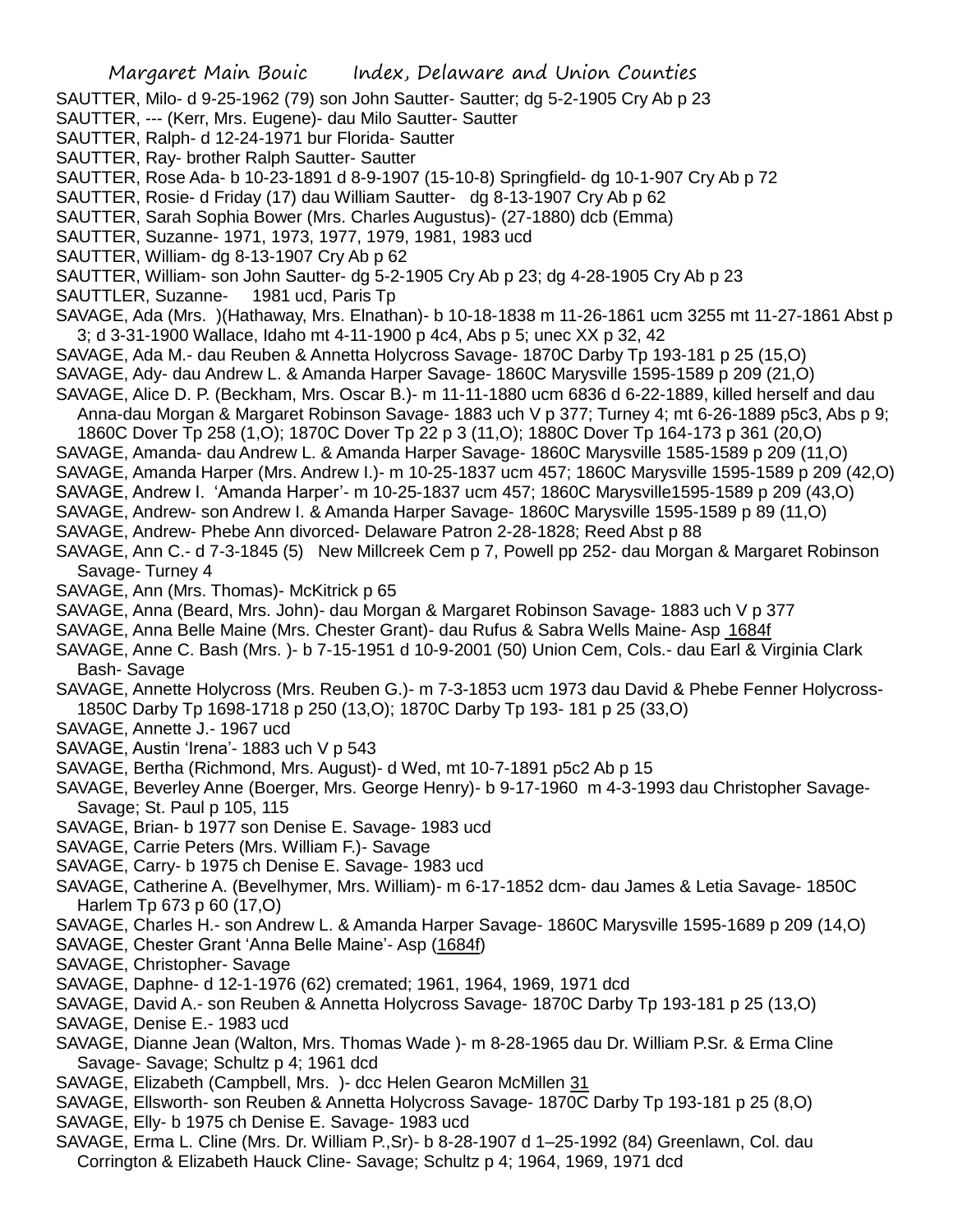- SAVAGE, Fletcher- son Andrew L. & Amanda Harper Savage- 1860C Marysville 1595-1589 p 209 (9,O) SAVAGE, Foster 'Julia Kirts'- Powell p 309
- SAVAGE, George 'Remembrance Budd'- m 8-22-1839 dcm; hadc p 28; 1850C Genoa Tp 428 p 43 (36,O)
- SAVAGE, Hannah Maria (Beard, Mrs. John)- m 11-10-1868 ucm 4464- dau Morgan & Margaret Robinson Savage- mt 3-9-1892 p 8 c5 Ab p 22; 1850C Concord Tp 2300 p 133 (7,O); 1860C Dover Tp 258 (17,O)
- SAVAGE, Harriet "Hettie" R. (Michael, Mrs. Calvin)- m 11-3-1870 ucm 4816; Turney 4; 1883 uch V p 377; 1860C Dover Tp 258 (8,O); 1870C Dover Tp 23 p 3 (18,O)
- SAVAGE, Harriet (Wrigh, Mrs. )- dau Morgan & Margaret Robinson Savage- mt 8-30-1899 p6c1, Abs p 61
- SAVAGE, Irena (Mrs. Austin)- 1883 uch V p 543
- SAVAGE, James- Powers Pat p 61, 65, 66
- SAVAGE, James 'Letia'- 1835 men p 30 #53 p 52 Harlem Tp; 1850C Harlem Tp 673 p 60 (39,Irel); 1870C Harlem Tp p 375 (61\*)
- SAVAGE, Janet (Mrs. Woodson J. III)- 1981, 1983 ucd
- SAVAGE, Jay- son Woodson J. III & Jane Savage- 1981, 1983 ucd
- SAVAGE, Jeannie- dau Anne C. Bash Savage- Savage
- SAVAGE, John- son George & Remembrance Budd Savage- 1850C Genoa Tp 428 p 43 (7,O)
- SAVAGE, Josephine- dau Andrew L. & Amanda Harper Savage- 1860C Marysville 1595-1589 p 209 (5,O)
- SAVAGE, Julia Kirts (Mrs. Foster)- Powell p 309
- SAVAGE, Kari- b 1977 ch Randal L & Pam J. Savage- 1980 dcd
- SAVAGE, Kristine (Scott, Mrs. )- dau Anne C. Bash Savage- Savage
- SAVAGE, Laura (Canous, Mrs. Joseph,Jr.)- b 1847 m 1869 dau Foster & Julia Kirts Savage- Powell p 309
- SAVAGE, Letia/Lititia (Mrs. James)- 1850C Harlem Tp 673 p 60 (40,O); 1870C Harlem Tp p 375 (62)
- SAVAGE, Lucy Ann- b 9-27-1846 d 5-27-1860 New Millcreek Cem p 7, Powell p 252 dau Morgan & Margaret Robinson Savage- Turney 4; 1850C Concord Tp 2300 p 133 (4,O)
- SAVAGE, Margaret J.- dau Morgan & Margaret Robinson Savage- 1850C Concord Tp 2300 p 133 (8,O); 1860C Dover Tp 258 (18,O)
- SAVAGE, Margaret Robinson (Mrs. Morgan)- b 5-29-1818 m 1-22/28-1837 ucm 400 d 12-12-1894 (76-6-15) Oakdale I p 85 (D-R4-14)- dau Asa & Catharine Turney Robinson- mt 12-9-1894 p 4c4, Ab p 59; mt 8-30- 1899 p6c1, Abs p 61; Turney 3,4; 1883 uch V p 334, 366, 377; 1850C Concord Tp 2300 p 133 (32,O); 1860C Dover Tp 258 (42,O); 1870C Dover Tp 22 (52,O); 1880C Dover Tp 164-173 p 36 (52,O)
- SAVAGE, Margaret J.(Stewart, Mrs. Alexander)- m 12-11-1860 ucm 3111; unec XX p 6
- SAVAGE, Marion E.- d 7-11-1976 975) bur Texas- sister William Savage- Savage
- SAVAGE, Mary- 1971, 1973 ucd
- SAVAGE, Mary A.- d 7-24-1858 (4-3-8) New Millcreek Cem p 7- dau Morgan & Margaret Robinson Savage-Turney 4
- SAVAGE, Mary Ann- dau George & Remembrance Budd Savage- 1850C Genoa Tp 428 p 43 (9,O)
- SAVAGE, Mary Bell- d 5-21-1859 (1y9m) Oakdale 1653 (No 23) I p 51 (E-25)
- SAVAGE, Mary (Mann, Mrs. Charles)- Savage
- SAVAGE, Mary (Mrs. Robert P.)- 1980 dcd
- SAVAGE, Morgan 'Margaret Robinson'- b 8–16-1811 Wales m 1-22/8-1837 ucm 400 d 8-24-1899(88y8d) New Millcreek Cem p 7, Powell p 252 son Richard & Susanna Tomley Savage- Turney 3,4; 1908 dch p 258; 1883 uch V p 334, 366, 371, 376, 377, 426; 1976 dch p 167; dg 8-28-1899 Cry Ab p 213, 9-1-1899, Cry Ab p 213, 214; mt 12-19-1894 p4c4 Ab p 59, mt 6-26-1889, Abs p 9; mt 8-30-1899 p6c1,Abs p 61; 1835 men p 63 #128 p 117 Troy Tp; 1840C Concord Tp 118 (20-30); 1850C Concord Tp 2300 133 (39,Wales); 1860C Dover Tp 258 (49,Wales): 1870C Dover Tp 22 p 3 (57,Eng); 1880C Dover 164-173 p 36 (58,Wales); unec XVIII p 65
- SAVAGE, Morgan- d 5-3-1849 (25d) New Millcreek Cem p 7, Powell p 252- son Morgan & Margaret Robinson Savage- Turney 4
- SAVAGE, Pam J. (Mrs. Randal L.)- 1980 dcd
- SAVAGE, Perry V.- son Reuben & Annetta Holycross Savage- 1870C Darby Tp 193-181 p 25 (3,O)
- SAVAGE, Phebe Ann Savage, divorce from Andrew Savage; Del Patron 2-28-1828 Reed Ab p 88
- SAVAGE, Randal L. 'Pam J.'- 1980 dcd
- SAVAGE, Rebecca- dau Andrew L. & Amanda Harper Savage- 1860C Marysville 1595-1589 p 209 (17,O)
- SAVAGE, Rebecca (Richmond, Mrs. Augustus)- m 8-31-1862 ucm 3352; mt 9-3-1862 Abs p 52; unec XX p 43
- SAVAGE, Remembrance Budd (Mrs. George)- m 8-22-1839 dcm; 1850C Genoa Tp 428 p 43 (31,O)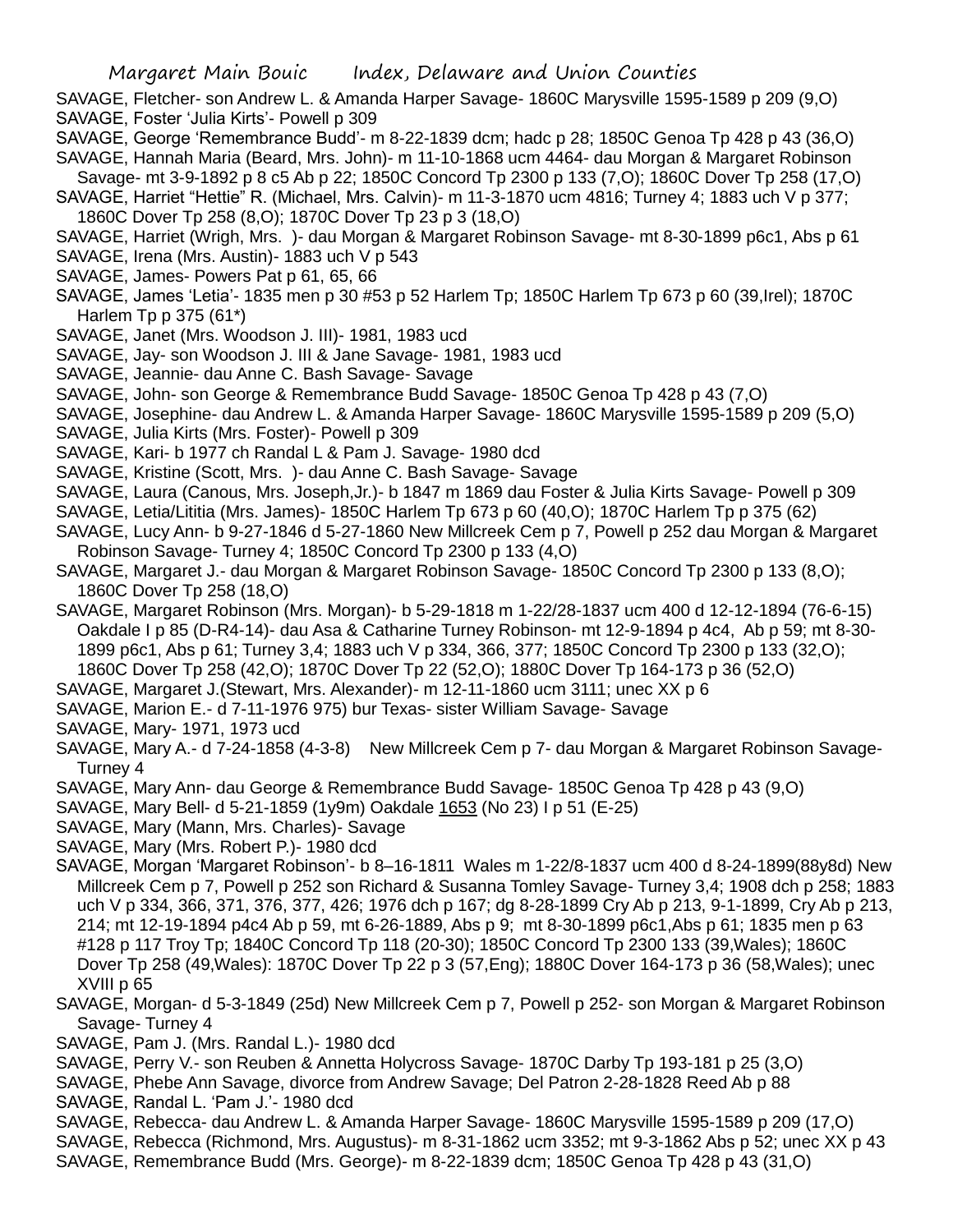SAVAGE, Reuben G. 'Annetta Holycross'- m 7-3-1853 ucm 1973- 1883 uch IV p 513, 534; 1850C Darby Tp 1694-1714 p 250 (19,O); 1870C Darby Tp 193-181 p 25 (39,O)

- SAVAGE, Richard- 1880 dch p 509; 1908 dch p 286
- SAVAGE, Richard 'Susanna Tomly'- 1883 uch V p 377; mt 8-30-1899 p6c1, Abs p 61
- SAVAGE, Robert M.- son Dr. William P.,Sr Savage- Savage
- SAVAGE, Sarah A.- 1850C Darby Tp 1694-1714 p 250 (17,O)
- SAVAGE, Sarah M. (January, Mrs. Nesbit)- b 2-28-1833 m 9-21-1854 ucm 2165 dau Austin & Irena Savage-
- 1883 uch V p 543; 1915 uch p 1104; mt 9-27-1854 abs p 16; mt 7–18-1906 p 4c2; Abs p 16
- SAVAGE, Spencer- son George & Remembrance Budd Savage- 1850C Genoa Tp 428 p 43 (4,O)
- SAVAGE, Stanley T.- 1967 ucd

SAVAGE, Stephanie Kay (Hurl, Mrs. Jeffrey Rothrock)- m 6-9-1990 dau Stuart Savage- Savage

- SAVAGE, Stuart- Savage
- SAVAGE, Susanna Tomly (Mrs. Richard)- 1883 uch V p 377; mt 8-30-1899 p6c1, Abs p 61
- SAVAGE, Susanna- dau Morgan & Margaret Robinson Savage- 1850C Concord Tp 2300 p 133 (13,O)
- SAVAGE, Susannah Hutchinson (Mrs. Thomas)- dau William & Marbury Hutchinson- Hutchisson p 72
- SAVAGE, Susannah (Philips, Mrs. Cyrus)- m 10-5-1858 ucm 2774, unec XII p 30, XVIII p 66
- SAVAGE, Thomas- 1835 men p 63 #129 p 117 Troy Tp
- SAVAGE, Thomas 'Ann' McKitrick p 65
- SAVAGE, Thomas 'Susannah Hutchinson'- Hutchisson p 72
- SAVAGE, William F. 'Carrie Peters'- Savage; 1964 dcd
- SAVAGE, Dr. William P.Sr 'Maude Moore''Erma L. Cline'- b 9-22-1897 d 5-13-1993 (95) son William F. & Carrie Peters Savage- Savage; Schultz p 4; 1964, 1969, 1971 dcd
- SAVAGE, William P. Jr.- son Dr. William P.,Sr- Savage
- SAVAGE, Woodson J. III 'Janet'- 1981, 1983 ucd
- SAVANK, Jerad S.- nephew of John Carter- 1880C Washington Tp 45-47 p 5 (21,O,O,O)
- SAVELY, Betty (O'Neill, Mrs. )- dau John Savely- Savely
- SAVELY ----(Plymel, Mrs. John)- dau John Savely- Savely
- SAVELY, Clifford- son John Savely- Savely
- SAVELY, Gerald- son John Savely- Savely
- SAVELY, Ida Mae (Mrs. Oscar Samuel)- Savely
- SAVELY, John- Savely
- SAVELY, Margaret Anne White (Mrs. Robert M.)- m 3-17-1973 dau Wayne White- Savely
- SAVELY, Oscar Samuel 'Ida Mae'- d 6-1-1970 (67) Marlborough Cem.Cem- son John Savely- Savely
- SAVELY, Robert M. 'Margaret Anne White'- m 3-17-1973 son Samuel & Iva Mae Savely- Savely
- SAVAGE, Saver, Christine/Christain- dau Edward d. & Marjorie I. Saver- 1961(14), 1964, 1969 dcd
- SAVER, Christine (Hill, Mrs. )- dau Edward D. & Marjorie Moler Saver- Saver
- SAVER, Daniel- son Edward D. & Marjorie Moler Saver- Saver; 1961(6), 1964, 1969 dcd
- SAVER, Donald- son John & Rose Saver- Saver
- SAVER. Edward D.'Marjorie I.Moler''Marjorie''- b 4-11-1920 d 9-1-1999 (79) Sunbury Mem. Pk- son John & Rose Saver- Saver; 1961, 1964, 1969, 1971, 1980 dcd
- SAVER, Fred- pallbearer for Margaret Hyuatt Greenlee- dg 6-27-1905 Cry Ab p 33
- SAVER, Harold- son John & Rose Saver- Saver
- SAVER, John 'Rose'- Saver
- SAVER, Marjoire (Mrs. Edward D.)- second wife- Saver
- SAVER, Marjorie Isabel "Madge". Moler (Mrs. Edward D.)- b 6-1-1921 d 10-15-1991 (70) Sunbury Mem. Pkdau Frank & Sylvia Harrison Moler; -Saver; Sunbury p 53, 117; 1961, 1964, 1969, 1971, 1980 dcd SAVER, Rose (Mrs. John)- Saver
- 
- SAVERY, Alice R. (Shalosky, Mrs. )- dau Myrtle F. Savery- Savery
- SAVERY, Ethel (Collins, Mrs. )- dau John Savery- Savery
- SAVERY, Myrtle F. (Mrs. )- d 5-17-1980 (75) Forest Grove Cem- Savery
- SAVERY, Richard H. 'Rose G. Welham'- b 1872 d 1925 Jerome IOOF Cem DJ p 112, 12,
- SAVERY, Rose G. Welham (Mrs. Richard)- b 1877 d 1-16-1968 (90) Jerome IOOF Cem, DJ p 112, 123
- SAVICH, Rose M. (Bowers, Mrs. Carl A.)- Savich m 50 years
- SAVIDGE, Foster 'Mable Styer'- d 1965- Savidge
- SAVIDGE, James, Adm estate of Abram Wickiser- Olen. Gaz 5-14-1852 Reed Abst p 118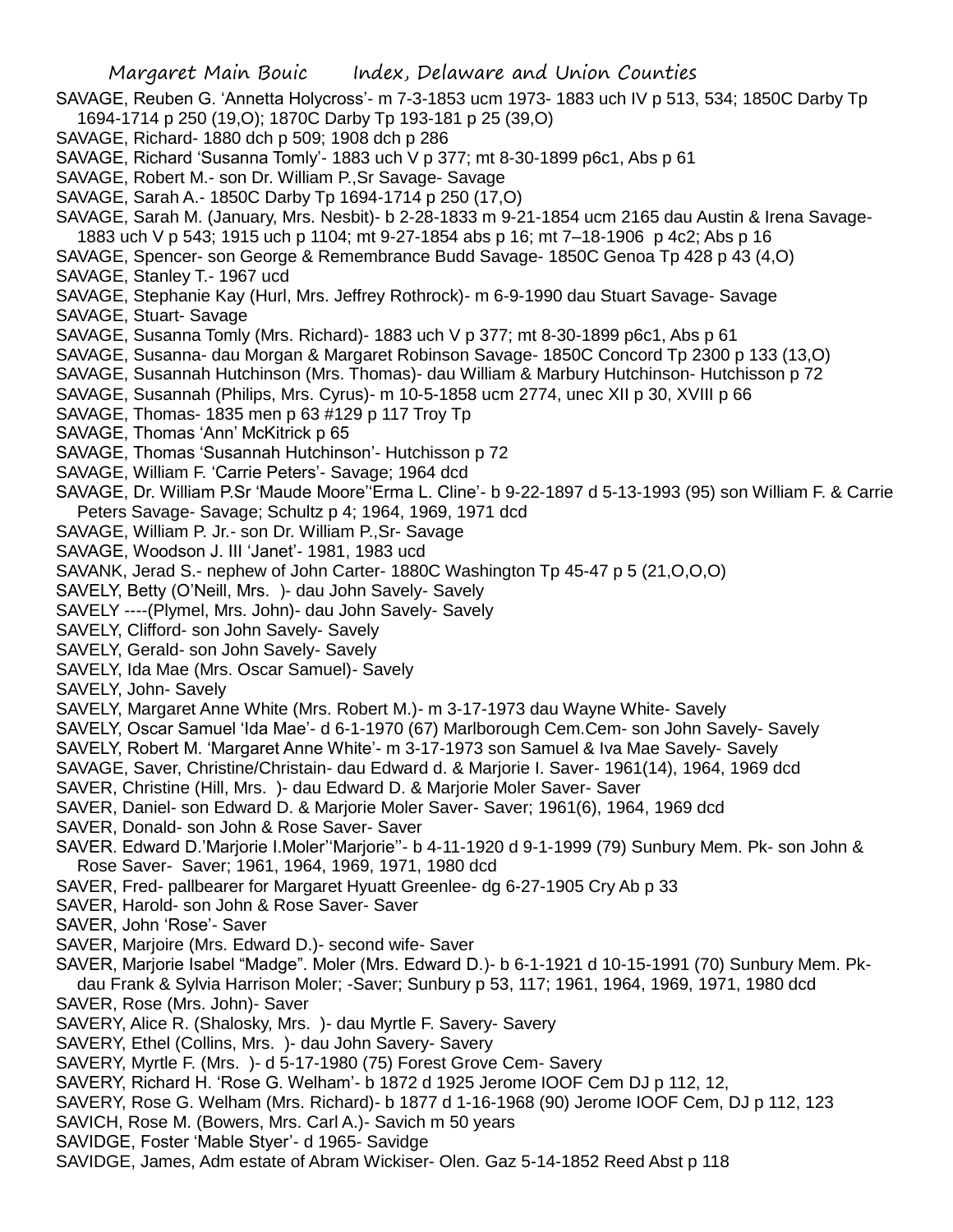- SAVIDGE, Jane Isabelle Evert (Mrs. Simon Peter)- b 4-1-1849 d 1921 dau John C. & Sarah Ann Weiser Evert-Weiser p 428
- SAVIDGE, Lillian DeHaven (Mrs. Melvin)- b 1869 d 1945- Weiser p 428
- SAVIDGE, Mable Styer (Mrs. Foster)- b 8-24-1909 d 6-27-1982 (72) Hale Cem, Mt. Victory- dau John & Minnie Bonner Styer- Savidge
- SAVIDGE, Mary Melissa (Conrad, Mrs. Oliver Nelson)- b 4-20-1874 d 7-1-1944- dau Melvin & Lillian DeHaven Savidge- Weiser p 428
- SAVIDGE, Rachael (Spencer, Mrs. Jason)- m 12-30-1840 dcm
- SAVIDGE, Simon Peter 'Jane Isabelle Evert'- b 11-22-1847 d 1913- Weiser p 428
- SAVIDGE, William- 1908 dch p 404
- SAVILLE, Curtis Ralph- b 8-7-1943 son Fred Ralph & Mildred Irene Weiser Seville- Weiser p 263
- SAVILLE, Dale Arthur 'Sandra Laffen'- b 9-6-1940 m 6-11-1960 son Fred Ralph & Mildred Irene Weiser Saville-Weiser p 263
- SAVILLE, Duane Ernest- b 9-6-1940 son Fred Ralph & Mildred Irene Weiser Seville- Weiser p 263
- SAVILLE, Eileen Saren- b 1-11-1950 dau Fred Ralph & Mildred Irene Weiser Seville- Weiser p 263
- SAVILLE, Elsie Blanche (Weiser, Mrs. Robert Luther)- b 5-7-1915 m 10-20-1935- Weiser p 264
- SAVILLE, Fred Ralph 'Mildred Irene Weiser'- Weiser p 263
- SAVILLE, Jane (Mrs. Robert)- Saville
- SAVILLE, Karen Estelle- b 6-17-1947 dau Fred Ralph & Mildred Irene Weiser Saville- Weiser p 263
- SAVILLE, Mildred Irene Weiser (Mrs. Fred Ralph)- 11-14-1913 m 10-10-1937 dau Arthur George & Estelle Irene Shively Weiser- Weiser p 263
- SAVILLE, Robert 'Jane'- Saville; unec XVIII p 40
- SAVILLE, Sandra Laffen (Mrs. Dale Arthur)- m 6-11-1961- Weiser p 263
- SAVILLE, Suzanne Elizabeth- b 1-19-1977 dau Robert & Jane Saville- Saville
- SAVINS, Amanda Rhoads (Mrs,. Miles Seneca)- b 1830- dcc Betty Mozingo Wells 11
- SAVINS, Julia (Mozingo, Mrs. Barney J.)- b 5-26-1849 dau Miles Seneca & Amanda Rhoads Savins- dcc Betty Mozingo Wells 5
- SAVINS, Miles Seneca 'Amanda Rhoads'- dcc Betty Mozingo Wells 10
- SAVON, Kimberly- b 1970 dau Thomas A. & Pamela Savon- 1980 dcd
- SAVON, Pamela (Mrs. Thomas A.)- 1980 dcd
- SAVON, Steven- b 1967 son Thomas A. & Pamela Savon- 1980 dcd
- SAVON, Thomas A. 'Pamela'- 1980 dcd
- SAVOY, Dr. James Freshwater p 199
- SAVOY, Sarah B. (Malambre, Mrs. Stephen D.)- m 9-6-1859 ucm (Hearl)
- SAVUE, Carmen (Manns, Mrs. Pablo Francisco)- b 1956- Genther p 78
- SAWABE, Kuniko (Mrs. )- makes Japanese porcelain dolls- Sawabe
- SAWAR, Thomas- Nash p 181
- SAWDEY, Rev. Harry 'Janice Lee Suver'- Sawdey
- SAWDEY, Janice Lee Suver (Mrs. Rev. Harry)- d 12-29-1968 (32) Union Cem- dau Orville Suver- Sawdey
- SAWDEY, Jeffrey- son Rev. Harry & Janice Lee Suver Sawdey- Sawdey
- SAWDEY, Michael- son Rev. Harry & Janice Lee Suver Sawdey- Sawdey
- SAWHILL, Alexander 'Jane Gowans'- m 2-5-1852 ucm 1767; unec XIV p 66
- SAWHILL, Jane Gowans (Mrs. Alexander)- m 2-5-1852 ucm 1767; unec XIV p 66
- SAWINSKIa, Joseph Albert- son Stanley W. Sawinski- Sawinski- engaged to Delborah Lee Alford
- SAWL, Aaron 'Almeda Harrington'- m 4-19-1857 dcm
- SAWL, Almeda Harrington (Mrs. Aaron)- m 4-19-1857 dcm
- SAWTELLE, Clara E. (Maine, Mrs. George W.)(Wells, Mrs. Henry W.)-- b 12–6-1849 d 2-26-1901dau John M. & Susan Judkins Sawtelle- Asp (1661)
- SAWTELLE, John M. 'Susan Judkins'- see Asp (1661)
- SAWTELL, Julia (Mrs. Dr. J. N.)- m 12y ago, dg 1-3-1899 Cry Ab p 178
- SAWTELLE, Susan Judkins (Mrs. John M.)- Asp (1661)
- SAWTLE, Eunice Hager (Mrs. Zachariah)- b 1-5-1757 m 1781 dau William & Mary Warren Hager- Genther p 164
- SAWTLE, Zachariah 'Eunice Hager'- m 1781- Genther p 164
- SAWYER, Aaron (3-1992) son James William & Jody Lynn Calle Sawyer- Sawyer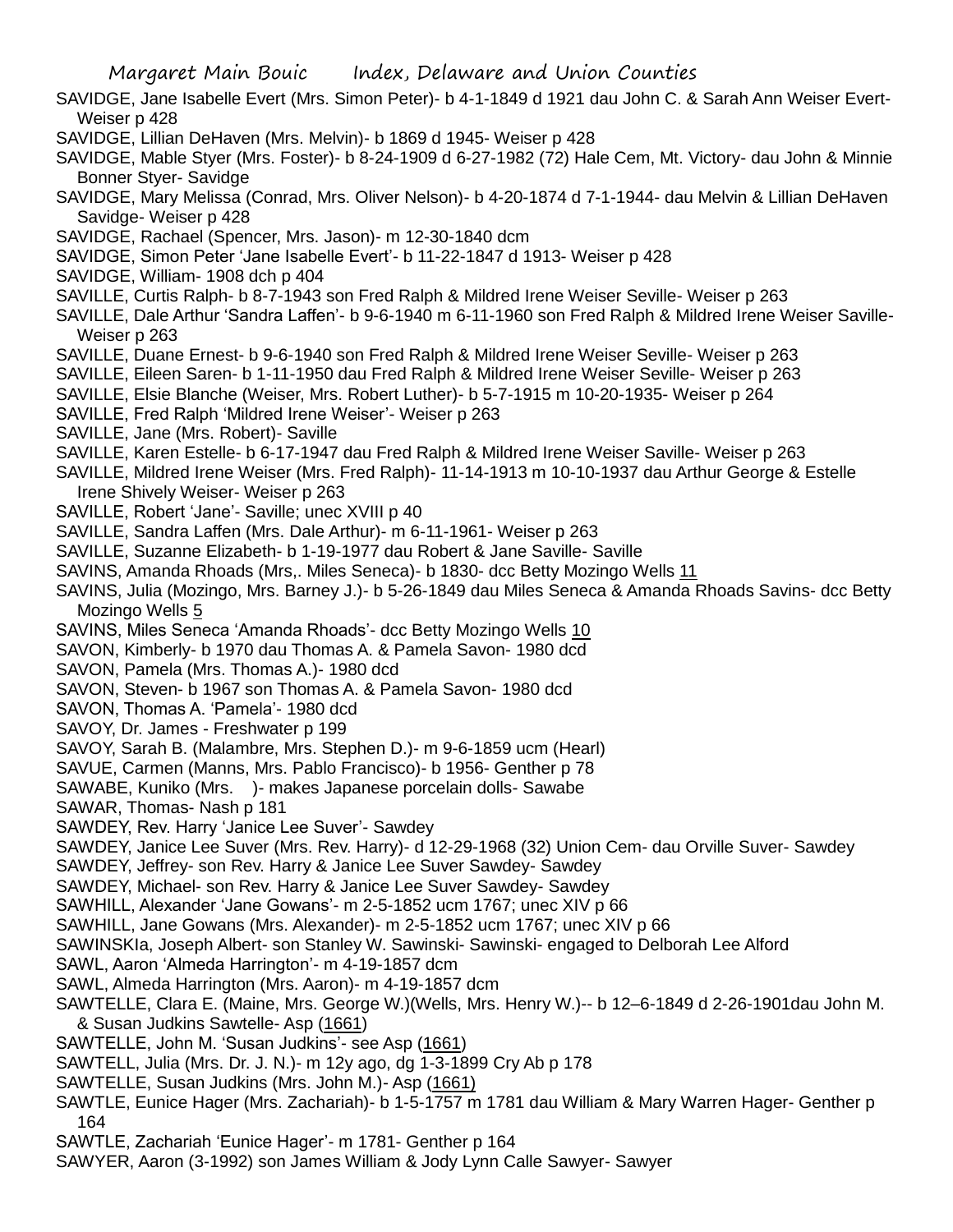- SAWYER, Ada (Bacon, Mrs. )- sister Dewey B. Sawyer- Sawyer; obit Dewey B., mlib (brown)
- SAWYER, Adelia Powers (Mrs. Leonard)- dau John & Hannah Spicer Pwers- Powers Pat p 142
- SAWYER, Albert 'Flora Ellen Hause'- Maugans Anc p 55
- SAWYER, Alyssa Jo- b 5-29-1992 dau James William & Jody Lynn Calle Sawyer- Sawyer
- SAWYER, Amanda (Phillips, Mrs. William)- m 12-8-1854 ucm 2210
- SAWYER, Amos 'Laura Harbaugh'- son Uriah & Sarah Sawyer- 1915 uch p 555, 556; Marysville p 31
- SAWYER, Amos H.- son Amos & Laura Harbaugh Sawyer- 1915 uch p 555
- SAWYER, Andrew 'Sarah Bishop'- m 12-28-1806 onwq I
- SAWYER, Carrie Lynn (Taulbee, Mrs. John C.)- b 1-10-1965 dau Thomas E. & –Pyers Sawyer- Sawyer
- SAWYER, Chad Russell- b 4-27-1979 son Robert & Sandra T. McCurdy Sawyer- Sawyer- 1981 ucd SAWYER, Charles- 1915 uch p 398
- SAWYER, Charles 'Florence Landis'- b 2-24-1913 son Albert & Flora Ellen Hause Sawyer- Maugans Anc p 55 SAWYER, Charles M.- son Amos & Laura Harbaugh Sawyer- 1915 uch p 555
- SAWYER, Connie Lynne- b 8-30-1944 dau Royal Emerson & Garnet Louise Daughters Sawyer- Weiser p 730
- SAWYER, Cornelia (McIlvain, Mrs. Jack)- dau Walter A. & Cornelia Sellers Sawyer- Sawyer; 1915 uch p 556; obit Walter A., mlib (brown); 1910C Marysville 14-13 p 1A (2/12,O,O,O)
- SAWYER, Cornelia Sellers (Mrs. Walter A.)- b 1888 m 1909 d 8-4-1965 dau John L. & Dorothy E. Cole Sellers-1915 uch p 556, 559; Sawyer; 1910C Marysville 14-13- p 1A (22,O,O,O) m 1y, 1 ch
- SAWYER, Cyrus- 1880 dch p 398; 1908 dch p 245; 1869 wsc p 1; wsc Grah p 33, 38, 61; Pabst 8 p 12
- SAWYER, David- b 1970 son Robert B. & Sandra T. McCurdy Sawyer- Sawyer; 1971, 1973, 1975, 1977, 1979, 1981 ucd
- SAWYER, Denise Hoffman (Mrs. )(Kaufman, Mrs. Robert Frank)- m(2) 4-14-1979/8- 1985 uch p 13, 85; Genther p 109
- SAWYER, Dewey B. 'Louetta Dickerson'- d 8-16-1972 (74) Forest Grove Cem, obit, mlib (brown)
- SAWYER, Don A. 'Helen Dee'- b 1-27-1896 son Albert & Flora Ellen Hause Sawyer- Maugans Anc p 55
- SAWYER, Dorothy (Sopor, Mrs. Herbert)- dau Walter A. & Cornelia Sellers Sawyer- Sawyer; obit Walter A., mlib (brown)
- SAWYER, Edith Amy Breese (Mrs. Fulton W.)- b 7-26-1879 d 6-21-1964 Oakdale II p 108 (H-RM-5)- dau Webster & Minerva Breese- Sawyer; 1915 uch p 556
- SAWYER, Elbert Morgan- son Elwood & Roberta Kennedy Sawyer- obit Jean Reed Sawyer, obit Roberta, obit Nina, mlb; obit Elwood, mlib (brown)
- SAWYER, Eliza Jane (Freshwater, Mrs. David) m 4-22-1852- Sawyer; Freshwater p 198
- SAWYER, Elen (Robison, Mrs. Thompson)-m 3-22-1849 Madison Co, unec XI p 9
- SAWYER, Ellwood E.- b 1893 d 1976 Oakdale II p 108 (H-RM-5)- son Emory Fulton & Sarah E. Morgan Sawyer- 1915 uch p 556 Sawyer; Marysville p 31, 37; mt 10-4-1899 p6c2 Abs p 63; 1910C Marysville 80-75 (17,O,O,O)
- SAWYER, Elwood E. 'Roberta Kennedy''Jean R. Reed'- b 2-2-1892/3 d 11-6-1976 (84) son Emory F. Sawyer-Sawyer; obit Walter A., mlib (brown); obit Jean, mlib; 1900C Marysville 3rd ward 56-58 p 2B (7,O,O,O)
- SAWYER, Emory Fulton 'Sarah E. Morgan'- b 6-21-1852/9 Piqua m 1-15-1878 d 8-17-1930 (75) Oakdale 4270 (H 70) II p 107 (H-RK-7)0 1915 uch p 151, picture 555, 556, 557; Marysville p 31; Sawyer; moved to new house, Sixth St. mt 11-11-1891 p5c1 Ab p 16; mt 9-4-1901 p2c5, Ab p 10; 1900C Marysville 3<sup>rd</sup> ward 56-58 p 2B (44,O,O,Md) m 22y; 1910C Marysville 80-75 (54,O,O,Md), m 32y
- SAWYER, Emory Fulton,Jr.- son Walter A. & Cornelia Sellers Sawyer- 1915 uch p 556; obit Walter A., mlib (brown); Sawyer
- SAWYER, Eugene B.- son Dewey B. & Louetta Dickerson Sawyer- Sawyer; obit Dewey B., obit William H., mlib (brown)
- SAWYER, Eugene- b 8-20-1922 son Don A. & Helen Dee Sawyer- Maugans Anc p 55
- SAWYER, Flora Ellen Hause (Mrs. Albert)- b 4-25-1875/9 d 1-10-1943 dau John,Jr. & Frances V. Springer Hause- Maugans Anc p 55
- SAWYER, Florence Landis (Mrs. Charles)- Maugans Anc p 55
- SAWYER, Fulton R./M 'Edith Breese'- b 9- 1879 Piqua d 10-19-1933 Oakdale II p 108 (H-RM-5) oldest son Emory Fulton & Sarah E. Morgan Sawyer- 1915 uch p 556; Marysville p 31; 1900C Marysville 3<sup>rd</sup> ward 56-58 p 2B (20,O,O,O)
- SAWYER, Garnet Louise Daughters (Mrs. Royal Emerson)(Kuhn, Mrs. Irvin Michael)- b 11-1-1920 m(1) 4-8- 1941 (2) 3-20-1956 dau Fred & Etta Viola Gebhart Daughters- Weiser p 730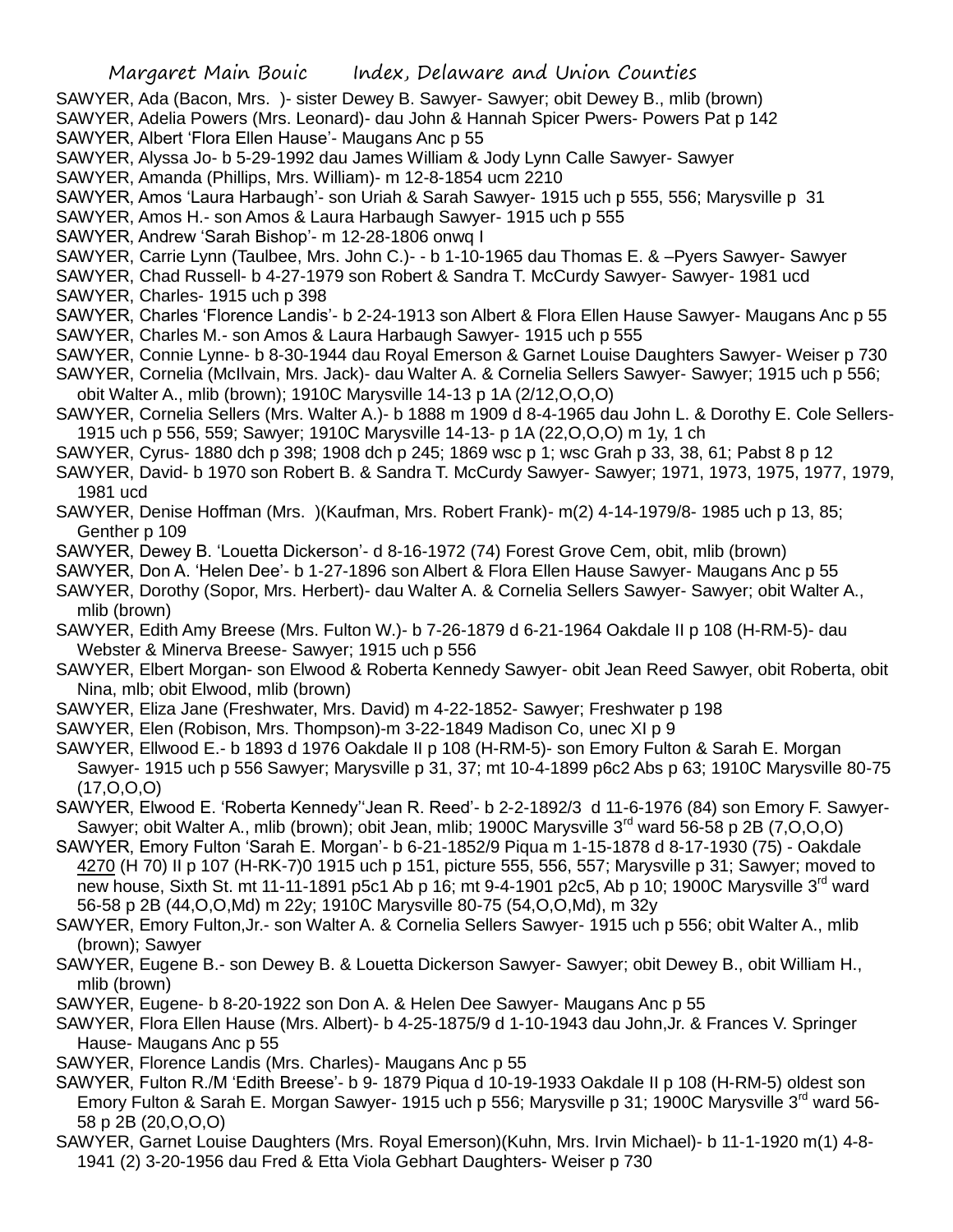- SAWYER, Gertie (Maine, Mrs. Orlando Williams)- Asp (727)
- SAWYER, Harriet M. (Mrs. )- hadc p 66
- SAWYER, Harriet M. (Still, Mrs. William)- m 10-4-1854 dcm
- SAWYER, Helen Dee (Mrs. Don A.)- Maugans Anc p 55
- SAWYER, James William 'Jody Lynn Calle'- b 11-13- son Thomas E. & Paula K. Pyers Sawyer Sawyer
- SAWYER, Jean Reed (Mrs.Elwood)- b 3-8-1913 d 9-8-1981 (68) Ocala, Fl- Oakdale II p 70 (H-R5-16)- dau Homer & Grace Roberts Reed- Sawyer; obit mlib
- SAWYER, Jennie R. (Hamill, Mrs. Samuel R.)\_ dau Amos & Laura Harbaugh Sawyer- 1915 uch p 556
- SAWYER, Jody Lynn Calle (Mrs. James William)- m 2-19-1967- dau Joe & Phyllis Calle- Sawyer
- SAWYER, John- 1835 men p 16 #33 p 24 Brown Tp
- SAWYER, John- son Uriah & Sarah Sawyer- 1915 uch p 556
- SAWYER, Julia A. (Smith, Mrs. John) m 7-28-1844 dcm
- SAWYER, Julia- dau Uriah & Sarah Sawyer- 1915 uch p 556
- SAWYER, June (Brown, Mrs. Kenneth)- dau Walter A. & Cornelia Sellers Sawyer- Sawyer; obit Walter A., mlib (brown)
- SAWYER, Kelly- b 7-16-1974 son & Denise Hoffman Sawyer- 1985 uch p 85
- SAWYER, Laura (Atkinson, Mrs. George)- dau Amos & Laura Harbaugh Sawyer- 1915 uch p 555
- SAWYER, Laura Harbaugh (Mrs. Amos)- dau Washington & Louisa Harbaugh- 1915 uch p 555, 556; Marysville p 31
- SAWYER, Leonard 'Adelia Powers'- Powers Pat p 142
- SAWYER, Lillian (Thomas, Mrs. )- sister Dewey B. Sawyer- Sawyer; obit Dewey B., mlib (brown)
- SAWYER, Lois (Hagar, Mrs. Thaddeus)- m 12-9-1762- Genther p 166
- SAWYER, Louetta Dickerson (Mrs. Dewey B.)- obit Dewey B.. obit William H., mlib (brown)
- SAWYER, Lyle- son Steven William Sawyer- Sawyer
- SAWYER, Marian (Mrs. Robert)- 1949 ucd
- SAWYER, Mary- dau Elwood E. Sawyer- Sawyer
- SAWYER, Mary A. Kramer (Mrs. William H.)- b 7-24-1922 NC d 8-4-1995 (73) dau Eli & Clara Miller Kramer)- Sawyer; unvmec p 22, 23, 28; 1949, 1967, 1971, 1973, 1975 ucd
- SAWYER, Mary Elizabeth (Smith, Mrs. Charles Wendal)- m 1-23-1960 dau Elwood & Jean Reed Sawyer-Sawyer; obit Peggy Ann, milb; obit Elwood, mlib (brown)
- SAWYER, Mary Lynn- b 1958 dau William H. & Mary Kramer Sawyer- Sawyer; obit William H. mlib (brown); 1967, 1971 ucd
- SAWYER, Nan (Mrs. Thomas)- Sawyer
- SAWYER, Nathaniel- delinquent land- unec XIV p 7
- SAWYER, Nancy- d 9-17-1886 (73-11-1) Berkshire Tp b Pa- dcdeaths
- SAWYER, Nancy (Offerbacker, Mrs. Isaiah)- m 3-5-1886 ucm (Hearl)
- SAWYER, Naomi (Morse, Mrs. )- sister Dewey B. Sawyer- Sawyer; obit Dewey B., mlib (brown)
- SAWYER, Nathaniel- originial owner- Liberty Tp, unec XI p 72; unec XII p 65, 67, 1843
- SAWYER, Nina Margaret (Reed, Mrs. William J.) dau Elwood & Roberta Kennedy Sawyer- obit Peggy Ann, mlib; obit Elwood, mlib (brown)
- SAWYER, Nina E. (Sellers, Mrs. William)- b 11/3-20-1894 Oakdale II p 107 (H-RK-8) dau Emory Fulton & Sarah E. Morgan Sawyer- Sawyer; 1915 uch p 556; obit Elwood, obit Walter A., mlib (brown); Marysville p 32; mt 10-4-1899 p6 c2 p 63; 1900C Marysville 3rd ward 56-58 p 2B (6,O,O,O); 1910C Marysville 80-75  $(16, 0, 0, 0)$
- SAWYER, Opal (Haager, Mrs. Ray Ellsworth)- m 1-17-1926 Genther p 204
- SAWYER, Pamela- dau Robert & Marian Sawyer- 1949 ucd
- SAWYER, Patricia- dau Robert & Marian Sawyer- 1949 ucd
- SAWYER, Peggy Ann- b 1930 d 1-25-1943 (12) Oakdale II p 70 (H-R5-16); obit, mlib
- SAWYER, Philena/Philera (Maine, Mrs. David)- m 2-7-1825 d 4-8-1845 (72) Asp (60)
- SAWYER, Phillip- son Robert & Marian Sawyer- 1949 ucd
- SAWYER, Richard- b 12-12-1926 son Don A. & Helen Dee Sawyer- Maugans Anc p 55
- SAWYER, Robert B. 'Sandra'- 1971, 1973, 1975, 1977, 1979, 1981, 1983 ucd
- SAWYER, Robert 'Marian'- 1949 ucd
- SAWYER, Roberta Kennedy (Mrs. Elwood)- b 11-14-1895 d 1-19-1932 (36) Oakdale 4397 (H-70) II p 108 (H-RM-5)- dau J. Walter & Adelaide Robinson Kennedy- obit, mlib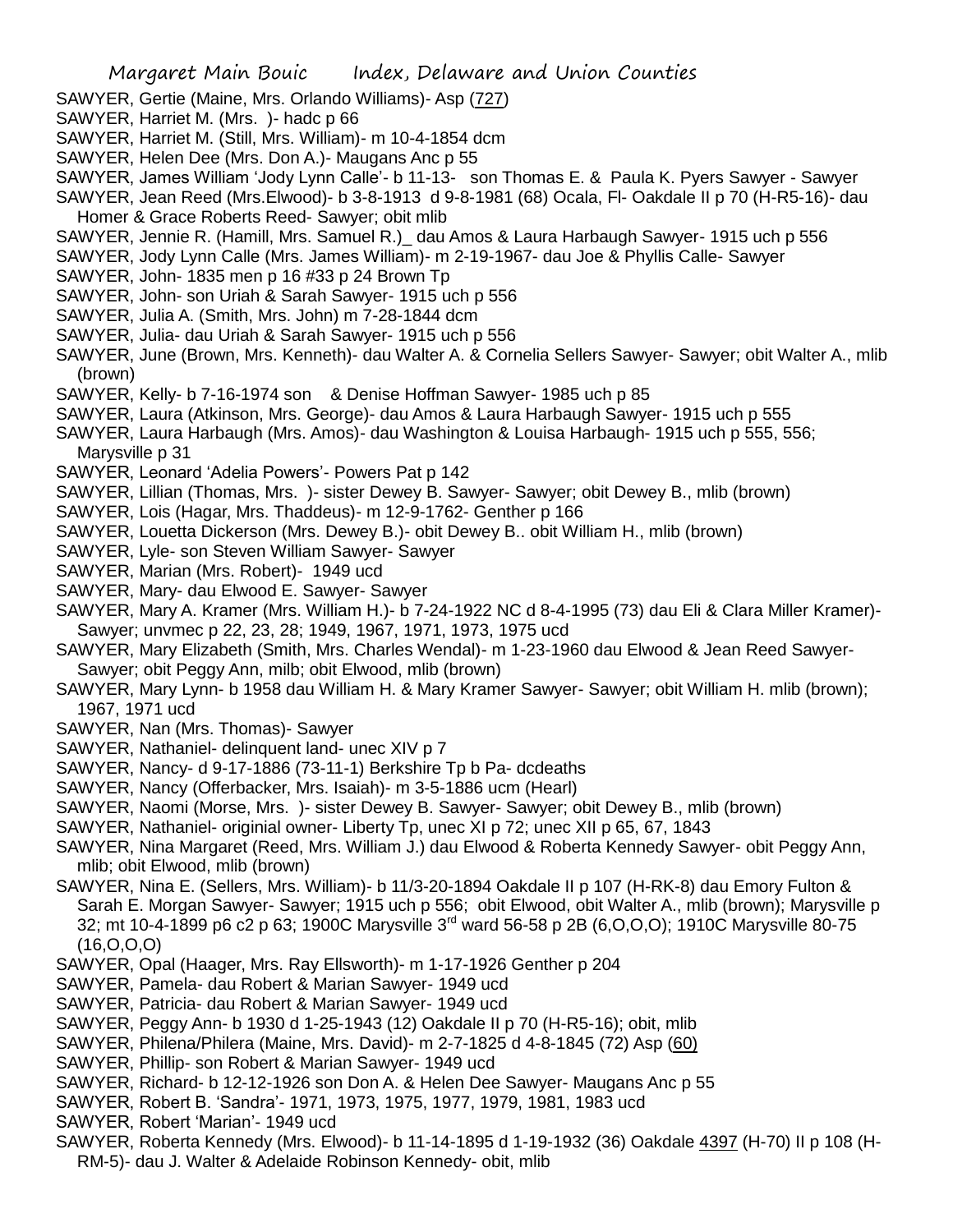- SAWYER, Rosalie- b 12-18-1936 dau Don A. & Helen Dee Sawyer- Maugans Anc p 55
- SAWYER, Royal Emerson 'Garnet Louise Daughters'- b 5-30-1919 m 4-8-1941- Weiser p 730
- SAWYER, Ruth- dau Uriah & Sarah Sawyer- 1915 uch p 556
- SAWYER, Samuel- 1908 dch p 404
- SAWYER, Sandra (Mrs. Robert B.)- 1971, 1973, 1975, 1977, 1979, 1981 ucd
- SAWYER, Sarah Bishop (Mrs. Andrew)- m 12-28-1806 onwq I
- SAWYER, Sarah E. Morgan (Mrs. Emory Fulton'- b 2-1857 m 1-15-1878 d 9-16-1934 Oakdale II p 107 (H-RK-7) dau Thomas & Emily Williams Morgan- 1915 uch p 556; Marysville p 31; mt 8-22-1894 p5c1 Ab p 54;mt 3-22-1899 p2c2 Abs p 63; mt 10-4-1899 p6c2 Ab<sup>s</sup> p 52, 1900C Marysville 3<sup>rd</sup> ward 56-58 p 2B (43,O,Eng,Md)- m 22y, 4 ch; 1910C Marysville 80-75 (52,o,Eng,Md)- m 32y, 4 ch
- SAWYER, Sarah (Mrs. Uriah)- 1915 uch p 556
- SAWYER, Sarah- dau Uriah & Sarah Sawyer- 1915 uch p 556
- SAWYER, Sherrie Ann (Yoakam, Mrs. Eric Lee) b 1-9-1971 m 5-15-1994 dau Thomas E. Paul K. Pyers Sawyer- Sawyer
- SAWYER, Steven William b 10-22-1944 Pl City d 11-17-1990 (46) Texas, Forest Grove Cem- son William H. & Mary Kramer Sawyer- Sawyer; obit William H., mlib (brown); 1949, 1967 ucd
- SAWYER, Thomas E. 'Paula Pyers'- son William H. & Mary Kramer Sawyer- Sawyer; obit William H., mlib; 1949 ucd
- SAWYER, Thomas Lee- b 9-28-1941 son Royal Emerson & Garnet Louise Daughters Sawyer- Weiser p 730
- SAWYER, Thomas 'Nan'- son William H. & Mary Kramer Sawyer- Sawyer
- SAWYER, Todd- son -- & Denise Hoffman Sawyer- 1985 uch p 85
- SAWYER, Uriah 'Sarah'- 1915 uch p 556
- SAWYER, Viche- dau Steven William Sawyer- Sawyer

SAWYER, Walter A. 'Cornelia Sellers'-b 8-1881 m 1909 d 6-29-1970 son Emory Fulton & Sarah E. Morgan Sawyer- Sawyer; Marysville p 32, 49; 1915 uch p 556, 559; mt 10-4-1899 p6c2, Abs p 63; 1900C Marysville 3 rd ward 56-58 p 2B (18,O,O,O); 1910C Marysville 14-13 p 1A (28,O O,O) m 1y

- SAWYER, —d 2-13-1913 Oakdale 2524 D41) I p 90 (D-R7-4) infant son of Walter Sawyer
- SAWYER, William- 1880C Allen Tp 214-227 p 22 (23,O,Ky,Ky) black
- SAWYER, William H. 'Mary Kramer'- d 9-7-1973 (50) Forest Lawn Cem- son Dewey & Louetta Sawyer-Sawyer; obit, mlib (brown); unvmec p 20, 23; obit, mlib (brown)' obit Dewey, mlib (brown);1949, 1967, 1971, 1973 ucd,
- SAWYER, Rev. W. S.- 1883 uch V p 496 Rev. 1908 dch p 636
- SAWYERS, Bertha Pinkley (Mrs. Virgil)- Sawyers
- SAWYERS, Carol- dau James W. & Marjorie J. Saffreed Sawyers- Sawyers; 1961, 1964, 1969, 1971 dcd
- SAWYERS, James W. 'Marjorie'- b 6-3-1918 d 2-2-1991 (72) Fairview Mem. Pk- son Virgil & Bertha Pinkley Sawyers- Sawyers; 1961, 1964, 1969, 1971 dcd
- SAWYERS. Marjorie J, Saffreed (Mrs. James W.)- b 2-18-1924 d 12-4-1996 (72) Fairview Mem. Pk- dau Delmar & Gladys Thatcher Saffreed- Sawyers; 1961, 1964, 1969, 1971 dcd
- SAWYERS, Perfect- Sawyer 2 p 112
- SAWYERS, Virgil 'Bertha Pinkley'- Sawyers
- SAWYOR, Nathan- 1870C Delaware Town p 290 (19)
- SAXBE, DR. W.m, speaker unec I p 24
- SAXBY, Sir Edward 'Elizabeth Fisher'- dcc Maxson Greene 8386
- SAXBY, Elizabeth Fisher (Mrs. Sir Edward)- dcc Maxson Greene 8387
- SAXBY, John- servant to Christopher Taylor- Genther p 25
- SAXBY, Mary (Blarke, Mrs. James)- dau Sir Edward & Elizabeth Fisher Saxby- m c 1565-
- SAXE, Benjamin Stephen b 6-13-1998 son Ron & Wendy Saxe- Saxe
- SAXE, Elizabeth Nicole- b 7-10-2000 dau Ron & Wendy Saxe- Saxe
- SAXE, Ron 'Wendy'- Saxe
- SAXE, Wendy (Mrs. Ron)- Saxe
- SAXION, Ella Jane Love (Mrs. James)- Saxion
- SAXION, Harry F. 'Mildred Avers''Mary'- b Pa 5-23-1905 d 1-20-1989 (83) but Old Fort- son James & Ella Jane Love Saxion- Saxion
- SAXION, Harry, Jr. "Bob"- son Harry F. & Mildred Avers Saxion- Saxion
- SAXION, James 'Ella Jane Love'- Saxion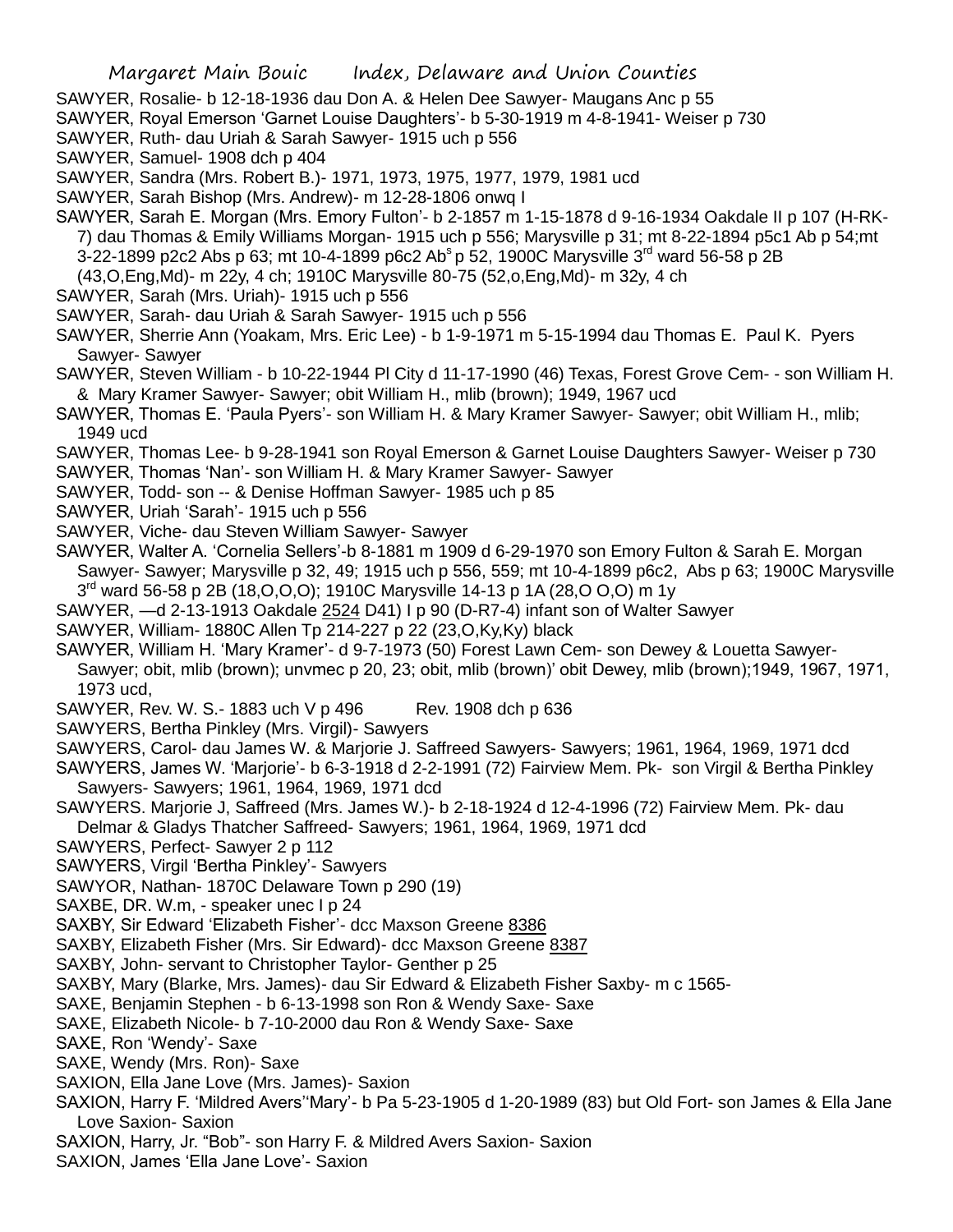- SAXION, Lea Rose (Kroetz, Mrs. Frank)- dau Harry F. & Mildred Avers Saxion- Saxion
- SAXION, Mary (Mrs. Harry F.)- Saxion
- SAXION, Mildred Avers (Mrs. Harry F.)- d 1965- Saxion
- SAXMAN, Curtiss W. 'Muriel'- 1959 ucd
- SAXMAN, Herbert S.- son Curtiss W. & Muriel Saxman- 1959 ucd
- SAXMAN, Muriel (Mrs. Curtiss W.)- 1959 ucd
- SAXMAN, Sandra M.- dau Curtiss W. & Muriel Saxman- 1959 ucd
- SAXON, James- 1850C Dover Tp 756-772 p 115 (55,Mass)
- SAXON, John- 1850C Dover Tp 756-772 p 115 (16,O)
- SAXON, Mrs. William- sister-in-law of Mrs. Myrta A. Sealey- dg 11-16-1915 Cry Ab p 91; sister Harvey K. Sealey, dau Jacob Sealey- dg 3-6-1914 Cry Ab p 99
- SAXON, Margaret- 1850C Dover Tp 756-772 p 115 (18,O)
- SAXTON, -Marysville p 50
- SAXTON, A.- 1870C Delaware Town p 299 (24\*)
- SAXTON, Anna A. Hughes (Mrs. David)- b 1824 d 1908 dau Jackson & Lovina Ash Hughes- ped Gertrude Cook Bagwell #244 15; unec XII p 29
- SAXTON, B.- 1915 uch p 531; 1883 uch V p 54
- SAXTON, Benjamin 'Mary'- 1860C Marysville 1485-1477 p 195 (41,Eng)
- SAXTON, Bertha (Jordan, Mrs. John)- Saxton
- SAXTON, Carrie C. Hartwell (Mrs. James Lawson)- (22-1914) dcb (Velva Vernise)
- SAXTON, Casper L. 'Loretta Millington'- b 3-20-1919 m 2-12-1960 d 2-6-1989 (69) Raymond Cem- son
- William & Rosella Schneider Saxton- Saxton; 1985 uch p 98; 1967 ucd
- SAXTON, Cecil G.. Staff Sgt. WWII b1910 d 1965 Raymond Cem lptw p 29
- SAXTON, Charles- b 1910 d 1953 Raymond Cem, lptw p 30
- SAXTON, Charles- 1850C Marysville 500-509 p 77 (25,Pa)
- SAXTON, Connie (Blount, Mrs. )- dau George G. & Wanda J. Rise Saxton- Saxton
- SAXTON, Dave- son George G. & Wanda J. Rise Saxton- Saxton
- SAXTON, David 'Anna A. Hughes'- b 1826 d 1894 son William & Esther Saxton- ped Gertrude Cook Bagwell #244 14; unec XII p 29
- SAXTON, Debbie (McKenzie, Mrs. )- dau George G. & Wanda J. Rise Saxton- Saxton
- SAXTON, Dorcas Green (Mrs. Joseph)- m 4-8-1842 dcm; sister Ebenezer Green- mt 5-3-1905 p1c4, Abs p 12; 1850C Marysville 500-509 p 77 (33,Mass); 1860C Marysville 1491-1483 p 196 (42,Vt)
- SAXTON, Edward C.- son Joseph & Dorcas Green Saxton- 1850c Marysville 500-509 p 77 (3,O); 1860C Marysville 1491-1483 p 196 (13,O)
- SAXTON, Edward E.'Maggie M.;- b 1881 d 1951 Raymond Cem, lptw p 30
- SAXTON, Elizabeth Paul (Mrs. John Calvin)- b 1858 d 1931 Raymond Cem, lptw p 32; Saxton
- SAXTON, Ella- 1870C Delaware Town p 299 (24)
- SAXTON, Ellamae (Frost, Mrs. Leroy)- sister Lutrelle Saxton- obit Lutrelle, mlib
- SAXTON, Elsie (Kohler, Mrs. )- dau William & Rosella Scheiderer Saxton- Saxton
- SAXTON, Esther (Mrs. William)- b 1789 d 1860 ped Gertrude Cook Bagwell #244 29; unec XII p 29
- SAXTON, Everette Lee- b 1920 d 1922 Raymond Cem, lptw p 43- ch William & Rosella Saxton
- SAXTON, Gary son George G. & Wanda J. Rise Saxton- Saxton
- SAXTON, George G. 'Wanda J. Rise'- b 5-19-1920 d 8-13-1982 bur Albany- son George & Mary Ann Thomas Saxton- Saxton
- SAXTON, George 'Mary Ann Thomas'- Saxton
- SAXTON, G. 'Isabelle Davidson'- Powell p 310
- SAXTON, Hanson- son Benjamin & Mary Saxton- 1860C Marysville 1485-1477 p 195 (12,O)
- SAXTON, Henrietta Patterson (Mrs. John)- m 9-27-1866 ucm 4041(Hearl- Samson)
- SAXTON, Isabelle Davidson (Mrs. G.)- dau Samuel & Elizabeth Davidson- Powell p 310
- SAXTON, James- delinqent land, unec XI p 53
- SAXTON, James Lawson 'Carrie C. Hartwell'- (27-1914)- dcb (Velva Vernise)
- SAXTON, John Calvin 'Elizabeth Paul'- b 1853 d 1932 Raymond Cem, lptw p 32; Saxton
- SAXTON, John 'Henrietta Patterson/Samson'- m 9-27-1866 ucm 4041(Hearl)
- SAXTON, John,Jr.- son John & Sarah Saxton- 1850C Paris Tp 579-590 p 89 (22,Pa)
- SAXTON, John 'Sarah'- d 9-19-1870 (84-4-21) Jerome Cem, DJ p 103; 1850C Paris Tp 579-590 p 89 (65,Eng)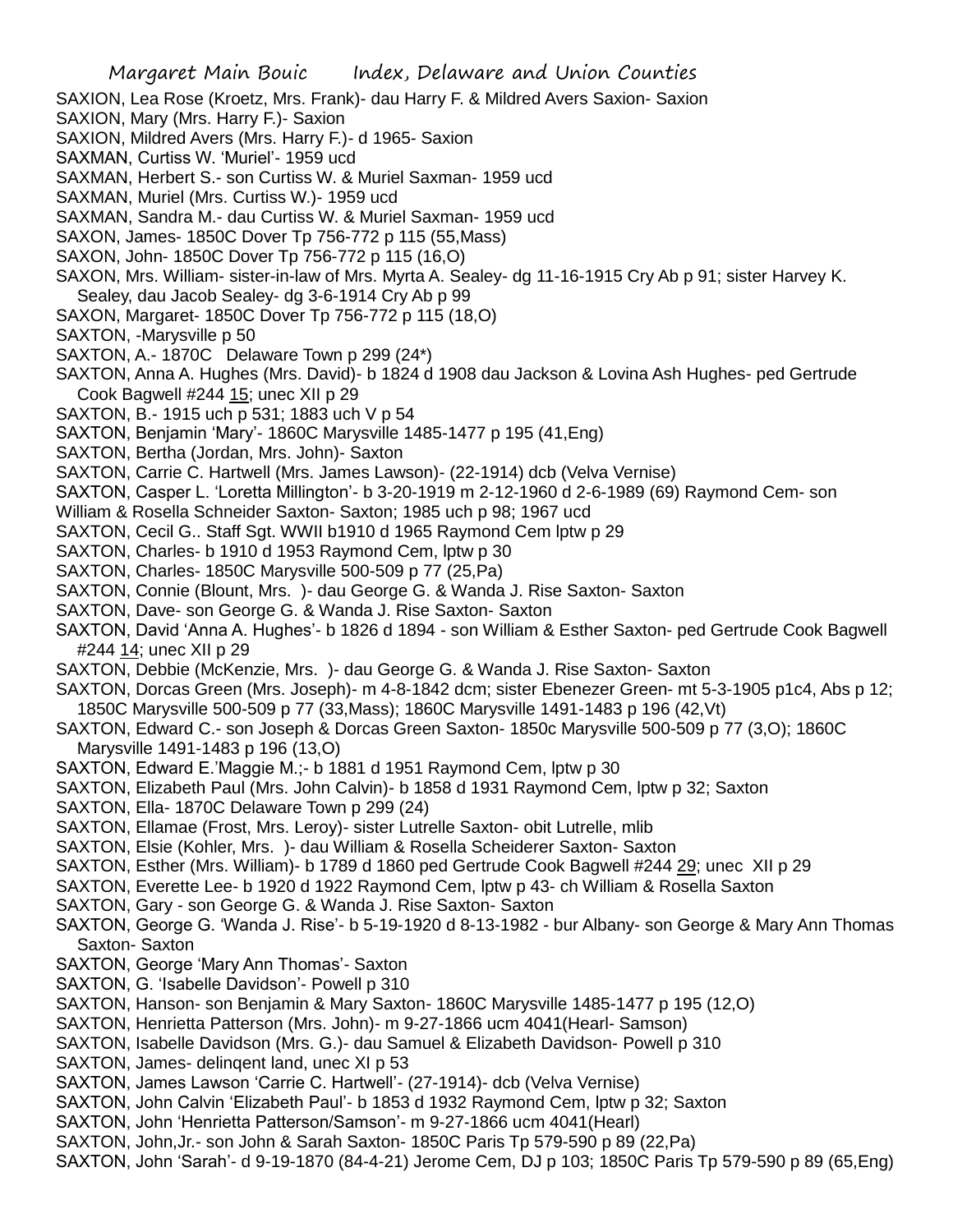- SAXTON, John William- b 7-31-1917 WVA d 4-22-2000 (82) Raymond Cem,- son William & Rosella Schneiderer Saxton- Saxton; 1967 ucd
- SAXTON, Joseph- (24-1840) uccp p 21 Naturalized JB2 p 253
- SAXTON, Joseph 'Dorcas Green'- m 4-8-1840 dcm; d (89) mt 5-3-1905 p1c4, Abs p 12; 1915 uch p 139, 531; 1883 uch IV p 441, V p 51, 52, 54; 1850C Marysville 500-509 p 77 (34,Eng); 1860C Marysville 11491-1483 p 196 (43,Eng); unec XVIII p 65
- SAXTON, Joseph B.- son Joseph & Dorcas Green Saxton- 1850C Marysville 500-509 p 77 (9,O)
- SAXTON, Kasper Sy)- son William & Rosella Scheiderer Saxton- Saxton
- SAXTON, Kay (Maynard, Mrs. )- dau Casper & Loretta Millington Saxton- 1985 uch p 98
- SAXTON, Leslie Ann (Lanier, Mrs. )(Skaggs, Mrs. )- b 1961- dau Casper L. & Loretta Millington Saxton-Saxton; 1985 uch p 98; 1967 ucd
- SAXTON, Lester- b 1958 son Casper L. & Loretta Millington Saxton- Saxton; 1985 uch p 98
- SAXTON, Loretta Millington (Mrs. Casper L.)- m 2-12-1960- dau Frank & Starling Millington- Saxton; 1985 uch p 98; 1967 ucd
- SAXTON, Lutrelle- b 9-4-1934 d 11-23-1981 (47) son Florence Simpkins- obit mlib-Marion Star
- SAXTON, Maggie M. (Mrs. Edward E.)- b 1876 d 1948 Raymond Cem, lptw p 30
- SAXTON, Marie (Smith, Mrs. )- dau George & Mary Ann Thomas Saxton- Saxton
- SAXTON, Mary Ann Thomas (Mrs. George)- Saxton
- SAXTON, Mary (Mrs. Benjamin)- 1860C Marysville1485-1477 p 195 (36,O)
- SAXTON, Mary (Donalson, Mrs. Judiah W. D.)- m 2-25-1847 ucm 1201 d 5-9-1897 (73-11-8) Jerome Cem, DJ p 103
- SAXTON, Mary (Page, Mrs. Joseph)- Asp p 80
- SAXTON, Massalas- son Joseph & Dorcas Green Saxton- 1860C Marysville1491-1483 p 196 (9,O)
- SAXTON, Nellie (Tevis, Mrs. Claude Leroy)- m 10-17-1932 d 10-2-1961- Saxton
- SAXTON, Opal (Moody, Mrs. )- dau William & Roseela Schneider Saxton- Saxton
- SAXTON, Print- son John Calvin & Elizabeth Paul Saxton- Saxton
- SAXTON, Rosella Sch(n)eiderer (Mrs. William)-b 1892 d 5-22-1950 Raymond Cem lptw p 43; Saxton
- SAXTON, Rosetta Elizabeth (Orr, Mrs. Oliver William)- b 1854 d 1936 dau David & Anna A. Hughes Saxtonped Gertrude Cook Bagwell #244 7; unec XII p 29; WBrown VI p 768
- SAXTON, Sarah (Mrs. John)- d 5-8-1854 DJ p 103, bur Pierce Co, Wisconsin; 1850C Paris Tp 579-590 p 89 (55,Eng)
- SAXTON, Tamara Kay (Yake, Mrs. )- b 1960 dau Casper L. & Loretta Millington Saxton- Saxton; 1967 ucd
- SAXTON, Tim- son George G. & Wanda J. Rise Saxton- Saxton
- SAXTON, Velva Vernise (Hudson, Mrs. )- b 2-7-1914 dau James Lawson & Carrie C. Hartwell Saxton- dcb SAXTON, William- b 1898 d 1950 Raymond Cem, lptw p 30
- SAXTON, William 'Esther'- b 1781 d 1844 ped Gertrude Cook Bagwell #244 28; unec XII p 29
- SAXTON, William 'Rosella Sch(n)eiderer'- b 2-14-1887 d 5-22-1962 Raymond Cem, lptw p 43- son John Calvin & Elizabeth Paul Saxton- Saxton
- SAXTON, Willie- 1870C Delaware Town p 299 (2)
- SAY, Alice L.- d 8-28-1873 Del City- dcdeaths
- SAY, Dawn Lynn- dau Richard & Diane Say- Say- engaged to Paul R. Gummo
- SAY, Denell- 1870C Concord Tp p 264 (2)
- SAY, Diane (Mrs. Richard)- Say
- SAY, Emory- 1870C Concord Tp p 264 (4)
- SAY, Polly- 1870C Concord Tp p 264 (46)
- SAY, Presly- 1870C Concord Tp p 264 (54\*)
- SAY, Richard 'Diane;- Say
- SAYARE, Petter- Nash p 61
- SAYBENNA, Martha- 1860C Leesburg Tp 588-559 p 7 (21,O)
- SAYER & Doolittle letter, 1842; unec XII p 40
- SAYER & Hawley- mt 1-7-1842 p 11; unec XI p 41
- SAYER, Rev,- dg 3-31-1893, Cry Ab p 117 Rev. A.- dg 12-8-1899 Cry Ab p 227
- SAYER, Anne B. (Mrs. Theodore J.)- 1969 dcd
- SAYER, Charles J. 1915 uch p 103, 512; 1883 uch III p 314
- SAYER, David 'Judy'- Sayer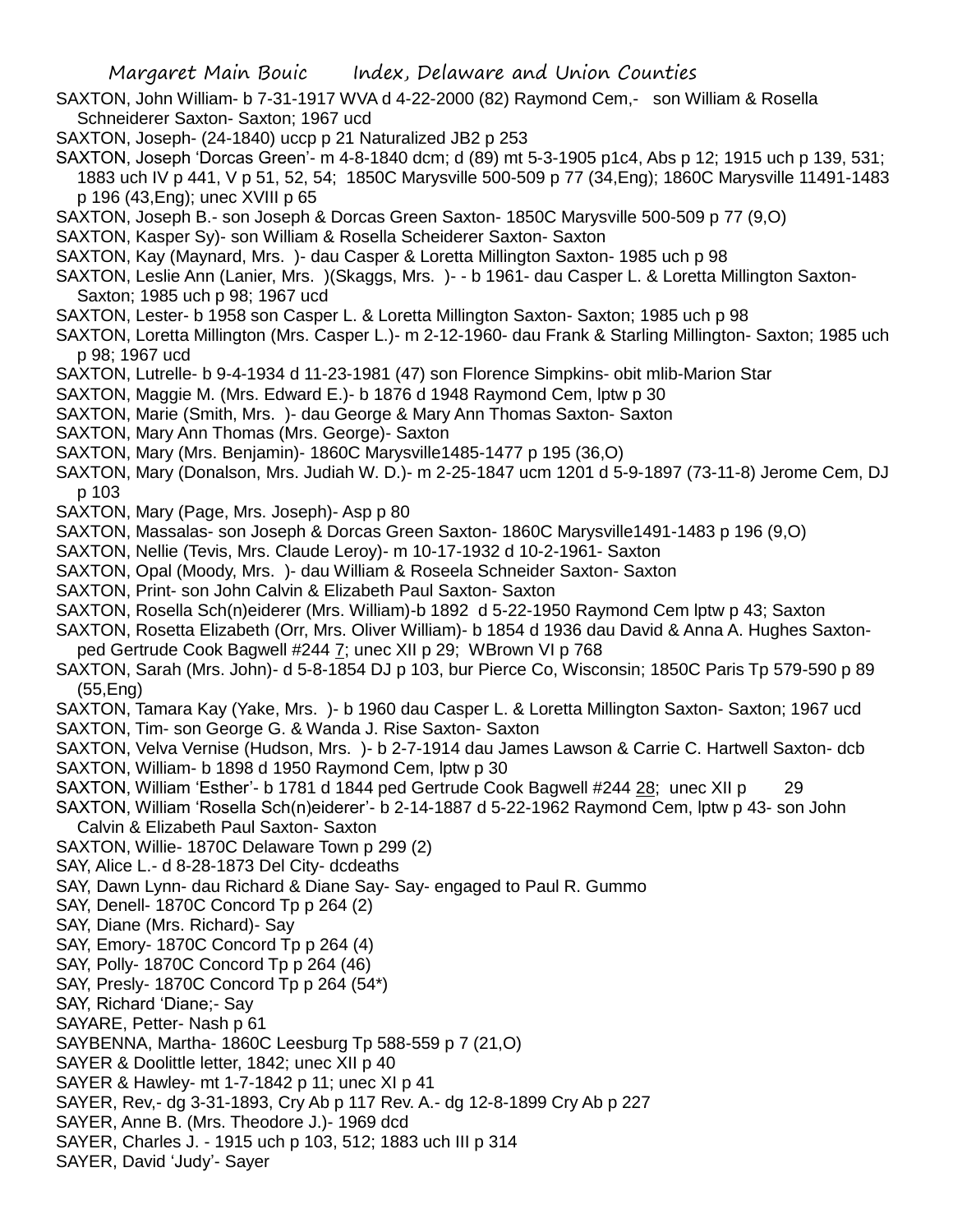- SAYER, Henry- 1915 uch p 497;
- SAYER, Judy (Mrs. David)- Sayer
- SAYER, Michael William- son David & Judy Sayer- Sayer- engaged to Suzy Lynn Schultz
- SAYER, Orphia E. (Snider, Mrs. William M.)- m 2-20-1887 ucm (Hearl)
- SAYER, Robert- 1883 uch V p 657
- SAYER, Theodore J. 'Anne B.'- 1964, 1969 dcd
- SAYER, Timothy Sean
- SAYER, William- unec XI p 57
- SAYERS, Rev.- dg 8-18-1893 Cry Ab p 130; dg 3-18-1892 Cry Ab p 90; 6-3-1892 p 95
- SAYERS, Albert- d 9-9-1897 obit, mlib
- SAYERS, Allison- 1985 uch p 59
- SAYERS, Ann Thompson (Hamill, Mrs. Stuart)- dau Frank Thompson & Isabelle Smith Sayers- Sayers
- SAYERS, Benjamin- son Frank Thompson & Isabelle Smith Sayers- Sayers
- SAYERS, Cristy Cavanagh (Mrs.Mark)- dau Robert & Agnes Cavanaugh- Sayers
- SAYERS, Daniel- 1969 dcd
- SAYERS, Delbert 'Loula Thompson'- Sayers
- SAYERS, —Burroughs (Mrs. Edward)- dau Thomas & Fanny M. Burroughs- dg 11-17-1905 Cry Ab p 63; mt 11- 15-1905 p1c2, Abs p 27
- SAYERS, Frances (Owen, Mrs. )- dau Delbert & Loula Thompson Sayers- Sayers
- SAYERS, Frank Thompson 'Isabelle Smith'- b 4-20-1910 Va d 8-24-2001 (91) son Delbert & Loula Thompson Sayers- Sayers; 1980 dcd
- SAYERS, Homer King- son Delbert & Loula Thompson Sayers- Sayers
- SAYERS, Imogene (Mrs. James)- b 10-25-1867 d 1-7-1960 uninf p 31; 1900C Claibourne Tp 105-113 p 5A  $(32, 0, 0, 0)$
- SAYERS, Isabelle Smith (Mrs. Frank T.)- d 12-4-1983 (67) dau Orville & Desdamona Miller Smith- Sayers; 1980 dcd
- SAYERS, James 'Imogene' b 9-1869 1900C Claibourne Tp 105-113 p 5A (30,O,O,O) m 3y
- SAYERS, Jane Desdamona- dau Frank Thompson & Isabelle Smith Sayers- Sayers
- SAYERS, John Aaron- b 5-27-1995 son Mark & Cristy Cavanaugh Sayers- Sayers
- SAYERS, John W.- d 2-24-1863; 1883 uch IV p 476
- SAYERS, Loula Thompson (Mrs. Delbert)- Sayers
- SAYERS, Lucinda (Goldsberry, Mrs. Willoughby)- dau Allison Sayers- 1985 uch p 59
- SAYERS, Marjorie Garvin (Mrs. Dr. Martin Peter)- Sayers
- SAYERS, Mark 'Cristy Cavanaugh'- Saxton
- SAYERS, Martha (Suter, Mrs. )- dau Delbert & Loula Thompson Sayers- Sayers
- SAYERS, Dr. Martin Peter 'Marjorie Garvin'- son Delbert & Loula Thompson Sayers- Sayers
- SAYERS, Max Robert- b 6-10-1999 son Mark & Cristy Cavanaugh Sayers-
- SAYERS, Michael Bancroft'Rosemarie Weiscke Rose ' son Frank Thompson & Isabelle Smith Sayers- Sayers; 1980 dcd
- SAYERS, Philip- 1883 uch IV p 474
- SAYERS, Rosemarie Weiscke Rose (Mrs. Michael Bancroft)- Sayers
- SAYERS, William- 1883 uch V p 684
- SAYFFER, Barbary Coleman (Mrs. Christopher F.)- m 12-7-1854 Olen Gaz 12-8-1854 Reed Abs. p 148
- SAYFFER, Christopher F. 'Barbary Coleman'- m 12-7-1854; Olen Gaz 12-8-1854 Reed Ab p 148
- SAYGROVER, Albert 'Mary Anthony'- Saygrover
- SAYGROVER, Albert- son Louis & Rose Saygrover- 1910C Paris-Marysville 116-119 p 5A (12,O,O,O)
- SAYGROVER, Cora Dell Longshore (Mrs. William Albert)- b 1905 d 1954/3, Raymond Cem, lptw p 35; 3 ring binder, mlib; obit William Albert, mlib (brown)
- SAYGROVER, Elizabeth (Reed, Mrs. Samuel)- m 9-21-1889 ucm (Hearl); dau George Saygrover- mt 11-30- 1898 p5c3, Abs p 46; 1985 uch p 114
- SAYGROVER, George 'Sarah Ellen Oglesby'- b 7-1839 m 6-28-1865 ucm 3742; mt 11-30-1898 p5c3, Abs p 46; 1900C Marysville 1st ward 252-257 p 11A (60,Ger,Ger,Ger) , 35y; unec XVIII p 26, XXI p 66
- SAYGROVER, Lilly May (Smith, Mrs. William R.)- b 1872 m 9-22-1891 ucm (Hearl) d 1944 dau George Savgrover- unec XVIII p 26
- SAYGROVER, Louis/Lewis George 'Rose Myers'- b 1868 or 1-1869 m 9-5-1891 ucm (Hearl) d 9-1916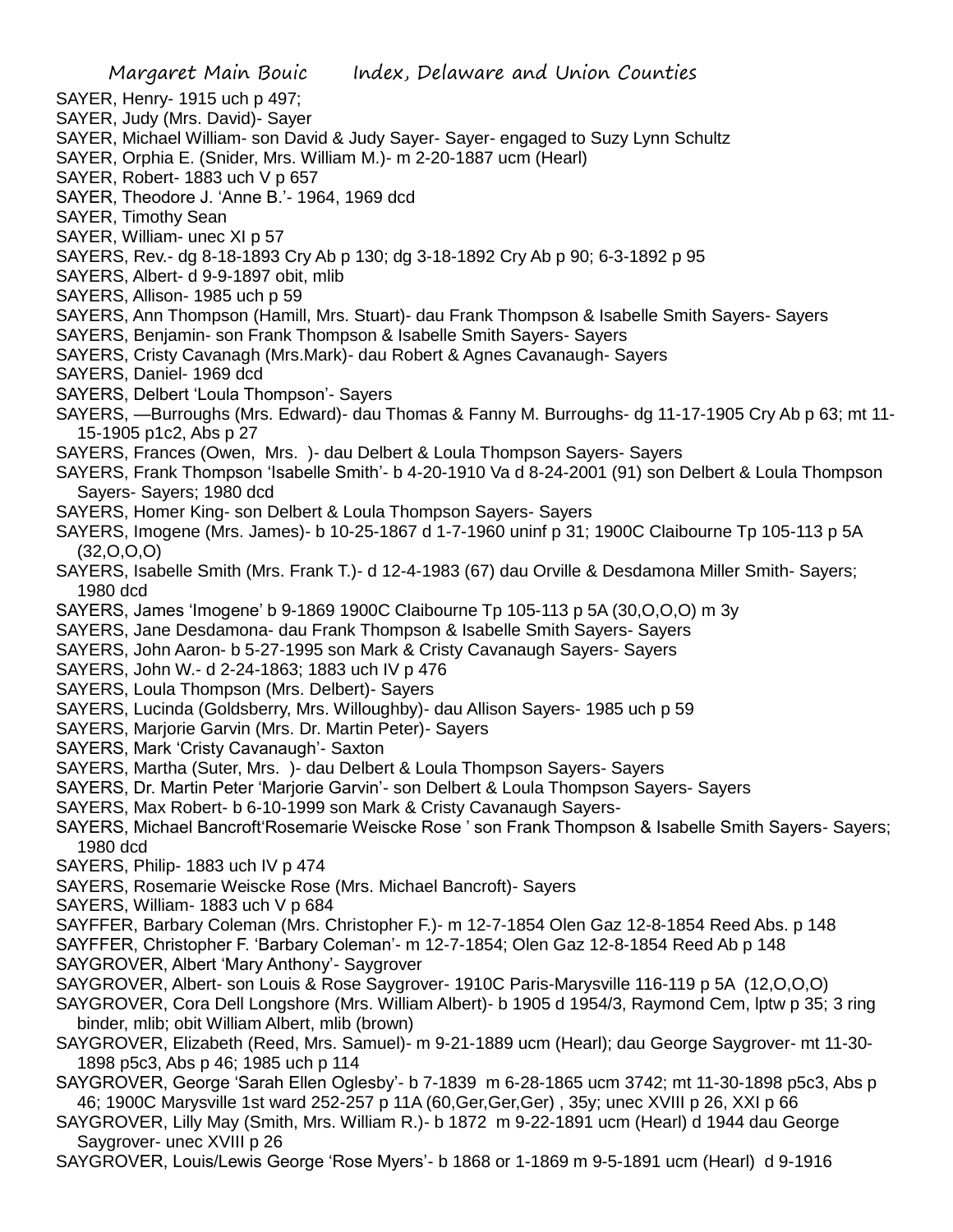Raymond Cem, lptw p 46; Saygrover; 1900C Marysville  $1<sup>st</sup>$  ward 261-267 p 11B (31, O, Ger, O) m 8y; 1910C Paris-Marysville 116-119 p 5A (42,O,Ger,O) m 18y; unec XVIII p 14

SAYGROVER, Louise- b 1892 dau Lewis & Rose Myers Saygrover, Raymond Cem, lptw p 44

SAYGROVER, Marie- b 1894 d 1897 Raymond Cem, lptw p 44 dau Lewis & Rose Myers Saygrover

SAYGROVER, Mary Anthony (Mrs. Albert)- d 3-11-1983 (75) Oakdale Cem- dau Benjamin F. & Annie Anthony-Sayagrover

SAYGROVER, Mary- 1962, 1967 ucd

SAYGROVER, Peggy (Mrs. Thomas)- Saygrover

SAYGROVER, Robert Howard- b 10- 1896 d 1918 Raymond Cem, lptw p 44 son Lewis & Rose Myers Saygrover- Saygrover; 1900C Marysville 1<sup>st</sup> ward 261-267 p 11B (3,O,O,O); 1910C Paris-Marysville 116-119 p 5A (12,O,O,O); unec XVIII p 14

SAYGROVER, Rose (Mrs. Louis )- dau A. E. & Rebecca Dawson Myers- mt 4-12-1905, p1c4, Abs p 11; 1910C Paris Tp-Marysville 116-119 p 5A (41,O,O,Pa) m 18ym 4 ch 2 livi

SAYGROVER, Rose Marie (Stallsmith, Mrs. )- dau William Albert & Cora Longshore Saygrover- Saygrover; obit William Albert, mlib (brown)

SAYGROVER, Rose Myers (Mrs. Lewis/Louis)- b 12-9-1869/8 m 9-5-1891 ucm (Hearl) d 8-26-1962 Raymond Cem, lptw p 40- dau Abraham & Rose Dawson Myers- Saygrover; 1900C Marysville 1<sup>st</sup> ward 261-267 p 11B (31,O,O,Pa) , 8 y, 4 ch, 2 living

SAYGROVER, Sarah Ellen Oglesby (Mrs. George)- b 8-1844 m 6-28-1865 ucm 3742 1900C Marysville1st ward 252-2257 p 11A (55,O,Va,Delaware)- m 35y, 6 ch, 4 living; unec XVIII p 26, XXI p 66

SAYGROVER, Sharon (Ulrich, Mrs. Stanley)- dau William & Willella May Donohoe Saygrover- Saygrover

SAYGROVER, Thomas 'Peggy'- son William & Willella May Donohoe Saygrover- Saygrover

- SAYGROVER, Willella May Donohoe (Mrs. William)- b 3-18-1928 m 11-4-1944 d 8-12-2000 (72) Raymond Cem- dau Clayton & Rose Brown Donohoe- Saygrover
- SAYGROVER, William Albert 'Cora Dell Longshore'- b 4-18-1899 d 3-25-1980 Raymond Cem, ltw p 35- son Lewis/Louis & Rose Myers/Wilson Saygrover- Gaygrover; Marysville p 23; obit, mlib (brown); 1900C Marysville  $1<sup>st</sup>$  ward 261-267 p 11B (1, O, O, O); unec XVIII p 14

SAXTON, William 'Willela May Donohoe'- m 11-4-1944- Saygrover

SAYGROVER, William L. - son William Albert & Cora Longshore Saygrover- Saygrover; obit William Albert, mlib (brown)

SAYLER, Burrett 'Sarah'- 1910C Taylor Tp 251-258 p 10B (25,O,O,O) m 3y

SAYLER, Chanucey son Burrett & Sarah Sayler- 1910C Taylor Tp 251-258 p10B (1,O,O,O)

SAYLERS, Donald 'Madlyn'- 1971, 1981 ucd

SAYLER(S), Keith- b 1973 b 1973 son Donald L. & Madeline J. Sayler- 1981 ucd

SAYLERS, LeRoy- 1971 ucd

SAYLERS, Mad(e)lyn (Mrs. Donald)- 1971, 1981, 1983 ucd

SAYLER(S), Natalie- b 1969 dau Donald L. & Madeline J. Sayler- 1971, 1981 ucd

SAYLER, Sarah?(Mrs. Burrett)- 1910C Taylor Tp 251-258 p 10B (26,O,O,O) m 3 y, 1 ch

SAYLERS- Tony- ch Donald & Madlyn Saylers- 1971, 1981 ucd

SAYLERS, Valerie- b 1966 dau Donald & Madlyn Saylers -1971, 1981 ucd

SAYLES, Perena Boyd (Mrs. Samuel)- m 12-20-1849 Madison Co unec XI p 45

SAYLES, Richard- son Gaenelle Chapman- Pabst Pion I p 70

SAYLES, Samuel 'Perena Boyd '- m12-20-1849 Madison Co, unec XI p 45

SAYLOR, Alice (Stokes, Mrs. George W.)- m 10-5-1882 ucm (Hearl)

- SAYLOR, Betty A. (Mrs. William D.)- 1964, 1971, 1980 dcd
- SAYLOR, Chalmer- son Gail & Ninabelle Saylor- Saylor

SAYLOR, Christopher- b 1960 son William D. & Betty A. Saylor- 1964, 1971, 1980 dcd

SAYLOR, Rev. Dann 'Thelma'- b 6-7-1936 d 6-23-1997 (61) Westerville- son Howard & Frances Carradine Saylor- Saylor

SAYLOR, Donna (Blanton, Mrs. )- sister Gail Saylor- Saylor

SAYLOR, Dorothy- b 1977 son William D. & Betty A. Saylor- Saylor; 1980 dcd

SAYLOR, Ducie (Salyers, Mrs. )- sister Gail Saylor- Saylor

SAYLOR, Ella/Eljean- b 1971 dau William D. & Betty A. Saylor- 1980 dcd

SAYLOR, Frances C arradine (Mrs. Howard)- Saylor

SAYLOR, Gail 'Nanabelle'- d 6-14-1981 (68) - son Virgie Saylor- Saylor; 1961, 1969, 1971 dcd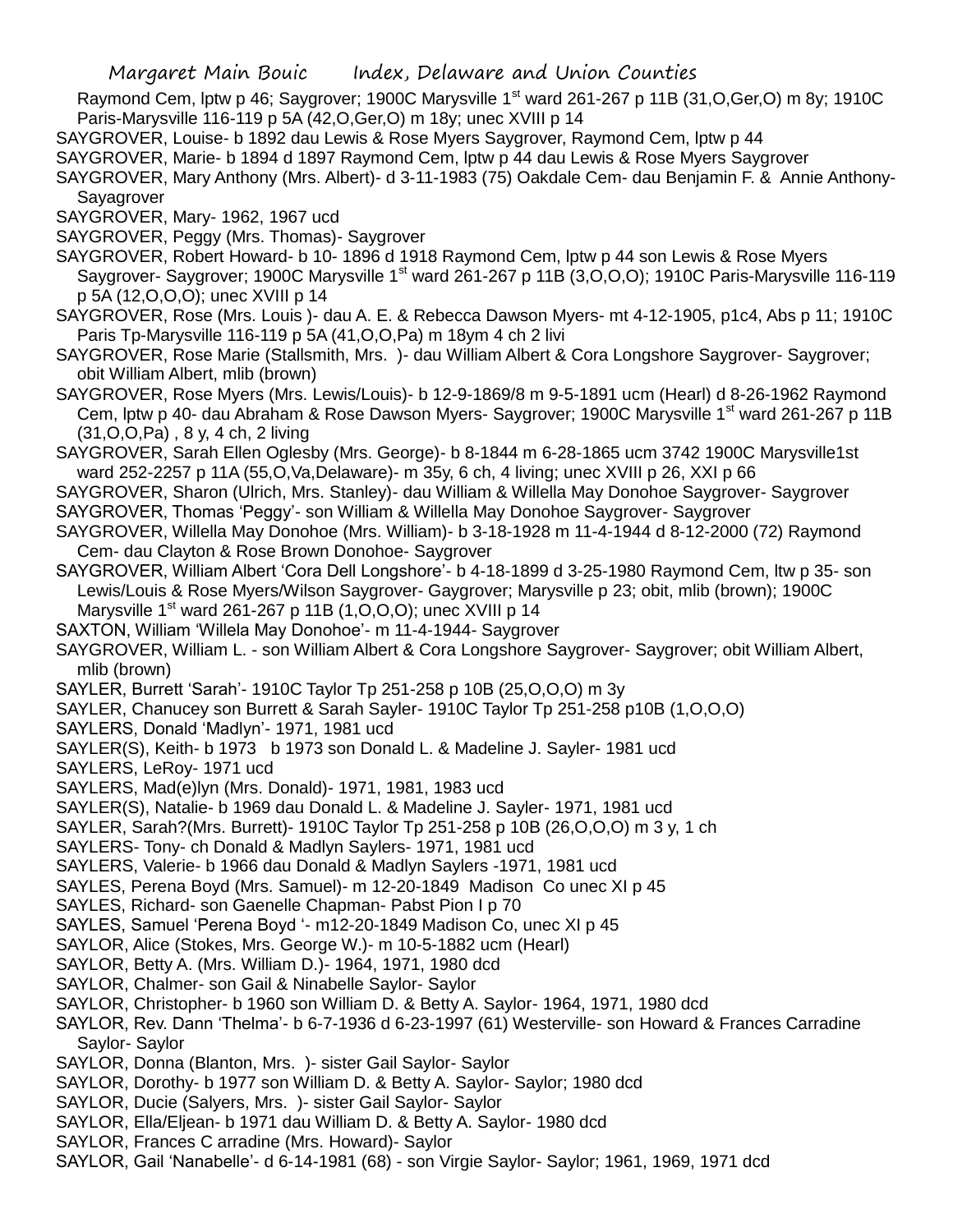- SAYLOR, Garrett- brother Gail Saylor- Saylor
- SAYLOR, Geraldine- b 1953 dau Grady & Goldie Saylor- 1971 dcd
- SAYLOR, Goldie (Mrs. Grady)- 1971 dcd
- SAYLOR, Grady 'Goldie'- brother Gail Saylor- Saylor; 1971 dcd
- SAYLOR, Gurvin- brother Gail Saylor- Saylor
- SAYLOR, Howard 'Frances Carradine'- Saylor
- SAYLOR, Ida E. Weir (Wingard, Mrs. Charles L.)(Mrs )- b 1880 d 1945 dau William & Matilda Rebecca Arnold Weir- Weiser p 746
- SAYLOR, Jane- b 1955 dau Grady & Goldie Saylor- 1971 dcd
- SAYLOR, Karen-b 1964- dau Sylvester & Patsy Saylor- 1964, 1969, 1971 dcd
- SAYLOR, Kendall Kenneth- b 1963 d 6-14-1979 (15) Radnor Cem- son William D. & Betty A. Saylor- 1964, 1971 dcd
- SAYLOR, Kimberly- b 1960 dau Sylvester & Patsy Saylor- 1964, 1969, 1971, 1980 dcd
- SAYLOR, Leitha E.Ehret (Mrs. Orman J.)(Mathews, Mrs. Arthur)- du Richard Carl & Grace Wilson Ehret-Genther p 202
- SAYLOR, Leona (Roberts, Mrs. Donald)- dau Gail & Ninabelle Saylor- Saylor; 1964 dcd
- SAYLOR, Lisa- b 1968 dau William E. & Betty A. Saylor- Saylor; 1971, 1980 dcd
- SAYLOR, Mae (Burson, Mrs. )- sister Gail Saylor- Saylor
- SAYLOR, Margaret (Roberts, Mrs. James)- dau Gail & Ninabelle Saylor- Saylor
- SAYLOR, Marietta (Higgins, Mrs. Arthur)- m 2-21-1885 ucm (Hearl)
- SAYLOR, Melissa- b 1968 dau Sylvester & Patsy A. Saylor- 1971 dcd
- SAYLOR, Ninabelle (Mrs. Gail)- Saylor; 1961, 1969, 1971 dcd
- SAYLOR, Norma Eileen- b 7-4-1927 dau Orman J,. & Leitha E. Ehret Saylor-Genther p 202
- SAYLOR, Orman J. 'Leitha E. Ehret'- Genther p 202
- SAYLOR, Orman James- b 10-31-1933 son Orman J. & Leitha E. Ehret Saylor Genther p 202
- SAYLOR, Patsy (Mrs. Sylvester)- 1964, 1969, 1971, 1980 dcd
- SAYLOR, Rebecca- b 1953 dau Grady & Golide Saylor- 1971 dcd
- SAYLOR, Rita- b 1957 dau William D. & Betty A. Saylor- Saylor; 1971, 1980 dcd
- SAYLOR, Robert- b 1965 son William D. & Betty A. Saylor- Saylor; 1971, 1980 dcd
- SAYLOR, Sandra (Ferrell, Mrs. Joe)- dau Gail & Ninabelle Saylor- Saylor
- SAYLOR, Sharon (Stultz, Mrs. Phin)- dau Gail & Ninabelle Saylor- Saylaor
- SAYLOR, Sylvester 'Patsy'-son Gail & Ninabelle Saylor- Saylor;1964, 1969, 1971, 1980 dcd
- SAYLOR, Virgie (Mrs. )- Saylor
- SAYLOR, Virgil- 1969 ucd
- SAYLOR, William D. 'Betty'- Saylor; 1964, 1971, 1980 dcd
- SAYLOR, William- b 1961 son William D. & Betty A. Saylor- 1964, 1971, 1980 dcd
- SAYMAN, Calla- 1870C Delaware Town p 296 (15)
- SAYMUND?, Caroline- 1850C Delaware Town 1040 p 82 (16,Ger)
- SARE, Rev.- dg 8-18-1893 Cry Ab p 130
- SAYRE, Rev. A. A.- dg 2-19-1897 Cry Ab p 107, dg 4-16-1897 Cry Ab p 113; dg 5-28-1897 Cry Ab p 118; dg 3/4-18-1898 Cry Ab p 148, dg 8-19-1898 Cry Ab p 163; dg 9-13-1907 p 69, dg 10-30-1908 p 165
- SAYRE, Adrienne Maria- b 10-27-1978 dau Mike & Sayre- Sayre
- SAYRE, Albert 'Margaret'- b 10-30-1837 d 9-5-1897 Claibourne Cem p 43
- SAYRE, Alice (Chandler, Mrs. Ivan)- Genther p a2
- SAYRE, Arlene Marie Smith(Mrs. Charles W.)- b 12-29-1918 m 2-5-1947 d (77) LaRue Cem- dau Mr. and Mrs. Arliss Olin Stevenson Smith- Sayre; 1971, 1975, 1977, 1979, 1981 ucd
- SAYRE, Becky (Mrs. Scott)- 1979 ucd
- SAYRE, Ben 'Dorothy Peery'- m 7-15-1951- Sayre
- SAYRE, Bernice McCarty (Mrs. Eudell)- dau Frank & Effie Williams McCarty- Wilson 89
- SAYRE, Bertha (Maurer, Mrs. )- dau Walter & Ella Nmorris Sayre- Sayre
- SAYRE, Blanche (Price, Mrs. )- dau Charles & Idabelle Slaughter Sayre- Sayre
- SAYRE, Cathy (Mrs. Scott)- day Fred & Ruth Kesterson- Sayre
- SAYRE, Charles 'Idabelle Slaughter'- Sayre
- SAYRE, Charles J.- 1883 uch V p 682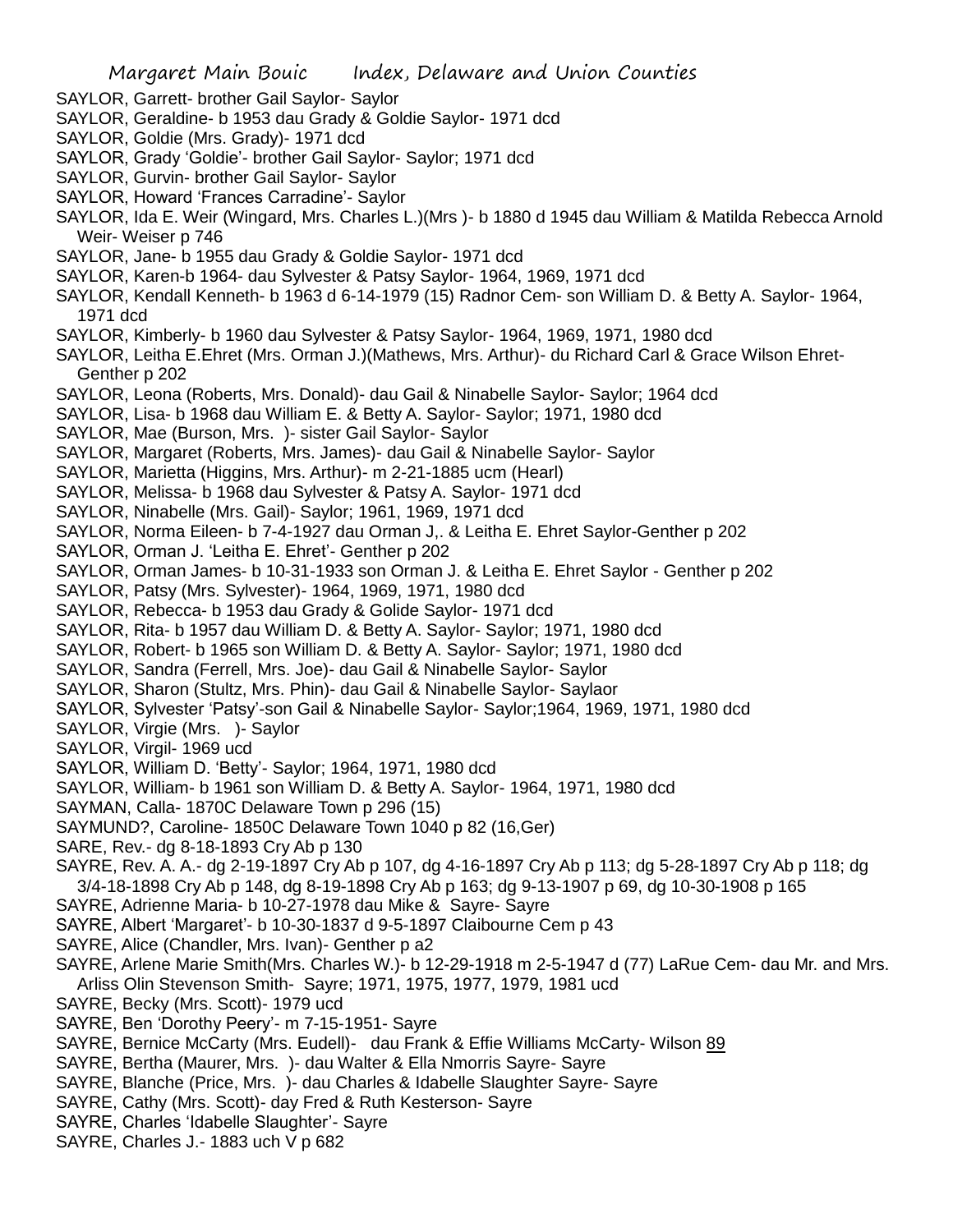SAYRE, Charles Walter 'Arlene Marie Smith'- b 10-9-1914 m 2-5-1948 d 8-2-1984 (69) La Rue Cem- son Charles & Idabelle Slaughter Sayre- Sayre; 1971, 1973, 1977, 1979, 1981, 1983 ucd

- SAYRE, Charles- son Winn & Graty Sayre- 1850C Marysville 478-487 p 74 (10,O)
- SAYRE, Charles- son William & Gracia B. Sayre- 1860C Taylor Tp 937-1922 p 123 (19,O)
- SAYRE, Charlotte- 1979, 1981 ucd
- SAYRE, Chris- son Ben & Dorothy Peery Sayre- Sayre
- SAYRE, C. J.- 1883 uch IV p 518
- SAYRE, Clyde- son Charles & Idabelle Slaughter Sayre- Sayre
- SAYRE, Constance Jean- dau Eudell & Bernice McCarty Sayre- Wilson 4
- SAYRE, Donna Jean- Sayre
- SAYRE, Dorothy Peery (Mrs.Ben)- m 7-15-1951- Sayre
- SAYRE, Eleanor (Dasher, Mrs. Phillip)- b 12-5-1916 Wva m 2-1-1941 d 9-13-2000 (83) dau Walter W. & Ella Norris Sayre- Sayre; obit Ella, mlib
- SAYRE, Electa (Porter, Mrs. Lester)- dau Walter W. & Ella Norris Sayre- obit Ella, mlib
- SAYRE, Elizabeth (Sellers, Mrs. Joseph)- m 4-20-1841 dcm
- SAYRE, Ella Norris (Mrs. Walter W.)- b 5-5-1873 m 6-28-1895 d 9-30-1958 (85) dau Edward & Sara Katherine Shannon Morris- obit, mlib
- SAYRE, Etta Cameron (Brundige, Mrs. John Cary)- b 2-18-1887 d 1971 dau David & Geneva Lockhart Cameron- dcc Jane Brundige Stein 3
- SAYRE, Eudell 'Bernice McCarty'- Wilson (89)
- SAYRE, Florence (West, Mrs. )(Ulrey, Mrs. )- dau Walter W. & Ella Norris Sayre- Sayre; obit Ella, mlib
- SAYRE, Gracie B. (Mrs. William)- 1860C Taylor Tp 937-1922 p 125 (40,O)
- SAYRE, Grace (Owen, Mrs. Frank)- Sayre
- SAYRE, Graty (Mrs. Winn)- 1850C Marysville 478-487 p 74 (34,O)
- SAYRE, Hanna Marie- b 3-9-1993 dau Scott & Cathy Sayre- Sayre
- SAYRE, Howard- son Walter W. & Ella Norris Sayre- obit Ella, mlib
- SAYRE, Idabelle Slaughter (Mrs. Charles)- Sayre
- SAYRE, Imogene Ross (Mrs. James Lewis)- b 10-25-1867 m 10-11-1896 ucm (Hearl) d 1-7-1960 Claibourne Cem p 30- dau James. Alexander & Nancy Headley Ross- Sayre; 1985 uch p 119; 1910C Claibourne NP 108 p 4B (43,O,O,O) m 14y, 1 ch
- SAYRE, James- son Ben & Dorothy Peery Sayre- Sayre
- SAYRE, James Dawson- son Charles W. & Arlene Marie Smith Sayre- Sayre
- SAYRE, James Lewis 'Sarah Imogene Ross'- b 1869 m 10-11-1896 ucm (Hearl) d 1956 Claibourne Cem p 30- Sayre;1985 uch p 119;1910 Claibourne NP 108 (41,O,O,O) m 14y
- SAYRE, Joe- 1980 dcd
- SAYRE, John A.- 1915 uch p 457
- SAYRE, Joshua (3 1/2-1993)- son Scott & Cathy Sayre- Sayre
- SAYRE, Kate (Thomas, Mrs. )- dau Charles & Idabelle Slaughter Sayre- Sayre
- SAYRE, Kathlyn- 1983 ucd
- SAYRE, Kathy- 1981 ucd
- SAYRE, Laura E. (Kelly, Mrs. Samuel)- m 3-11-1884 ucm (Hearl)
- SAYRE, Mandy- dau Scott & Becky Sayre- 1979 ucd
- SAYRE, Margaret M. (Mrs. Albert)- b 12-30-1837 d 2-6-1917 Claibourne Cem p 43- mother-in-law of William & Orpha E. Snyder- 1900C Richwood 271-285 p 11A (63,O,Pa,O) wid, 6 ch; 1910C Richwood 159-178 p 7A (72,O,O,O), wid, 6 ch
- SAYRE, Michael Charles 'Pam'- b 1953 son Charles W. & Arlene Marie Smith Sayre- Sayre; 1971 ucd
- SAYRE, Minnie (Dudley, Mrs. )- dau Walter W. & Ella Norris Sayre- obit Ella, mlib
- SAYRE, --- (Maurer, Mrs. Fred)- dau Walter W. & Ella Norris Sayre- obit Ella, mlib
- SAYRE, Nancy (Dunbar, Mrs. )- dau James Lewis & Sarah Imogene Ross Sayre- Sayre; 1985 uch p 119; 1910C Claibourne NP 108 p 4B (9,O,O,O)
- SAYRE, Nellie (Hyde, Mrs. )- dau Charles & Idabelle Slaughter Sayre- Sayre
- SAYRE, Pam- dau Kathy Sayre- 1981 ucd
- SAYRE, Pam (Mrs. Mike)- Sayre
- SAYRE, Patrick Alan- son Charles W. & Arlene Marie Smith Sayre- Sayre
- SAYRE, Richard- son Ben & Dorothy Peery Sayre- Sayre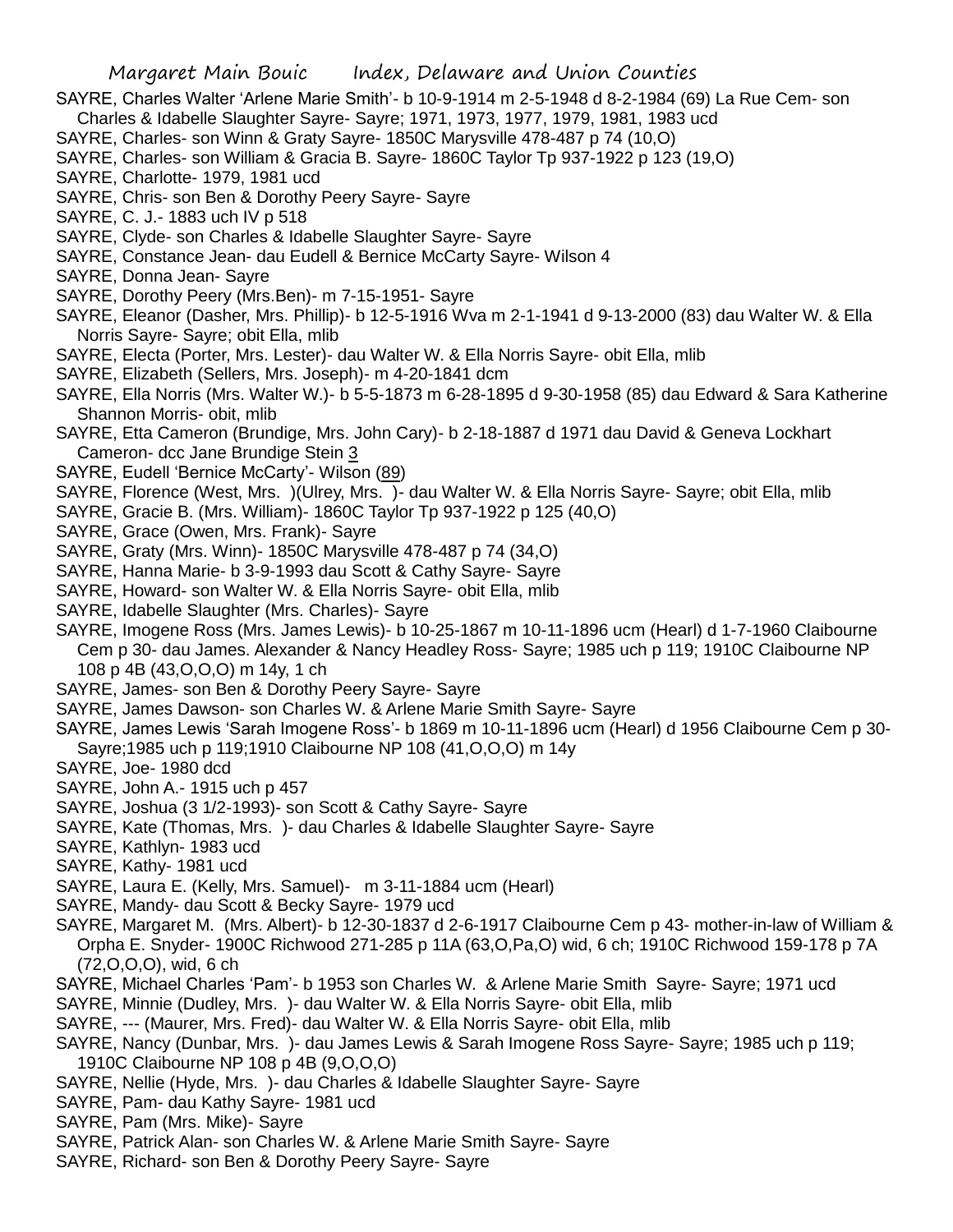SAYRE, Robert L.- 1971, 1973 ucd

- SAYRE, Russell- son Walter W. & Ella Norris Sayre- obit Ella, mlib
- SAYRE, Sabrina- b 1973 dau Charlotte Sayre- 1981 ucd
- SAYRE, Sandra L. (Mrs. Warren L.)- 1962 ucd
- SAYRE, Scott- son Ben & Dorothy Peery Sayre- Sayre
- SAYRE, Scott William 'Becky''Cathy'- b 1958 son Charles W. & Arlene Marie Smith Sayre- Sayre; 1971, 1975, 1977, 1979 ucd
- SAYRE, Sherry Lynn (Mann, Mrs. Bret Matthew) -m 9-22-1979 dau Howard & Charlotte Sayre- Sayre
- SAYRE, Tom- son Kathy Sayre- 1981 ucd
- SAYRE, Udell- son Walter & Ella Norris Sayre- obit Ella, mlib
- SAYRE, Walter 'Ella Norris'- m 6 -28-1895- obit Ella, mlib
- SAYRE, Warren L. 'Sandra L.)- 1962 ucd
- SAYRE, William- 1840C Milford 518 (20-30)
- SAYRE, William 'Gracie B.'- 1860C Taylor Tp 1937-1922 p 125 (44,O); unec XI p 56, 57
- SAYRE, Winn 'Graty'- 1850C Marysville 478-487 p 74 (35,O)
- SAYRES, Almira- dau John & Mary Sayres- Sayres
- SAYRES, Bartholomew- 1850C Orange Tp 1784 p 114 (22,Irel)
- SAYRES, Canan- Pabst 2 p 18
- SAYRES, Elizabeth (Sellers, Mrs. Joseph)- m 1841 dau John & Mary Sayres- Powell p 323
- SAYRES, Emmy (Mrs. Lewis)- 1949 ucd
- SAYRES, Dr. E. T.- 1915 uch p 456
- SAYRES, Harriet- dau John & Mary Sayres- Powell p 323
- SAYRES, Henry- son John & Mary Sayres- Powell p 323
- SAYRES, Huldah- dau John & Mary Sayres- Powell pp 323
- SAYRES, John 'Mary'- Powell p 323
- SAYRES, Lester 'Pearl Freshwater Freshwater p 132
- SAYRES, Lester- son Lester and Pearl Freshwater- Freshwater p 132
- SAYRES, Lewis 'Emmy'- 1949 ucd
- SAYRES, Mary (Mrs. John)- Powell p 323
- SAYRES, Nancy- dau John & Mary Sayres- Powell p 323
- SAYRES, Norman- son Lester and Pearl Freshwater- Freshwater p 132
- SAYRES, Pearl (Mrs. Lester)- dau John Clem Freshwater Freshwater p 132
- SAYRES, Valgean- ch Lester and Pearl Freshwater- Freshwater p 132
- SAYRES, Wesley- son Lester and Pearl Freshwater- Freshwater p 132
- SAYRS, Ezra- Pabst 2 p 18
- SAYRS, Rev. H. H.- pmc p 2
- SAYRS, Martha (Mrs. Ezra)- Pabst 2 p 18, 29, 32
- SCACCIANOCE, Angelo J. 'Annette J.'- 1969, 1971 dcd
- SCACCIANOCE, Angelo- b 1963 ch Angelo J. & Annetta J Scaccianoce- 1969, 1971 dcd
- SCACCIANOCE, Annette J. (Mrs. Angelo)- 1969, 1971 dcd
- SCACCIANOCE, Jeannette- b 1963 dau Angelo J. & Annetta J Scaccianoce- 1969, 1971 dcd
- SCACCIANOCE, Josephine b 1959 dau Angelo J. & Annetta J Scaccianoce- 1969, 1971 dcd
- SCACCIANOCE, Michele- b 1962 ch Angelo J. & Annetta J Scaccianoce- 1969, 1971 dcd
- SCAFONE, Chris- dau John & Jo Anna Scafone- 1980 dcd
- SCAFONE, John 'Jo Anna'- 1980 dcd
- SCAFONE, Jo Anna (Mrs. John)- 1980 dcd
- SCAFONE, Tracy- dau John & Jo Anna Scafone- 1980 dcd
- SCAGGS- see SKAGGS
- SCAGGS, Brenda- b 1965 dau Henry J. & Carolyn S. Scaggs- 1971, 1980 dcd
- SCAGGS, Carolyn S. (Mrs. Henry J.)- 1964, 1969, 1971, 1980 dcd
- SCAGGS, Charles M. 'Hazel J.'- b 2-16-1918 d 11-19-1994 (76) Oak Grove Cem- son Sol & Mahala Riliey Scaggs- Scaggs; 1961 dcd
- SCAGGS, Charles- son Charles M. & Hazel J. Scaggs- Scaggs; 1961(11) dcd
- SCAGGS, Chris- son Sol & Mahala Riliey Scaggs- Scaggs
- SCAGGS, David- son Henry J. & Carolyn Scaggs- 1980 dcd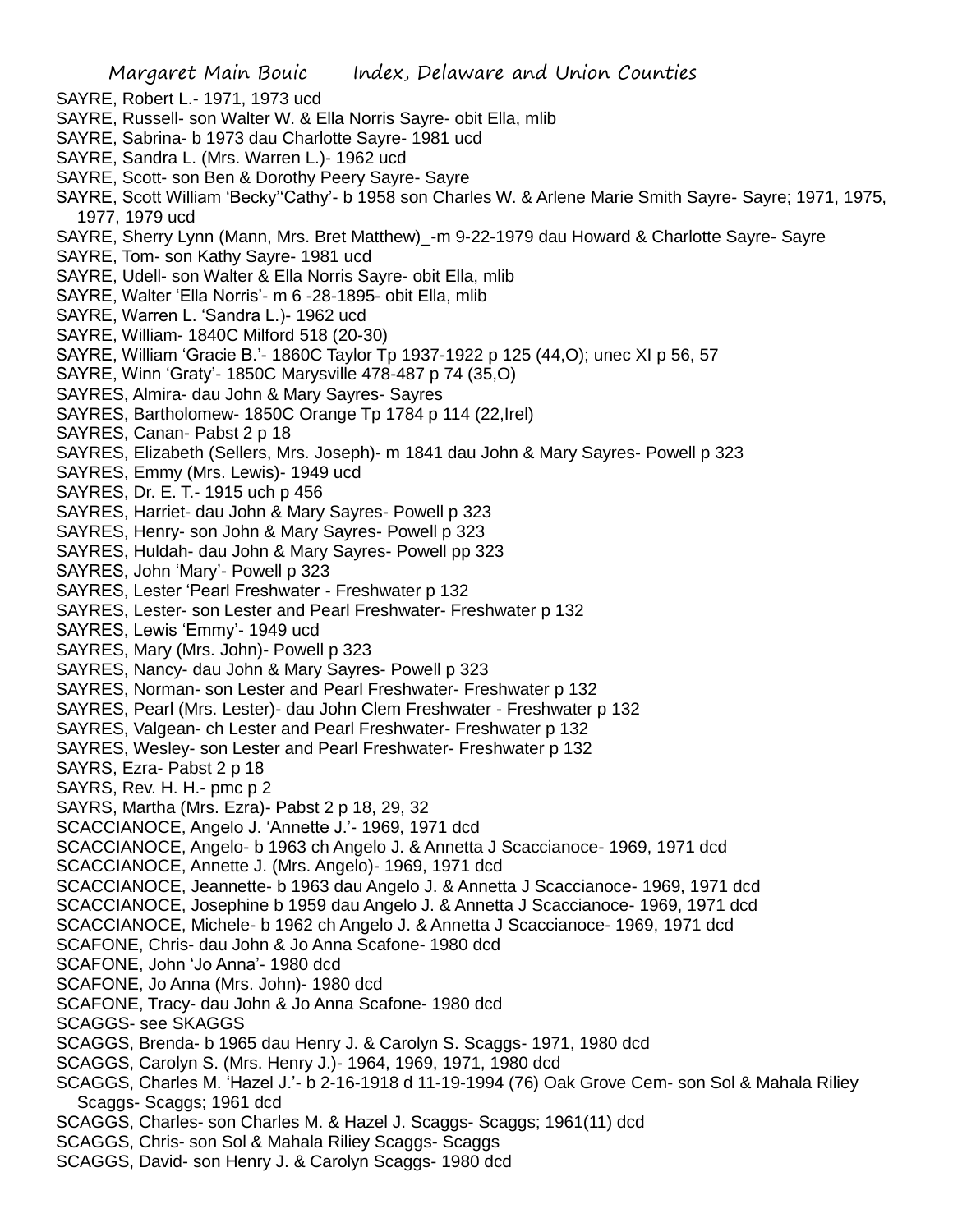Margaret Main Bouic Index, Delaware and Union Counties SCAGGS, Donald 'Judy' - son Charles M. & Hazel J. Scaggs- Scaggs; 1961 (9) dcd SCAGGS, Evelyn (Palmer, Mrs. )- dau Sol & Mahalan Riliey Scaggs- Scaggs SCAGGS, Georgia (Mrs. Jack)- Scaggs SCAGGS, Hazel (Oakley, Mrs. Cecil)- b 7-20-1905 m 1927- Weiser p 67 SCAGGS, Hazel J. (Mrs. Charles M.)- Scaggs; 1961 dcd SCAGGS, Henry J. 'Carolyn'- 1964, 1969, 1971, 1980 dcd SCAGGS, Henry- b 1963 son Henry J. & Carolyn S. Scaggs- 1964, 1969, 1971, 1980 dcd SCAGGS, Jack 'Georgia'- Scaggs SCAGGS, John- son Charles Scaggs- Scaggs SCAGGS, John 'Robin'- son Charles M. & Hazel J. Scaggs- Scaggs; 1961(7) dcd SCAGGS, Mahala Riliey (Mrs. Sol)- Scaggs SCAGGS, Marceline- b 1917 interment 1-22-1962 Unionville Cem DJ p 40,. 48 SCAGGS, Nancy- dau Henry J. & Carolyn S. Scaggs- 1980 dcd SCAGGS, Paul- son Charles M. & Hazel J. Scaggs- Scaggs; 1961(10) dcd SCAGGS, Paul- son Sol & Mahala Riliey Scaggs- Scaggs SCAGGS, Reba- b 1961 dau Henry J. & Carolyn S. Scaggs- 1964, 1969, 1971 dcd SCAGGS, Ruby (Hall, Mrs. )- dau Sol & Mahala Riliey Scaggs- Scaggs SCAGGS. Sol 'Mahala Riliey'- Scaggs SCAGGS, Tamara Lynn- dau Jack & Georgia Scaggs- Scaggs- engaged to Robert Fred Snider SCAGGS, Thomas- son Charles M. & Hazel J. Scaggs- Scaggs SCALAN, Frances Olive (Manon, Mrs. Francis Paul)- b 2-22-1915 m 2-5-1934- Weiser p 217 SCALE, Sylvester- 1820C Union Tp 143 (26-45) SCALERA, Cathy (Lane, Mrs.) - dau James D. Scalera- obit James D., mlib SCALERA, Dominic-brother James D.- obit James D, mlib SCALERA, James D.- b Aliquppa, Pa 8-1-1912 d 10-5-1981 (59) brother Dominic Scalera- WWII; obit, mlib SCALERA, Joe- son James D. Scalera- obit, James. D., mlib SCALERA, Sandra (Javens, Mrs. Kenneth)- dau James D. Scalers- obit James D., mlib SCALES, David L.- b 1954 lived with Thomas E.,Jr. & Eileen Woodson- 1967, 1971, 1973, 1975, 1979, 1983 ucd SCALES, David Lee- b 2-13-1986son David Scales- Scales SCALES, Donella (Mrs. Roosevelt)- 1981, 1983 ucd SCALES, Hilary Rose- b 9-18-1984 dau David Scales- Scales SCALES, Roosevelt 'Donella'- 1981, 1983 ucd SCALES, Terry- ch Roosevelt & Donella Scales- 1981, 1983 ucd SCALISE, , Anna- dau Anna Scalise- Scalise SCALISE, Anna (Mrs. )- Scalise SCALISE, Clement 'Julia'- d 3-1-1962 (41) bur New York- son Anna Scalise- Scalise SCALISE, Clement- son Clement & Julia Scalise- Scalise SCALISE, James- son Anna Scalise- Scalise SCALISE, Julia (Mrs. Clement)- Scalise SCALISE, Louis- son Anna Scalise- Scalise SCALISE, Louise D. (DeFiza, Mrs. )- dau Anna Scalise- Scalise SCALISE, Mary (Cotterman, Mrs. )- dau Anna Scalise- Scalise SCALISE, Ralph- dau Anna Scalise- Scalise

- SCALLISH, Anita- dau William R. & Marilyn J, Scallish- 1961 (2) dcd, 1964 dcd
- SCALLISH, Barbara-dau William R. & Marilyn J. Scallish- 1961(14), 1964 dcd
- SCALLISH, Linda- dau William R. & Marilyn J. Scallish- 1961 (11), 1964 dcd
- SCALLISH, Marilyn J. (Mrs. William R.)- 1961, 1964 dcd
- SCALLISH, Sandra- dau William R. & Marilyn J. Scallish- 1961(1), 1964 dcd
- SCALLISH, William R. 'Marilyn J.'- 1961, 1964 dcd
- SCALLISH, William "Billy"- son William R. & Marilyn J. Scallish- 1961 (7), 1964 dcd
- SCAMBS, Gay- 1975 ucd
- SCANDLIN, Ellen (Shanahan, Mrs. Patrick)- 1880 dch p 717
- SCANLAN, Anna- 1870C Delaware Town p 352 (20\*)
- SCANLAN, Isabelle Chase Hedrick (Mrs. Thomas Richard,Jr.)- b 10-19-1928 m 11-18-1953- Weiser p 420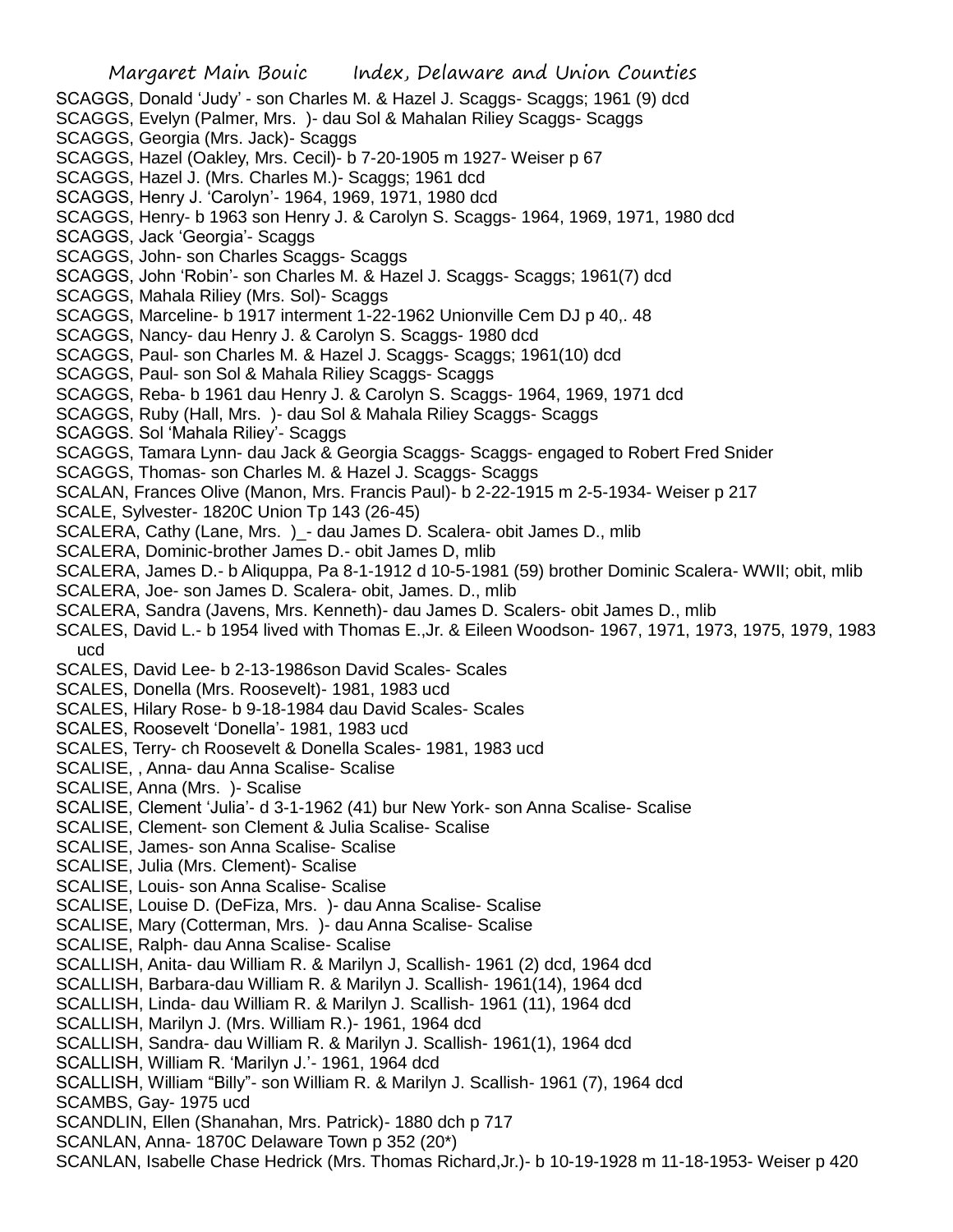SCANLAN, Kathleen M.- b 8-15-1954 dau Thomas Richard,Jr. & Isabelle Chase Hedrick Scanlan- Weiser p 420

- SCANLAN, Mark P.- b 3-10-1957- son Thomas Richard,Jr. & Isabelle Chase Hedrick Scanlan- Weiser p 420 SCANLAN, Mary Margaret (Boseneiler, Mrs. Frank Detrick)- b 11-20-1916 m 7-23-1936- Weiser p 130 SCANLAN, Owen- d 1-12-1893 (75) Delaware Town, b Ireland- dcdeaths
- SCANLAN, Stephen D.- b 6-22-1952 son Thomas Richard,Jr. & Isabelle Chase Hedrick Scanlan- Weiser p 420 SCANLAN, Susan Catharine Fetter (Mrs. Thomas R.)- b 7-14-1902 m 7-21-1922 dau William & Elizabeth C.

Fegley Fetter- Weiser p 420

- SCANLAN, Thomas R. 'Susan Catharine Fetter'- b 8-29-1897 m 7-21-1922- Weiser p 420
- SCANLAN, Thomas Richard,Jr. 'Isabelle Chase Hedrick'- b 2-21-1924 m 11-18-1950 son Thomas R. & Susan Catharine Fetter Scanlan- Weiser p 420
- SCANLEY, Patrick-1870C Brown Tp p 244 (62\*)
- SCANLIN, Mrs. da Sunday (70), dg 3-9-1897 Cry Ab p 109
- SCANLON, Elizabeth "Betty"Richmond/Richman (Mrs. Julian)- d 10-1985 (81) Scanlon; obit Julian, mlib (brown)
- SCANLON, Ellen- d 3-6-1897 (71) Stratford, b Conn- dcdeaths
- SCANLON, Florence (Mrs. )- d Tuesday, funeral St. Mary's Church- dg 1-17-1893 Cry Ab p 111
- SCANLON, James- son Julian & Elizabeth Richmond/Richman Scanlon- Scanlon
- SCANLON, James Francis- d Monday (5mo) son Mrs. Leota Johnson Scanlon- dg 7-28-1905 Cry Ab p 40
- SCANLON, John- d Monday- dg 10-2-1908 Cry Ab p 59 son Mrs. Michael Scanlon, dg 7-26-1907 Cry Ab p 58
- SCANLON, John- brother Michael Scanlon- dg 12-1-1908 Cry Ab p 170
- SCANLON, Joanne (Sapp, Mrs. )- dau Julian & Elizabeth Richmond Scanlon- Scanlon
- SCANLON, Julian 'Betty/Elizabeth Richmond/Richman'- d 10-2-1969- Scanlon; obit mlib (brown)
- SCANLON, Leota Johnson (Mrs. Michael)- dg 5-2-1905, 7-28-1905 Cry Ab p 23, 40; d Monday (68) dg 7-26- 1907 Cry Ab p 58
- SCANLON, Martha (Montoney, Mrs. )- dau Julian & Elizabeth Richmond Scanlon- Scanlon
- SCANLON, Michael 'Leota Johnson'- funeral Friday- dg 5-2-1905 Cry Ab p 23
- SCANLON, Michael- brother Thomas J., John Scanlon- dg 12-1-1908 Cry Ab p 170
- SCANLON, —(Wallace, Mrs. Charles)- sister Michael Scanlon- dg 12-1-1908 Cry Ab p 170
- SCANLON, Nancy (Miller, Mrs. )- dau Julian & Elizabeth Richmond/Richman Scanlon- Scanlon
- SCANLON, Thomas J.- d Friday (30) dg 12-1-1908 Cry Ab p 170 brother Michael Scanlon
- SCANNEL, Catherine- 1870C Delaware Town p 349 (45)
- SCANNEL, Ellen- 1870C Delaware Town p 349 (1)
- SCANNEL, Florence- 1870C Delaware Town p 349 (55\*)
- SCANNELL, Florence 'Catharine Burke'- m 2-12-1860 dcm
- SCANNEL, Johana- 1870C Delaware Town p 349 (9)
- SCANNEL, Margaret- 1870C Delaware Town p 349 (7)
- SCANNEL, Mary- 1870C Delaware Town p 349 (4)
- SCANNEL, Michael- 1870C Delaware Town p 349 (30)
- SCANNEL, Michael- 1870C Delaware Town p 349 (8)
- SCANNON, Margaret Bohan (Mrs. Robert)- m 12-3-1865 dcm
- SCANNON, Robert 'Margaret Bohan'- m 12-3-1865 dcm
- SCARBERRY, Alvie- son Ernest F. Scarberry- Scarberry
- SCARBERRY, Andrew (45-1937) uninf p 23
- SCARBERRY, Bertha Myrtle Schockley (Mrs. Marion)- d 12-13-1978 (79) Oller Cem. Scarberry
- SCARBERRY, Betha (Mrs. Everitt)- 1949 ucd
- SCARBERRY, Bessie (Rowe, Mrs. Linzie)- m 6-19-1952- Scarberry
- SCARBERRY, Betty (Halleck, Mrs.Forest)- dau Marion & Bertha myrtle Schockley Scarberry.- Scarberry
- SCARBERRY, Carol (Mrs. Richard)-1964 dcd
- SCARBERRY, Charles 'Judy;- 1980 dcd
- SCARBERRY, Charles 'Martha Nancy'- Scarberry
- SCARBERRY, Daniel- b 1952 son Lonnie M. & Helen Scarberry- 1961, 1964, 1969 dcd
- SCARBERRY, David- son Hobert D.,Sr. & Doris Scarberry- Scarberry
- SCARBERRY, Dee (Mrs. Lester)- Scarberry
- SCARBERRY, Donna- dau Everett & Betha Scarberry- 1949 ucd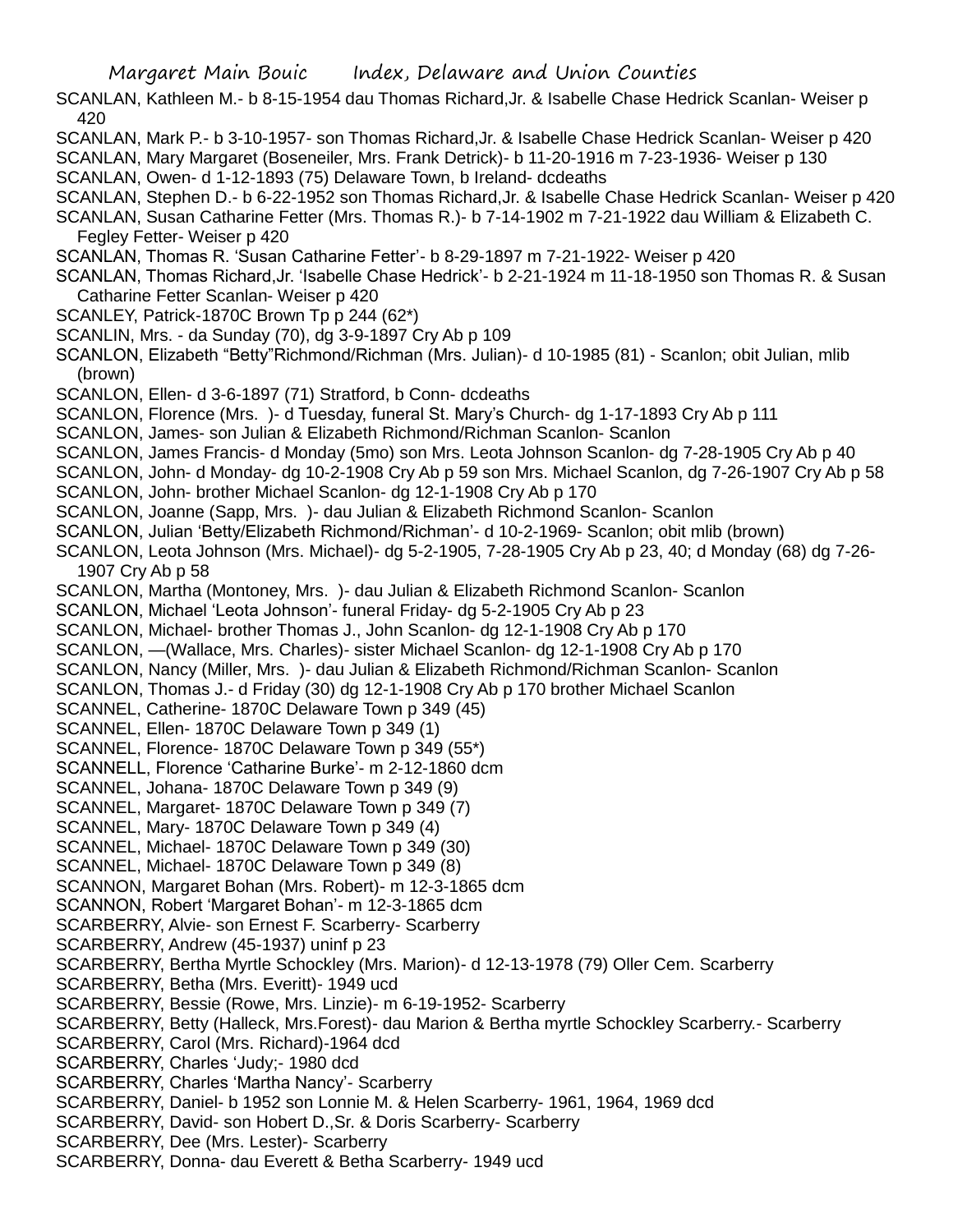Margaret Main Bouic Index, Delaware and Union Counties SCARBERRY, Doris (Mrs. Hobert,Sr.)- Scarberry SCARBERRY, Ed- brother Marion Scarberry- Scarberry SCARBERRY, Ernest F. - d 1-22-1984 (67)- Oller Cem- son Marion & Bertha Myrtle Schockley Scarberry-Scarberry SCARBERRY, Everitt 'Betha'- 1949 ucd SCARBERRY, Gayle (Mrs. Hobert D.,Jr.)- 1980 dcd SCARBERRY, Hazel (Ellis, Mrs. )- dau Marion & Martha myrtle Schockley Scarberry- Scarberry SCARBERRY, Helen (Mrs. Lonnie M.)- 1961, 1964, 1969 dcd SCARBERRY, Hobert D.,Sr. 'Doris'- d 10-12-1984 (64) Oller Cem.- son Marion & Bertha Myrtle Schockley - Scarberry; 1971, 1975 ucd SCARBERRY, Hobert, Jr.'Gayle;- son Hobert D.Sr. & Doris Scarberry- Scarberry; 1980 dcd SCARBERRY, Janet F. (Mrs. Roy L.)- 1964, 1969 dcd SCARBERRY, Jennifer Leigh- dau Lester & Dee Scarberry- Scarberry- engaged to Daniel Joseph Cafagno SCARBERRY, Jimmie- son Ernest F. Scarberry- Scarberry SCARBERRY, John 'Peggy'- 1969, 1971 dcd SCARBERRY, John- b 1970 son John & Peggy Scarberry- 1971 dcd SCARBERRY, Judy (Mrs. Charles)- 1980 dcd SCARBERRY, Kelly- b 1976 ch Susan Scarberry- 1981, 1983 ucd SCARBERRY, Kish- b 1970 ch Hobert D.,Jr. & Gayle Scarberry- 1980 dcd SCARBERRY, Leo- son Marion & Bertha Myrtle Schockley Scarberry- Scarberry SCARBERRY, Lester 'Dee'- Scarberry SCARBERRY, Lonnie M. 'Helen'- 1961, 1964, 1969 dcd SCARBERRY, Marion 'Bertha Myrtle Schockley'- d 3-21-1964 (75) Oller Cem- son Charles & Martha Nance Scarberry- Scarberry SCARBERRY, Martha Nance (Mrs. Charles)- Scarberry SCARBERRY, Maxine (Loudermilk, Mrs. Marvin Clifford)- m 6-6-1945- dau Marion & Bertha Myrtle Schockley Scarberry- Scarberry SCARBERRY, Melanie- b 1973 ch Susan Scarberry- 1981, 1983 ucd SCARBERRY, Myrtle- 1980 dcd SCARBERRY, Norma (McCain, Mrs. Boyd Ellsworth)- b 12-7-1928 m 9-9-1951- Weiser p 644 SCARBERRY, Patrick- b 1960 son Charles & Judy Scarberry- 1980 dcd SCARBERRY, Pearl (Holmes, Mrs. )- sister Marion Scarberry- Scarberry SCARBERRY, Peggy (Mrs. John)- 1969, 1971 dcd SCARBERRY, Randy- b 1962 son Roy L. & Janet F. Scarberry- 1964, 1969 dcd SCARBERRY, Record- brother Marion Scarberry- Scarberry SCARBERRY, Ricard 'Carol'- son Lonnie A. & Helen Scarberry- 1961(17), 1964 dcd SCARBERRY, Roy 'Janet F.'- 1961, 1964, 1969 dcd SCARBERRY, Russell 'Rusty"- b 1963 son Roy L. & Janet F. Scarberry- 1964, 1969 dcd SCARBERRY, Shirley (Carsey, Mrs. )- dau Marion & Bertha Myrtle Schockley Scarberry- Scarberry SCARBERRY, Sonya- b 1960 ch John & Peggy Scarberry- 1969, 1971 dcd SCARBERRY, Susan- 1981, 1983 ucd SCARBERRY, Susan- dau Everett & Betha Scarberry- 1949 ucd SCARBERRY, Tammy- b 1958 ch John & Peggy Scarberry- 1969, 1971 dcd SCARBERRY, Terry M.- b 1953 son Hobert D.,Sr. & Doris Scarberry- Scarberry; 1971 ucd SCARBERRY, Vicki Lynn (Chilcote, Mrs. )- dau Hobert D.,Sr. & Doris Scarberry- Scarberry; 1971 ucd SCARBERRY, Violet (Noble, Mrs. )- dau Marion & Martha Myrtle Schockley Scarberry,Sr.- Scarberry SCARBERRY, Wendell- son Everett & Betha Scarberry- 1949 ucd SCARBERRY, William- son Lonnie M. & Helen Scarberry- 1961(13), 1964 dcd SCARBOROUGH—1883 uch V p 381 SCARBOROUGH, Dennis M.- son J. W. & Phyllis J. Shirk Scarborough- Scarborough SCARBOROUGH, Dorothy E. Endslow (Mrs. Jack E.)- b 5-11-1930 d 1-23-1989 (58) Blendon-Central Cemdau Ernest E. & Mary Endslow- Scarborough; 1980 dcd SCARBOROUGH, Col. Edmund- Nash p 171 SCARBOROUGH, E, A.- land, Washington Tp unec XI p 11 SCARBOROUGH, Elizabeth A. P.- 1883 uch V p 658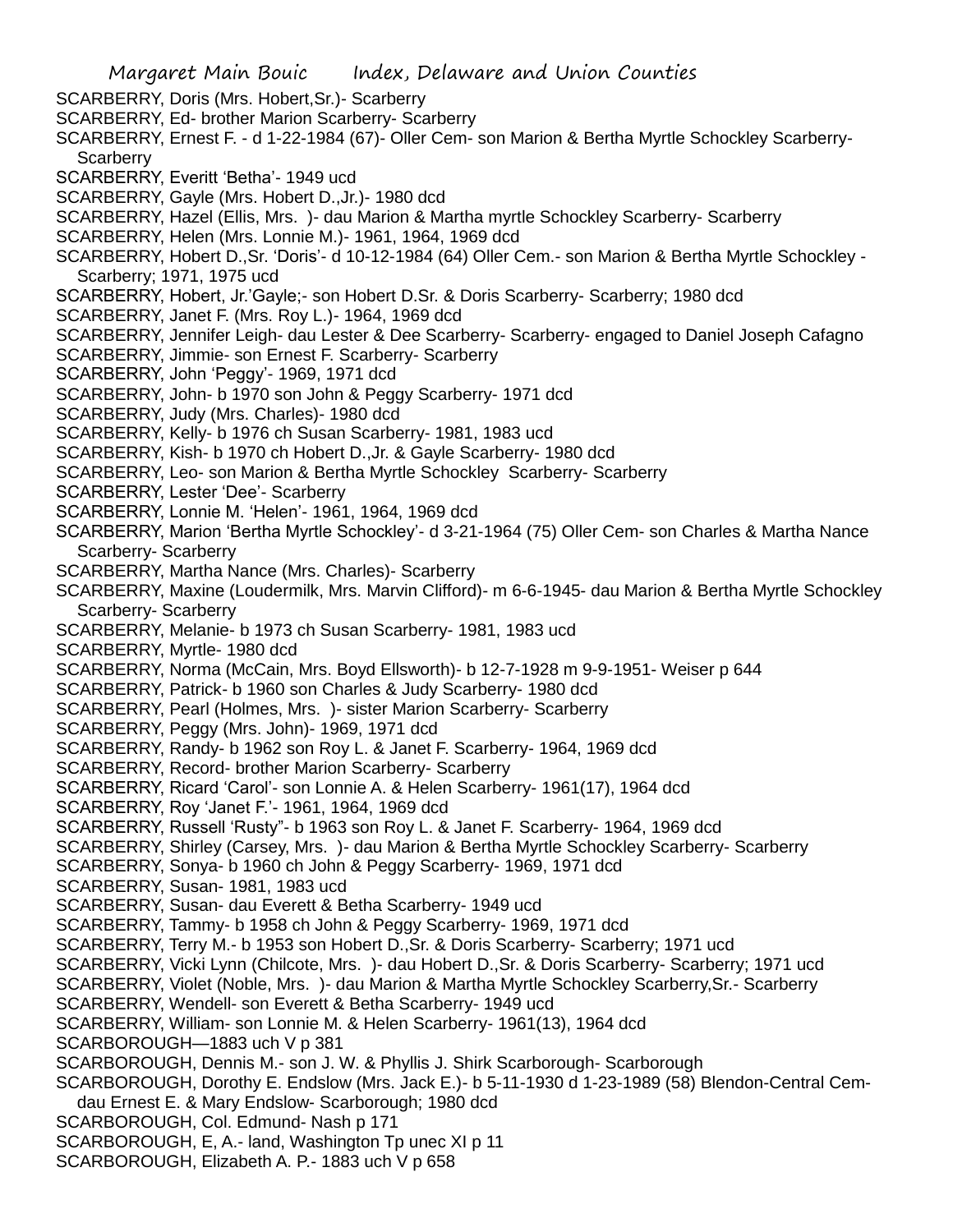SCARBOROUGH, Elizabeth (Fisher, Mrs. John)- dau John & Sarah Ashby Scarborough- dcq Thomas Graham 245

SCARBOROUGH, E. U. P.- unec XIX p 6

SCARBOROUGH, Gary- b 1961 son Gene E. & Linda A. Scarborough- 1980 dcd

SCARBOROUGH, Gene E. 'Linda A.'- 1980 dcd

SCARBOROUGH, George 'Margaret McGarvey'- Scarborough

SCARBOROUGH, Jack E. 'Dorothy E. Endslow'- b 9-20-1929 d 8-28-1995 (65) - son George & Margaret McGarvey Scarborough- Scarborough; 1980 dcd

SCARBOROUGH, Janet (Angelora, Mrs. Robert)- dau J. W. & Phyllis J. Shirk Scarborough- Scarborough SCARBOROUGH, John- originial owner, Liberty Tp unec X p 66

SCARBOROUGH, John 'Karole'-b 1964 son Jack E. & Dorothy E. Endslow Scarborough- Scarborough; 1980 dcd

SCARBOROUGH, John 'Mary'- son John & Sarah Ashby Scarborough- dcq Thomas Graham 482, 938

SCARBOROUGH, John 'Sarah Ashby'- son William Scarborough- dcq Thomas Graham 490, 988, 980, 964

SCARBOROUGH, Jona- b 1967 ch Gene E. & Linda A. Scarborough- 1980 dcd

SCARBOROUGH, J. W. 'Phyllis J. Shirk'- Scarborough

SCARBOROUGH, Karole (Mrs. John)- Scarborough

SCARBOROUGH, Linda A. (Mrs. Gene E.)- 1980 dcd

SCARBOROUGH, Margaret McGav(e)ry (Mrs. George)- d 2-6-1984 (76) Glen Rest Cem- Scarborough SCARBOROUGH, Mary (Mrs. John)- dcq Thomas Graham 483, 939

SCARBOROUGH, Mary (Pickering, Mrs. Samuel)- dau John & Mary Scarborough- dcq Thomas Graham 241,

469

SCARBOROUGH, Mary (Richards, Mrs. James G. "Red")- dau Margaret Scarborough- Scarborough

SCARBOROUGH, Nellie Frances (Pickle, Mrs. Marvin Joseph)- b 12-21-1925 m 4-26-1926- Weiser p 711

SCARBOROUGH, Phyllis J. Shirk (Mrs. J. W.)- d 4-26- 1999 - dau Carl & Ferne Roberts Shirk- Scarborough SCARBOROUGH, Randy- 1980 dcd

SCARBOROUGH, Sarah Ashby (Mrs. John)- dcq Thomas Graham 965, 491, 981

SCARBOROUGH, Saundra K. (Oatley, Mrs. Mare)- dau Jack E. & Dorothy E. Endslow Scarborough-**Scarborough** 

SCARBOROUGH, Soni- b 1966 ch Jack E. & Dorothy Endslow Scarborough- 1980 dcd

SCARBOROUGH, Stacey L. (Hall, Mrs. Rich)- dau Jack E. & Dorothy E. Endslow Scarborough- Scarborough; 1980 dcd

SCARBOROUGH, Vicky (Rosario, Mrs. William)- dau J. W. & Phyllis J. Shirk Scarborough- Scarborough

SCARBOROUGH, William- dcq Thomas Graham 1928, 1960, 3752

SCARBOROUGH, W. W.- 1908 dch p 143

SCARBURY, Amanda Preston (Mrs. )- d 7-18-1964 982) Trenton Cem- Scarbury

SCARBURY, Eula (Dills, Mrs. )- dau Amanda Preston Scarbury- Scarbury

SCARBURY, Grace (Butler, Mrs. )- dau Amanda Preston Scarbury- Scarbury

SCARBURY, Helen L. (Mrs. Lonnie M.)- 1980 dcd

SCARBURY, Janet F. (Mrs. Roy L.)- 1971, 1980 dcd

SCARBURY, Jerry L. 'Nancy'- 1964 dcd

SCARBURY, Josh- son Randy & Susan Quinn Scarbury- Scarbury

SCARBURY, Lincoln- son Amanda Preston Scarbury- Scarbury

SCARBURY, Lonnie M. 'Helen L.'- son Amanda Preston Scarbury- Scarbury; 1980 dcd

SCARBURY, Luwana- dau Jerry L. & Nancy Scarbury- 1964 (4) dcd

SCARBURY, Nancy (Mrs. Jerry L.)- 1964 dcd

SCARBURY, Randi Lynne- d 1-9-1985 (10m) dau Randy & Susan Quinn Scarbury- Scarbury

SCARBURY, Randy 'Susan Quinn'- b 1962 son Roy L. & Janet F. Scarbury- Scarbury; 1971, 1980 dcd

SCARBURY, Roy L. 'Janet'- 1971, 1980 dcd

SCARBURY,- Roy- son Randy & Susan Quinn Scarbury- Scarbury

SCARBURY, Russell- b 1963 son Roy l. & Janet F. Scarbury- 1971, 1980 dcd

SCARBURY, Sherry- dau Jerry L. & Nancy Scarbury- 1964 (2) dcd

SCARBURY, Susan Quinn (Mrs. Randy)- dau Robert Quinn- Scarbury

SCARBURY, Travis- b 1977 ch Roy & Janet F. Scarbury- 1980 dcd

SCARCE, James- pallbearer for Wm. Wheeler- dg 9-22-1908 Cry Ab p 158